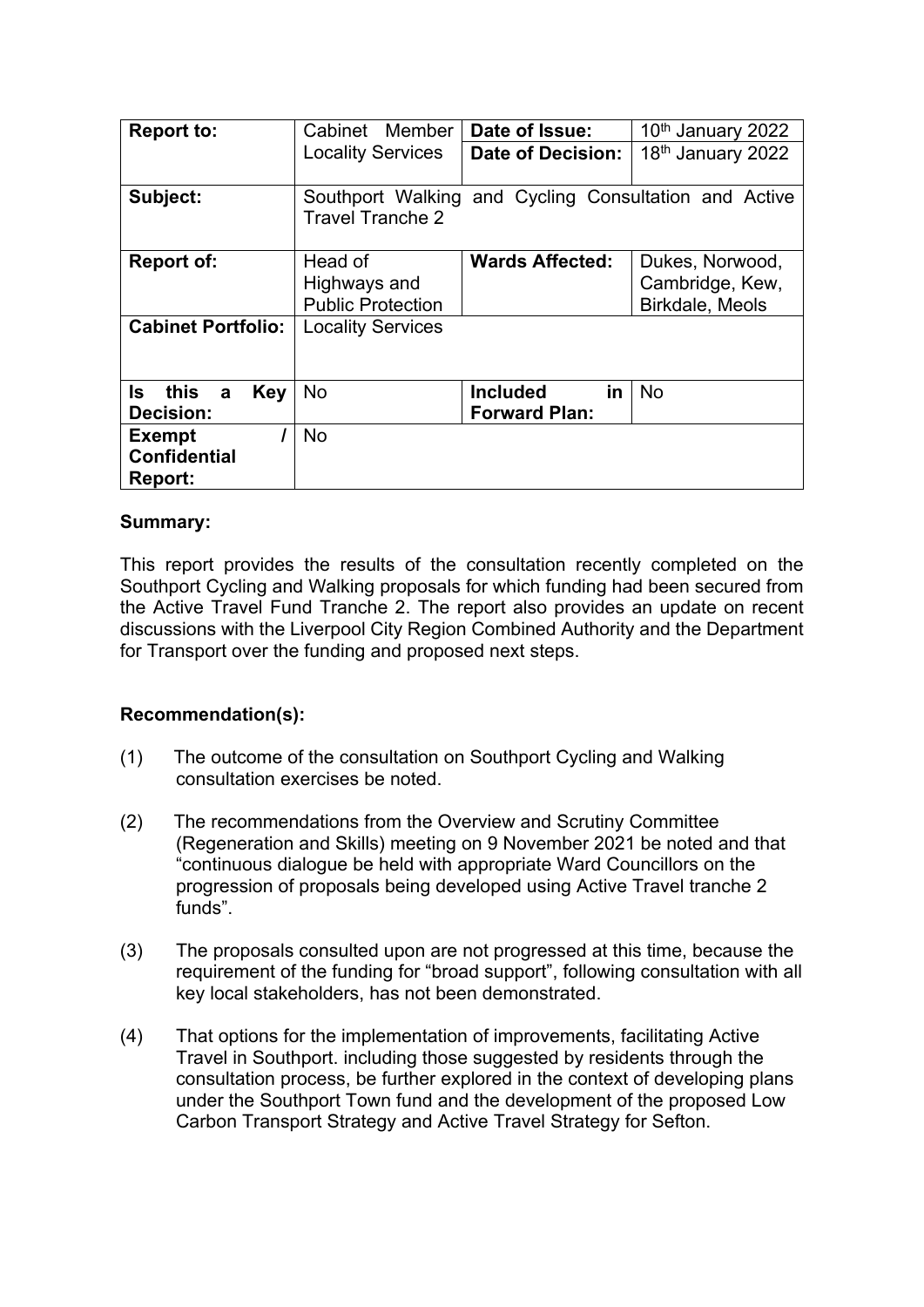- (5) That Recent discussions with the representatives from the Department for Transport (DfT) and Liverpool City Region Combined Authority (LCRCA) regarding the outcome of the consultation and proposals for the alternative use of Active Travel funding be noted.
- (6) That, subject to approval from the LCRCA and DfT, proposals for improvements to the cycle facilities along the A565 Formby By-Pass, to the immediate south of the junction with the Coastal Road, be further developed and consulted upon, with a view to delivering an alternative scheme with the Active Travel tranche 2 funding,.
- (7) Discussions to be held with the Council's Consultation and Engagement Panel, to inform the nature of future consultations, where fully representative response and broad consensus are required,

# **Reasons for the Recommendation(s):**

The Council has received a formal funding offer from the LCRCA to deliver Tranche 2 of proposals within the Active Travel Fund. These proposals show an extension of the implemented Tranche 1 proposals to both the north and south of the existing scheme thus providing a north- south cycle route through the centre of Southport. Unlike tranche 1 of the proposals, which were delivered without consultation to meet the funding deadlines, the tranche 2 funding is dependant upon consultation having been completed. This report provides the outcome of the consultation and proposed next steps.

### **Alternative Options Considered and Rejected:** (including any Risk Implications)

The option of implementing elements of the North-South cycle route identified in the proposals was considered, However, it is considered that the requirement within the funding offer to demonstrate 'broad support' across all stakeholders could not be met based on the Your Sefton Your Say results and other correspondence. It is also noted that the consultation undertaken, resulted in an under-representation of some stakeholders (e.g. young people) and this issue will be reviewed for future similar consultation exercises..

The option of declining the funding, if the proposed scheme is not progressed, was considered, but as there is a demonstrable need to improve cycling infrastructure across the borough, officers have commenced discussions with the funders to seek agreement for the development of a possible alternative scheme.

### **What will it cost and how will it be financed?**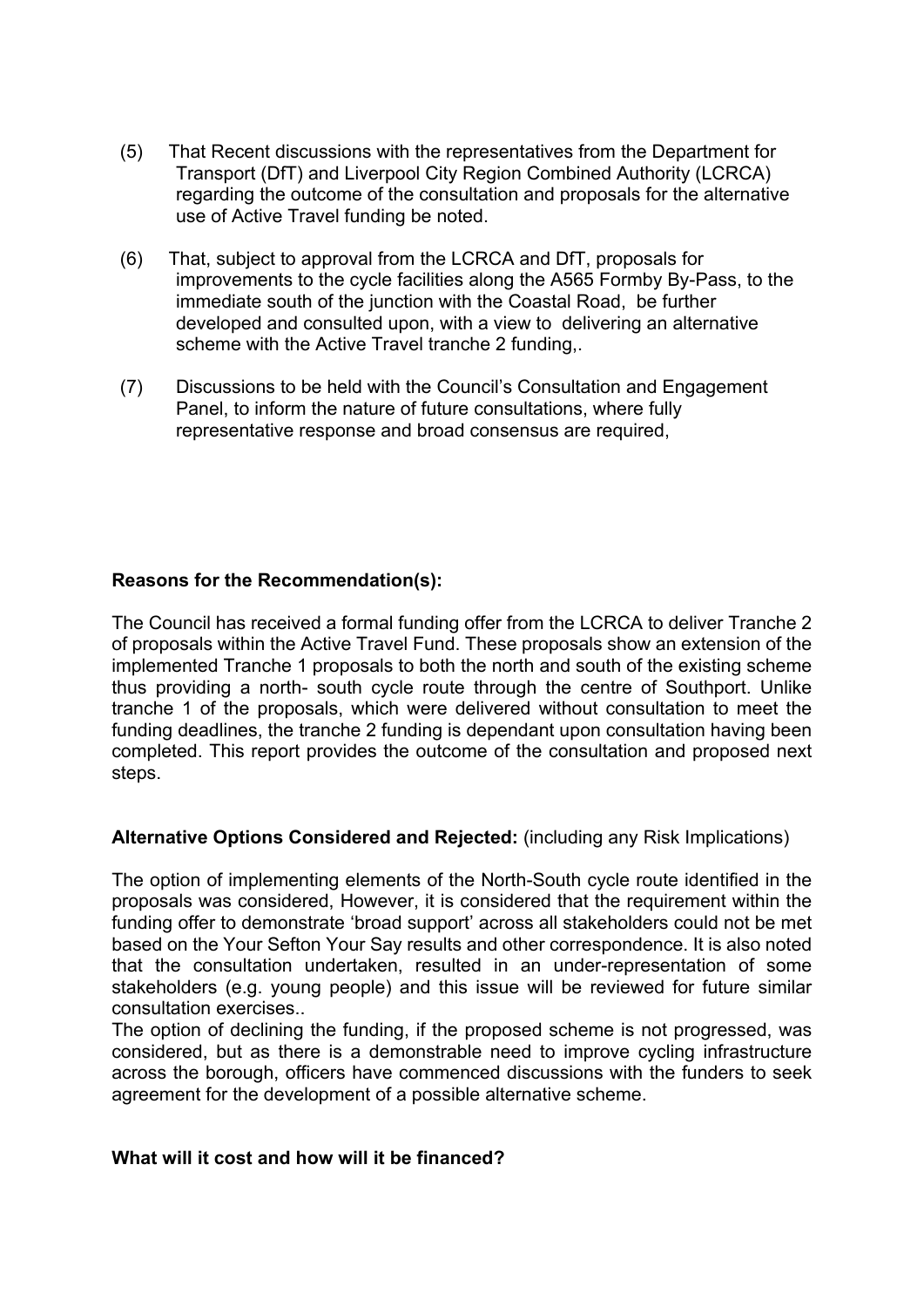# **(A) Revenue Costs**

The Active Travel Tranche 2 funding contains revenue support to fund any appropriate costs.

# **(B) Capital Costs**

Any Capital costs incurred during the consultation process and in the development and implementation of an alternative proposals will be funded from the Active Travel tranche 2 funding referenced within the approved Transport Capital Programme.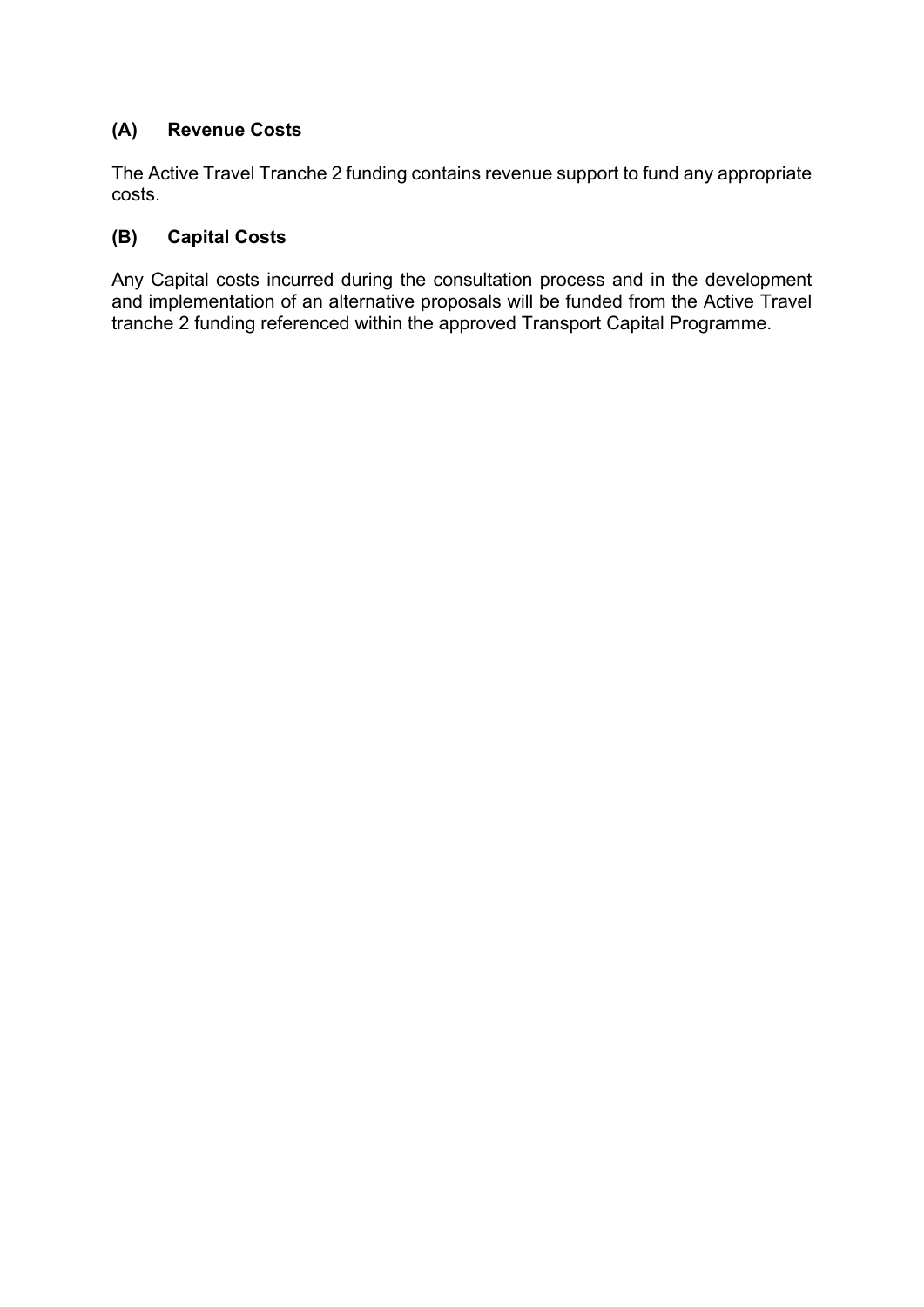# **Implications of the Proposals:**

| Resource Implications (Financial, IT, Staffing and Assets):                    |
|--------------------------------------------------------------------------------|
| All costs will be funded from the LCRCA grant funding.                         |
|                                                                                |
| <b>Legal Implications:</b>                                                     |
| Any legal implications are incorporated in the report                          |
|                                                                                |
| <b>Equality Implications:</b>                                                  |
| The proposals on which the consultation has been based have been subject to an |
| Equalities Impact assessment, the details of which are contained within the    |
| report.                                                                        |
|                                                                                |
| <b>Climate Emergency Implications:</b>                                         |
| The recommendations within this report will                                    |
|                                                                                |
| Y/N<br>Have a positive impact                                                  |
| Have a neutral impact<br>Y/N                                                   |
| Have a negative impact<br>Y/N                                                  |
| The Author has undertaken the Climate Emergency training for<br>Y/N            |
| report authors                                                                 |
|                                                                                |

The Active Travel funding is intended to fund schemes aimed at creating safe and attractive infrastructure to encourage walking and cycling rather than the car particularly for shorter journeys.

# **Contribution to the Council's Core Purpose:**

Protect the most vulnerable:

The proposals consulted on are intended to help provide a safer route for people walking and cycling including those who choose to travel in this way and those without access to private cars. This is particularly important for more vulnerable individuals. The Consultation sought to understand the views of vulnerable people on the proposals

Facilitate confident and resilient communities:

The proposals improve cycling conditions. The Consultation sought to understand the views of effected communities on the proposals

Commission, broker and provide core services:

The provision of a safe and efficient highway network is a core function of the Council. The consultation sought to engage with our communities on proposed changes to facilitate increased and safer walking and cycling

Place – leadership and influencer: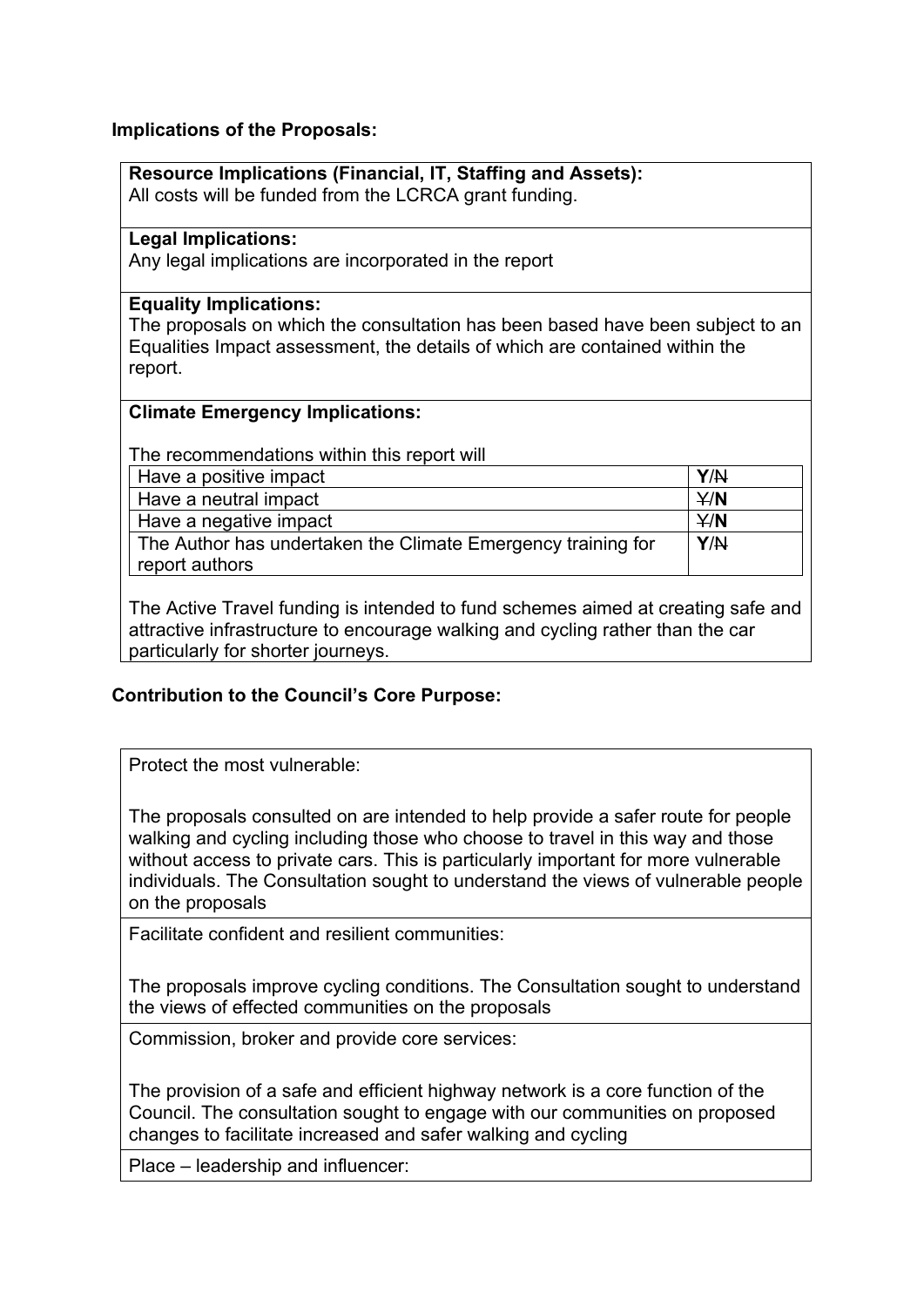The proposals consulted upon seek to enhance the environment by promoting alternative modes of travel.

Drivers of change and reform:

Sefton Council has committed to addressing the Climate Change Emergency. This requires rapid and unprecedented changes to many aspects of life, supporting the use of alternative, low-Carbon, means of transport. The proposals consulted on seek to improve active travel infrastructure, to reduce reliance upon motor vehicles and the use of fossil fuels.

Facilitate sustainable economic prosperity:

The proposals are designed to enhance the highway network in the short term thus facilitating more access to employment, particularly for people discouraged from using public transport, without access to a private car or choosing to use a more active means of travel.

Greater income for social investment:

Not applicable

Cleaner Greener:

The proposals will encourage a short-term shift to cycling with a view to the proposals being further developed to provide more permanent facilities to contribute to a greater network of cycle routes through the borough.

### **What consultations have taken place on the proposals and when?**

### **(A) Internal Consultations**

The Executive Director of Corporate Resources and Customer Services (FD 6654/21) and the Chief Legal and Democratic Officer (LD4855/21) have been consulted and any comments have been incorporated into the report.

### **(B) External Consultations**

The proposals have been subject to an extensive consultation exercise.

### **Implementation Date for the Decision**

Following the expiry of the "call-in" period for the Cabinet Member decision.

| <b>Contact Officer:</b>                         | <b>Andrew Dunsmore</b> |
|-------------------------------------------------|------------------------|
| $\vert$ Telephone Number: $\vert$ 0151-934-2766 |                        |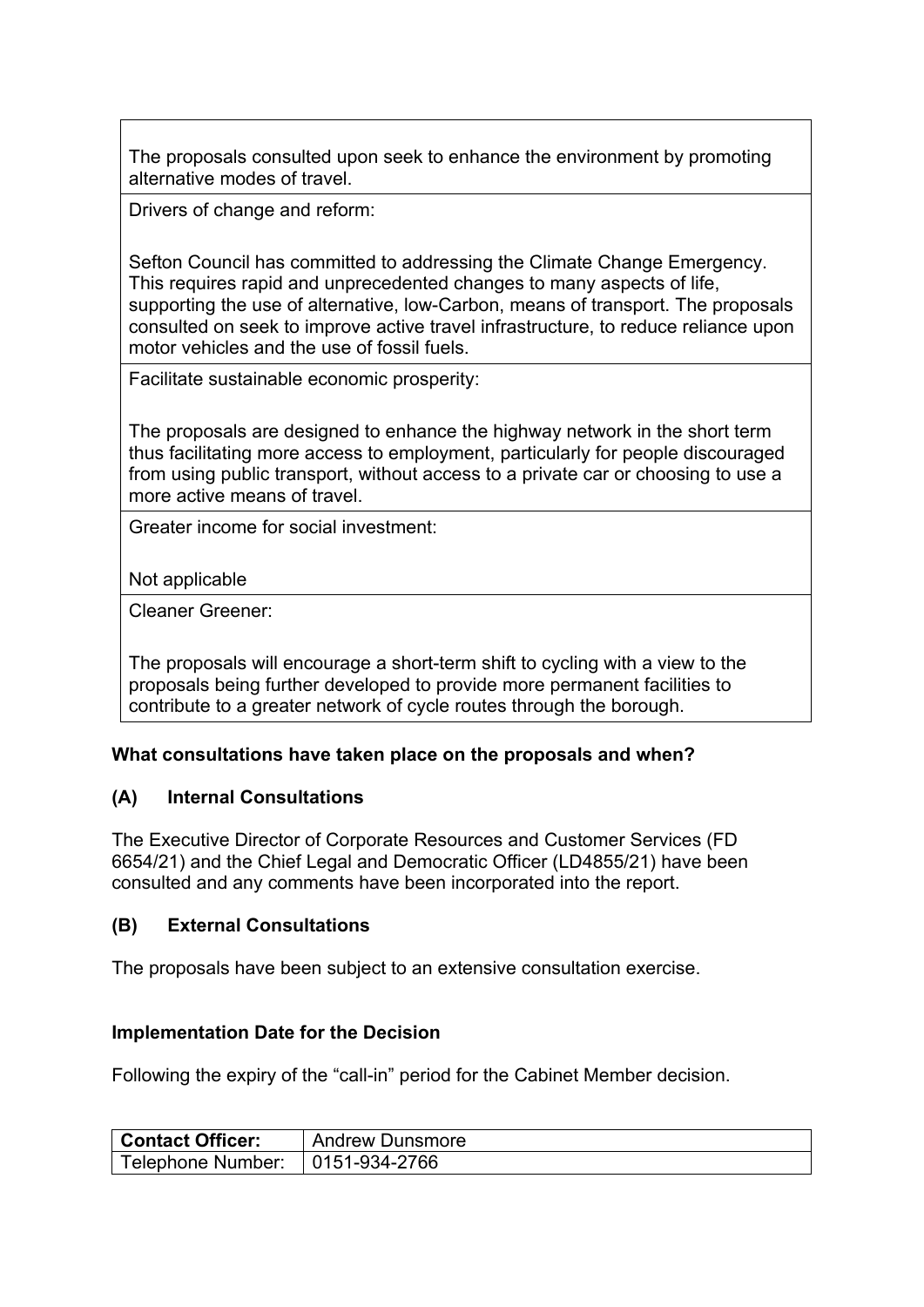| Emoil Addrocc: | Andrew.Dunsmore@sefton.gov.uk |
|----------------|-------------------------------|
|----------------|-------------------------------|

# **Appendices:**

|  | Appendix A - Consultation and Engagement Proposals |  |
|--|----------------------------------------------------|--|
|  |                                                    |  |

- Appendix B Your Sefton Your Say Responses
- Appendix C Age Profile Comparison between Southport Population and Responders to the YSYS consultation.
- Appendix D Minutes from the Overview and Scrutiny Committee (Regeneration and Skills) 9 November 2021

### **Background Papers:**

Report to the Overview and Scrutiny Committee (Regeneration and Skills) 9 November 2021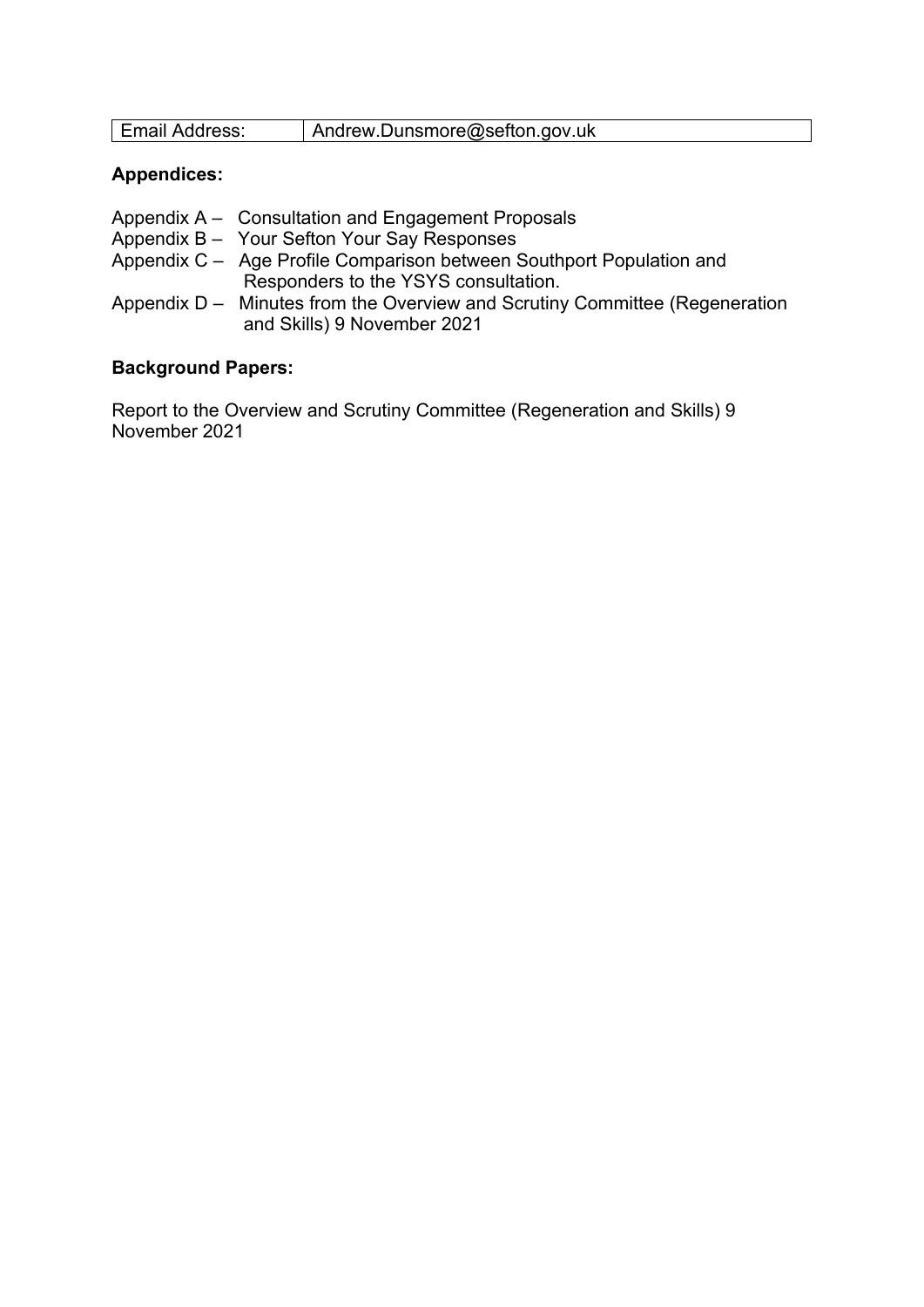# **1. Introduction/Background**

- 1.1 To support COVID-19 recovery, a £250 million national fund was announced in May 2020 by the Department for Transport (DfT) to support walking and cycling and the repurposing of places. The DfT were keen to ensure that schemes were installed quickly in response to the pandemic and to allow people 'to get around whilst maintaining social distancing and this having an essential role in helping reduce overcrowding on public transport systems'.
- 1.2 LCRCA invited the local authorities to bid for funding from the Active Travel Fund by submitting details of potential schemes to be assessed and prioritised by the LCRCA against a set of criteria. These included consideration of the proximity of the route to shops, businesses and schools and therefore the likelihood that they would encourage people to consider walking and cycling rather than using the car for short journeys.
- 1.3 Following completion of the appraisal process the LCRA confirmed that the two Sefton priority schemes in Bootle and Southport town centres would be included on the list of schemes presented to the DfT. It should be noted that the aspiration to introduce a north-south cycle lane through the town centre to provide a safe facility linking serving residential areas, shops, schools and businesses appears within the Liverpool City Region Local Cycling and Walking Infrastructure Plan (LCWIP) as an aspirational corridor improvement.
- 1.4 In June 2020 the LCRCA confirmed receipt from the DfT of an allocation of funding throughout the City Region. The letters confirmed that The Council has 4 weeks to demonstrate that works have started and 8 weeks to have fully implemented the proposed measures. The DfT confirmed that their expectation is that the measures are then made permanent with any necessary adjustments being undertaken and that the schemes should be monitored and evaluated, and measures undertaken to improve the schemes.
- 1.5 The measures were then implemented, and included the installation of cycle defenders and modal filters. Sensors have been installed in two locations to measure the usage of the scheme for consideration in the monitoring process.
- 1.6 The measures did attract some opposition; the principle concerns being that measures were introduced without consultation, that there is a direct loss of some parking and that the 'No entry signs' were being ignored by a number of motorists. Some measures, described later in the report, are being introduced to reinforce the scheme.
- 1.7 In November 2020 DfT announced that a further tranche of funding from the Active Travel Fund, was available for local authorities to bid for and an indicative allocation was made available to the LCRCA. Rather than go through a further assessment of possible routes throughout the City Region, the LCRCA reviewed the list of possible measures identified in the earlier exercise. They chose proposals which fulfilled the developed criteria and were most likely to attract use, particularly by people who may otherwise have chosen to drive.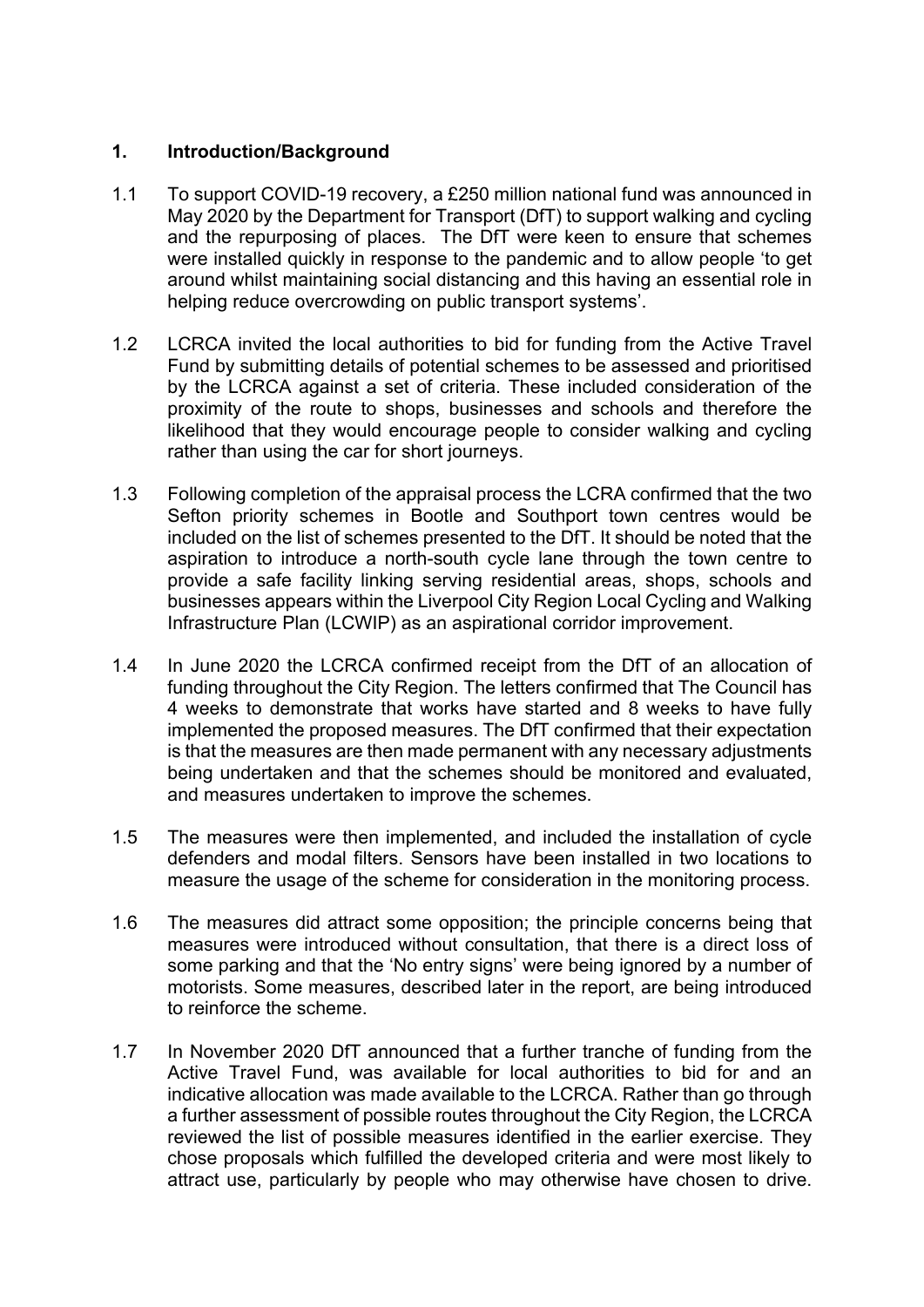From this exercise, an extension to the tranche 1 scheme in Southport was identified as the proposal within Sefton to be submitted to the DfT on the list of projects to be funded from this second tranche.

- 1.8 LCRCA received an allocation of funding, for which the contribution to the scheme in Southport was identified at £700k. The offer of funding was based on the Council fulfilling a number of conditions, one of which included the requirement for consultation. The consultation proposals were required to be published on the LCRCA's website by December 2020.
- 1.9 It was recognised that the funding allocated within tranche 2 would be insufficient to create the whole of the north-south route through Southport even if it was enhanced with any remaining funds from the AT1 allocation following implementation. However, the provision of the whole route was a long-term aspiration so it was considered appropriate to consult on the whole route from the Plough roundabout in the north of the town to Waterloo Road in Birkdale to the south, albeit seeking feedback and comments on each stretch separately. This was to try and determine whether there was broad acceptance for any of the proposals and whether there were specific concerns which could be taken into the detailed design process.

### **2.0 Active Travel Tranche 2 - Funding Requirements**

- 2.1 The DfT confirmed in their letter to the LCRCA, sent in November 2020, that consultation plans needed to be published on the LCRCA website by 11th December. There was insufficient time for the proposals to be considered by the Council's Consultation and Engagement Panel, but proposals were developed with the Council's Engagement Officer.
- 2.2 The Grant Funding offer subsequently received from the LCRCA, in April 2021, included specific requirements related to funding. This included the following;

"*The Funding provided by the Department for Transport is contingent on appropriate consultation being undertaken by the Recipient in relation to the Project. Consultation must be in accordance with the previously agreed and published consultation plans, displayed on the website of the LCRCA; consultations must be proportionate to the financial cost and level of public interest in the schemes comprising the Project.*

*Prior to construction commencing, the Council Leader or Director of Transport (or equivalent) of the Recipient shall sign and provide to the LCRCA a declaration, in the following form;*

*"To the best of my knowledge and belief, and having carried out appropriate investigation to ensure the veracity of this statement, in my opinion Sefton Metropolitan Borough Council have consulted all key local stakeholders, obtained broad support for our schemes submitted under the Emergency Active Travel Fund, implemented a clear communications plan to deal with any*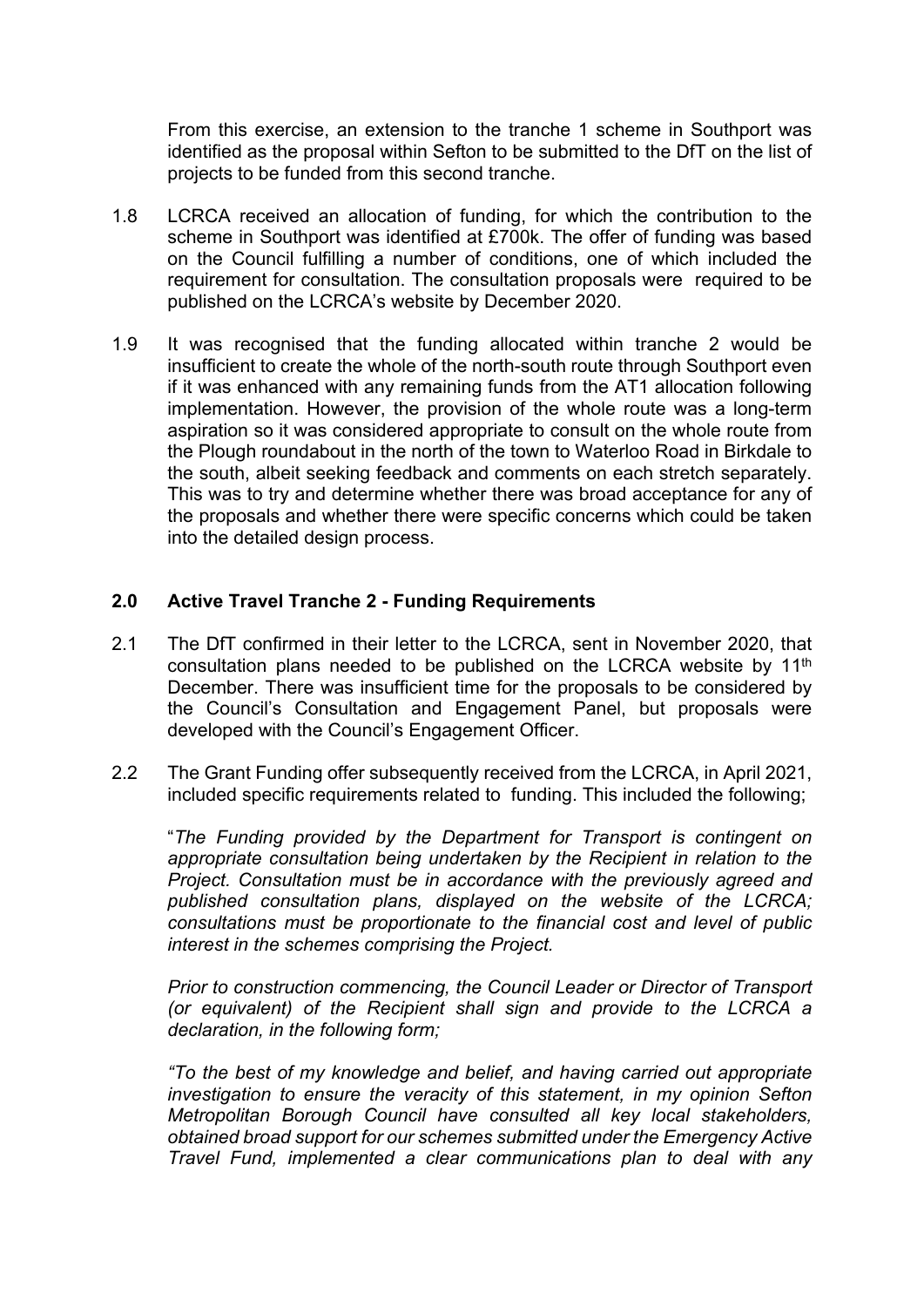*dissenting views from local opinion surveys and discussed these schemes with local MPs, the responses of said MPs are attached to this correspondence*".

- 2.3 There have been subsequent discussions with officers from the LCRCA and DfT over what can be determined to be 'broad support' in this context as this is key to the decision making process. No specific definition has been received, but it is understood that the DfT expect any survey work to be as wide ranging as possible, to capture a cross section of the community, and that responses received to any proposals should be broadly positive, accepting that any reallocation of road space will attract criticism.
- 2.4 It should also be noted that the DfT conditioned that the funding should be expended by March 2022. This created a challenge for the Council, in that to achieve the deadline, proposals needed to be consulted upon, refined, the scope agreed and approved and the approved scheme designed, procured and constructed within this timeframe.

### **3.0 Consultation details.**

- 3.1 The deadline for consultation proposals to be published was  $11<sup>th</sup>$  December 2020. The proposals were developed in conjunction with the Council's Consultation and Engagement Lead. They are set out in Appendix A.
- 3.2 The initial plan was for the proposals to be reported retrospectively to the Consultation and Engagement Panel in January 2020 to enable them to them to inform and shape the proposals. However, any papers presented to the Panel are automatically available to the Press and as such it was considered inappropriate at the time to share these until the proposals themselves were further developed.
- 3.3 The LCRCA and DfT also agreed that delaying the consultation exercise until after election purdah seemed sensible, despite an earlier assertion that the process should commence before March 2021.
- 3.4 The agreement in principle to carry out the consultation after the May election did present some pressure on the programme remaining for delivery. As such the consultation period was initially set at 4 weeks with the hope that this would enable as many interested parties to respond as possible.
- 3.5 A leaflet was developed with the Council's Communication team with the aim of making the proposals as easy to understand as possible. This was distributed to properties within 500m of the proposals with a separate stakeholder letter forwarded to key business, schools, churches etc . The distribution company produced a report confirming the properties targeted.
- 3.6 In order to highlight the consultation, posters were erected on community notice boards and leaflets distributed to Atkinson, Formby Library and Dunes Splashworld. A number of organisations within the voluntary and community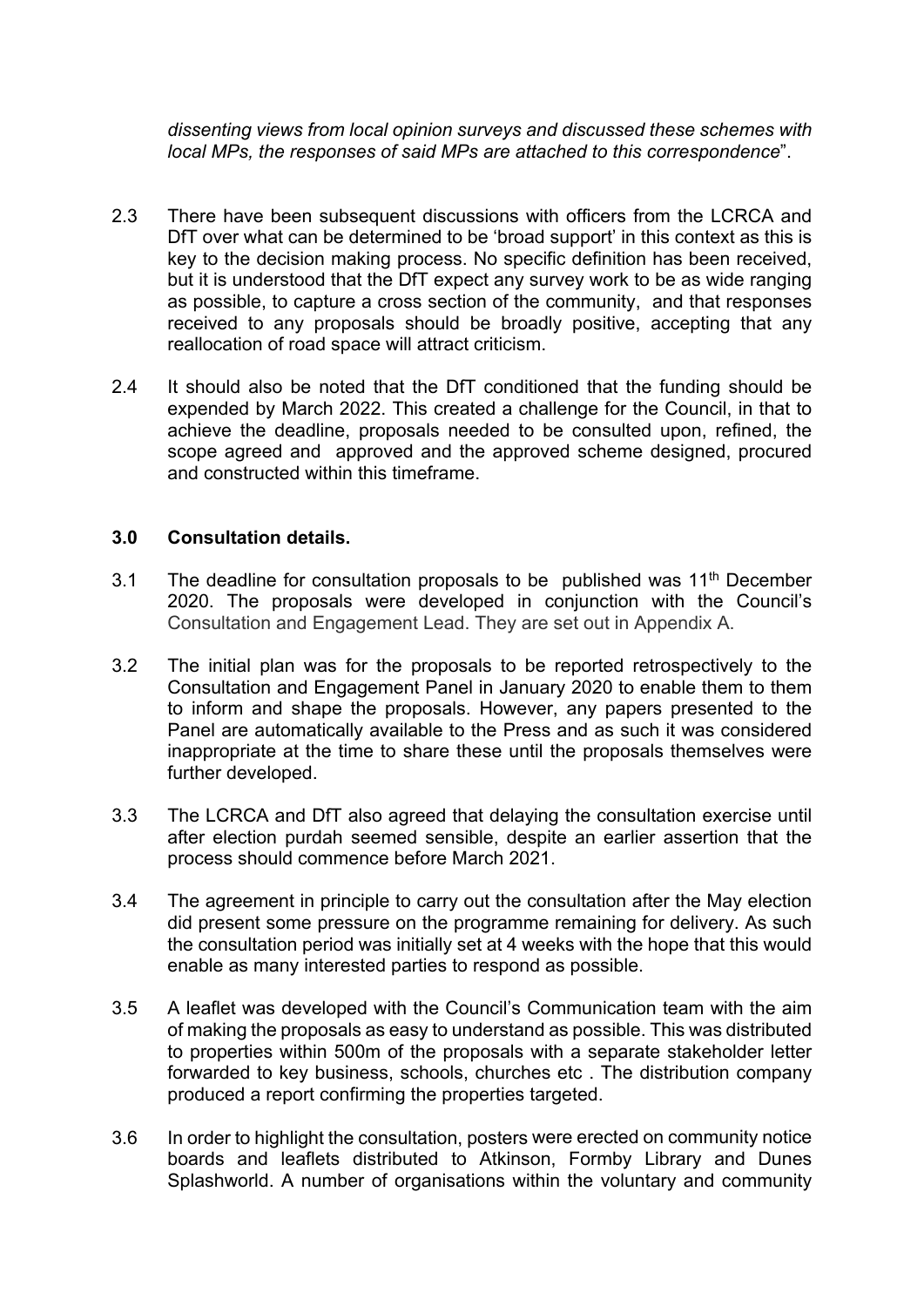sector were contacted and focus groups were undertaken with three high schools; Greenbank High School, Birkdale High School and Stanley High **School** 

- 3.7 The Your Sefton Your Say platform included plans and details and provided a number of questions that could be responded to on-line. Three separate surveys were included;
	- Walking and Cycling (in general)
	- Proposals for the northern section (Hesketh Park to the Plough
	- Proposals for the southern section (Birkdale to Ainsdale)
- 3.8 Whilst it was clear that many responses had been received within the 4 weeks, particularly to the on line survey, it was clear that some of the stakeholder groups, particularly the schools, hadn't within this period been able to respond. As such it was agreed to extend the consultation period by a further 4 weeks to try and ensure that as many people and groups were able to respond.
- 3.9 To encourage responses, the Communications team produced two videos using aerial footage to highlight the routes with the hope that these would further help people understand the proposals.
- 3.10 In addition to the responses received through the YSYS platform a number of e-mails were sent to the transport planning e-mail address, phone calls were made to the Councils' contact centre and a small number of letters were received.
- 3.11 Whilst every effort had been made to make the proposals as easy to understand as possible, it was clear that there was still some misunderstanding. This was particularly borne out in Birkdale were a number of people assumed road space would be allocated to cycle lanes through Birkdale village, something that wasn't part of the proposals.
- 3.12 In addition to the specific consultation exercise set out above, it should be noted that there have been a number of other exercises seeking to determine the view of people regarding walking and cycling throughout the borough.
	- Bikelife, a report commissioned by the LCRCA, to examine people's attitudes to bike use, carried out in 2019, found out that nearly half of people interviewed were concerned about cycling safety and 63% of people think more cycling would make their area a better place to live and work.
	- The Council's Highways Annual Survey, completed in 2019, asked people who regularly cycle how satisfied they were with the number of cycle routes and lanes provided, 71% stated they were fairly or very dissatisfied. All respondents were asked about the number of cycle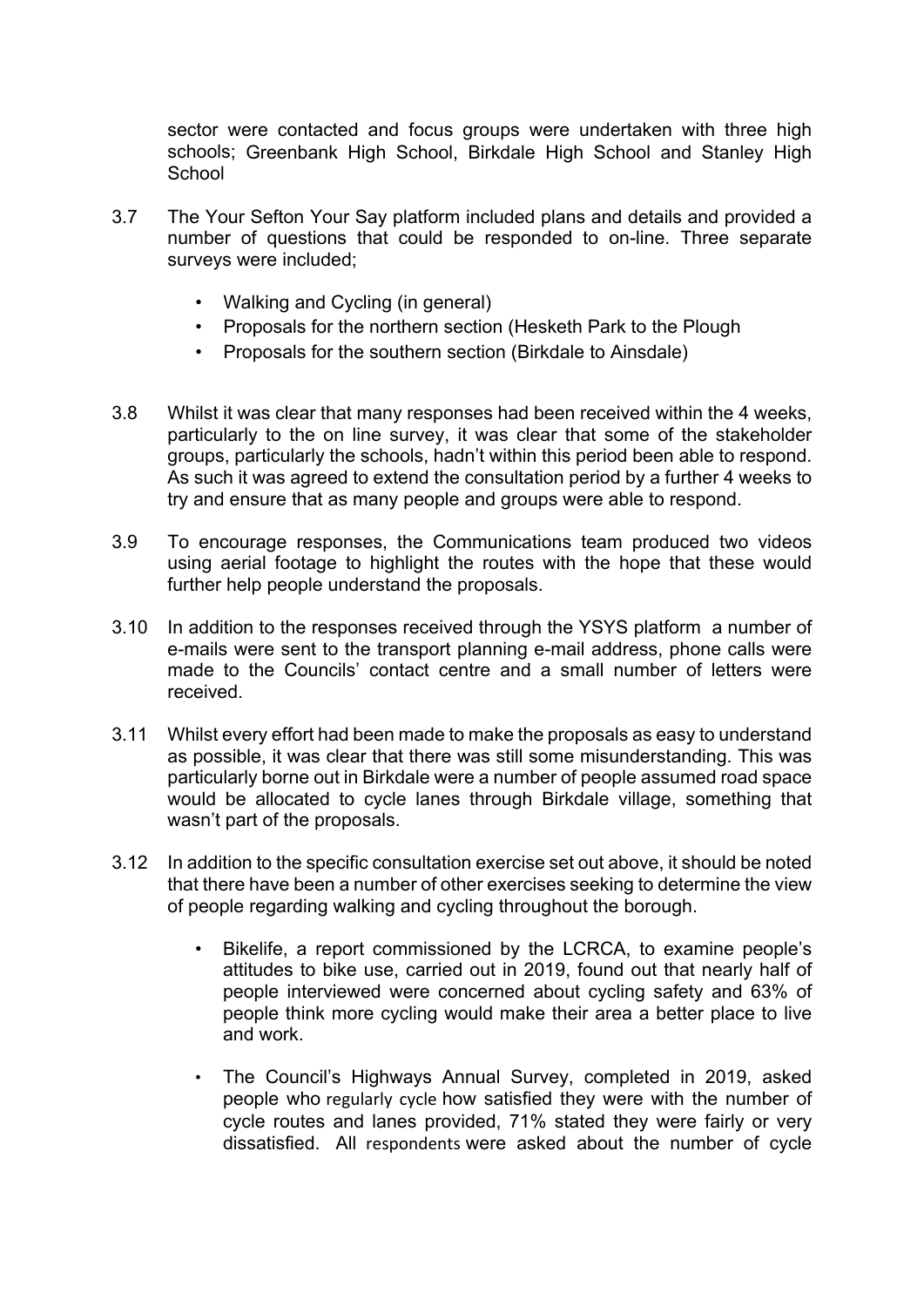routes and lanes provided, only 10% said there were far too many and a little too many and 56% said there were a little too few and far too few.

• The Southport Liveable Streets (Common Place) exercise encouraged people to comment on their own neighbourhoods, identifying any issues and providing opinions on what needed to change. This was with the intention of helping shape proposals going forward. The results of this survey will be shared in a sperate report, but it identified that more than 50% of respondees felt their roads were not cycle friendly and just under 50% considered their neighbourhoods not to be pedestrian friendly.

#### **4.0 Consultation responses.**

4.1 Responses were received from a number of different media.

As a broad summary, within the consultation period, the following responses were sent to the three consultations on the 'Your Sefton Your Say platform;

- 798 Your Roads Your Streets
- 1517 'Hesketh Park to the Plough'
- 1510 'Birkdale to Ainsdale'

In addition correspondence was received by e-mail and letter

252 e-mails were sent to the transport planning e-mail address 8 letters were received.

4.2 The questions asked within the Your Roads Your Streets survey were aimed at determining general opinions related to Local Neighbourhoods. The results of the YSYS surveys are provided in Appendix B.

The most popular response to the following questions were '**agree**' or '**strongly agree**'

Should Sefton Council act in local neighbourhoods to;

- Improve air quality / reduce pollution from vehicles
- Reduce traffic noise
- Reduce traffic congestion / traffic jams
- Improve the safety of the roads

Do you agree or disagree with the need to reduce traffic in Towns and Villages in Sefton and in your local area / neighbourhood ?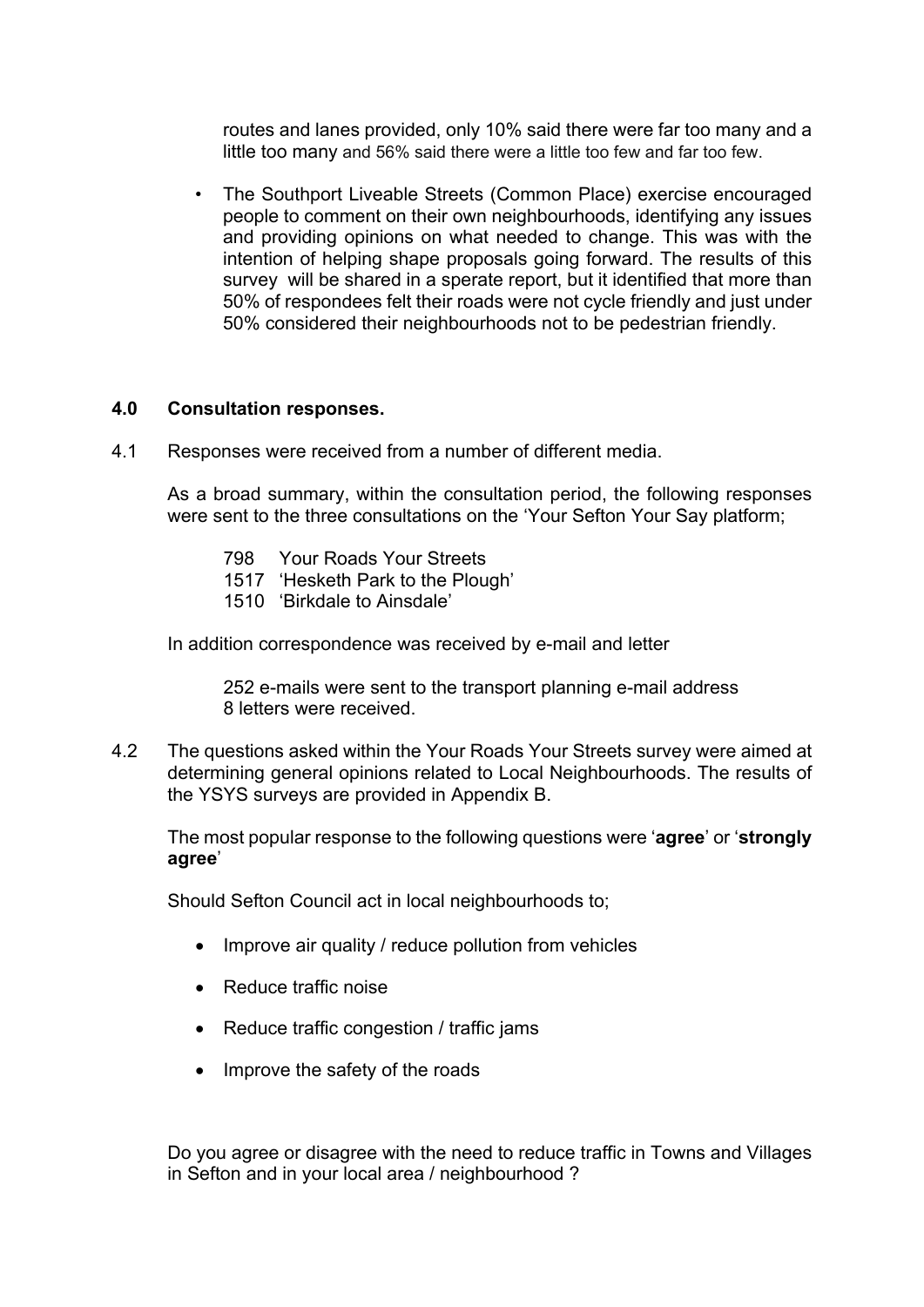- reduce traffic Towns and villages across Sefton
- reduce traffic In your local area / neighbourhood

The most popular response to the following questions were '**disagree**' or '**strongly disagree'**

Do you agree or disagree with changing roads and paths to give more space to people walking and cycling

- Changing of road space In Sefton generally
- Changing of road space In your local area / neighbourhood

Other questions aimed at determining what people regarded as problems. Responses varied.

The issues to which the popular response identified as a '**serious problem'** were ;

- Vehicles going too fast on 'your streets'
- Not enough parking spaces on the high street
- Lots of traffic on the high street.
- 4.3 The two other surveys asked for specific comments on the proposals for the scheme with different surveys for the north end and south end of the town.

The 'Hesketh Park to the Plough' consultation asked people to confirm how the felt about the proposals for the various sections of the scheme including plans for family friendly cycle lanes, new crossing points for pedestrians and junction improvements.

The most popular response to all the 'questions asked' was in the category '**Not happy at all'**. The detailed responses to all the questions are included within Appendix B.

The 'Birkdale to Ainsdale consultation asked people to confirm how the felt about the proposals for the various sections of the scheme including plans for quiet streets, family friendly cycle lanes, easier crossing points for pedestrians and junction improvements.

The most popular response to all the 'questions asked' was in the category 'Not happy at all'. The detailed responses to all the questions are included within Appendix B.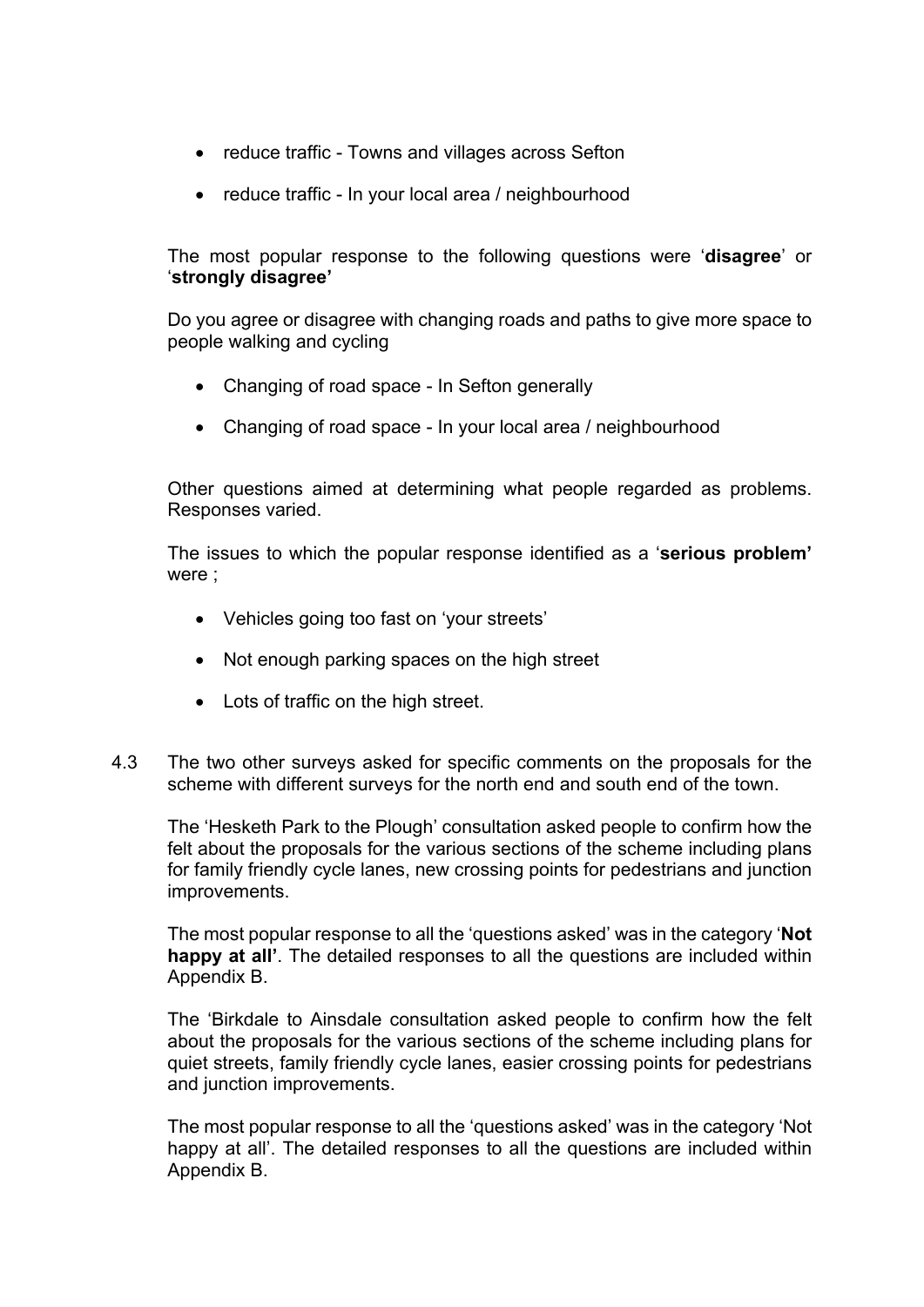- 4.4 The results of the YSYS survey have been analysed by the Council's Data Intelligence team. This revealed that there have been a number of respondees that have answered 'strongly disagree' to all the questions raised, including ones asking whether the consultees would favour improved crossing points for pedestrians. Furthermore subsequent analysis of the results identified that some responses had been input from same IP address. In one case, 19 separate responses, all negative to every question, had been submitted from the same IP address. As this analysis wasn't available for the early recorded results, there is no way to be sure of the amount of multiple responses. This does however raise some questions about the extent to which the on-line survey results are an accurate representation of opinion.
- 4.5 The analysis work also examined the age range of the respondees and background. It was noted that the majority of responders (70%) who gave their age were over 50 years of age.. This highlights the challenge of ensuring that responses to any engagement and consultation session capture the views of the full range of age groups, especially younger people.
- 4.6 In order to determine the age profile of the responders against the age profile of the general population, an assessment was completed by the Commissioning Support & Business Intelligence Service. The report is appended, in Appendix C.
- 4.7 The e-mails and correspondence received were largely negative in response to the proposals. Common concerns included the following;
	- Congestion at traffic lights, particularly on Preston New Road.
	- The loss of on street parking for some residents (on the northern section)
	- Loss of parking impacting on the businesses.
	- The impact of the modal filters on delivery vehicles and refuse collection vans
	- Increased journey times for residents in Birkdale.
	- Impact of people driving to rugby tournaments and school events having to park further away.
- 4.8 It should be noted that whilst the schools identified have set up focus groups to discuss the proposals, the pressures of Covid, lockdown and exams have limited the ability of the schools to respond collectively to the consultation exercise. Further engagement is planned as part of the School Streets project, which is currently being developed.
- 4.9 Amongst the responders, a number of people have voiced their desire to improve walking and cycling routes in Southport but have voiced concern about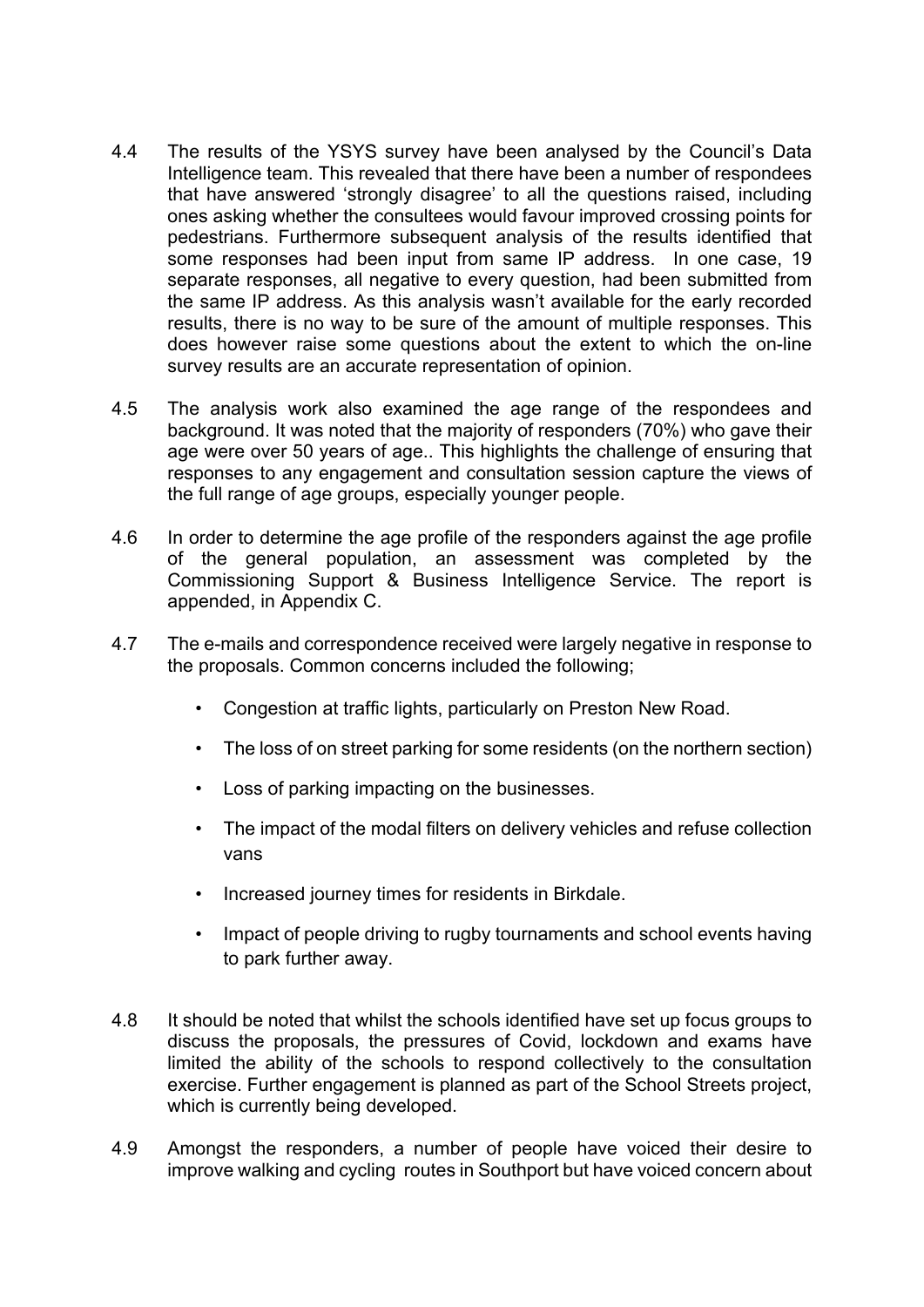the proposals as presented. One group of residents have identified potential alternative north- south proposals using Fleetwood's Lane.

4.10 Correspondence has been received from the Southport MP identifying objection to the proposal. He has been asked whether he wishes to provide a letter for sharing with the DfT as part of the formal feedback.

# **5.0 Consideration by the Overview and Scrutiny Committee**

- 5.1 A report was compiled and presented to the Overview and Scrutiny Committee (Regeneration and Skills) meeting on 9 November 2021. This report is within the background papers.
- 5.2 The Head of Highways and Public Protection presented the report. The Minutes are set out in Appendix D.
- 5.3 The comments made by Members have been noted and considered. Understandably they relate mainly to details of the proposals set out in the consultation. There is a specific recommendation for the Cabinet Member to discuss any proposals taken forward to implementation with relevant Ward Members.

#### **6.0 Lessons Learned**

- 6.1 It is clear from further discussions with the DfT that the intention behind the consultation exercise has been to secure a broad support from the general public to the proposals, largely as a response to criticism received when the tranche 1 scheme was implemented without the time available for consultation. However the DfT recognise that to implement the policy enshrined in Gear Change, to reallocate road space for cyclists and pedestrians and to give cars less priority is by its nature likely to attract criticism. It is understood therefore that offers of further funding are likely to include different conditions without the need to demonstrate the 'broad support'. These conditions will be reviewed carefully when determining further consultation exercises.
- 6.2 In recent correspondence, the DfT have suggested that a Polling approach may be more successful in securing wide ranging opinions on proposals rather than traditional consultation techniques which generally attract strong supporters or objections to proposals. These techniques will be further discussed with the Engagement and Consultation Panel, the LCRCA and DfT.
- 6.3 It is also clear that this exercise has failed to secure responses from a younger population, so an important demographic group is largely missing from the responses. It may be appropriate therefore, for further exercises, to engage some external support to complete targeted engagement as it's recognised that this process is labour intensive and difficult to complete effectively with current resources.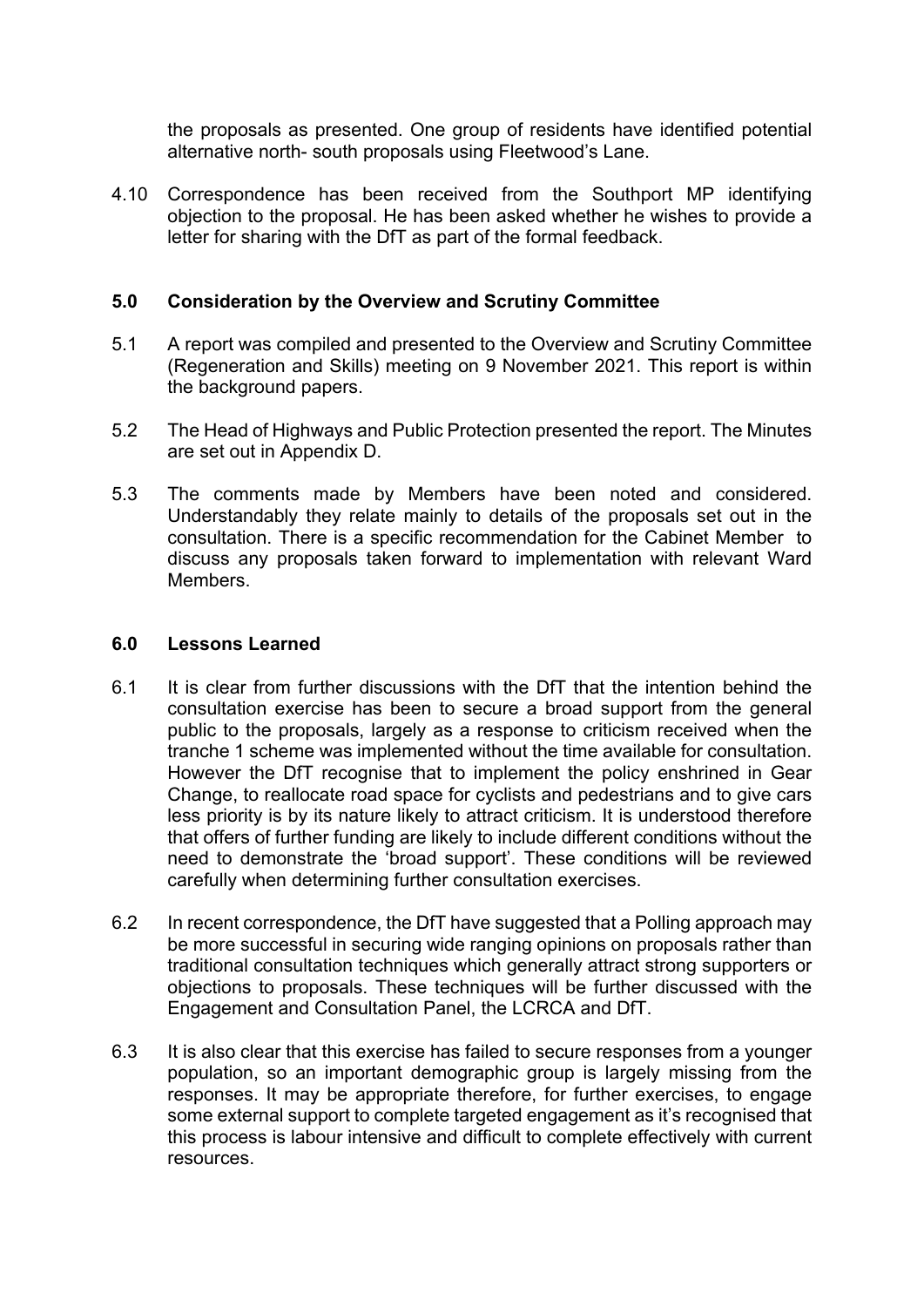# **7.0 Discussions with DfT over the use of the AT2**

- 7.1 It is clear that Government expects local authorities to embrace the policy enshrined in Gear Change and to give active travel a priority in its transport planning. Further discussions are currently ongoing with local authorities about how best to achieve that.
- 7.2 The 'Gear Change One Year On' report highlights the following;

The Government will;

- Increase spending on walking and cycling
- Deliver more cycle lanes, Low Traffic Neighbourhoods and School Streets
- Discourage the weakening or removal of schemes without proper evidence
- Reduce funding to councils which do not take active travel seriously Performance will help determine the wider funding allocations it receives not just on active travel.
- Consult Metro Mayors on new powers on major roads
- 7.3 The implications of the above are that the Council will risk a reduction in future settlements under the current City Region Sustainable Transport Settlement if it doesn't take Active Travel seriously and deliver proposals which contribute to the Government's Policy. This is a serious consideration for the Council particularly as settlements for Highway Maintenance funding and schemes previously funded from the Integrated Transport block could be impacted.
- 7.4 Bearing in mind the generally negative response to the consultation, even with the reservations over whether they provide a representative response, The LCRCA and DfT are willing to consider alternative proposals for the use of the tranche 2 of the Active Travel funding. This is providing that any proposals are;
	- Ambitious
	- Part of a wider plan (i.e. contribute to LCWIP)
	- Compliant with the new design guide LTN 1/20
- 7.5 The DfT are also willing to consider an extension to the funding timeframe, recognising the challenge of developing and consulting on alternative plans. However, the Council will need to develop and adhere to a strict programme to demonstrate early spend.
- 7.6 The recent submissions for further schemes for funding from further tranches of Active Travel funding (tranche 3) have included an upgrade to the North-South route through the borough including the upgrade of the cycle route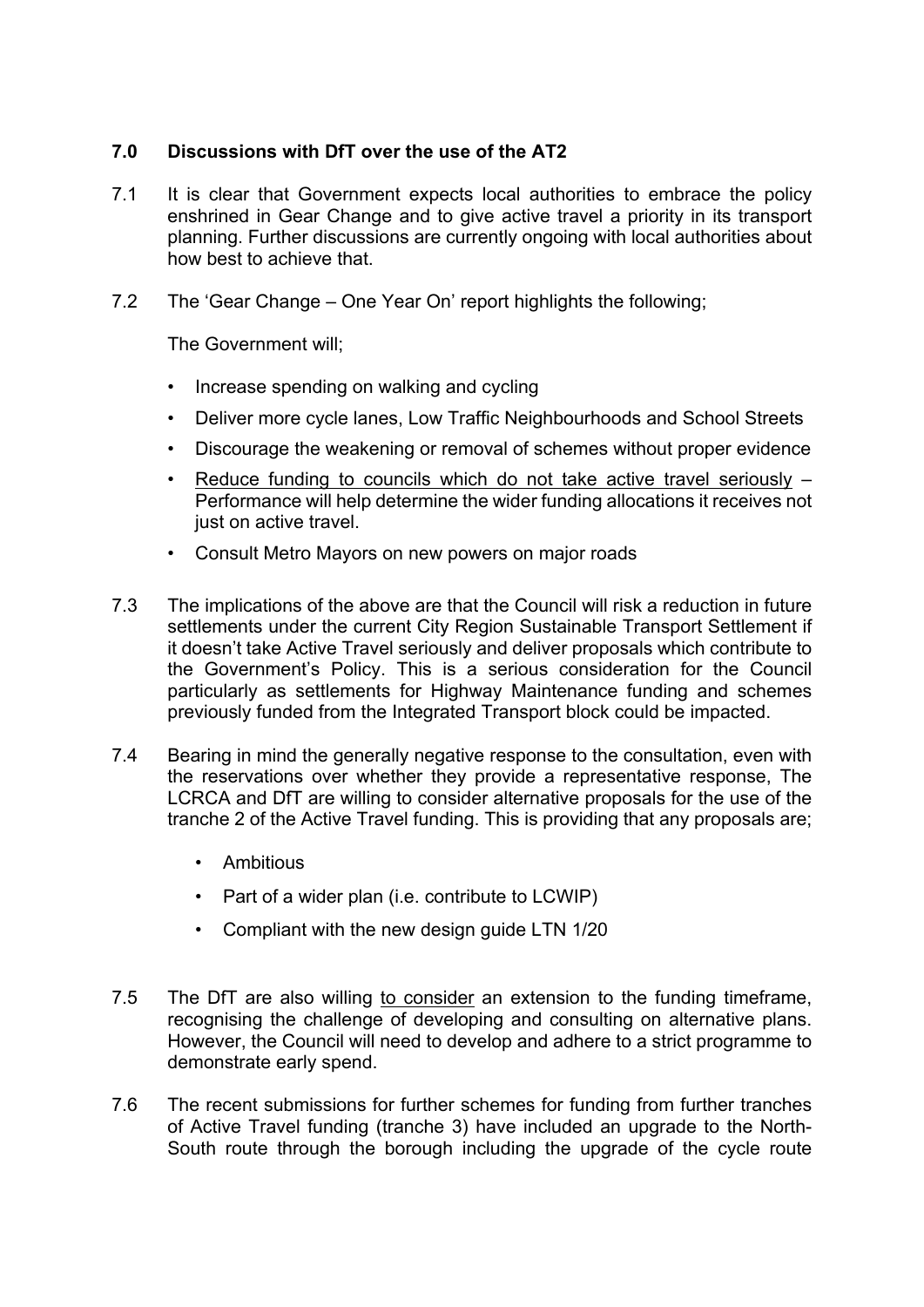alongside the Formby By Pass. It is proposed that this scheme be submitted for consideration as an alternative using the tranche 2 allocation.

# **8.0 Proposals for the development of Active Travel measures on the A565.**

- 8.1 In 2021, WSP were commissioned by the Council to review North- South cycle routes through the borough. This included examination of options of the section through Ince Woods, where available highway space is constrained, and took into account developments highlighted within the Local Plan, some of which are under construction. The principal driver was to ensure that the cycle network was a comprehensive as could be and that appropriate treatments were identified for the junctions, where cycling is currently perceived as difficult. It is intended that this work can inform the proposed Active Travel strategy for the borough.
- 8.2 The opportunity to bid for further active travel funding, initially through the Capability Fund, enabled some further development work to be competed in the northern section of the A565 including the Woodvale junction. It is recognised that any proposals will need to be developed in accordance with LTN 1/20
- 8.3 Much of these proposals are contained within the highway boundary and don't involve the same degree of the reallocation of road space identified in the initial proposal on which the consultation was based. As such, it may be easier to demonstrate the degree of 'broad support' that the DfT have demanded as a condition of funding.
- 8.4 Subject to approval of the recommendations within this report and further discussions with the DfT and LCRCA it is proposed to submit a further report detailing the alternative proposals, timeframe for implementation and consultation proposals.

# **9.0 Tranche 1**

- 9.1 The tranche 1 measures were implemented in a relatively short timeframe in order to meet the spending requirements. Some of the materials identified for implementation were not available during the construction period.
- 9.2 A review of the scheme has been completed by consultants and a number of proposals identified to make the temporary scheme more effective. This review has taken on board comments received from residents and businesses.
- 9.3 The proposals included an amendment to road markings, mainly around junctions, such as the enhancement of the advanced stop lines and the highlighting of the cycle route across the junctions. Other measures included the removal of a centre line and amendments to the cycle lane width where space permits.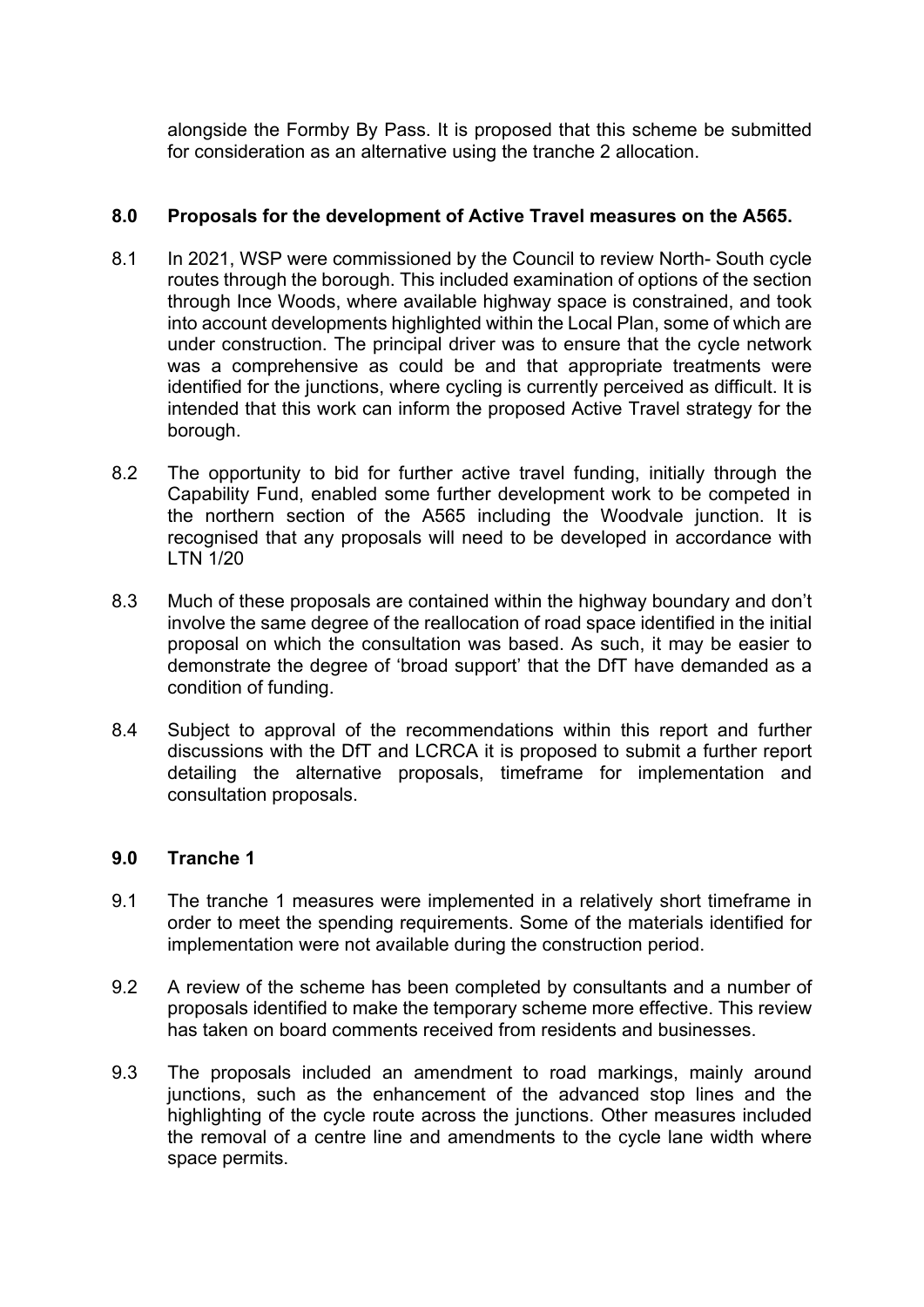- 9.4 Further measures included the replacement of the temporary wands separating the cycle lane and carriageway with more robust cycle lane defenders and the implementation of some additional signage which, amongst other things, better highlights the 'No Entry' points on Queens Road to improve compliance.
- 9.5 These modifications were undertaken in the last week of September 2021, with some signage to follow. All the measures will remain under review and a further report will be compiled which will include monitoring information and feedback. This will help determine whether the measures become permanent, are removed or are modified.

# **10.0 Active Travel in Southport**

- 10.1 In response to the Council's Climate Change Emergency Declaration and Action Plan, there is an aspiration to develop a Low Carbon Transport Strategy for the borough. Whilst this strategy is under development and not yet adopted, a key theme will be looking at measures to encourage active travel within the borough and to develop an Active Travel Strategy to sit under the Low Carbon Transport Strategy. The various reports referred to within this report have shown a general approval for active travel in principle and the need to provide safe routes, particularly to schools, is recognised. Furthermore, the Propensity for Walking and Cycling tool, which provides an evidence base to inform cycling investment, identifies Southport, in particular, as having strong potential for cycling.
- 10.2 Recognising the importance which the Government places on the need to develop Active Travel and the desire to develop and consult on an Active Travel Strategy it is proposed, to hold further discussions with Ward Members and ultimately with the wider public and other stakeholders over walking and cycling provision within Southport. This will be within the context for the proposed review of the Liverpool City Region Cycling and Walking Infrastructure Plan. It will also take on board emerging proposals for the Southport Town Fund, the active travel proposals within the Southport Eastern Access scheme, the developing low traffic neighbourhood scheme and works with a number of schools in developing school streets initiatives.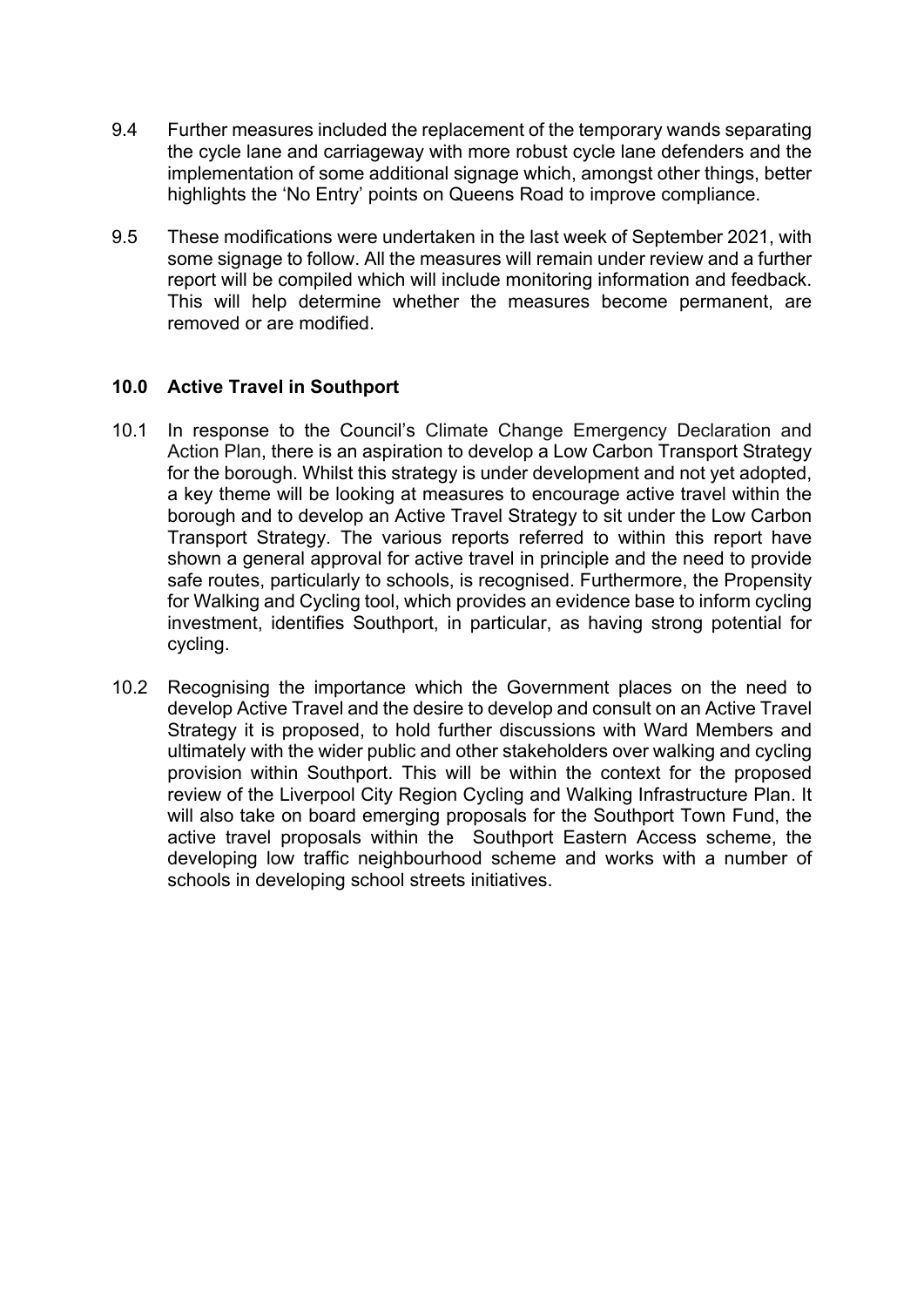# **Appendix A** - **Sefton Communications Plan**

# **Southport Walking and Cycling Route – Summary of Engagement**

# **Our Engagement Mandate**

We, Strategic Transport Planning and Investment Team need to understand the view of people living, studying, visiting, working and travelling along the Southport Walking and Cycling Route so that we can seek approval for the scheme to establish a safe walking and cycling route in line with our 2030 vision of a confident connected borough where people can enjoy the many cycle and walking friendly routes.

# **Our Target Audience**

The target audience for this engagement are as follows;

- Property owners
- Residents
- Businesses
- Traveling public
- Interest groups including, walking and cycling groups, environmental campaign groups, accessibility & diversity support groups
- Local schools and places of education
- Emergency Services
- Attractors along the route such as sporting clubs, places of worship and community facilities

# **Our Engagement Methodology**

The information will be shared in the following ways;

- Press release via My Sefton
- Information on **[sefton.gov.uk/SouthportWalkCycle](http://www.sefton.gov.uk/SouthportWalkCycle)**
- Leaflet distributed to all properties along the route via GPS tracked delivery
- Engagement sessions/direct mail out with specific seldom heard groups such as young people and interest groups

# **Engagement Plan**

| <b>COMMUNICATION</b><br><b>CONTENT</b> | <b>AUDIENCE</b> | <b>METHOD</b>            | <b>DATE</b> |
|----------------------------------------|-----------------|--------------------------|-------------|
| Outline of route and                   | Cabinet         | <b>Briefing Note for</b> | December    |
| engagement plan                        | Member          | <b>Cabinet Member</b>    | /January    |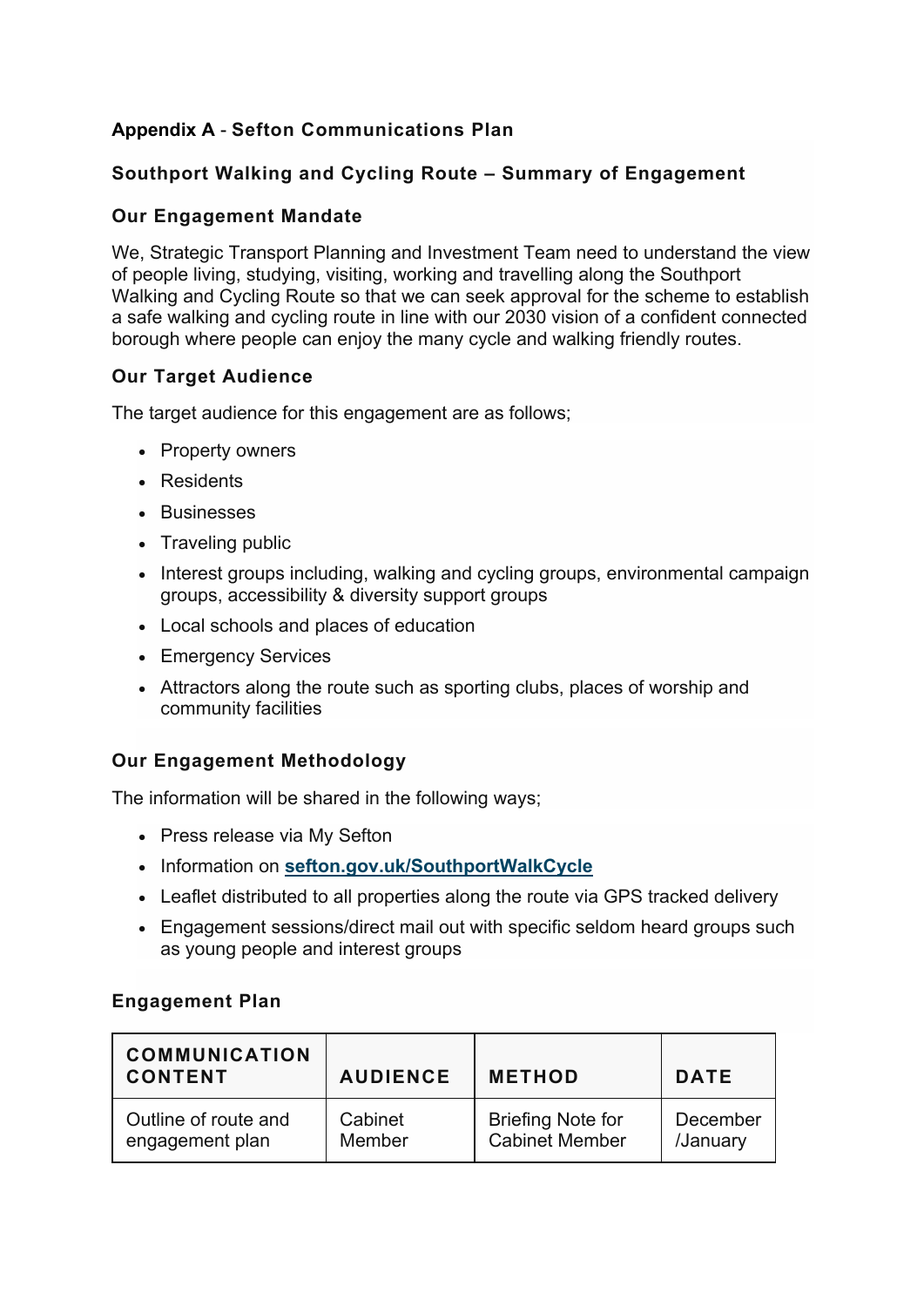| Outline of route and<br>engagement plan | Ward<br>Councillors                                                                                  | <b>Briefing Note for</b><br><b>Ward Councillors</b>                                                                                   | December<br>/January  |
|-----------------------------------------|------------------------------------------------------------------------------------------------------|---------------------------------------------------------------------------------------------------------------------------------------|-----------------------|
| Outline of route and<br>engagement plan | MP for<br>Southport                                                                                  | Via letter                                                                                                                            | December<br>/January  |
|                                         |                                                                                                      | Press release                                                                                                                         |                       |
|                                         |                                                                                                      | Social media<br>campaign                                                                                                              |                       |
|                                         |                                                                                                      | Possible drop<br>in workshop or<br>may consider<br>online workshop<br>events.                                                         |                       |
|                                         |                                                                                                      | <b>GPS Tracked</b><br>Leaflet drop to<br>properties along<br>the route                                                                |                       |
| Route engagement                        | Residents,<br>businesses,<br>interest<br>groups                                                      | Walking and<br><b>Cycling Chat</b><br>online                                                                                          | February              |
| Route engagement                        | Emergency<br>Services - in<br>addition to<br>any statutory<br>consultation<br>via the TRO<br>process | Via email and or<br>teams meeting                                                                                                     | January /<br>February |
| Route engagement                        | <b>Businesses</b>                                                                                    | On street<br>marketers to talk to<br>customers about<br>their views and<br>travel patterns<br>(depends on<br>situation with<br>COVID) | January /<br>February |
| Route engagement                        | Younger<br>people                                                                                    | Via workshops<br>through Sefton<br><b>CVS</b>                                                                                         | January /<br>February |
| Reporting and<br>feedback on the        | Cabinet<br>Member                                                                                    | Briefing note to<br><b>Cabinet Member</b>                                                                                             | January /<br>February |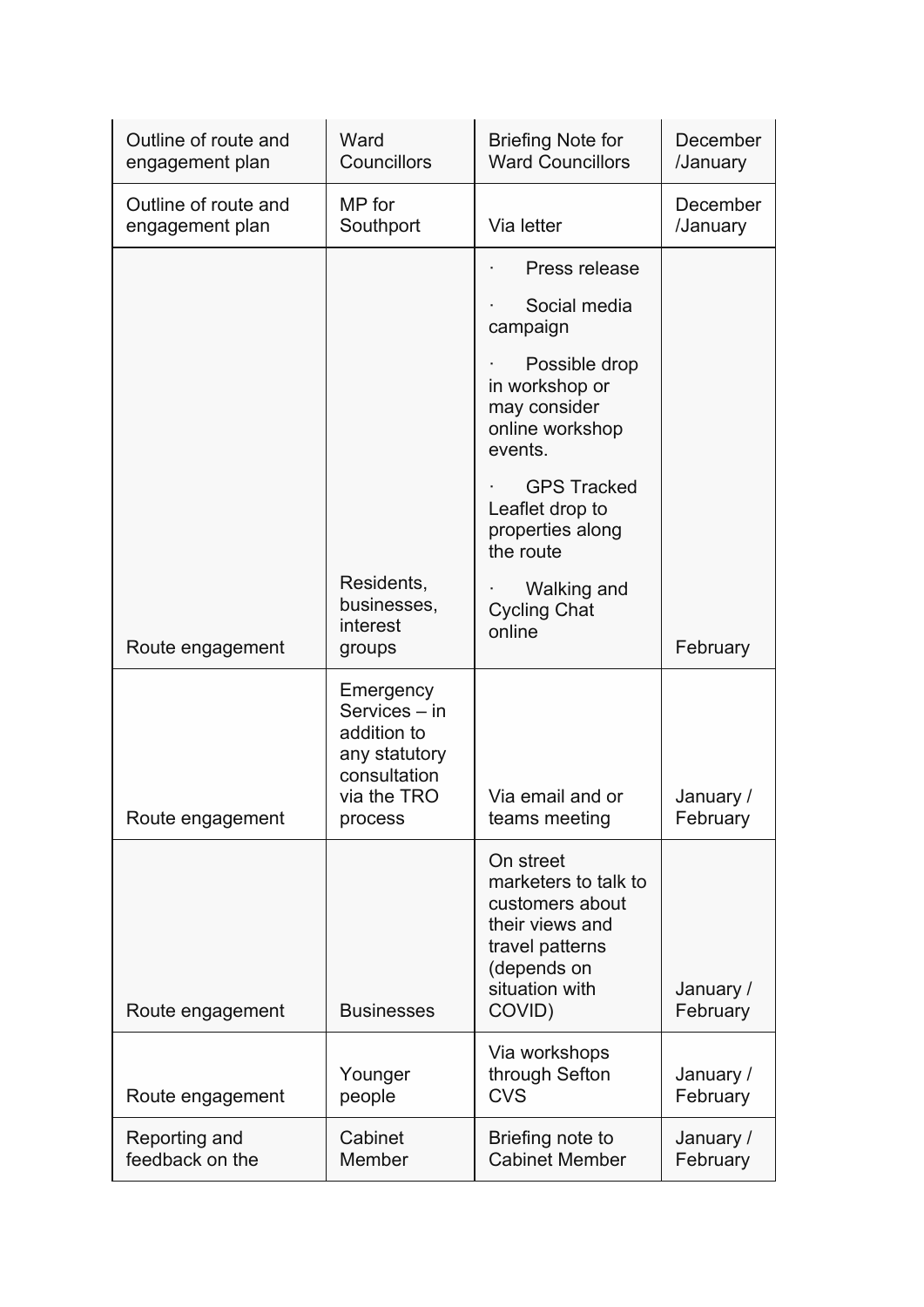| outcome of the<br>consultation and next<br>steps                   |                                                                   |                                                                                                  |       |
|--------------------------------------------------------------------|-------------------------------------------------------------------|--------------------------------------------------------------------------------------------------|-------|
| Reporting and<br>feedback on the<br>consultation and next<br>steps | Ward<br>Councillors                                               | Briefing note and<br>possible round<br>table briefing with<br><b>Cabinet Member</b>              | March |
| Feedback to all<br>respondents via email                           | Respondents<br>and residents<br>in the directly<br>affected roads | Via email to all<br>those responded<br>and report posted<br>online on Sefton<br>Councils website | March |

# **Our Key Messages**

The Government recently published Gear Change which sets out the vision for walking and cycling. The Department of Transport via the Liverpool City Region Combined Authority has allocated money to Sefton to improve walking and cycling routes and to work with Schools.

Sefton Council have adopted their Climate Change Emergency Plan, which sets out how we will take steps to reduce our carbon emissions. Transforming the way we live and work is a big part of this plan. One thing we can do is to keep on walking and cycling. We will be supporting this by creating safe walking and cycling routes to Southport as part of this funding.

Our vision for Sefton is a confident and connected borough where people can enjoy the use of many cycle and walking friendly routes and we all work together to keep Sefton clean and green with a commitment to low pollution and better air quality. This investment from Government will help us to make a big improvement for local people so they can walk and cycle safely.

We have asked the people of Sefton through Sefton Liveable Streets, what problems they face when walking and cycling. You have told us the behavior of road users, speeding and volumes of traffic are problems and that you feel that the routes are dangerous not cycle or walking friendly. You have also told us you would like to slow down traffic, have more enforcement and that you would like more walking and cycling routes.

Many of our residents in North Sefton do not have access to a car and we want to help people to continue to walk and cycle to get out and about to places. We plan to help people by creating safe walking and cycling routes in Southport.

We have seen a dramatic increase in people walking and cycling in our Borough during lockdown, as our roads and streets get busier with traffic, we want to give people the opportunity to keep up with their healthy habits. We plan to do this by extending the walking and cycling route in Southport.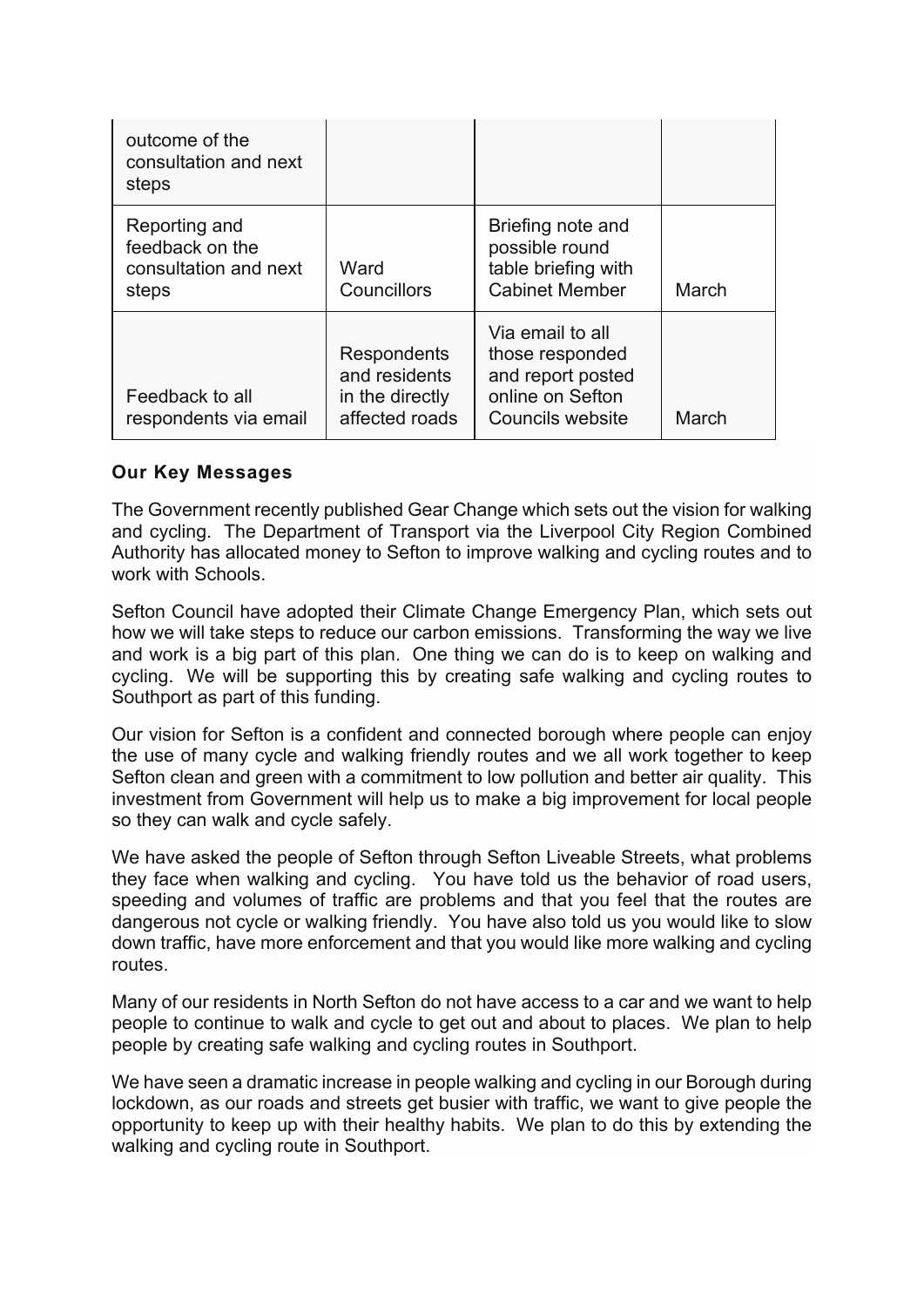Bikelife, a report which looked at people's attitudes to bike use carried out in 2019, found out that nearly half of people interviewed are concerned about cycling safety and 63% of people think more cycling would make their area a better place to live and work.

In our Highways Annual Survey we ask people who **regularly cycle** how satisfied are you with the number of cycle route and lanes provided, 71% stated they were fairly or very dissatisfied. We also asked **all respondents** about the number of cycle routes and lanes provided, only 10% said there were far too many and a little too many and 56% said there were a little too and far too few.

### **In summary we will;**

- Deliver a leaflet to properties along the route which tells people about the walking and cycling route in simple language. The leaflet will tell people how they can tell us their views and opinions
- We will offer the leaflet in alternative formats so everyone can understand what it means for them
- We will issue a press release so that people who are not on line or do not live directly along the route will get to know about the walking and cycling route and know how to tell us their views and opinions
- We will have a place where people can go on-line and tell us their thoughts, we will also have a telephone number people can call to tell us their thoughts too
- We will engage with business owners and big attractors and find out their thoughts
- We will engage with the Emergency Services on our plans before the statutory process
- We will engage with people who are not often represented in our consultations, via user groups and interest groups
- We will write a report which summarises the results and this will be available for all to see on our website once approved

# **Where to find out more;**

When we have started our engagement you will find all the information here; **[www.sefton.gov.uk/Southportwalkcycle](http://www.sefton.gov.uk/Southportwalkcycle)**, you will also be able to email us on **[transport.planning@sefton.gov.uk](mailto:transport.planning@sefton.gov.uk)**. We will use the following twitter accounts – @SeftonCouncil and @ActiveTravelSefton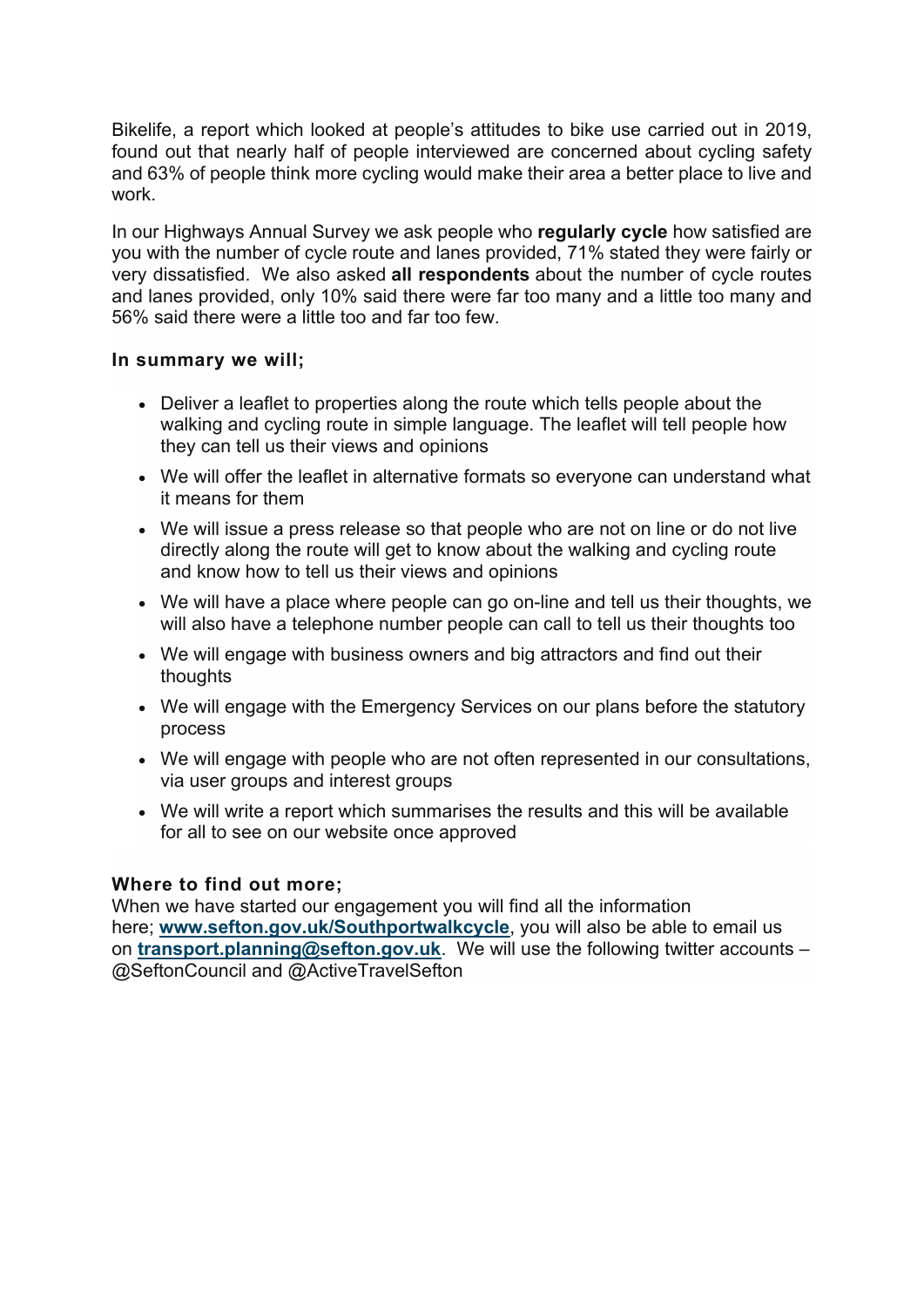**Appendix B – YSYS results**

# Your Roads and Streets

Responses to this survey: **798**

# **1: Do you agree or disagree that Sefton Council should act in local neighbourhoods to...**

# **Should Sefton Council act in local neighbourhoods - Improve air quality / reduce pollution from vehicles**

There were 798 responses to this part of the question.



| <b>Option</b>            | <b>Total</b> | <b>Percent</b> |
|--------------------------|--------------|----------------|
| <b>Strongly Disagree</b> | 109          | 13.66%         |
| <b>Disagree</b>          | 101          | 12.66%         |
| Agree                    | 272          | 34.09%         |
| <b>Strongly Agree</b>    | 290          | 36.34%         |
| <b>Don't Know</b>        | 26           | 3.26%          |
| <b>Not Answered</b>      | 0            | 0.00%          |

**Should Sefton Council act in local neighbourhoods - Reduce traffic noise** There were 798 responses to this part of the question.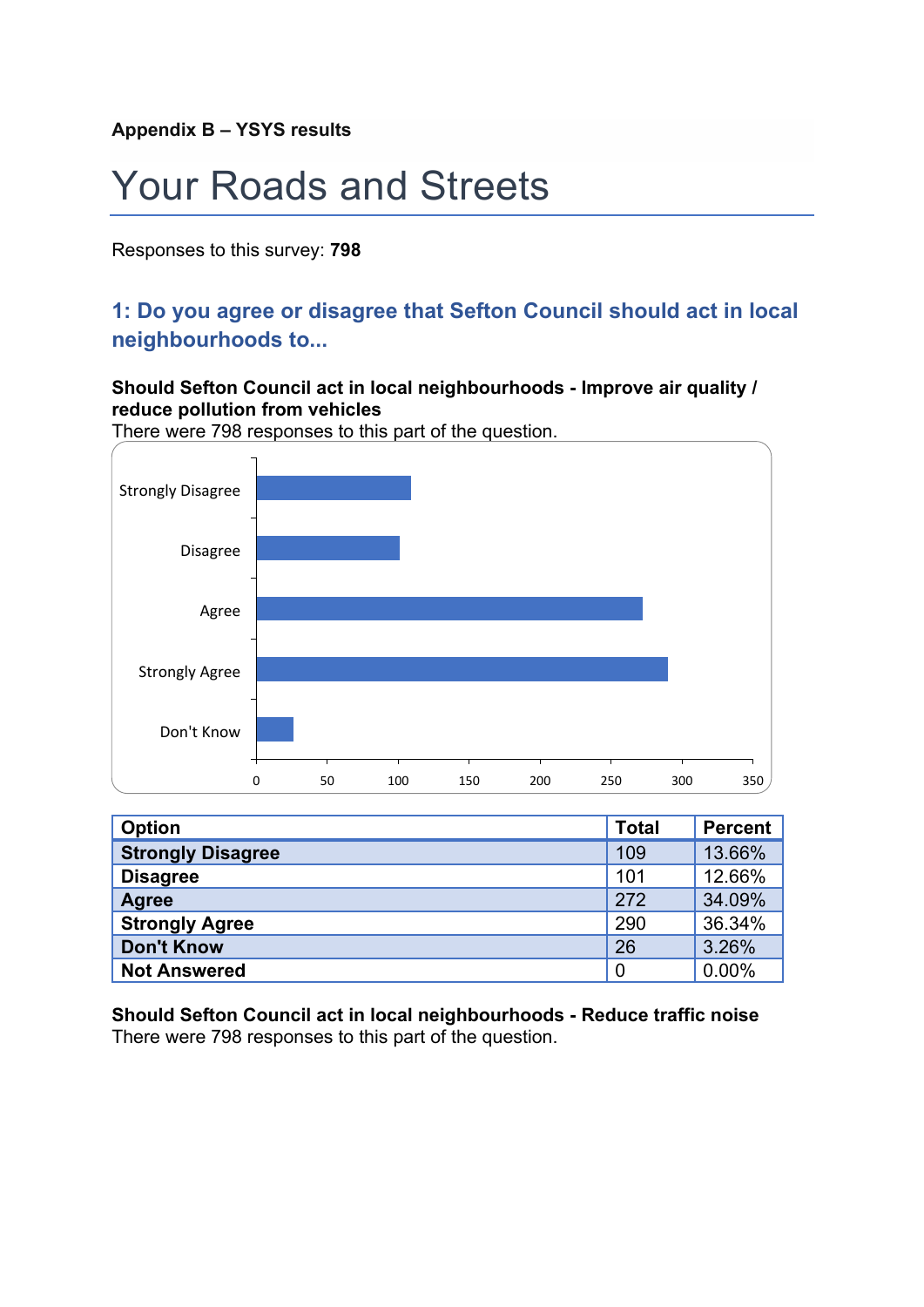

| <b>Option</b>            | <b>Total</b>   | <b>Percent</b> |
|--------------------------|----------------|----------------|
| <b>Strongly Disagree</b> | 92             | 11.53%         |
| <b>Disagree</b>          | 155            | 19.42%         |
| Agree                    | 262            | 32.83%         |
| <b>Strongly Agree</b>    | 254            | 31.83%         |
| <b>Don't Know</b>        | 35             | 4.39%          |
| <b>Not Answered</b>      | $\overline{0}$ | 0.00%          |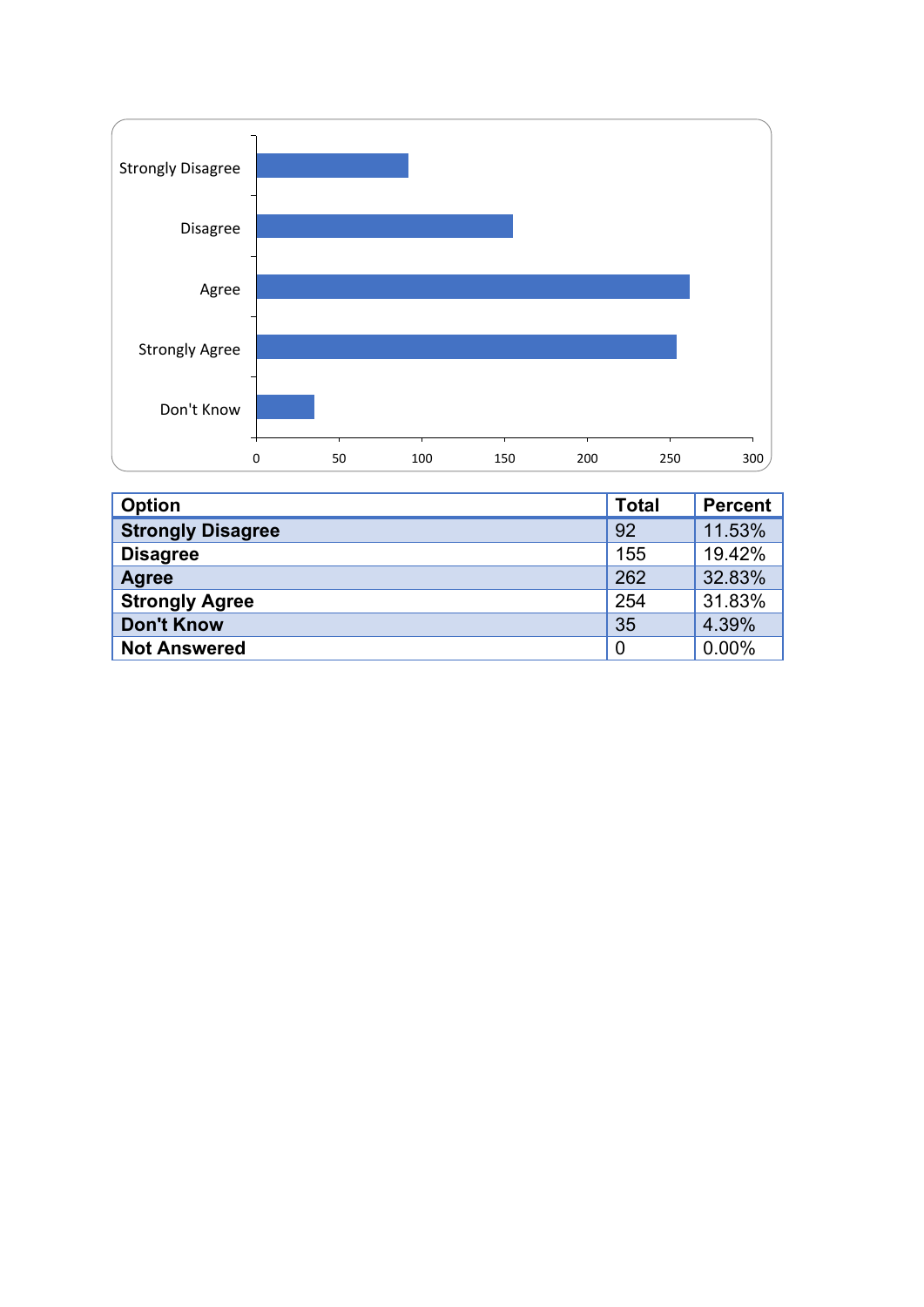# **Should Sefton Council act in local neighbourhoods - Reduce traffic congestion / traffic jams**



| Option                   | <b>Total</b>   | <b>Percent</b> |
|--------------------------|----------------|----------------|
| <b>Strongly Disagree</b> | 91             | 11.40%         |
| <b>Disagree</b>          | 66             | 8.27%          |
| <b>Agree</b>             | 261            | 32.71%         |
| <b>Strongly Agree</b>    | 362            | 45.36%         |
| <b>Don't Know</b>        | 18             | 2.26%          |
| <b>Not Answered</b>      | $\overline{0}$ | 0.00%          |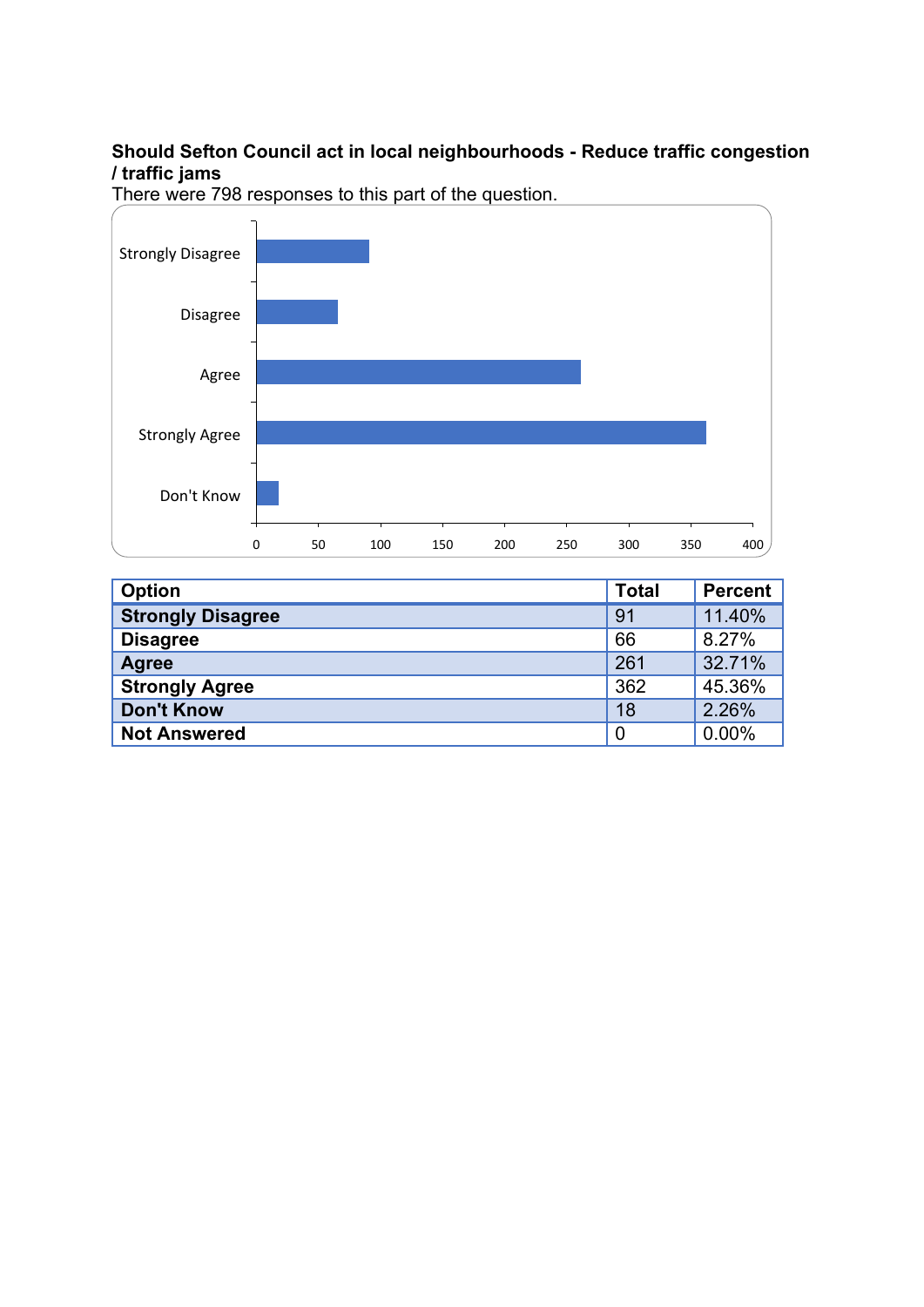# **Should Sefton Council act in local neighbourhoods - Improve the safety of the roads**



| <b>Option</b>            | <b>Total</b> | <b>Percent</b> |
|--------------------------|--------------|----------------|
| <b>Strongly Disagree</b> | 82           | 10.28%         |
| <b>Disagree</b>          | 46           | 5.76%          |
| <b>Agree</b>             | 290          | 36.34%         |
| <b>Strongly Agree</b>    | 368          | 46.12%         |
| <b>Don't Know</b>        | 12           | 1.50%          |
| <b>Not Answered</b>      | 0            | 0.00%          |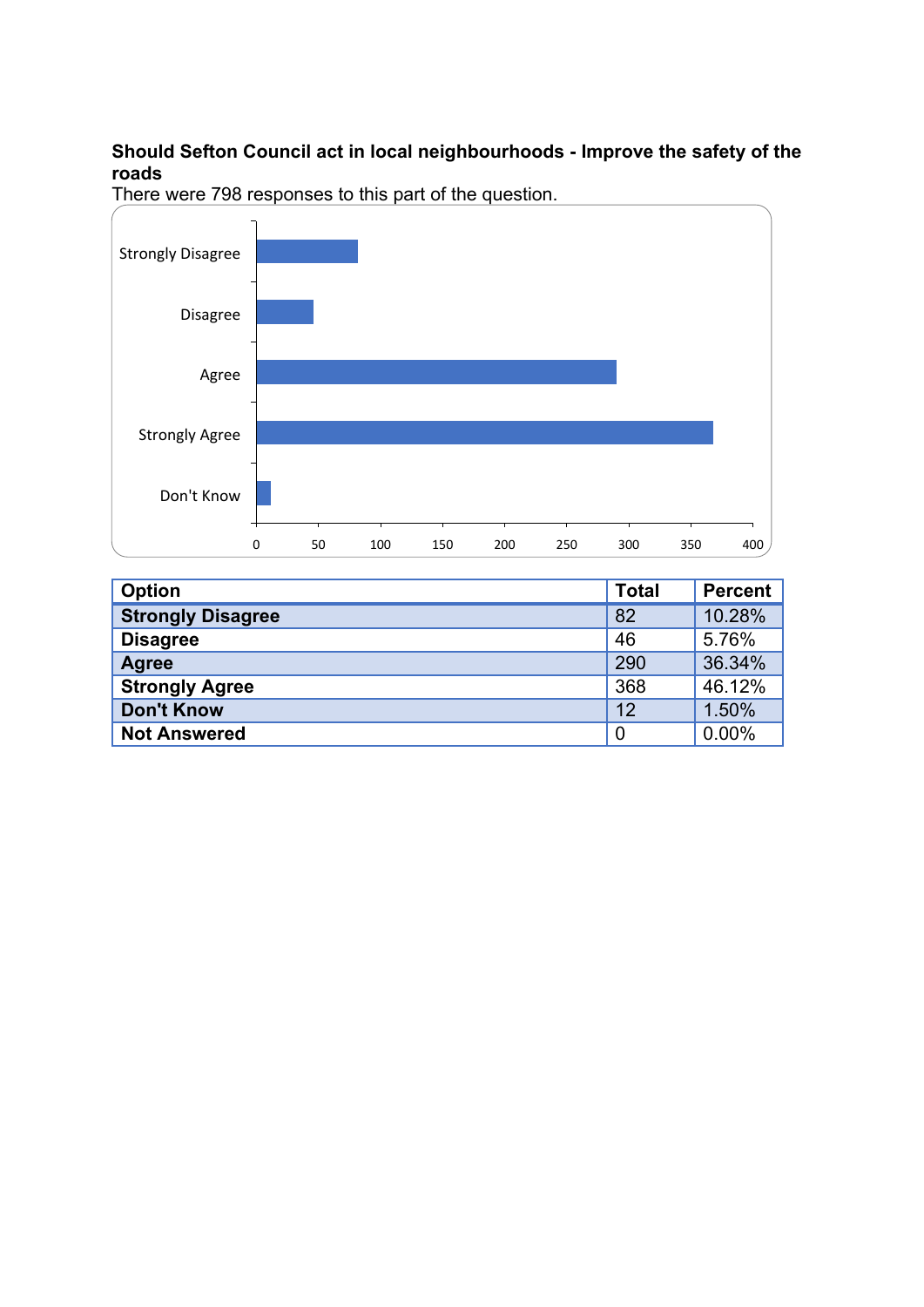# **2: Do you agree or disagree with the need to reduce traffic in Towns and Villages in Sefton and in your local area / neighbourhood?**

# **reduce traffic - Towns and villages across Sefton**



| <b>Option</b>            | <b>Total</b>   | Percent |
|--------------------------|----------------|---------|
| <b>Strongly Disagree</b> | 159            | 19.92%  |
| <b>Disagree</b>          | 193            | 24.19%  |
| <b>Agree</b>             | 186            | 23.31%  |
| <b>Strongly Agree</b>    | 221            | 27.69%  |
| <b>Don't Know</b>        | 39             | 4.89%   |
| <b>Not Answered</b>      | $\overline{0}$ | 0.00%   |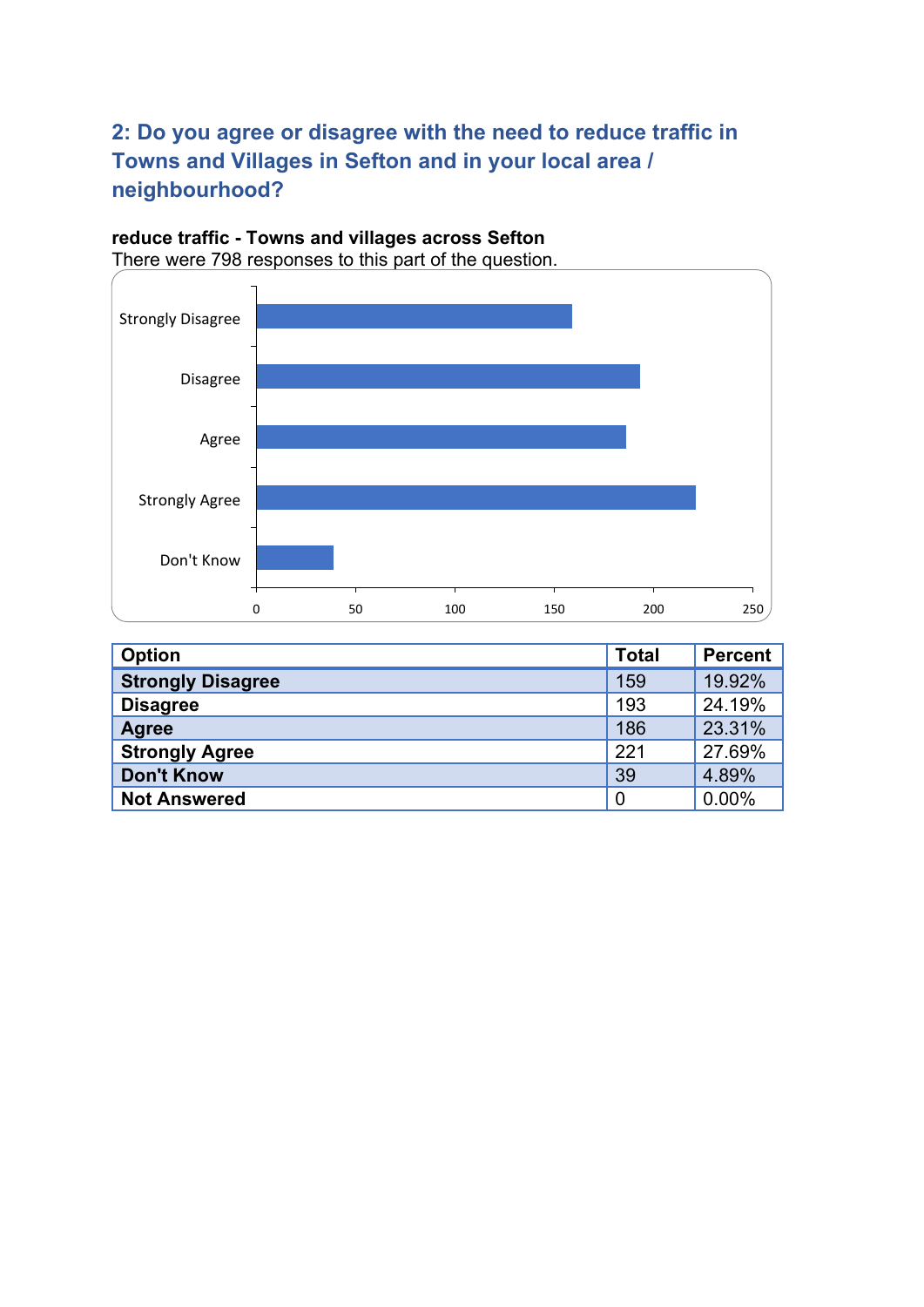### **reduce traffic - In your local area / neighbourhood**



| <b>Option</b>            | <b>Total</b>   | <b>Percent</b> |
|--------------------------|----------------|----------------|
| <b>Strongly Disagree</b> | 187            | 23.43%         |
| <b>Disagree</b>          | 178            | 22.31%         |
| <b>Agree</b>             | 160            | 20.05%         |
| <b>Strongly Agree</b>    | 254            | 31.83%         |
| <b>Don't Know</b>        | 19             | 2.38%          |
| <b>Not Answered</b>      | $\overline{0}$ | 0.00%          |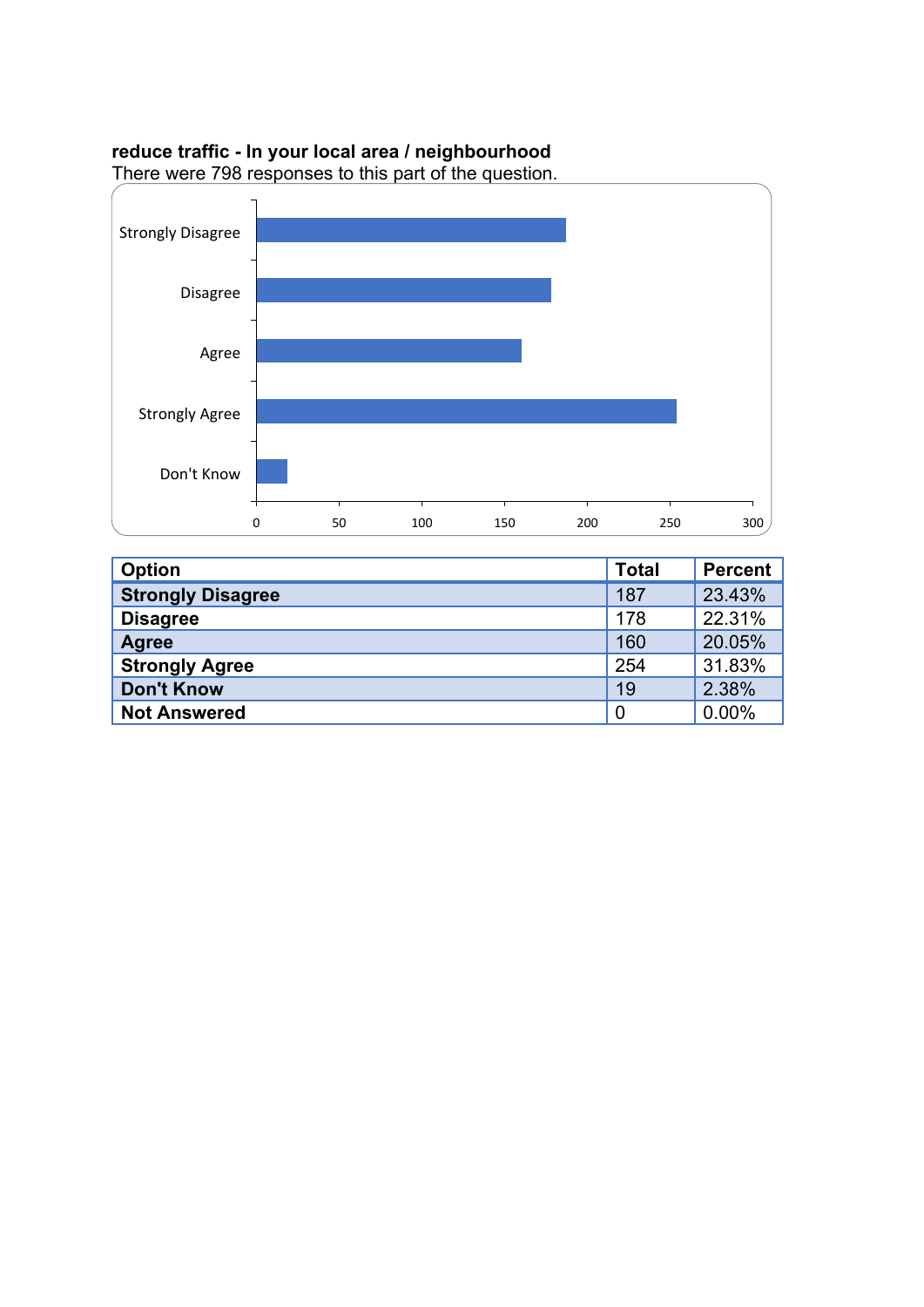# **3: Do you agree or disagree with changing roads and paths to give more space to people walking and cycling**

# **Changing of road space - In Sefton generally**



| <b>Option</b>            | <b>Total</b> | <b>Percent</b> |
|--------------------------|--------------|----------------|
| <b>Strongly Disagree</b> | 285          | 35.71%         |
| <b>Disagree</b>          | 145          | 18.17%         |
| <b>Agree</b>             | 151          | 18.92%         |
| <b>Strongly Agree</b>    | 193          | 24.19%         |
| <b>Don't Know</b>        | 24           | 3.01%          |
| <b>Not Answered</b>      | 0            | 0.00%          |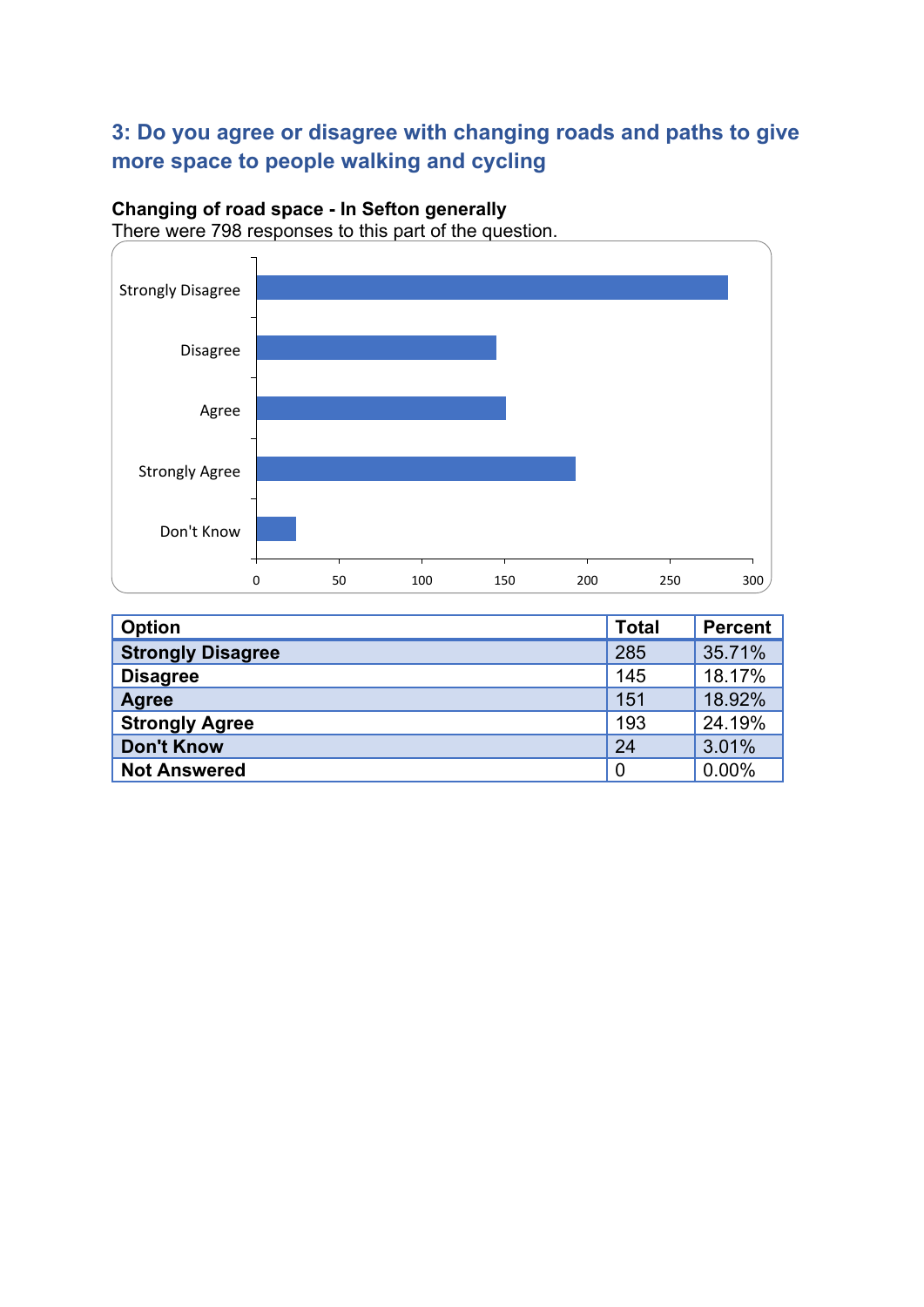# **Changing of road space - In your local area / neighbourhood**

0 50 100 150 200 250 300 350 Don't Know Strongly Agree Agree Disagree Strongly Disagree

| <b>Option</b>            | <b>Total</b> | <b>Percent</b> |
|--------------------------|--------------|----------------|
| <b>Strongly Disagree</b> | 303          | 37.97%         |
| <b>Disagree</b>          | 145          | 18.17%         |
| <b>Agree</b>             | 130          | 16.29%         |
| <b>Strongly Agree</b>    | 207          | 25.94%         |
| <b>Don't Know</b>        | 13           | 1.63%          |
| <b>Not Answered</b>      | 0            | 0.00%          |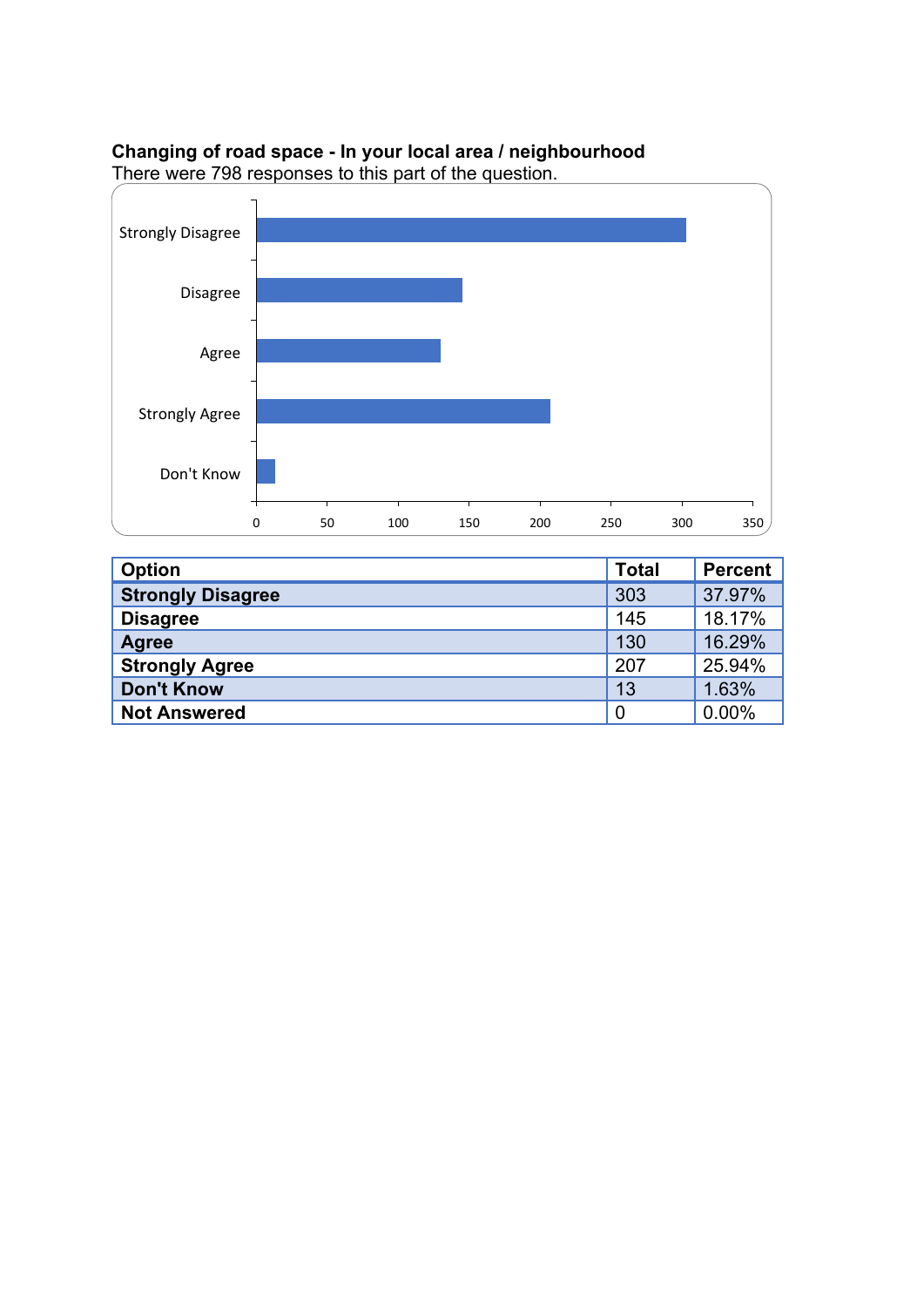# **4: Do you think the following are a problem on your street?**

# 0 50 100 150 200 250 300 A serious / big problem A moderate / medium problem A minor / small problem Not a problem at all

**Extent of problems on your street - Vehicles going too fast** There were 798 responses to this part of the question.

| <b>Option</b>               | <b>Total</b>   | <b>Percent</b> |
|-----------------------------|----------------|----------------|
| Not a problem at all        | 185            | 23.18%         |
| A minor / small problem     | 210            | 26.32%         |
| A moderate / medium problem | 161            | 20.18%         |
| A serious / big problem     | 242            | 30.33%         |
| <b>Not Answered</b>         | $\overline{0}$ | 0.00%          |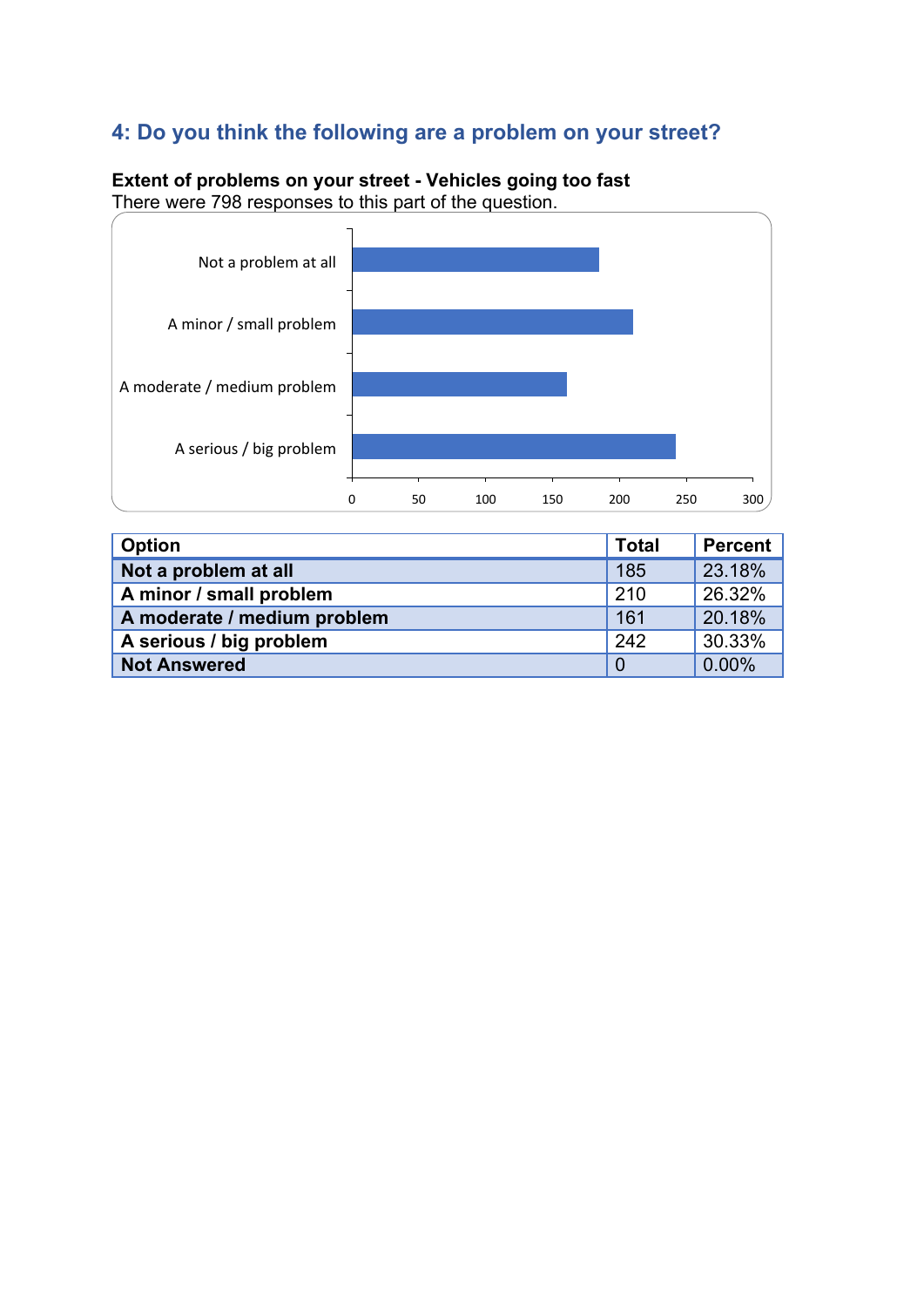# **Extent of problems on your street - A lot of lorries**



| Option                      | <b>Total</b>   | Percent |
|-----------------------------|----------------|---------|
| Not a problem at all        | 408            | 51.13%  |
| A minor / small problem     | 170            | 21.30%  |
| A moderate / medium problem | 121            | 15.16%  |
| A serious / big problem     | -99            | 12.41%  |
| <b>Not Answered</b>         | $\overline{0}$ | 0.00%   |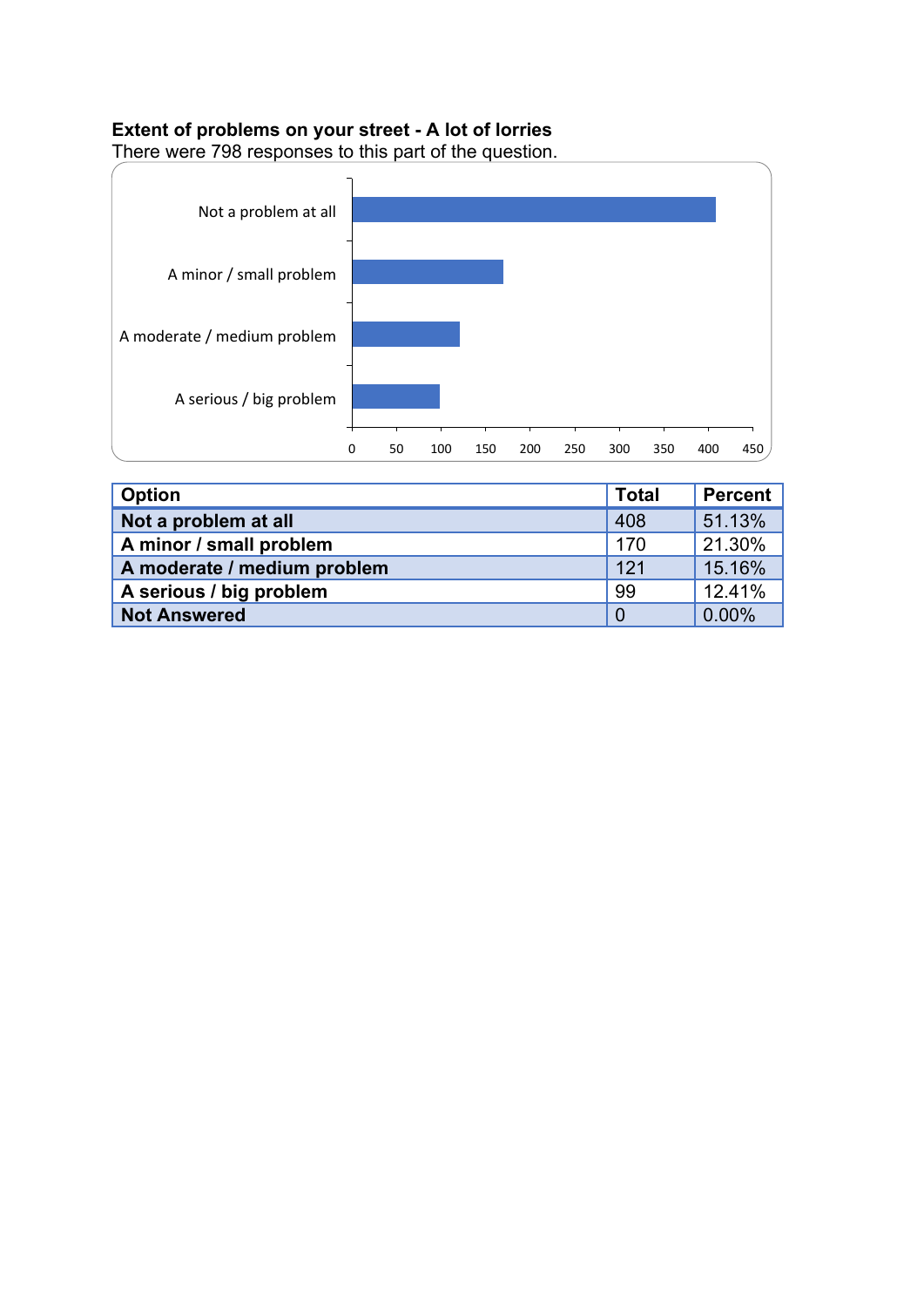# **Extent of problems on your street - Not enough car parking spaces**



| <b>Option</b>               | <b>Total</b>   | <b>Percent</b> |
|-----------------------------|----------------|----------------|
| Not a problem at all        | 285            | 35.71%         |
| A minor / small problem     | 173            | 21.68%         |
| A moderate / medium problem | 131            | 16.42%         |
| A serious / big problem     | 209            | 26.19%         |
| <b>Not Answered</b>         | $\overline{0}$ | 0.00%          |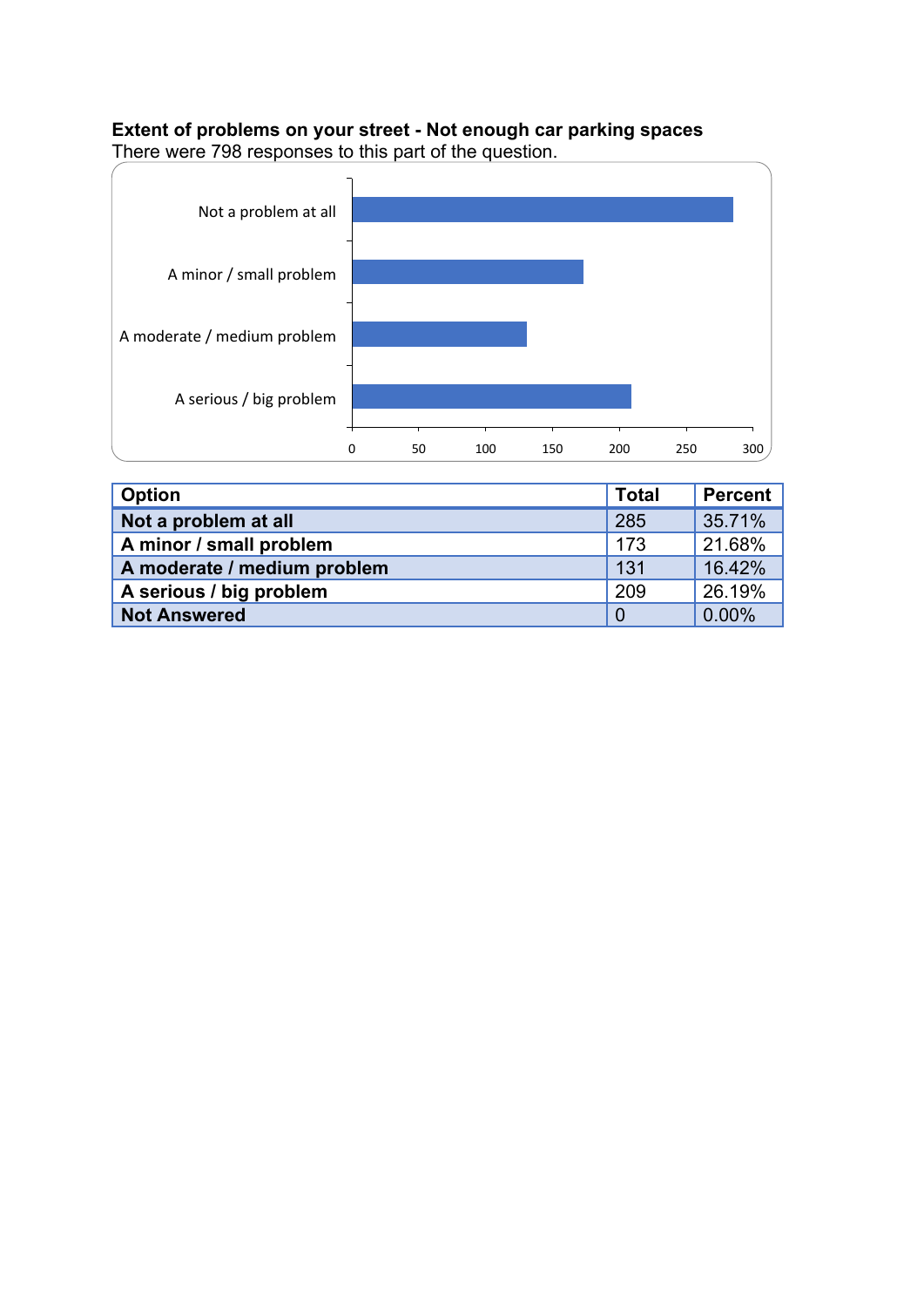# **Extent of problems on your street - Not enough cycle parking spaces**





| Option                      | <b>Total</b> | Percent |
|-----------------------------|--------------|---------|
| Not a problem at all        | 540          | 67.67%  |
| A minor / small problem     | 108          | 13.53%  |
| A moderate / medium problem | 86           | 10.78%  |
| A serious / big problem     | 64           | 8.02%   |
| <b>Not Answered</b>         |              | 0.00%   |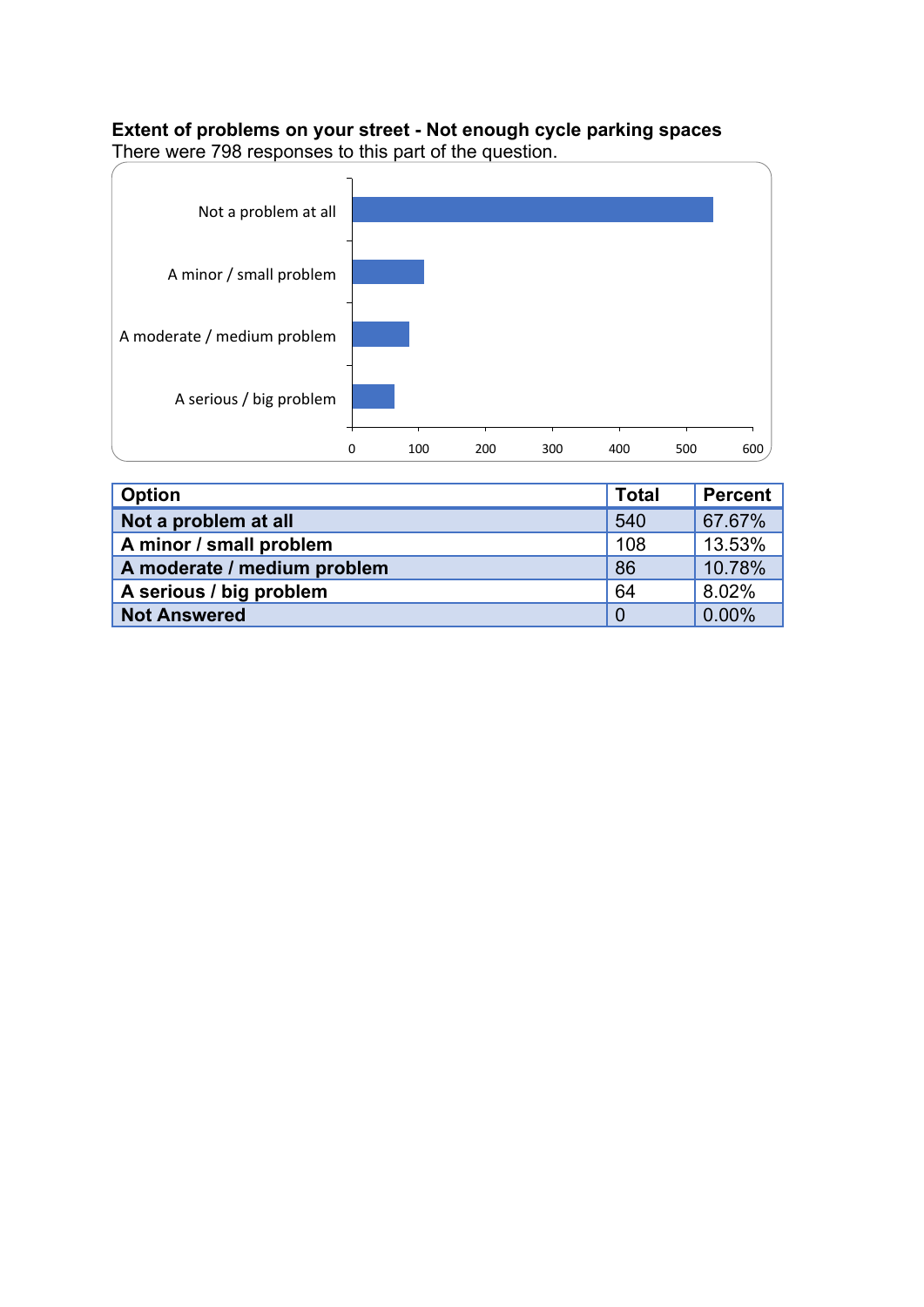# **Extent of problems on your street - Heavy / lots of traffic**



| Option                      | <b>Total</b> | Percent |
|-----------------------------|--------------|---------|
| Not a problem at all        | 316          | 39.60%  |
| A minor / small problem     | 163          | 20.43%  |
| A moderate / medium problem | 152          | 19.05%  |
| A serious / big problem     | 167          | 20.93%  |
| <b>Not Answered</b>         |              | 0.00%   |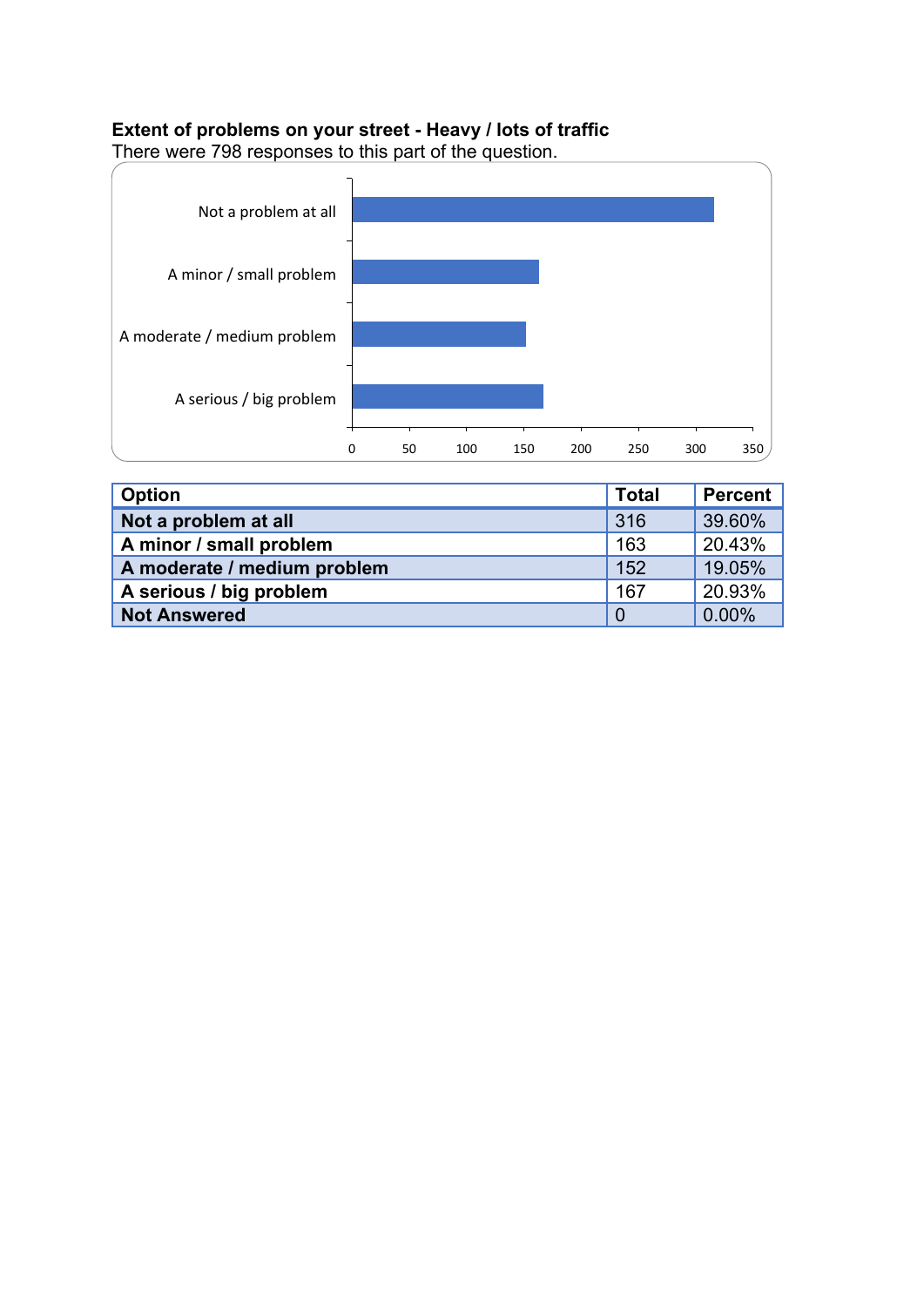# **Extent of problems on your street - Traffic fumes**



| Option                      | <b>Total</b> | Percent |
|-----------------------------|--------------|---------|
| Not a problem at all        | 345          | 43.23%  |
| A minor / small problem     | 167          | 20.93%  |
| A moderate / medium problem | 141          | 17.67%  |
| A serious / big problem     | 145          | 18.17%  |
| <b>Not Answered</b>         |              | 0.00%   |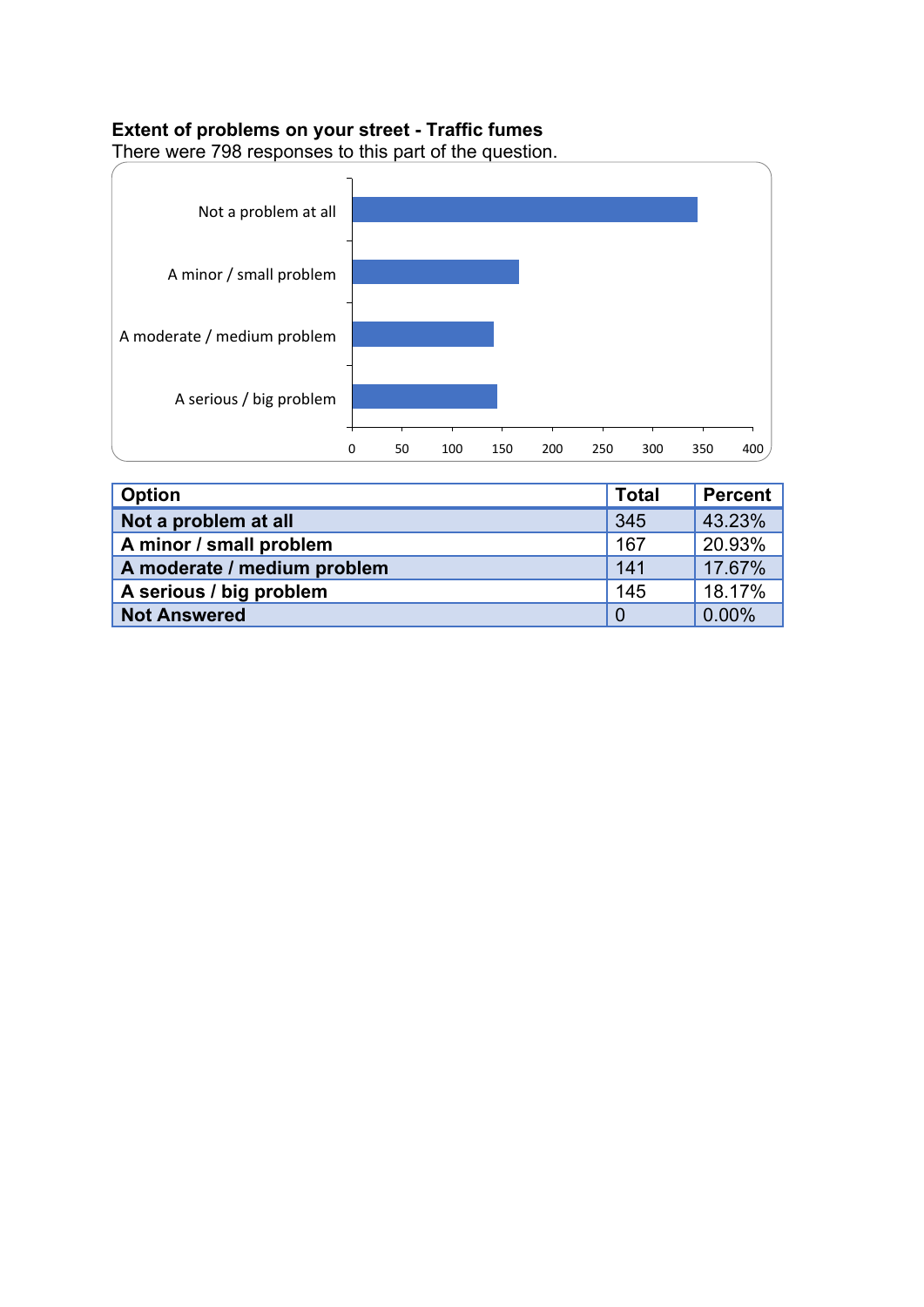# **Extent of problems on your street - Traffic noise**



| <b>Option</b>               | <b>Total</b> | Percent |
|-----------------------------|--------------|---------|
| Not a problem at all        | 316          | 39.60%  |
| A minor / small problem     | 196          | 24.56%  |
| A moderate / medium problem | 149          | 18.67%  |
| A serious / big problem     | 137          | 17.17%  |
| <b>Not Answered</b>         |              | 0.00%   |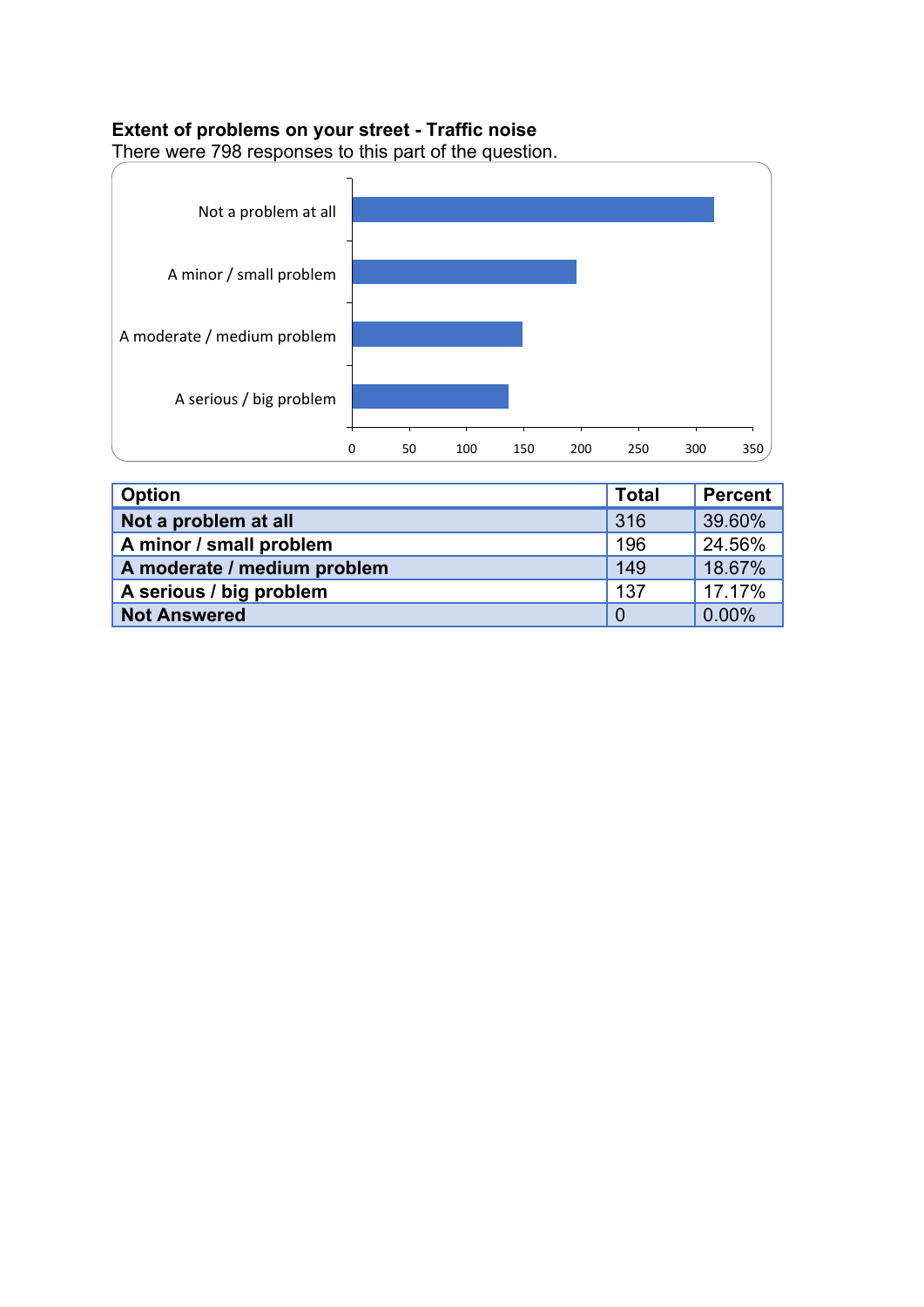**Extent of problems on your street - Difficulty crossing the road when walking** There were 798 responses to this part of the question.



| Option                      | <b>Total</b> | Percent |
|-----------------------------|--------------|---------|
| Not a problem at all        | 437          | 54.76%  |
| A minor / small problem     | 145          | 18.17%  |
| A moderate / medium problem | 102          | 12.78%  |
| A serious / big problem     | 114          | 14.29%  |
| <b>Not Answered</b>         | 0            | 0.00%   |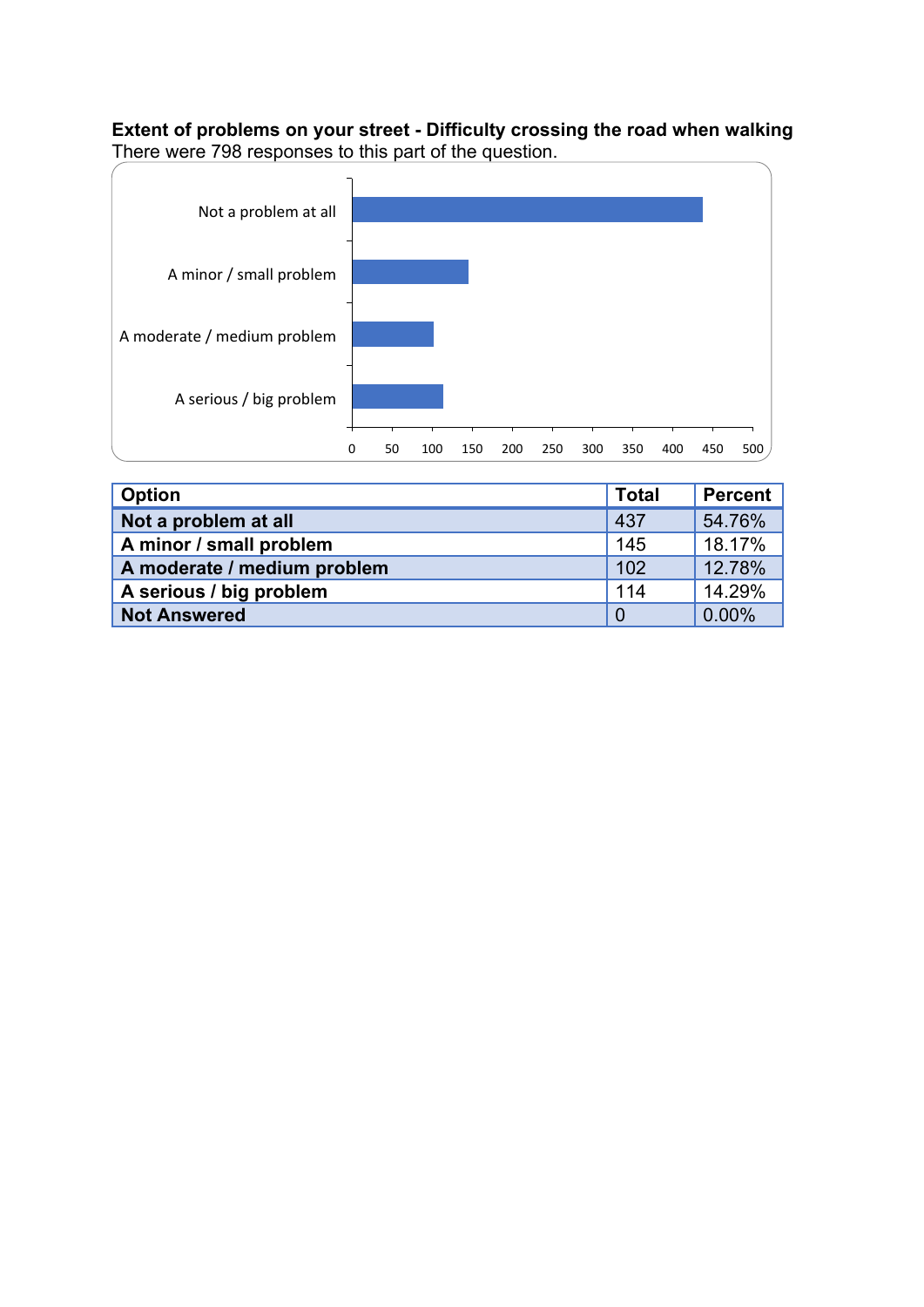**Extent of problems on your street - Lack or public space for children to play** There were 798 responses to this part of the question.



| <b>Option</b>               | <b>Total</b>   | Percent |
|-----------------------------|----------------|---------|
| Not a problem at all        | 397            | 49.75%  |
| A minor / small problem     | 146            | 18.30%  |
| A moderate / medium problem | 125            | 15.66%  |
| A serious / big problem     | 130            | 16.29%  |
| <b>Not Answered</b>         | $\overline{0}$ | 0.00%   |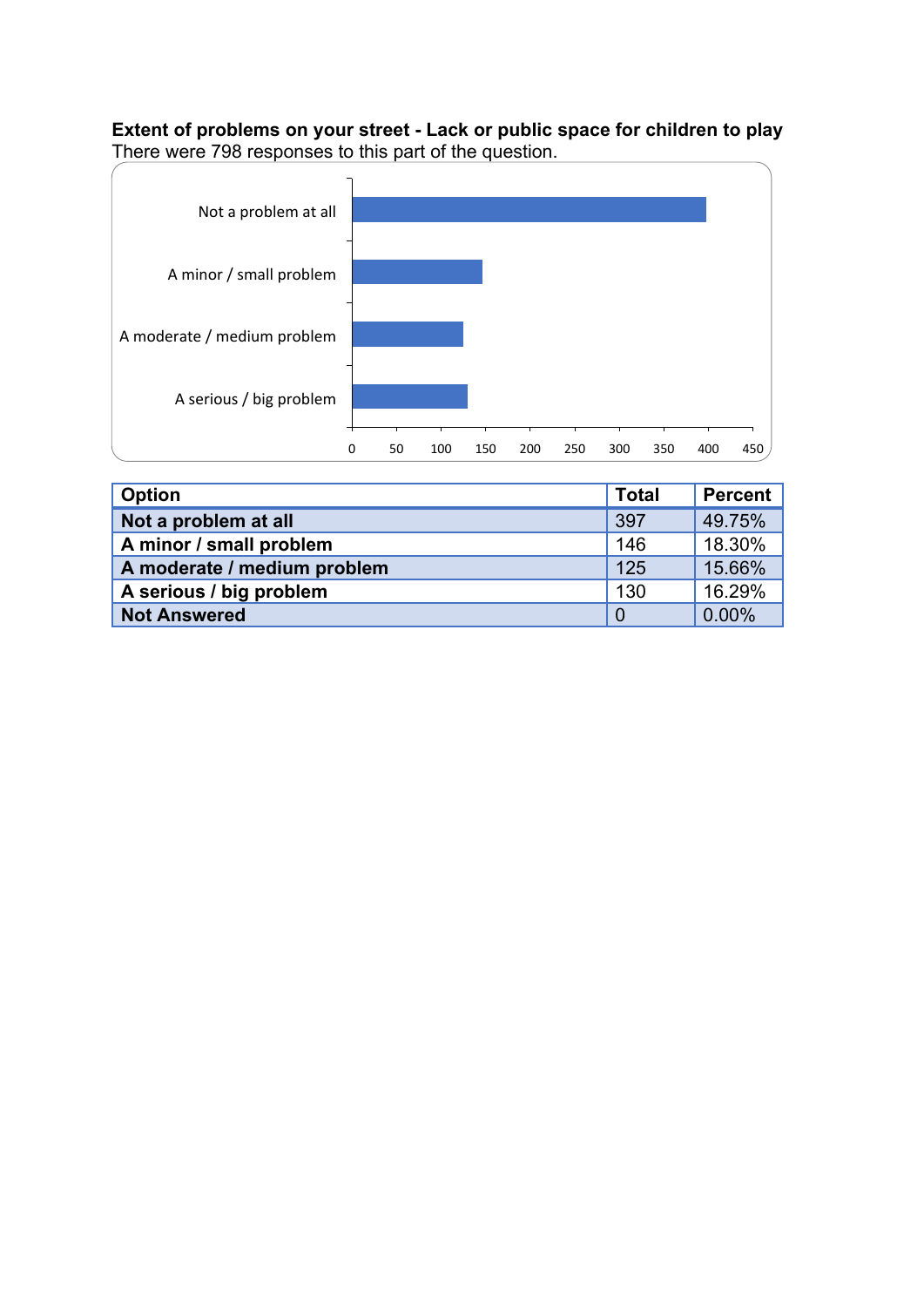# **5: Do you think that the following are a problem on your local high street?**

# **Problems on high street - Vehicles going too fast**



| <b>Option</b>               | <b>Total</b> | Percent |
|-----------------------------|--------------|---------|
| Not a problem at all        | 236          | 29.57%  |
| A minor / small problem     | 196          | 24.56%  |
| A moderate / medium problem | 166          | 20.80%  |
| A serious / big problem     | 194          | 24.31%  |
| <b>Don't Know</b>           | 6            | 0.75%   |
| <b>Not Answered</b>         | 0            | 0.00%   |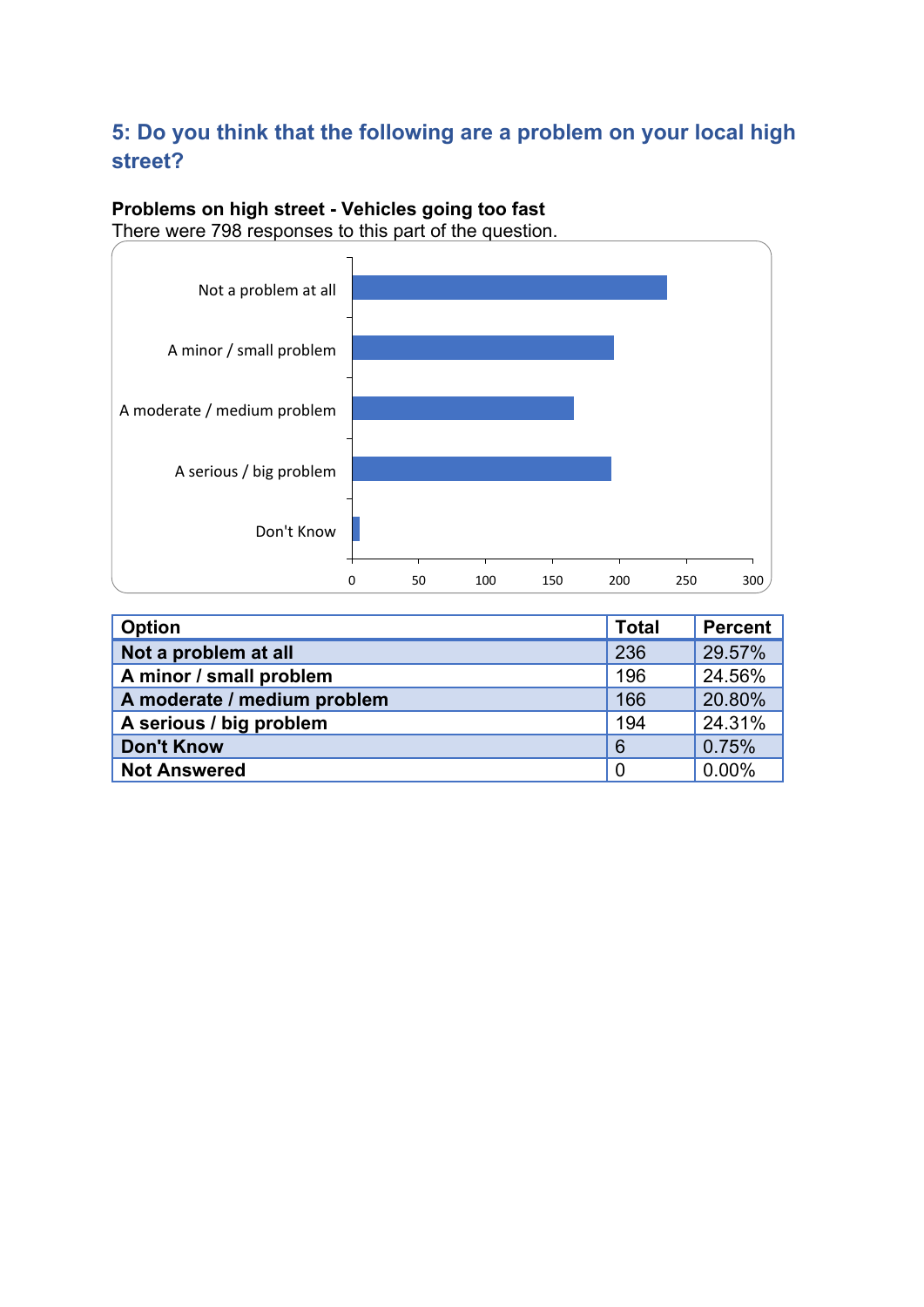#### **Problems on high street - A lot of lorries**



| <b>Option</b>               | <b>Total</b>   | <b>Percent</b> |
|-----------------------------|----------------|----------------|
| Not a problem at all        | 284            | 35.59%         |
| A minor / small problem     | 204            | 25.56%         |
| A moderate / medium problem | 180            | 22.56%         |
| A serious / big problem     | 122            | 15.29%         |
| <b>Don't Know</b>           | 8              | 1.00%          |
| <b>Not Answered</b>         | $\overline{0}$ | 0.00%          |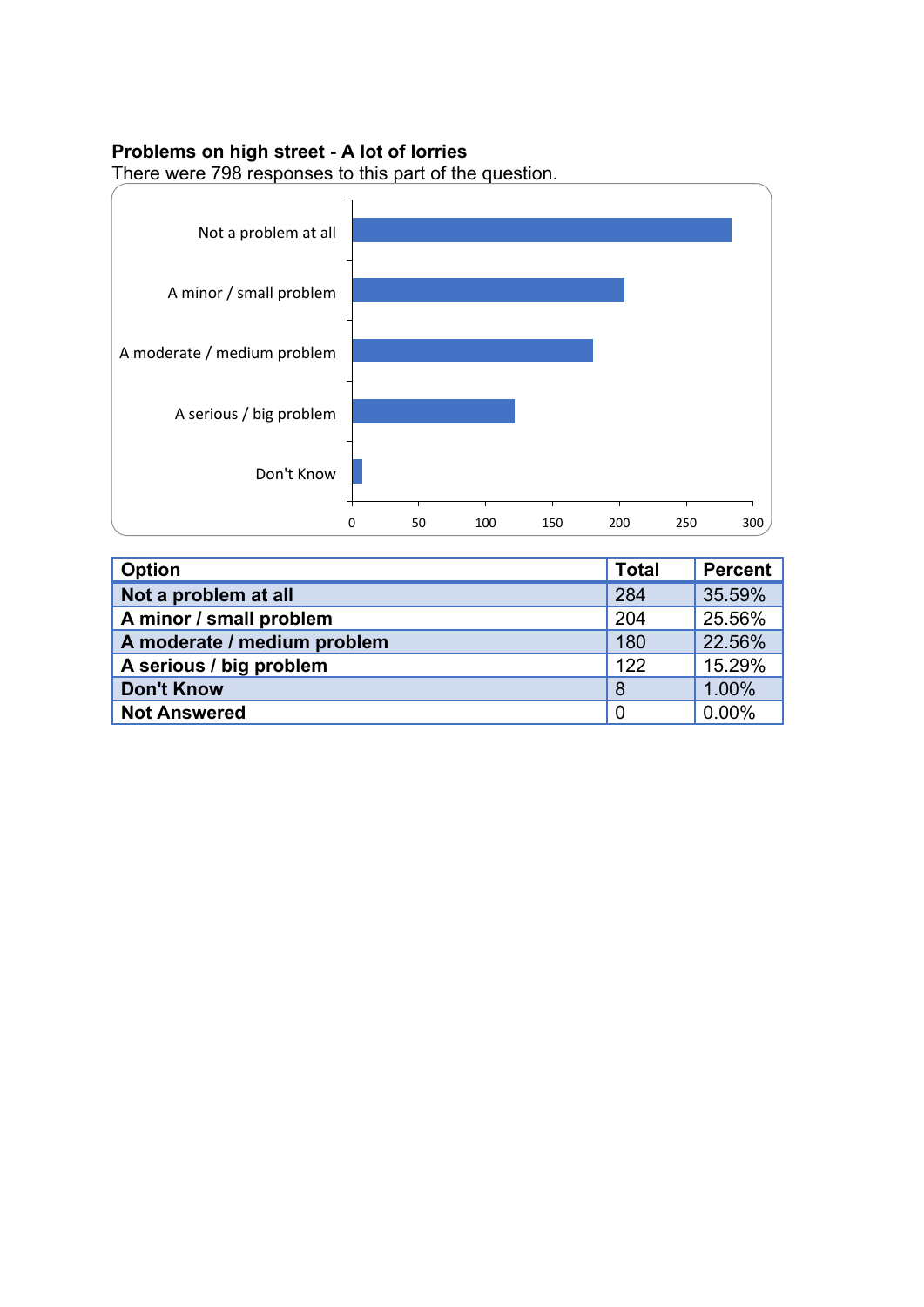#### **Problems on high street - Not enough car parking spaces**



| <b>Option</b>               | <b>Total</b>   | <b>Percent</b> |
|-----------------------------|----------------|----------------|
| Not a problem at all        | 174            | 21.80%         |
| A minor / small problem     | 153            | 19.17%         |
| A moderate / medium problem | 194            | 24.31%         |
| A serious / big problem     | 265            | 33.21%         |
| <b>Don't Know</b>           | 12             | 1.50%          |
| <b>Not Answered</b>         | $\overline{0}$ | 0.00%          |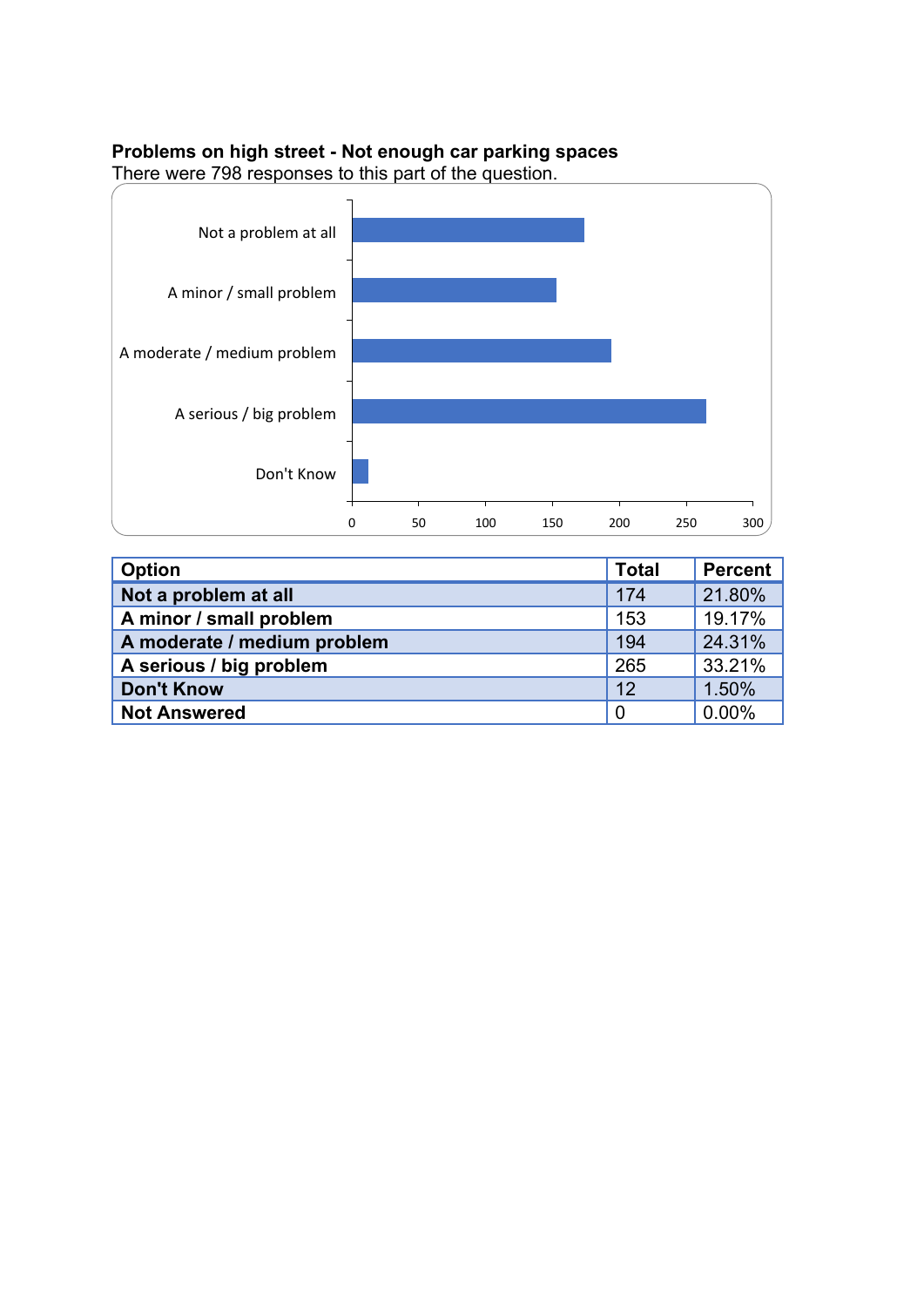#### **Problems on high street - Not enough cycle parking spaces**



| Option                      | <b>Total</b>   | <b>Percent</b> |
|-----------------------------|----------------|----------------|
| Not a problem at all        | 429            | 53.76%         |
| A minor / small problem     | 124            | 15.54%         |
| A moderate / medium problem | 113            | 14.16%         |
| A serious / big problem     | 93             | 11.65%         |
| <b>Don't Know</b>           | 39             | 4.89%          |
| <b>Not Answered</b>         | $\overline{0}$ | 0.00%          |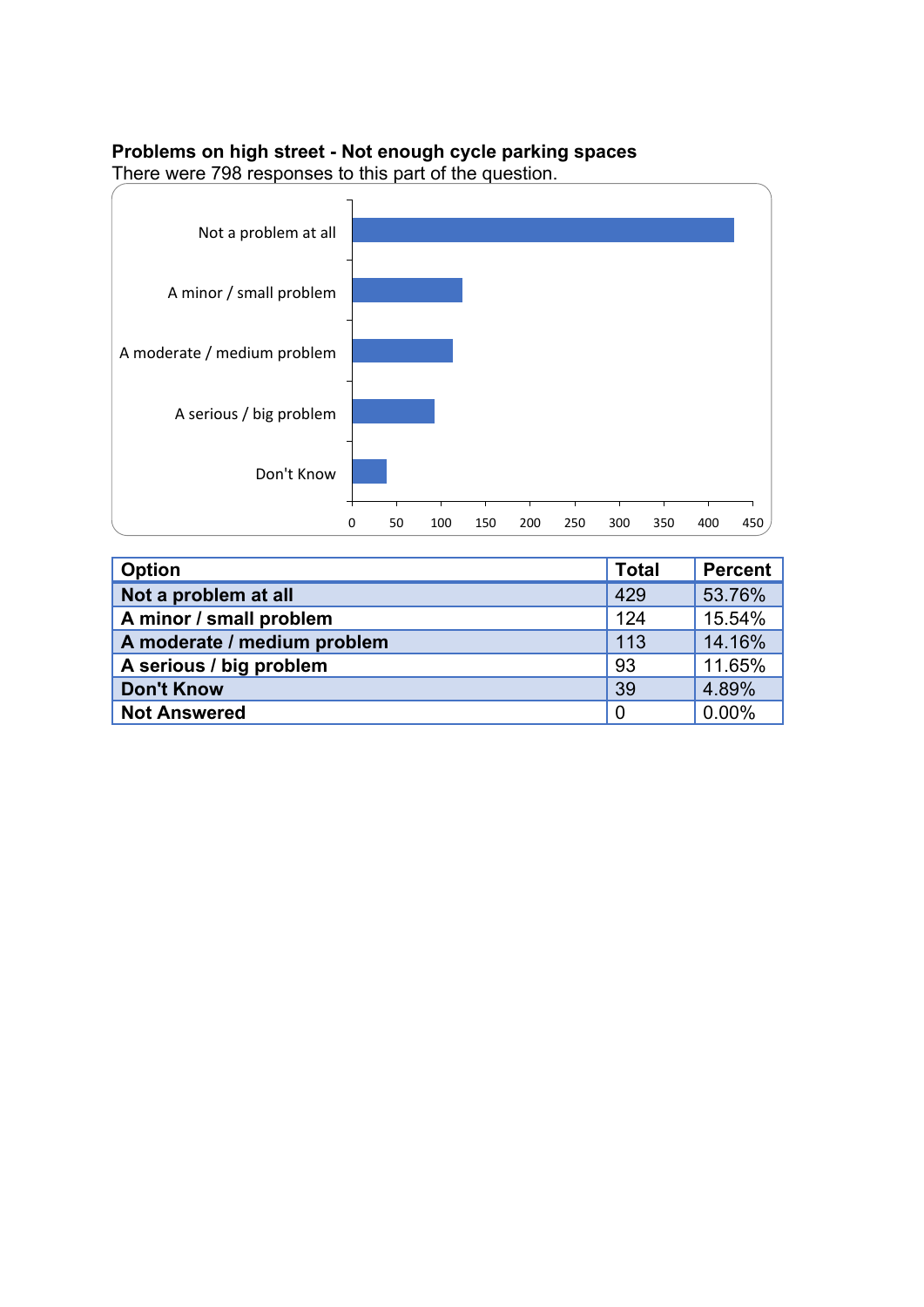# **Problems on high street - Heavy / lots of traffic**



| <b>Option</b>               | <b>Total</b>   | <b>Percent</b> |
|-----------------------------|----------------|----------------|
| Not a problem at all        | 201            | 25.19%         |
| A minor / small problem     | 199            | 24.94%         |
| A moderate / medium problem | 183            | 22.93%         |
| A serious / big problem     | 207            | 25.94%         |
| <b>Don't Know</b>           | 8              | 1.00%          |
| <b>Not Answered</b>         | $\overline{0}$ | 0.00%          |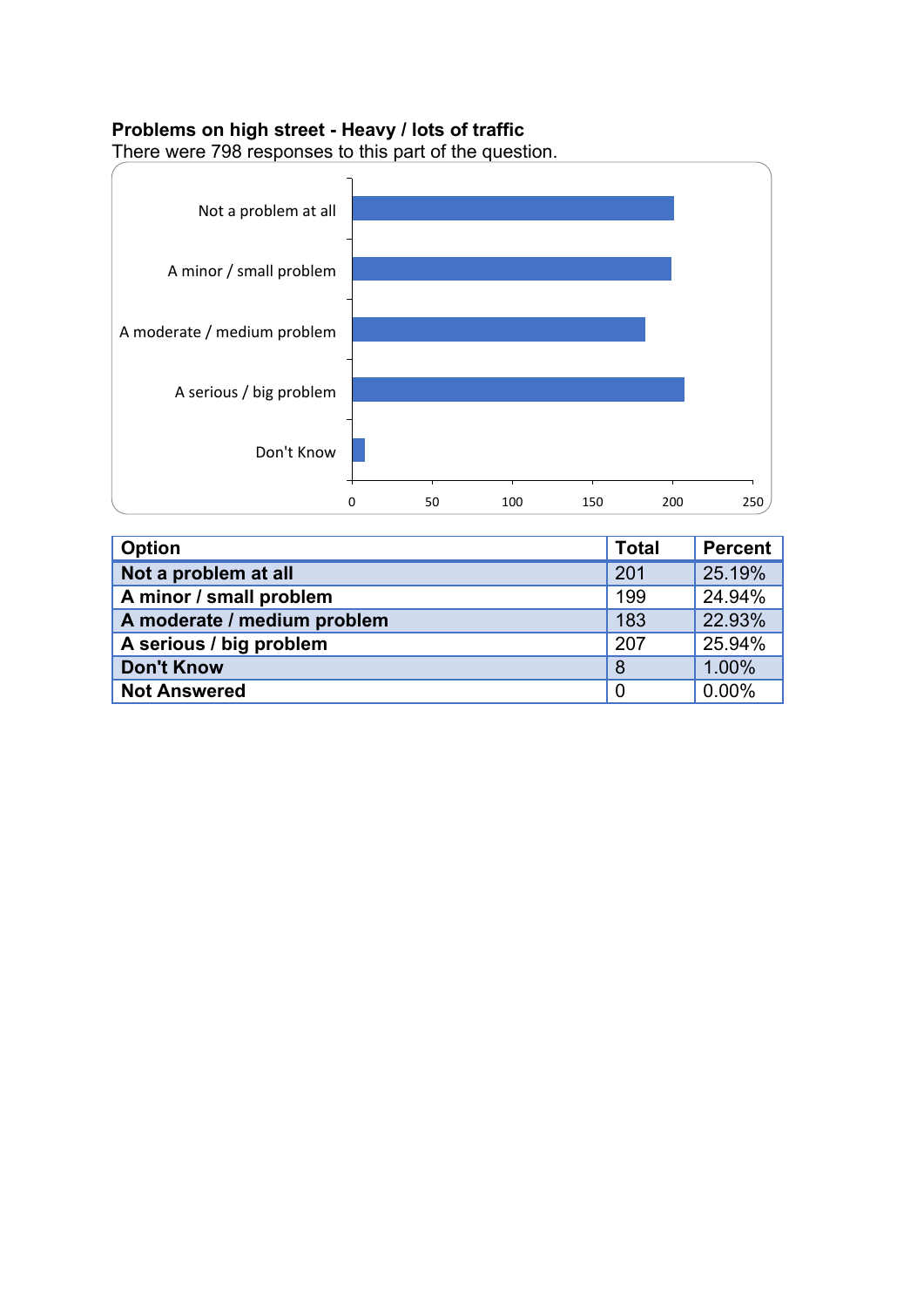#### **Problems on high street - Traffic fumes**



| <b>Option</b>               | <b>Total</b> | <b>Percent</b> |
|-----------------------------|--------------|----------------|
| Not a problem at all        | 225          | 28.20%         |
| A minor / small problem     | 209          | 26.19%         |
| A moderate / medium problem | 160          | 20.05%         |
| A serious / big problem     | 193          | 24.19%         |
| <b>Don't Know</b>           | 11           | 1.38%          |
| <b>Not Answered</b>         | 0            | 0.00%          |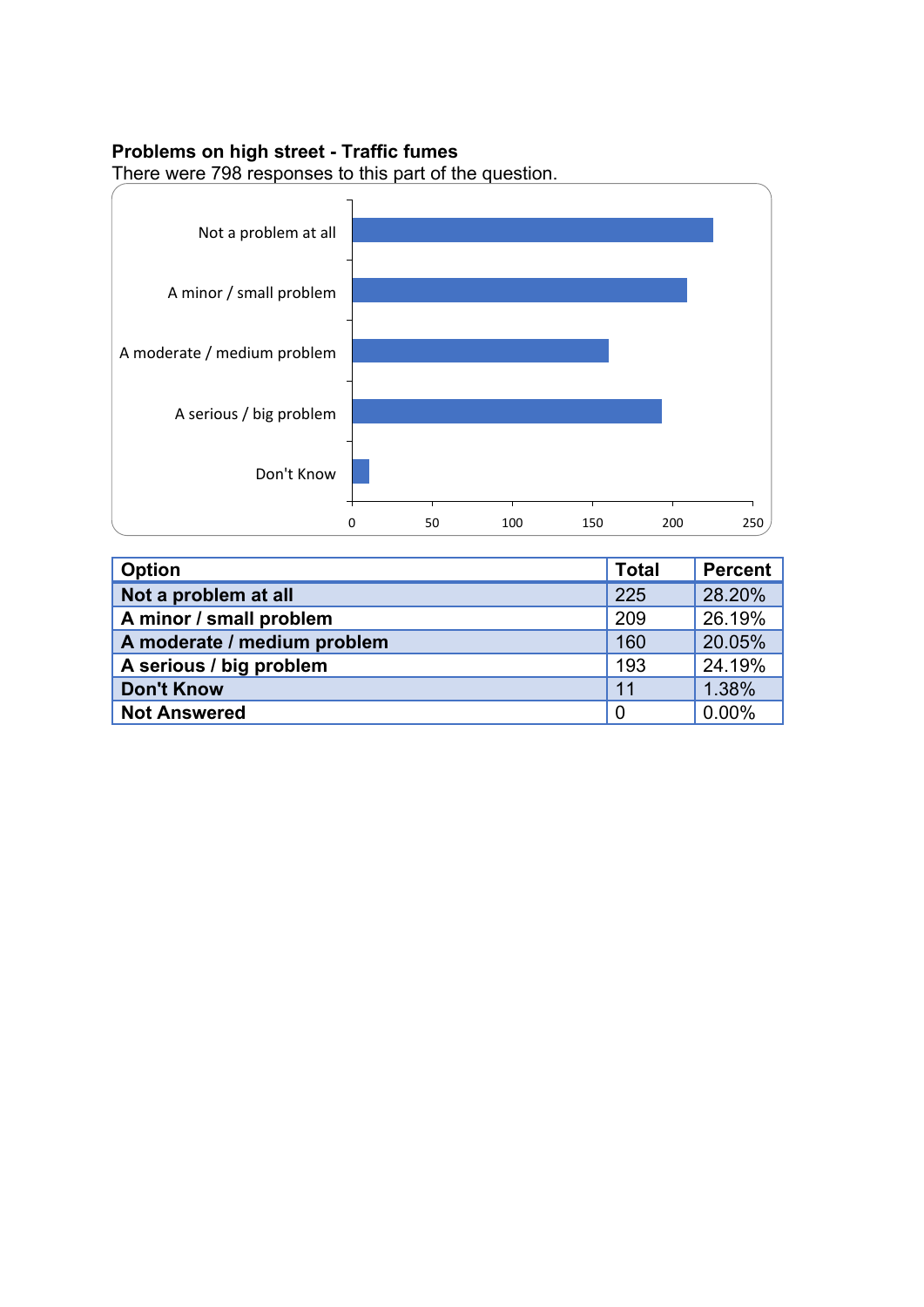#### **Problems on high street - Traffic noise**



| <b>Option</b>               | <b>Total</b>   | <b>Percent</b> |
|-----------------------------|----------------|----------------|
| Not a problem at all        | 243            | 30.45%         |
| A minor / small problem     | 213            | 26.69%         |
| A moderate / medium problem | 157            | 19.67%         |
| A serious / big problem     | 178            | 22.31%         |
| <b>Don't Know</b>           |                | 0.88%          |
| <b>Not Answered</b>         | $\overline{0}$ | 0.00%          |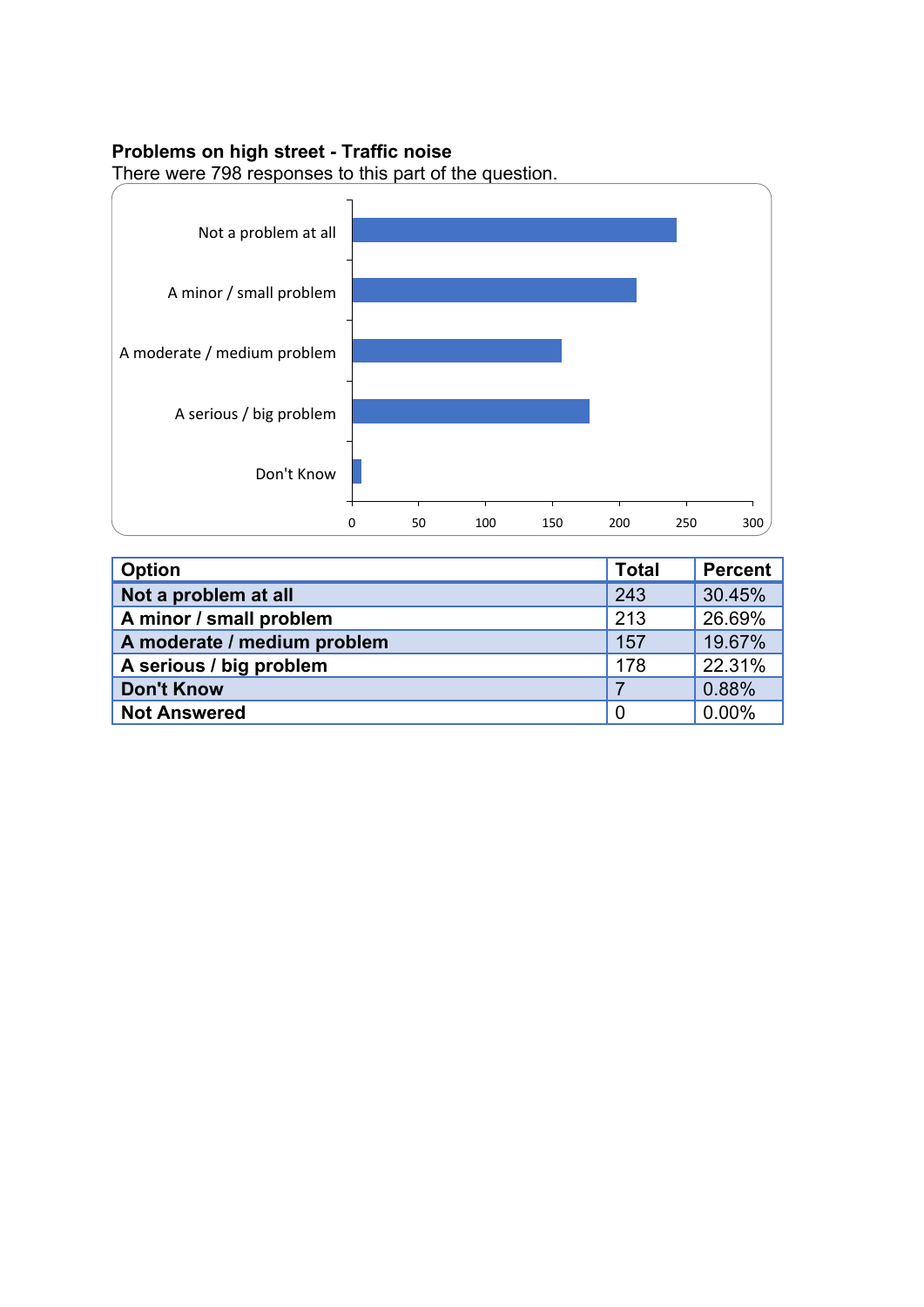**Problems on high street - Difficulty in crossing the road when walking** There were 798 responses to this part of the question.



| Option                      | <b>Total</b>   | <b>Percent</b> |
|-----------------------------|----------------|----------------|
| Not a problem at all        | 322            | 40.35%         |
| A minor / small problem     | 184            | 23.06%         |
| A moderate / medium problem | 134            | 16.79%         |
| A serious / big problem     | 151            | 18.92%         |
| <b>Don't Know</b>           | $\overline{7}$ | 0.88%          |
| <b>Not Answered</b>         | $\overline{0}$ | 0.00%          |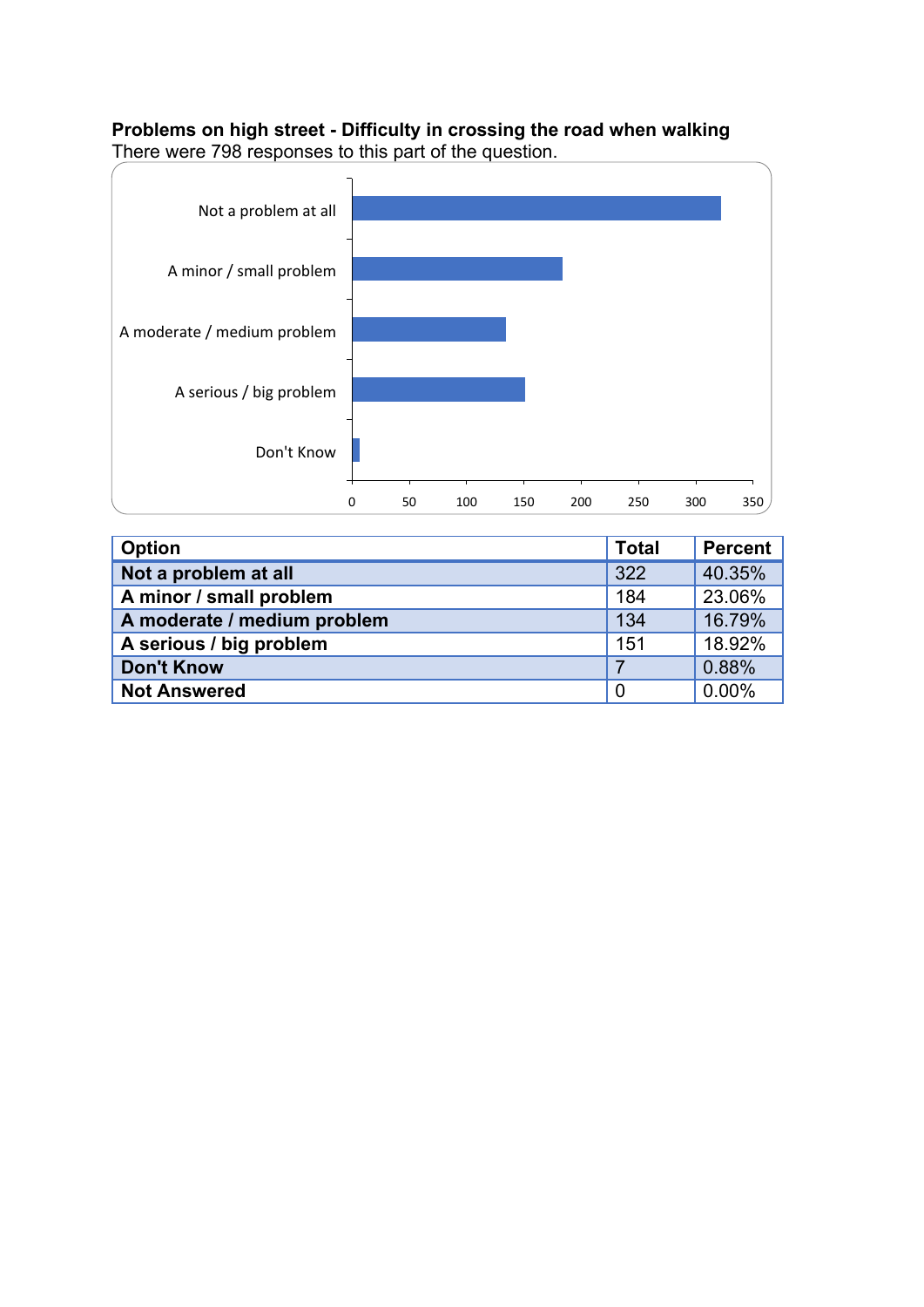# **Problems on high street - Lack of public space for children to play**



| <b>Option</b>               | <b>Total</b>   | <b>Percent</b> |
|-----------------------------|----------------|----------------|
| Not a problem at all        | 371            | 46.49%         |
| A minor / small problem     | 128            | 16.04%         |
| A moderate / medium problem | 133            | 16.67%         |
| A serious / big problem     | 139            | 17.42%         |
| <b>Don't Know</b>           | 27             | 3.38%          |
| <b>Not Answered</b>         | $\overline{0}$ | 0.00%          |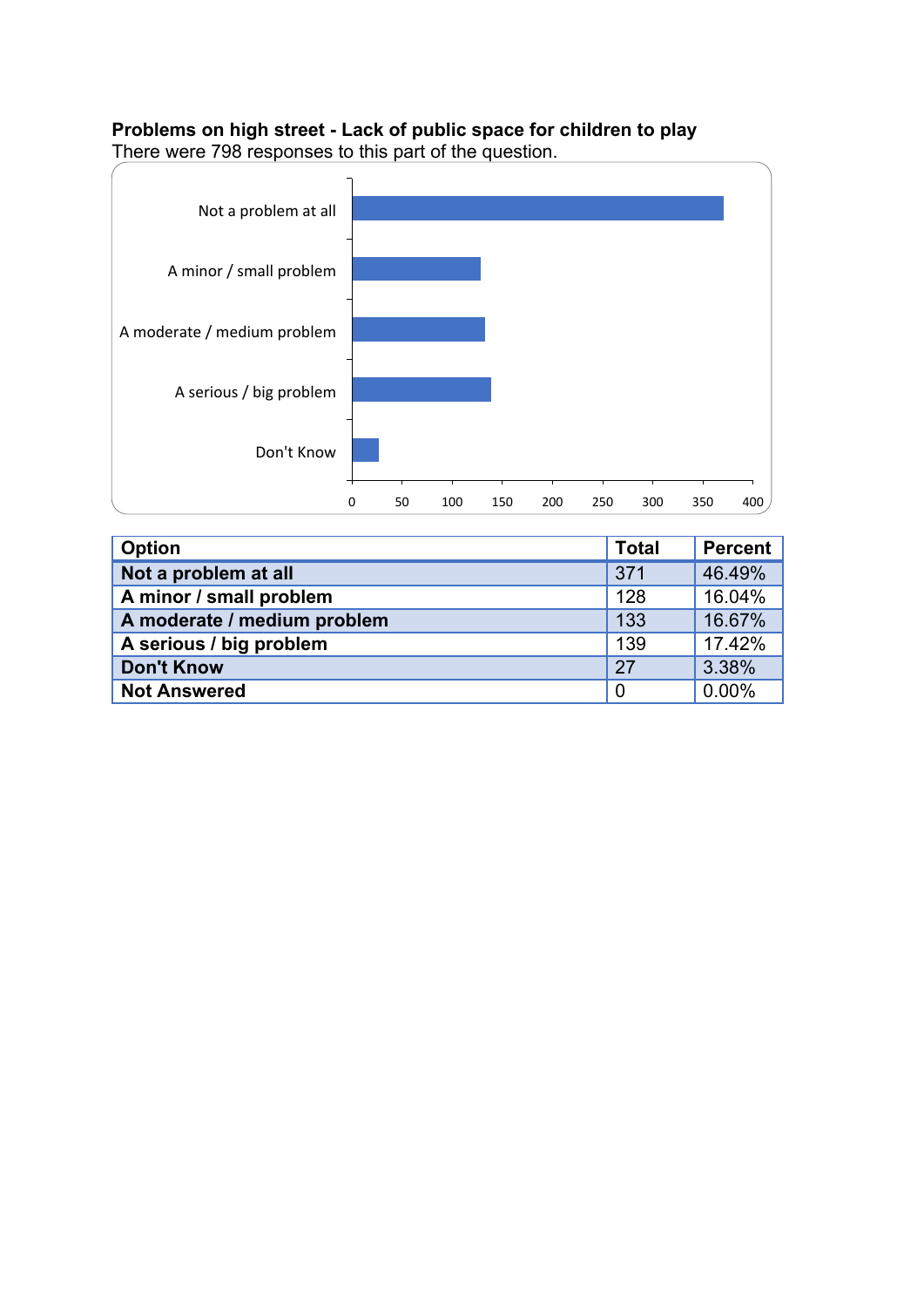# **6: Which of the following do you use to travel in your local area / neighbourhood? Please tick all the ones you use regularly.**

### **Modes of transport used**



| <b>Option</b>                                | <b>Total</b> | <b>Percent</b> |
|----------------------------------------------|--------------|----------------|
| <b>Walking</b>                               | 674          | 84.46%         |
| <b>Bike</b>                                  | 265          | 33.21%         |
| <b>Electric Bike</b>                         | 20           | 2.51%          |
| Non standard Bike (tricycle, hand crank etc) |              | 0.88%          |
| <b>Bus</b>                                   | 203          | 25.44%         |
| <b>Train</b>                                 | 268          | 33.58%         |
| Motorcycle, scooter or moped                 | 24           | 3.01%          |
| <b>Taxi</b>                                  | 92           | 11.53%         |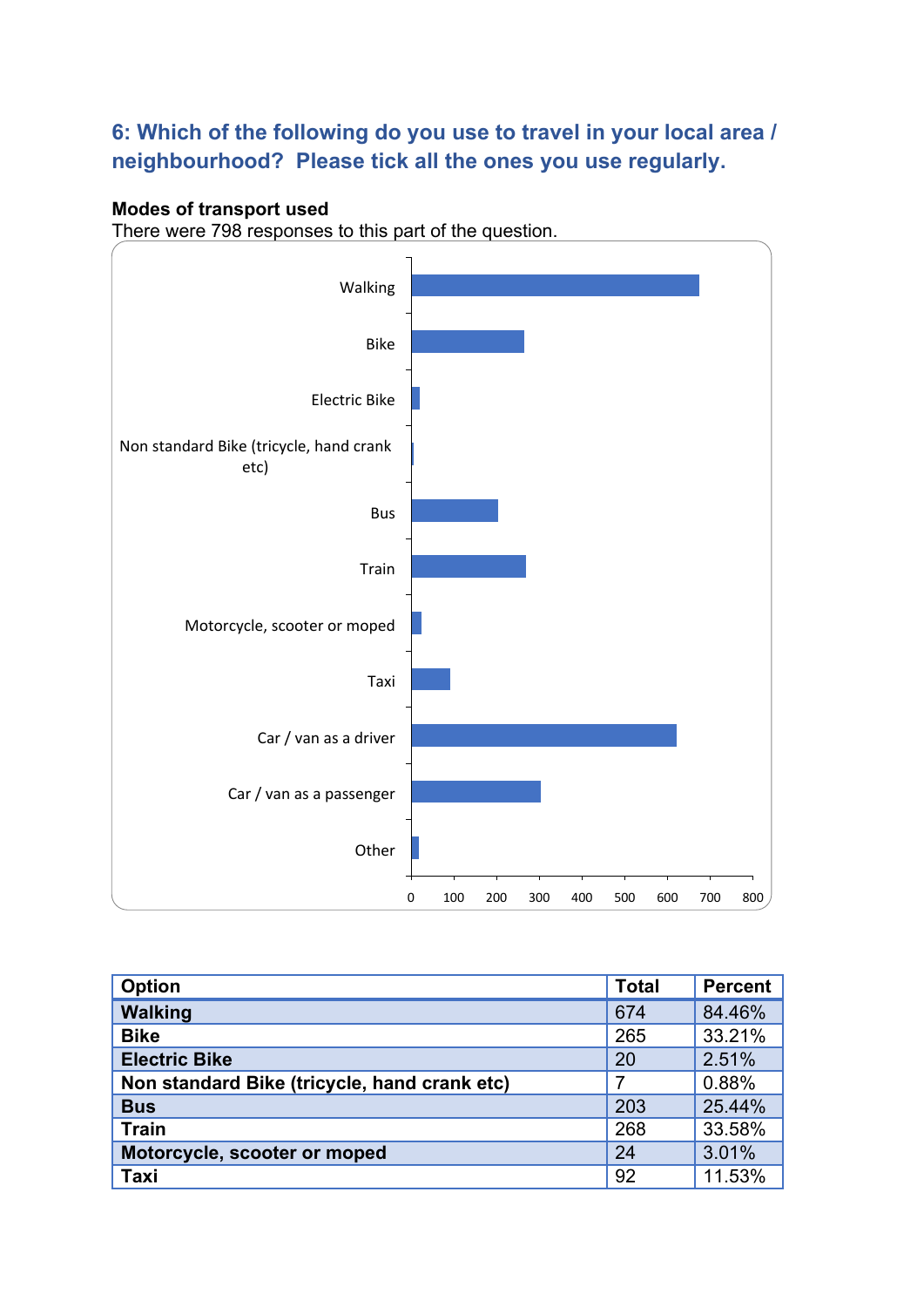| Car / van as a driver    | 622 | 77.94%              |
|--------------------------|-----|---------------------|
| Car / van as a passenger | 304 | 38.10%              |
| <b>Other</b>             | 18  | 2.26%               |
| <b>Not Answered</b>      |     | $\frac{1}{2}0.00\%$ |

#### **If other please state**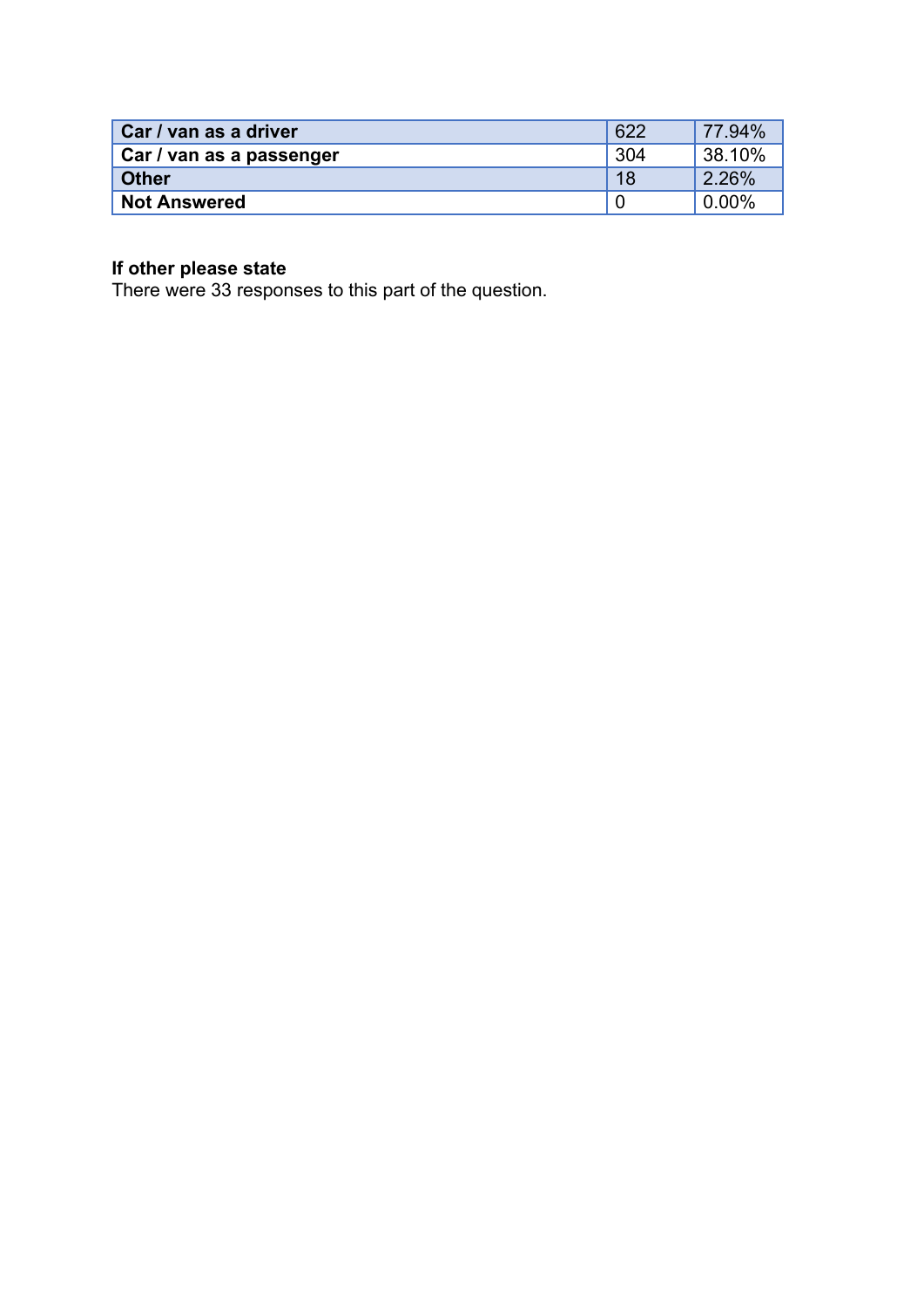# **7: How did you find out about this consultation?**

# **How did you find out**



| <b>Option</b>                                     | <b>Total</b>   | <b>Percent</b> |
|---------------------------------------------------|----------------|----------------|
| Word of mouth                                     | 136            | 17.04%         |
| On street advertising                             | 22             | 2.76%          |
| Online via Facebook or other social media channel | 471            | 59.02%         |
| The local free paper                              | 63             | 7.89%          |
| Via a leaflet through your door                   | 90             | 11.28%         |
| A poster in a shop or other place you visited     | $\overline{2}$ | 0.25%          |
| <b>Not Answered</b>                               | 14             | 1.75%          |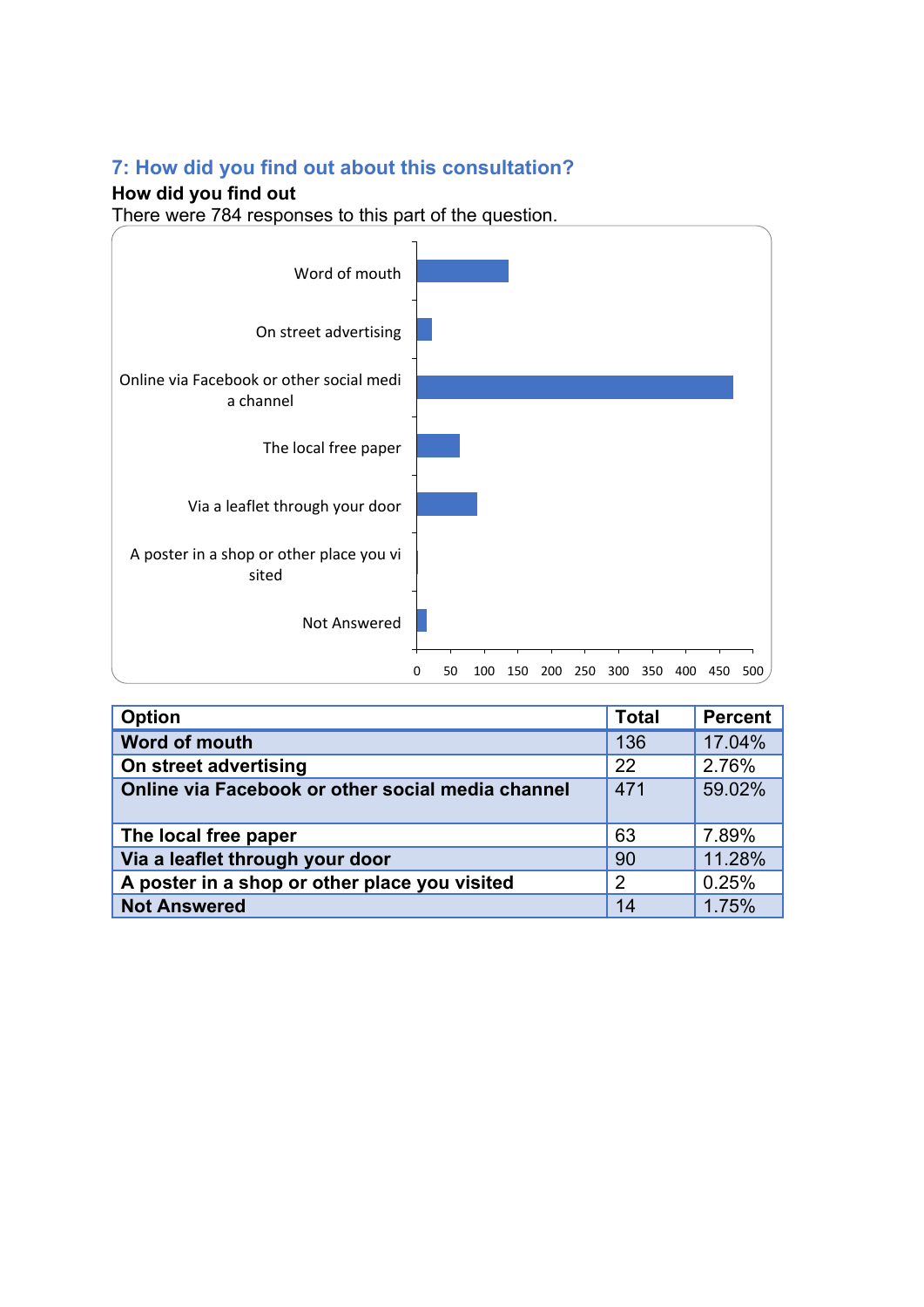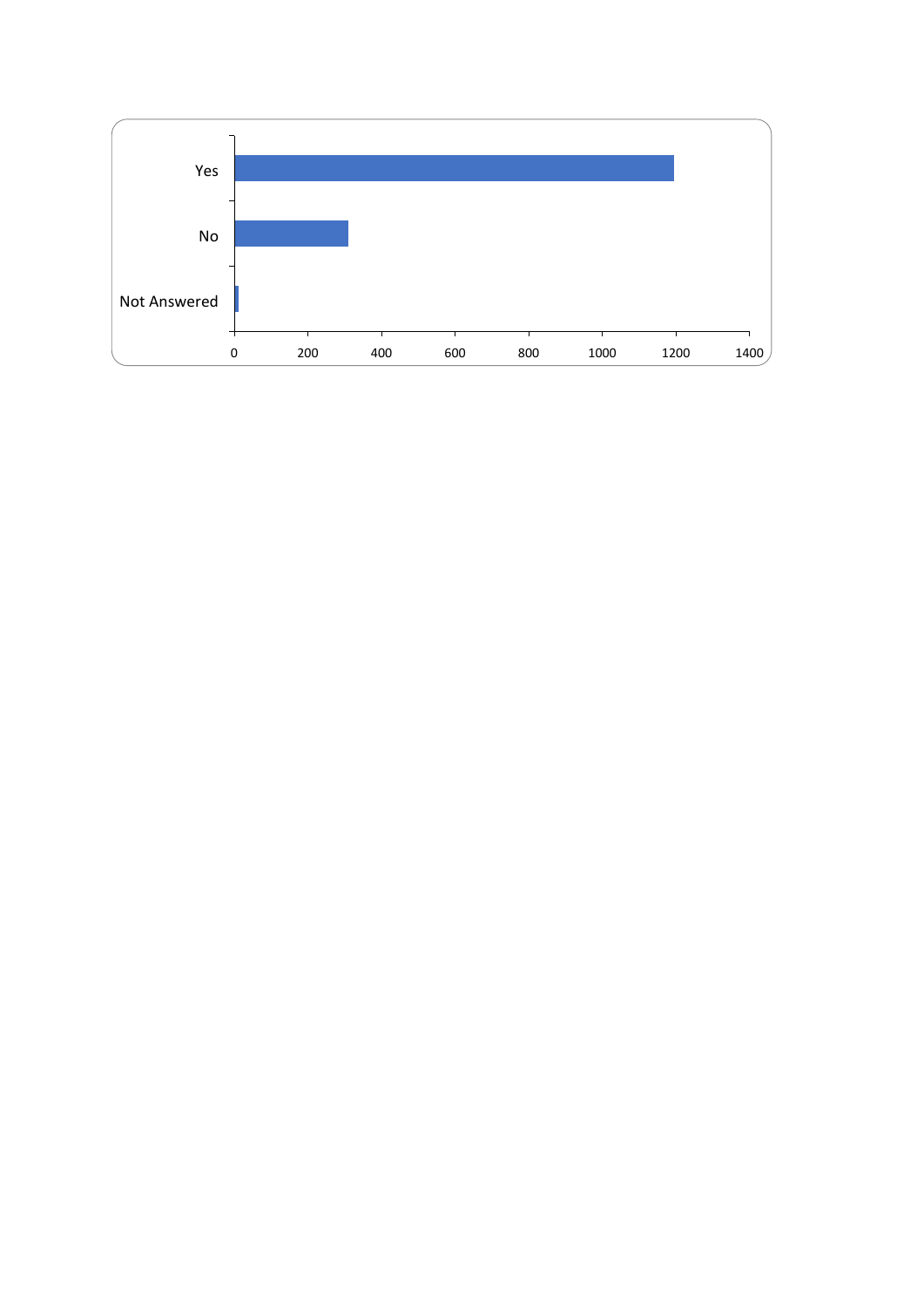# Southport Walking and Cycling Route - Hesketh Park to the Plough

The consultation ran from 21/05/2021 to 25/07/2021 Responses to this survey: **1517**

# **1: How do you feel about our plans and ideas for Park Crescent / Queens Road junction?**

**Please select which best describes your view - Creating safe crossing points for people walking to cross at the junction**



| <b>Option</b>          | <b>Total</b> | <b>Percent</b> |
|------------------------|--------------|----------------|
| <b>Very Happy</b>      | 328          | 21.62%         |
| <b>Fairly Happy</b>    | 290          | 19.12%         |
| Undecided / don't know | 112          | 7.38%          |
| Not very happy         | 130          | 8.57%          |
| Not happy at all       | 621          | 40.94%         |
| <b>Not Answered</b>    | 36           | 2.37%          |

**Please select which best describes your view - Creating safe cycling lanes for family cycling through the junction**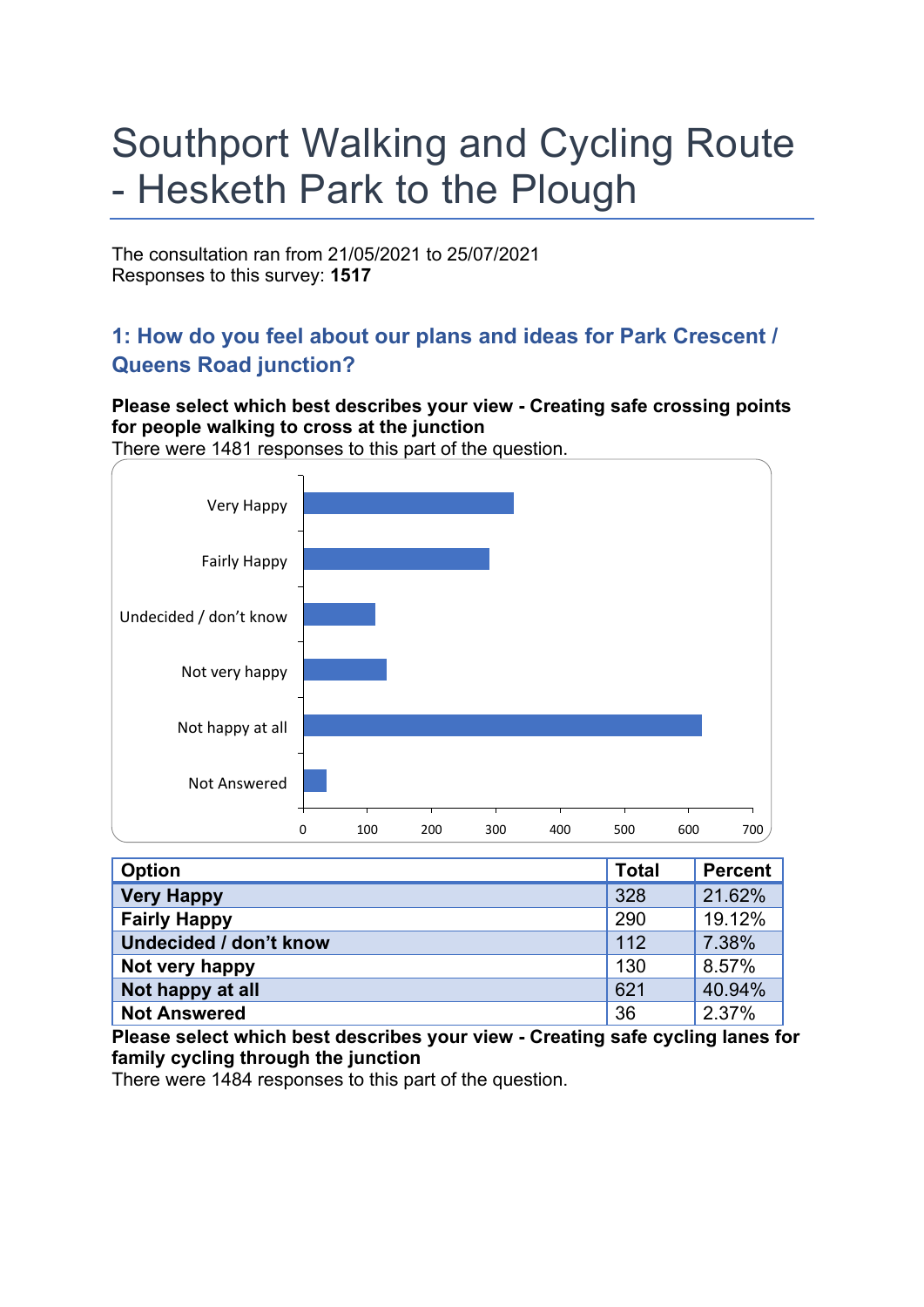

| <b>Option</b>                 | <b>Total</b> | <b>Percent</b> |
|-------------------------------|--------------|----------------|
| <b>Very Happy</b>             | 199          | 13.12%         |
| <b>Fairly Happy</b>           | 112          | 7.38%          |
| <b>Undecided / don't know</b> | 91           | 6.00%          |
| Not very happy                | 201          | 13.25%         |
| Not happy at all              | 881          | 58.08%         |
| <b>Not Answered</b>           | 33           | 2.18%          |

# **Please select which best describes your view - Changes to the junction for people driving**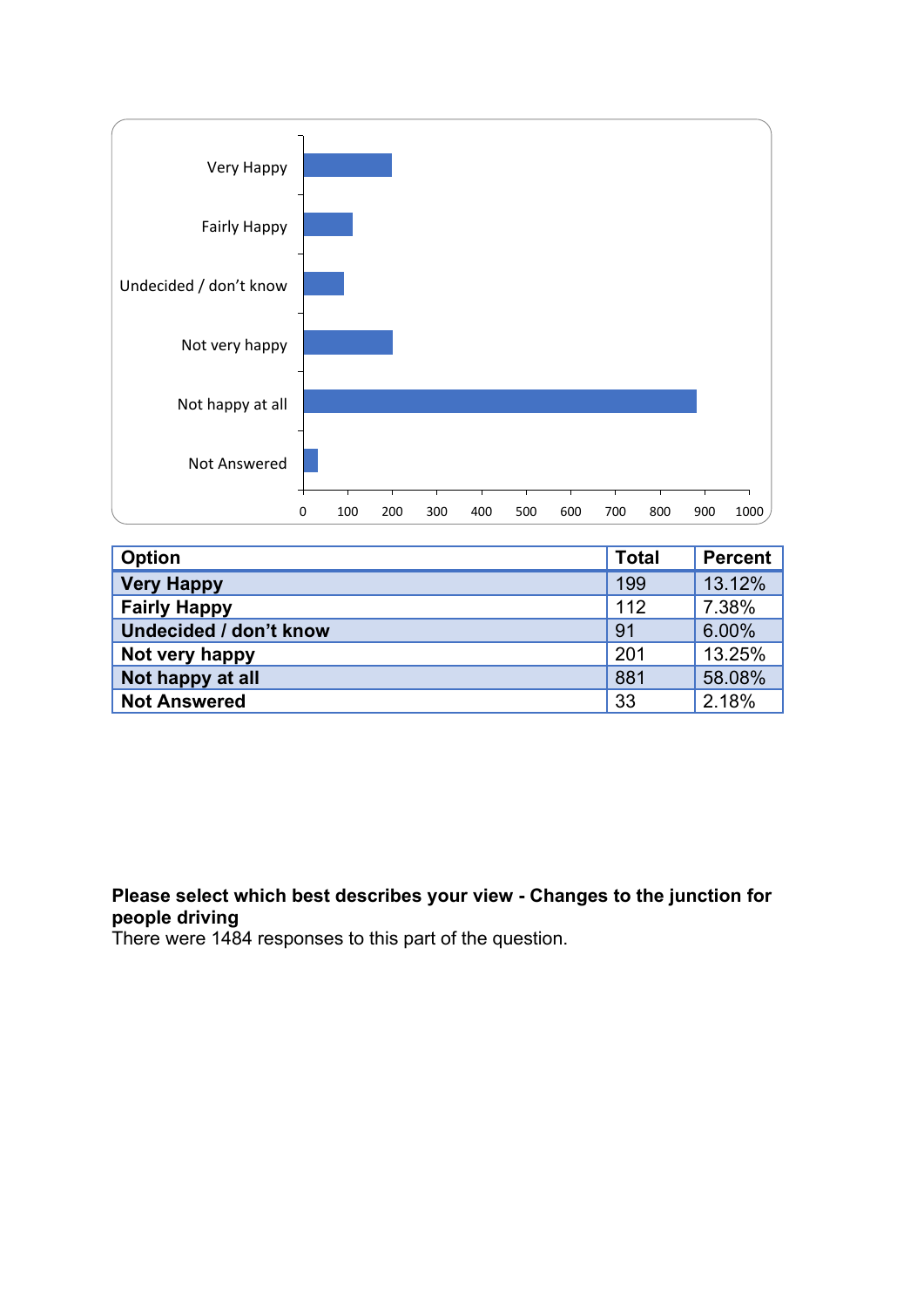

| <b>Option</b>          | <b>Total</b> | <b>Percent</b> |
|------------------------|--------------|----------------|
| <b>Very Happy</b>      | 164          | 10.81%         |
| <b>Fairly Happy</b>    | 89           | 5.87%          |
| Undecided / don't know | 130          | 8.57%          |
| Not very happy         | 188          | 12.39%         |
| Not happy at all       | 913          | 60.18%         |
| <b>Not Answered</b>    | 33           | 2.18%          |

# **2: How do you feel about our plans and ideas for Park Crescent?**

### **Park Crescent - Creating a two way family friendly cycling lane along Park Crescent**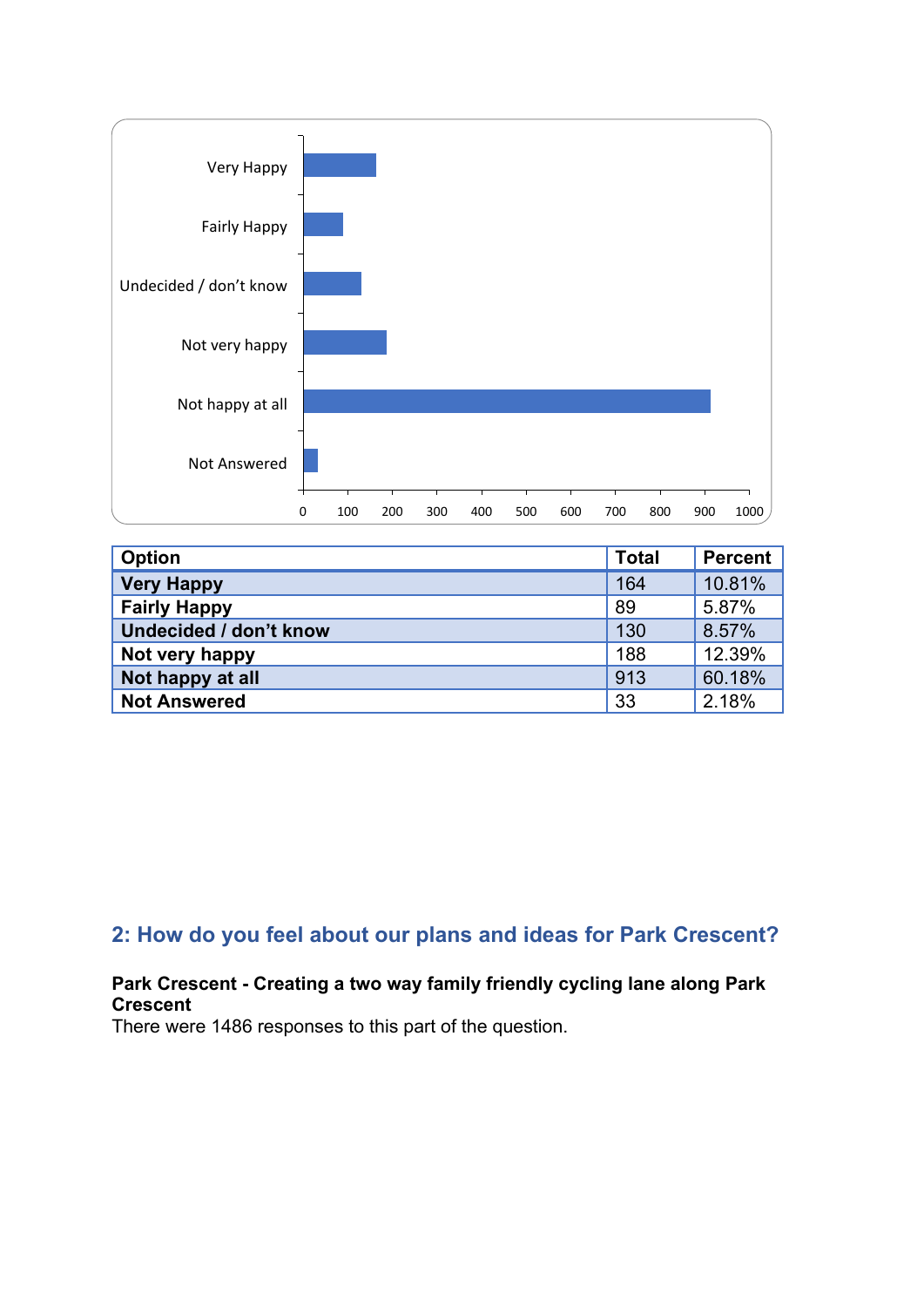

| <b>Option</b>                 | <b>Total</b> | <b>Percent</b> |
|-------------------------------|--------------|----------------|
| <b>Very Happy</b>             | 181          | 11.93%         |
| <b>Fairly Happy</b>           | 115          | 7.58%          |
| <b>Undecided / don't know</b> | 72           | 4.75%          |
| Not very happy                | 159          | 10.48%         |
| Not happy at all              | 959          | 63.22%         |
| <b>Not Answered</b>           | 31           | 2.04%          |

**Park Crescent - Creating new crossing points for people to cross the road** There were 1483 responses to this part of the question.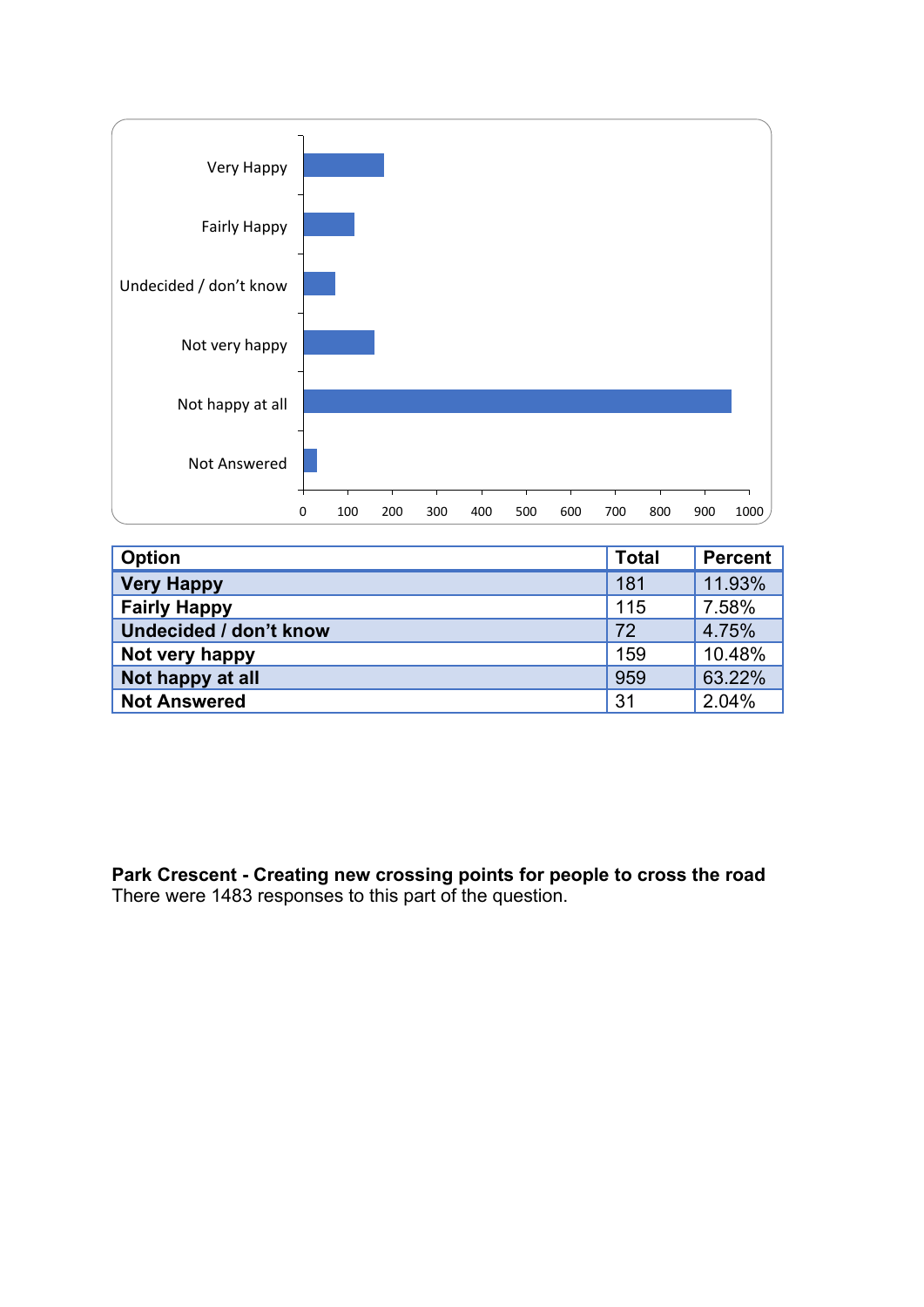

| <b>Option</b>                 | <b>Total</b> | <b>Percent</b> |
|-------------------------------|--------------|----------------|
| <b>Very Happy</b>             | 326          | 21.49%         |
| <b>Fairly Happy</b>           | 369          | 24.32%         |
| <b>Undecided / don't know</b> | 141          | 9.29%          |
| Not very happy                | 104          | 6.86%          |
| Not happy at all              | 543          | 35.79%         |
| <b>Not Answered</b>           | 34           | 2.24%          |

# **Park Crescent - Kerb side parking only on the side of the road where the houses are**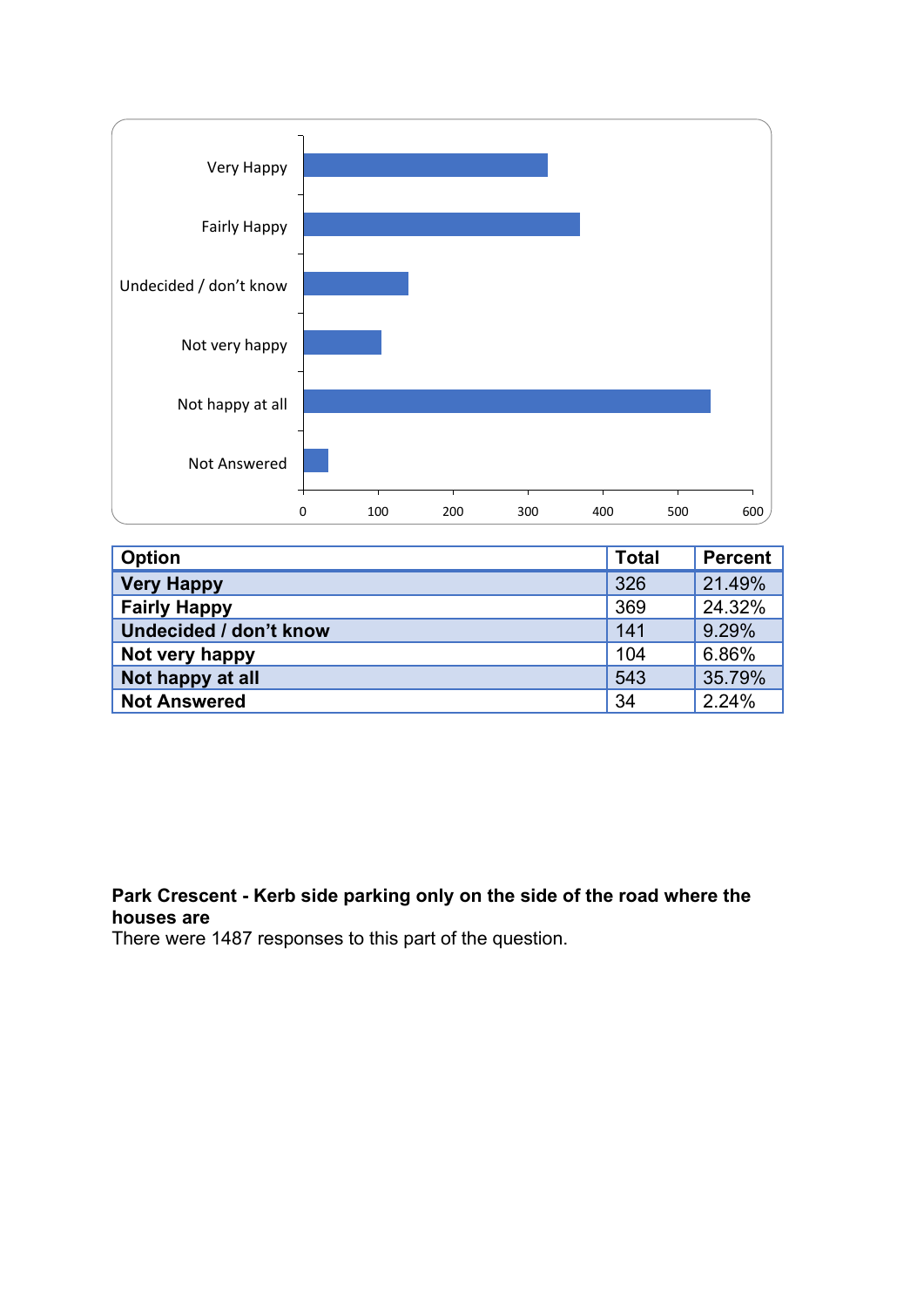

| <b>Option</b>                 | <b>Total</b> | <b>Percent</b> |
|-------------------------------|--------------|----------------|
| <b>Very Happy</b>             | 192          | 12.66%         |
| <b>Fairly Happy</b>           | 120          | 7.91%          |
| <b>Undecided / don't know</b> | 98           | 6.46%          |
| Not very happy                | 175          | 11.54%         |
| Not happy at all              | 902          | 59.46%         |
| <b>Not Answered</b>           | 30           | 1.98%          |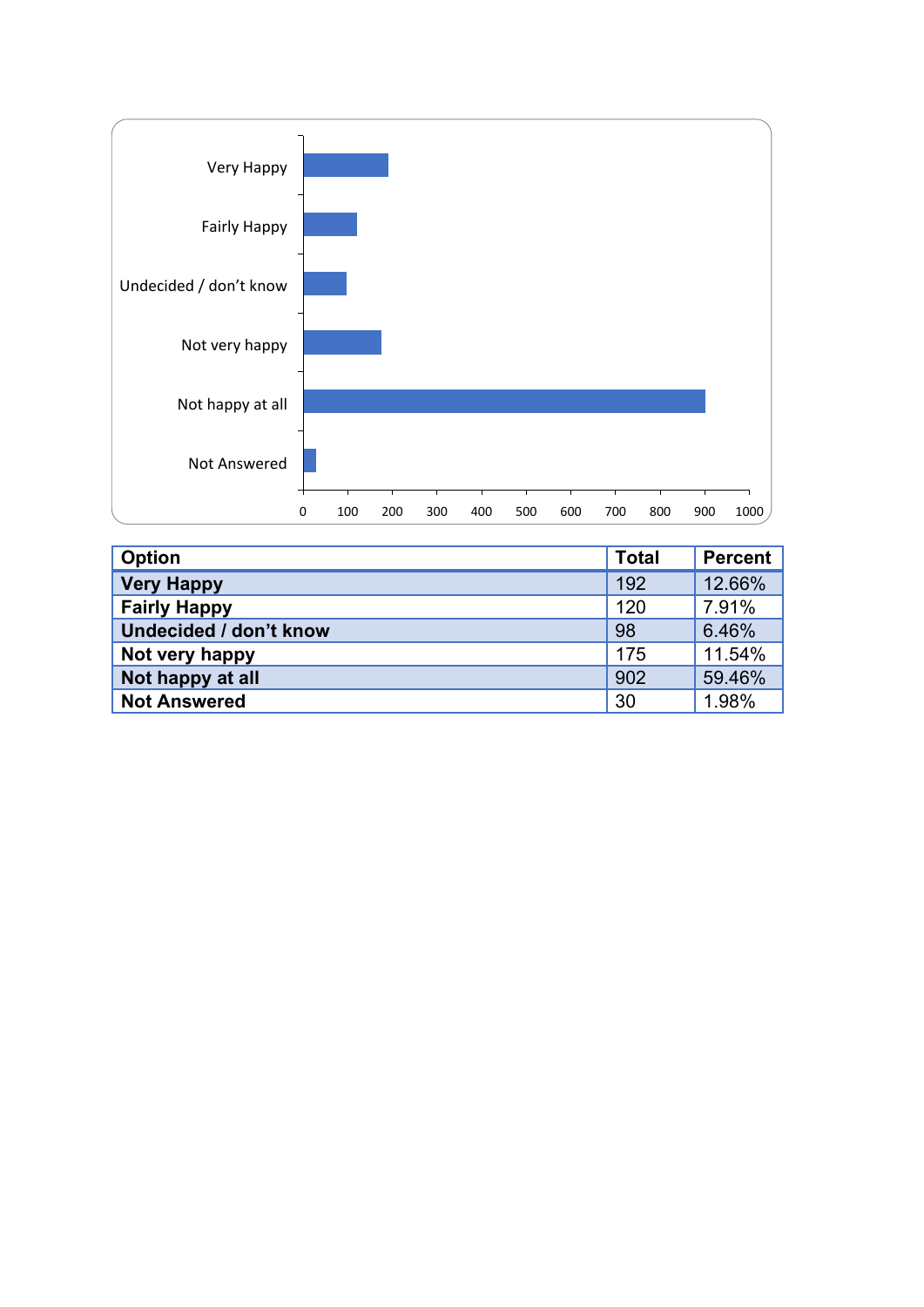# **3: How do you feel about our plans and ideas for Park Crescent / Cambridge Road Roundabout?**

## **Please select which best describes your view - Creating new crossing points for people walking**



| <b>Option</b>          | <b>Total</b> | Percent |
|------------------------|--------------|---------|
| <b>Very Happy</b>      | 320          | 21.09%  |
| <b>Fairly Happy</b>    | 355          | 23.40%  |
| Undecided / don't know | 133          | 8.77%   |
| Not very happy         | 100          | 6.59%   |
| Not happy at all       | 578          | 38.10%  |
| <b>Not Answered</b>    | -31          | 2.04%   |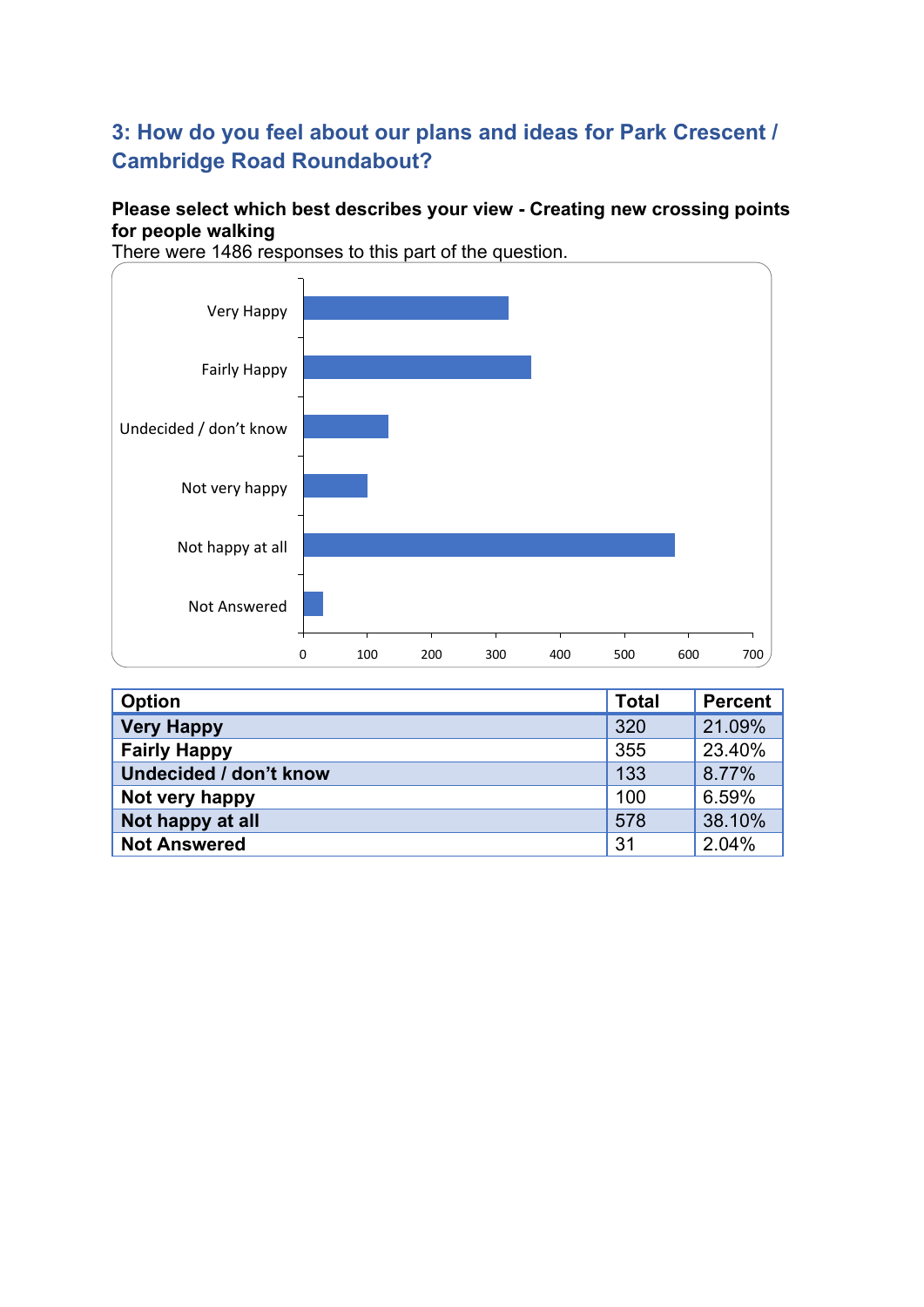### **Please select which best describes your view - Creating a cycle friendly roundabout**



| <b>Option</b>          | <b>Total</b> | <b>Percent</b> |
|------------------------|--------------|----------------|
| <b>Very Happy</b>      | 195          | 12.85%         |
| <b>Fairly Happy</b>    | 118          | 7.78%          |
| Undecided / don't know | 91           | 6.00%          |
| Not very happy         | 161          | 10.61%         |
| Not happy at all       | 923          | 60.84%         |
| <b>Not Answered</b>    | 29           | 1.91%          |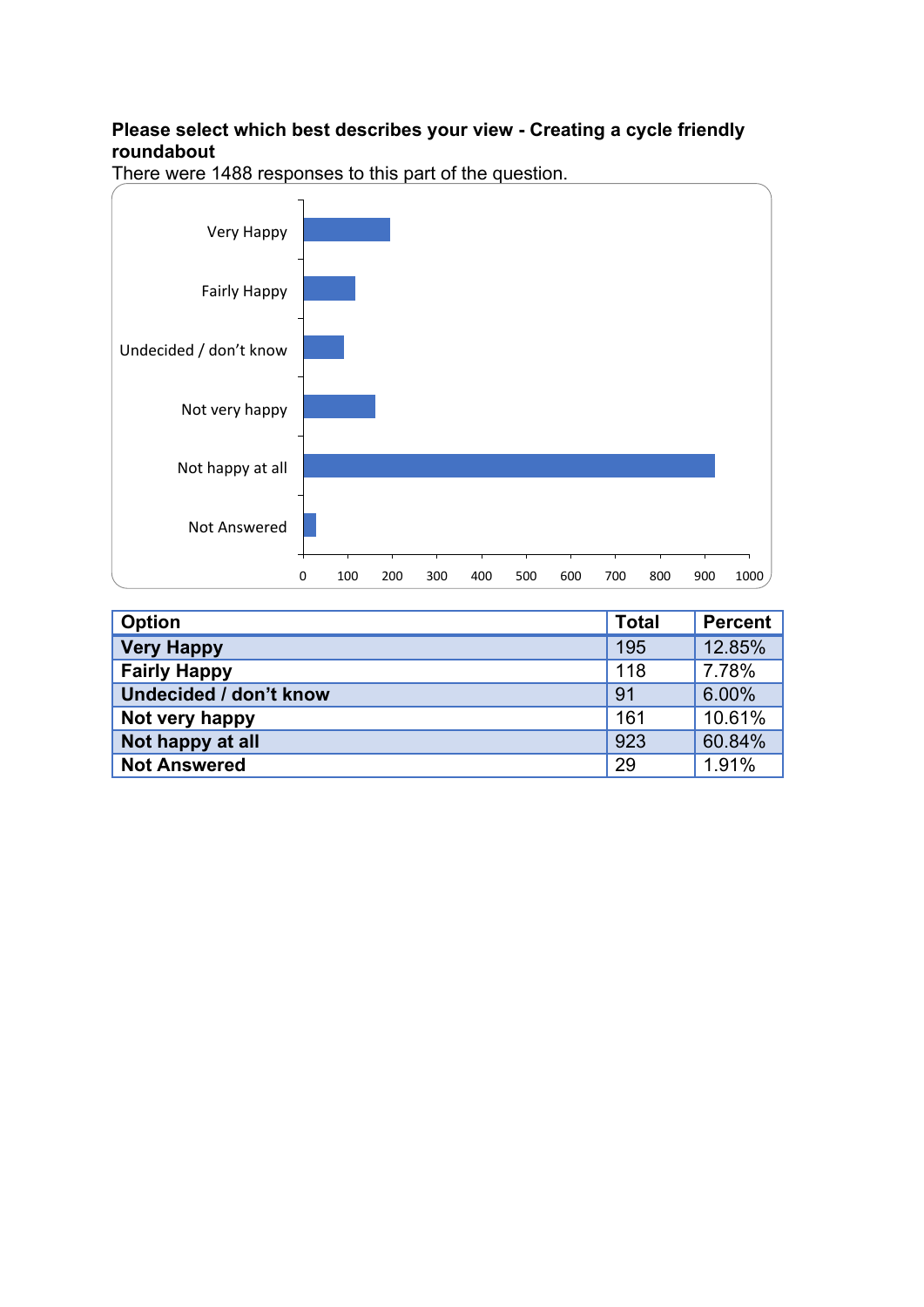# **4: How do you feel about our plans and ideas for Cambridge Road?**

# **Please select which best describes your view - Making the side roads easier to cross for people walking**



| <b>Option</b>          | <b>Total</b> | Percent |
|------------------------|--------------|---------|
| <b>Very Happy</b>      | 280          | 18.46%  |
| <b>Fairly Happy</b>    | 303          | 19.97%  |
| Undecided / don't know | 135          | 8.90%   |
| Not very happy         | 116          | 7.65%   |
| Not happy at all       | 654          | 43.11%  |
| <b>Not Answered</b>    | 29           | 1.91%   |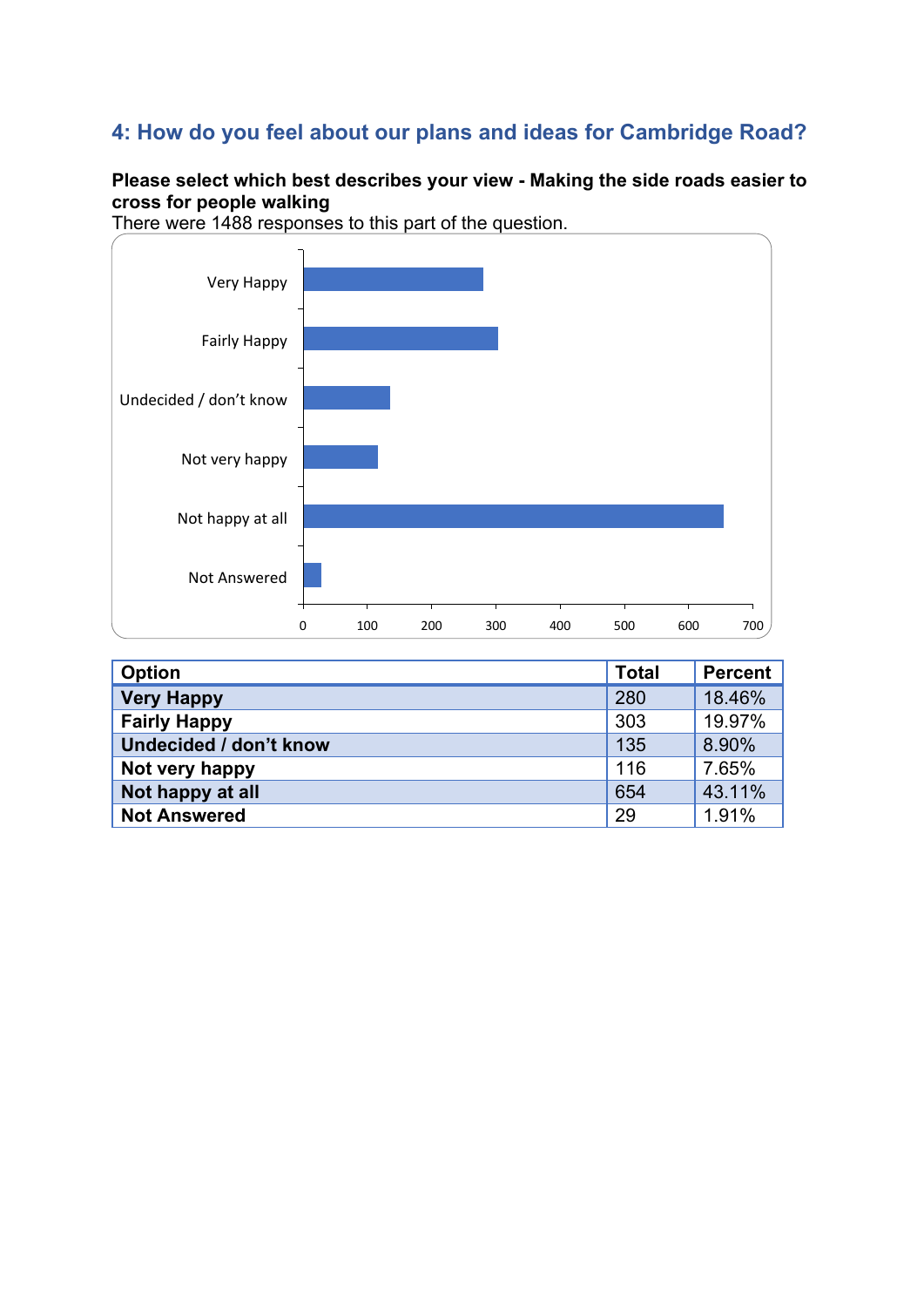### **Please select which best describes your view - Reducing clutter making the pavements easier for people to use**



| Option                 | <b>Total</b> | Percent |
|------------------------|--------------|---------|
| <b>Very Happy</b>      | 360          | 23.73%  |
| <b>Fairly Happy</b>    | 365          | 24.06%  |
| Undecided / don't know | 163          | 10.74%  |
| Not very happy         | 75           | 4.94%   |
| Not happy at all       | 520          | 34.28%  |
| <b>Not Answered</b>    | 34           | 2.24%   |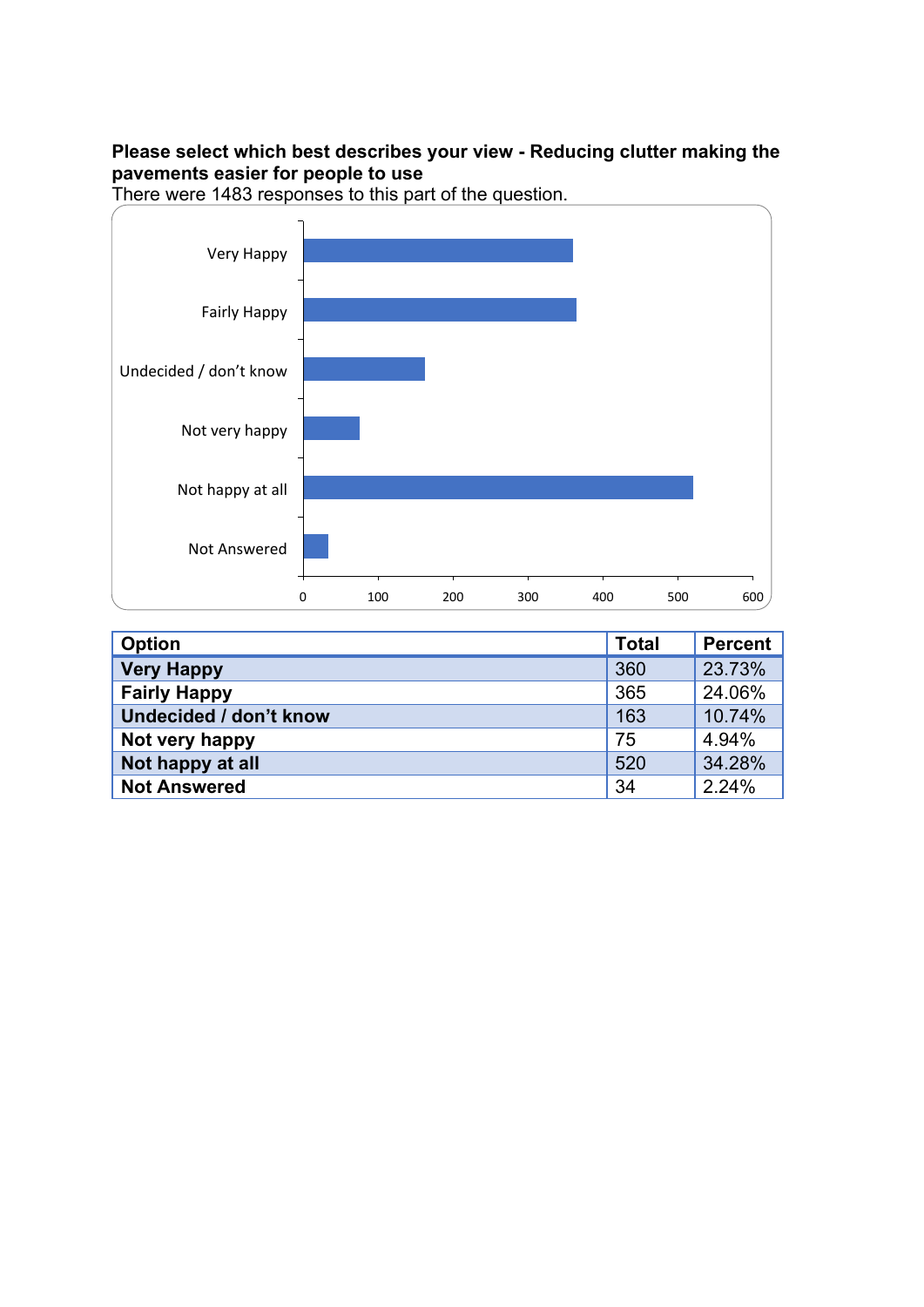### **Please select which best describes your view - Putting in more crossing points for people wanting to cross Cambridge Road**



| <b>Option</b>          | <b>Total</b> | <b>Percent</b> |
|------------------------|--------------|----------------|
| <b>Very Happy</b>      | 309          | 20.37%         |
| <b>Fairly Happy</b>    | 389          | 25.64%         |
| Undecided / don't know | 146          | 9.62%          |
| Not very happy         | 112          | 7.38%          |
| Not happy at all       | 523          | 34.48%         |
| <b>Not Answered</b>    | 38           | 2.50%          |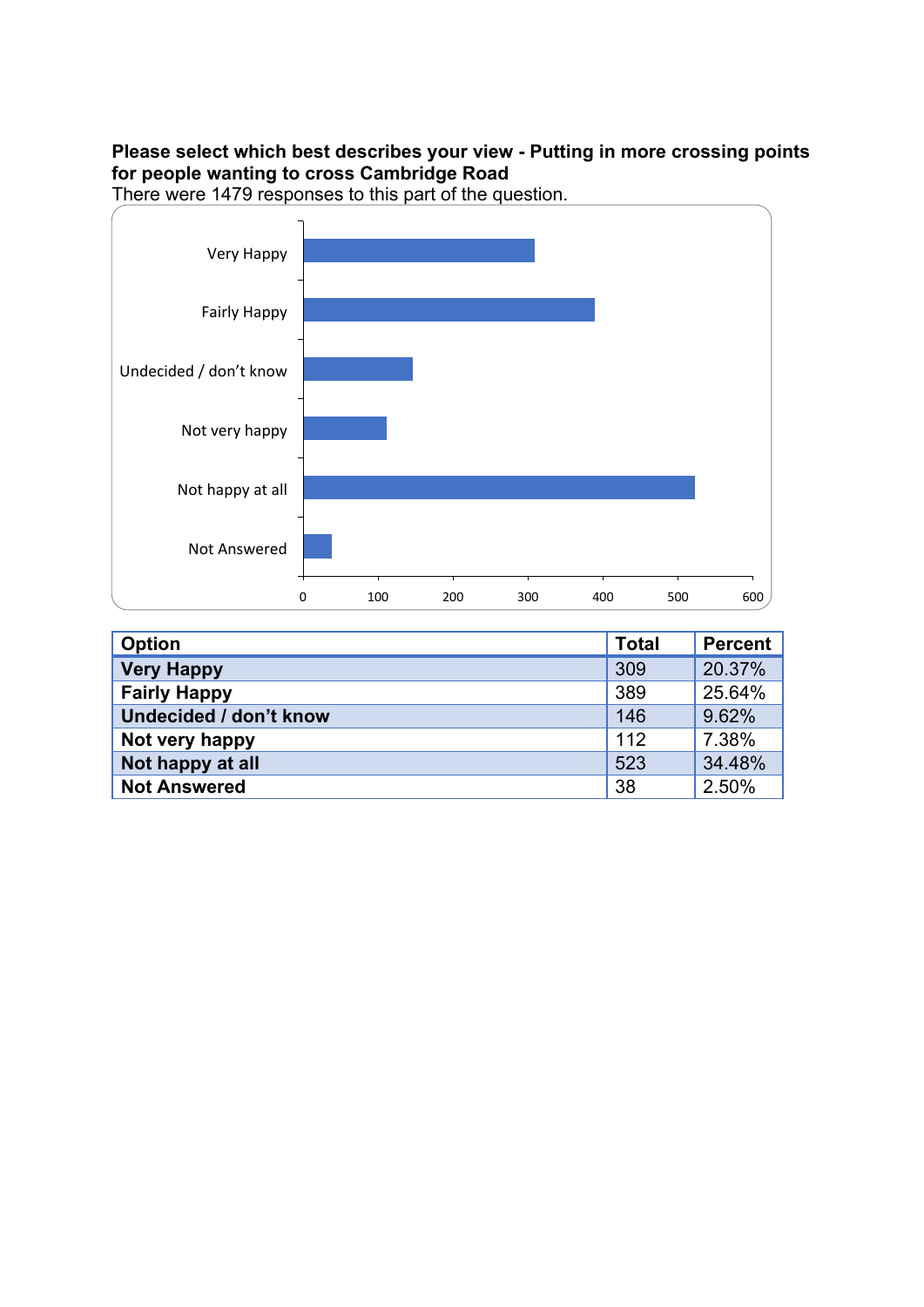### **Please select which best describes your view - Putting in places to stop and rest for people walking and cycling**



| <b>Option</b>          | <b>Total</b> | <b>Percent</b> |
|------------------------|--------------|----------------|
| <b>Very Happy</b>      | 218          | 14.37%         |
| <b>Fairly Happy</b>    | 222          | 14.63%         |
| Undecided / don't know | 214          | 14.11%         |
| Not very happy         | 154          | 10.15%         |
| Not happy at all       | 668          | 44.03%         |
| <b>Not Answered</b>    | 41           | 2.70%          |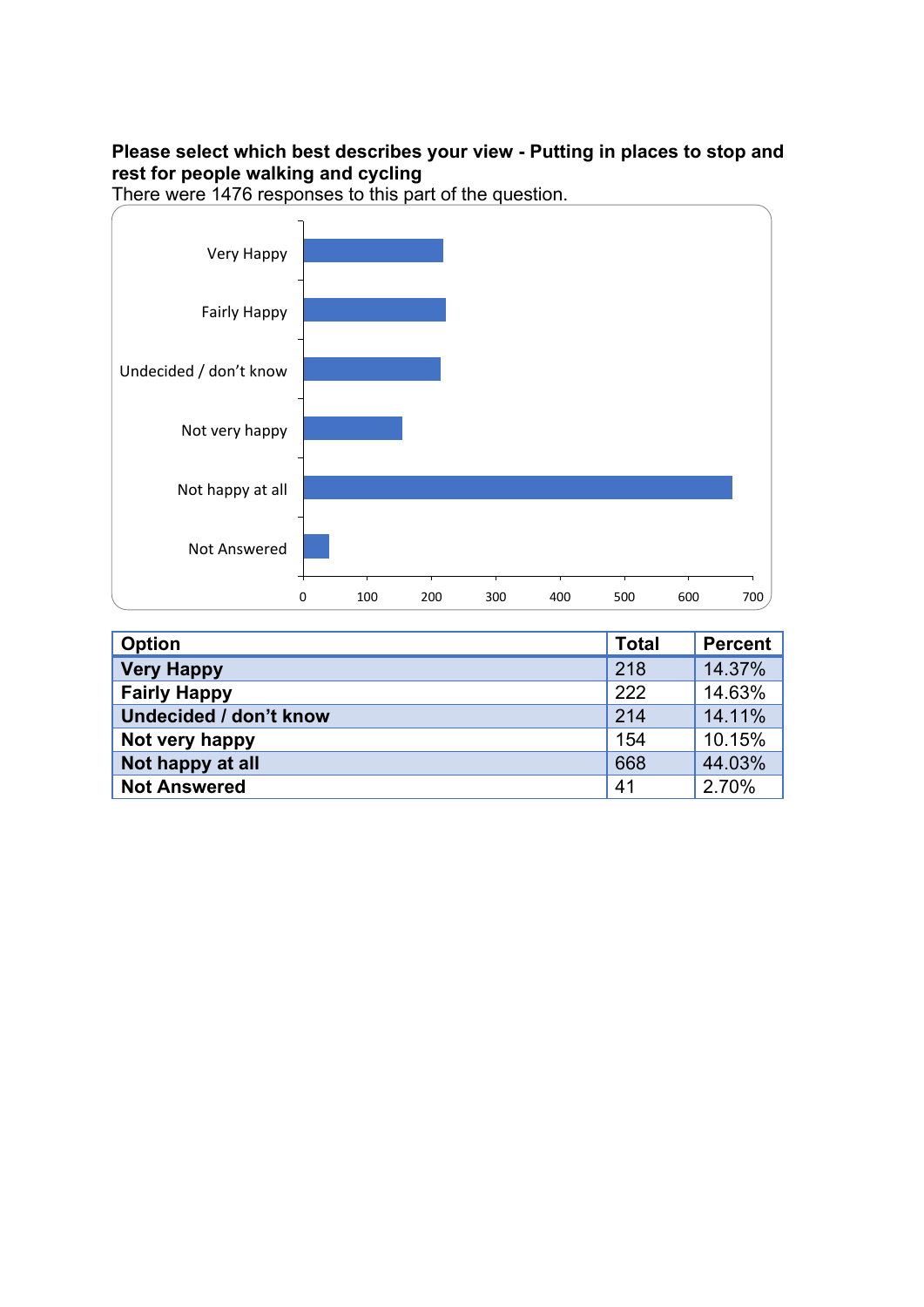### **Please select which best describes your view - Creating separate family friendly cycle lanes on both sides of the road**



| <b>Option</b>          | <b>Total</b> | <b>Percent</b> |
|------------------------|--------------|----------------|
| <b>Very Happy</b>      | 181          | 11.93%         |
| <b>Fairly Happy</b>    | 79           | 5.21%          |
| Undecided / don't know | 49           | 3.23%          |
| Not very happy         | 141          | 9.29%          |
| Not happy at all       | 1035         | 68.23%         |
| <b>Not Answered</b>    | 32           | 2.11%          |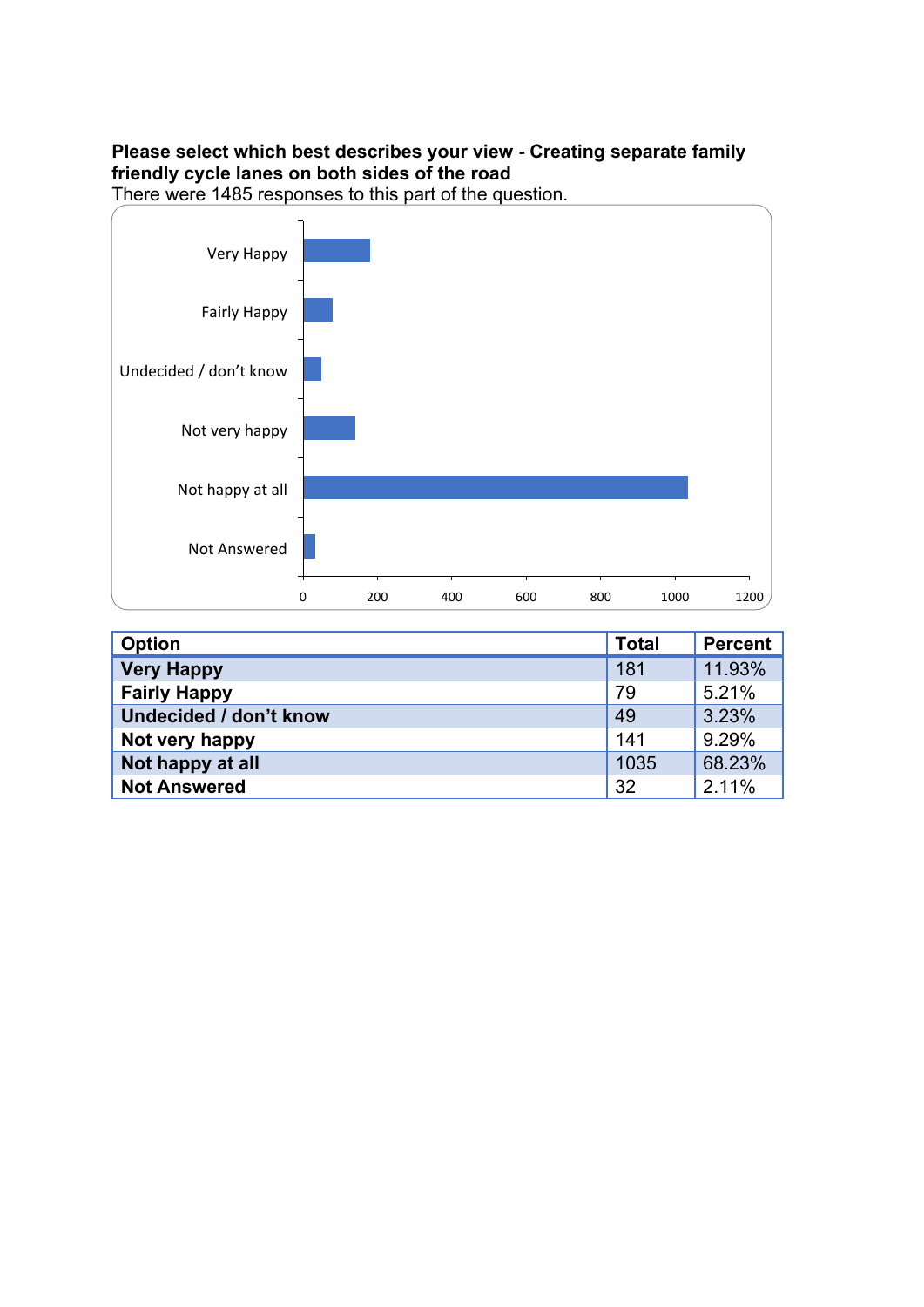### **Please select which best describes your view - Removing kerb side parking along Cambridge Road**



| <b>Option</b>          | <b>Total</b> | <b>Percent</b> |
|------------------------|--------------|----------------|
| <b>Very Happy</b>      | 174          | 11.47%         |
| <b>Fairly Happy</b>    | 72           | 4.75%          |
| Undecided / don't know | 74           | 4.88%          |
| Not very happy         | 131          | 8.64%          |
| Not happy at all       | 1039         | 68.49%         |
| <b>Not Answered</b>    | 27           | 1.78%          |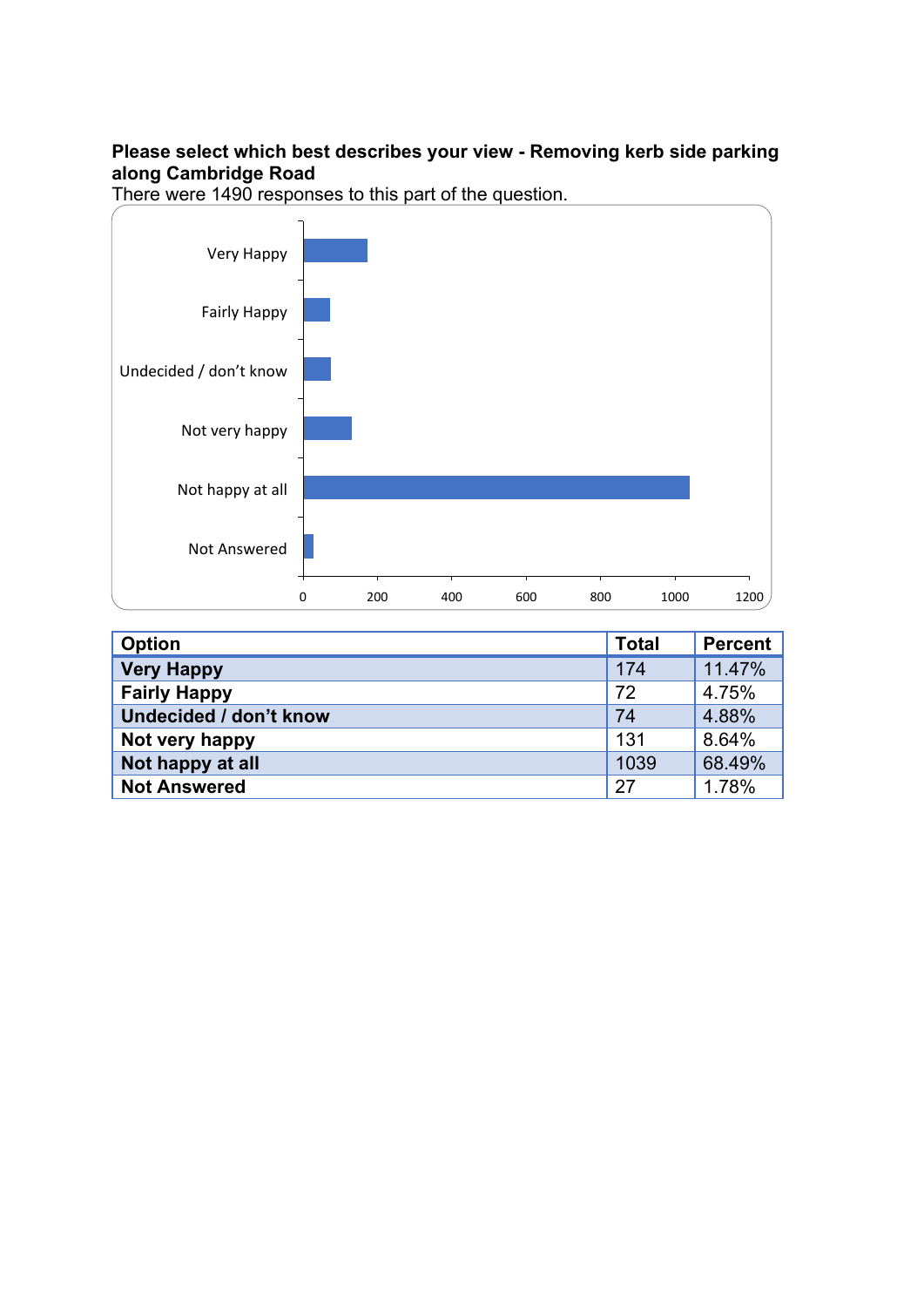#### **Please select which best describes your view - Adding a filter on (Little) Bibby Road**



| <b>Option</b>          | <b>Total</b> | Percent |
|------------------------|--------------|---------|
| <b>Very Happy</b>      | 190          | 12.52%  |
| <b>Fairly Happy</b>    | 103          | 6.79%   |
| Undecided / don't know | 179          | 11.80%  |
| Not very happy         | 129          | 8.50%   |
| Not happy at all       | 888          | 58.54%  |
| <b>Not Answered</b>    | 28           | 1.85%   |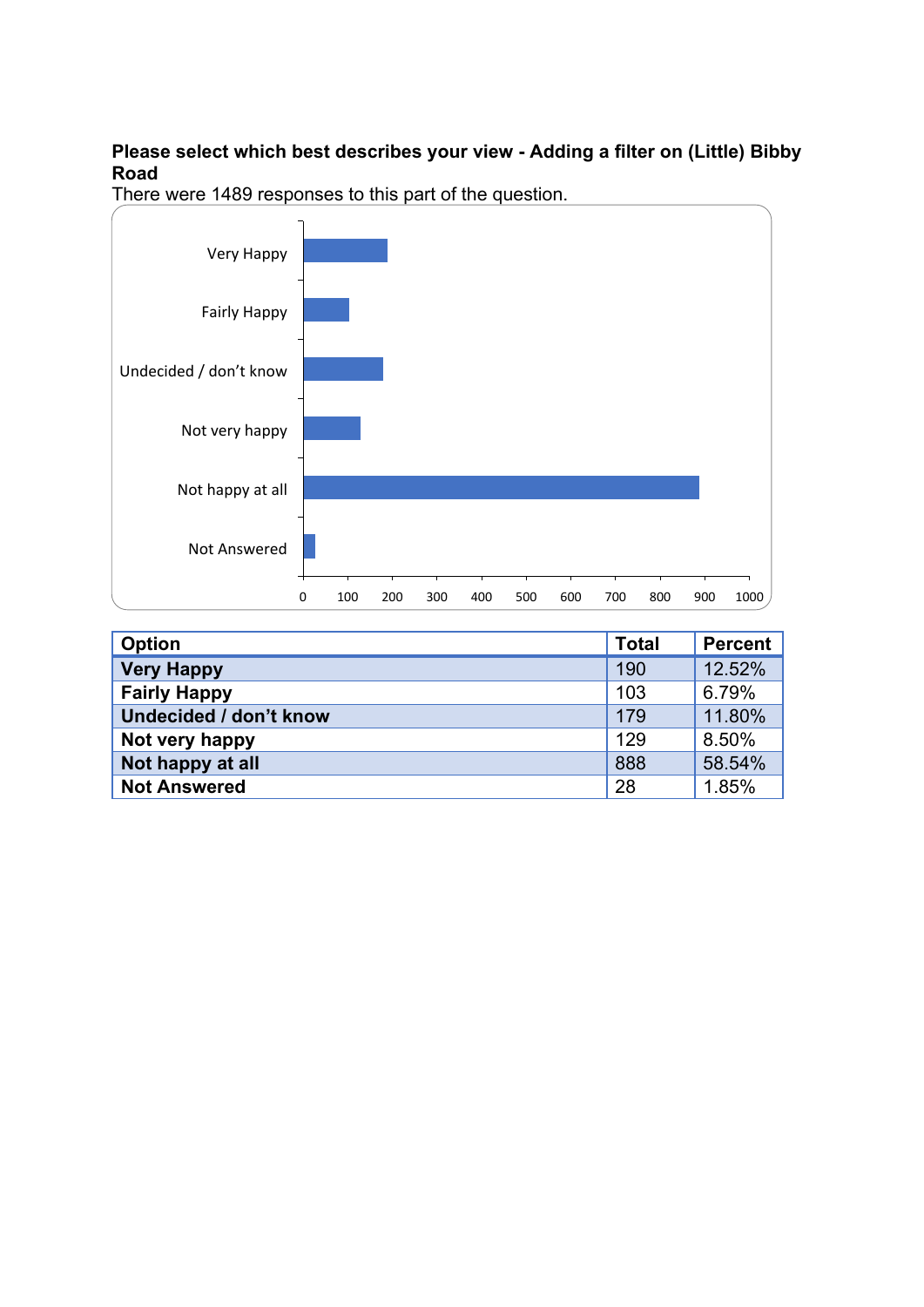# **5: How do you feel about our plans and ideas for Churchtown Lights Junction?**

#### **Please select which best describes your view - Creating more space for people cycling through the junction**



| <b>Option</b>                 | <b>Total</b> | <b>Percent</b> |
|-------------------------------|--------------|----------------|
| <b>Very Happy</b>             | 180          | 11.87%         |
| <b>Fairly Happy</b>           | 70           | 4.61%          |
| <b>Undecided / don't know</b> | 45           | 2.97%          |
| Not very happy                | 120          | 7.91%          |
| Not happy at all              | 1093         | 72.05%         |
| <b>Not Answered</b>           | -9           | 0.59%          |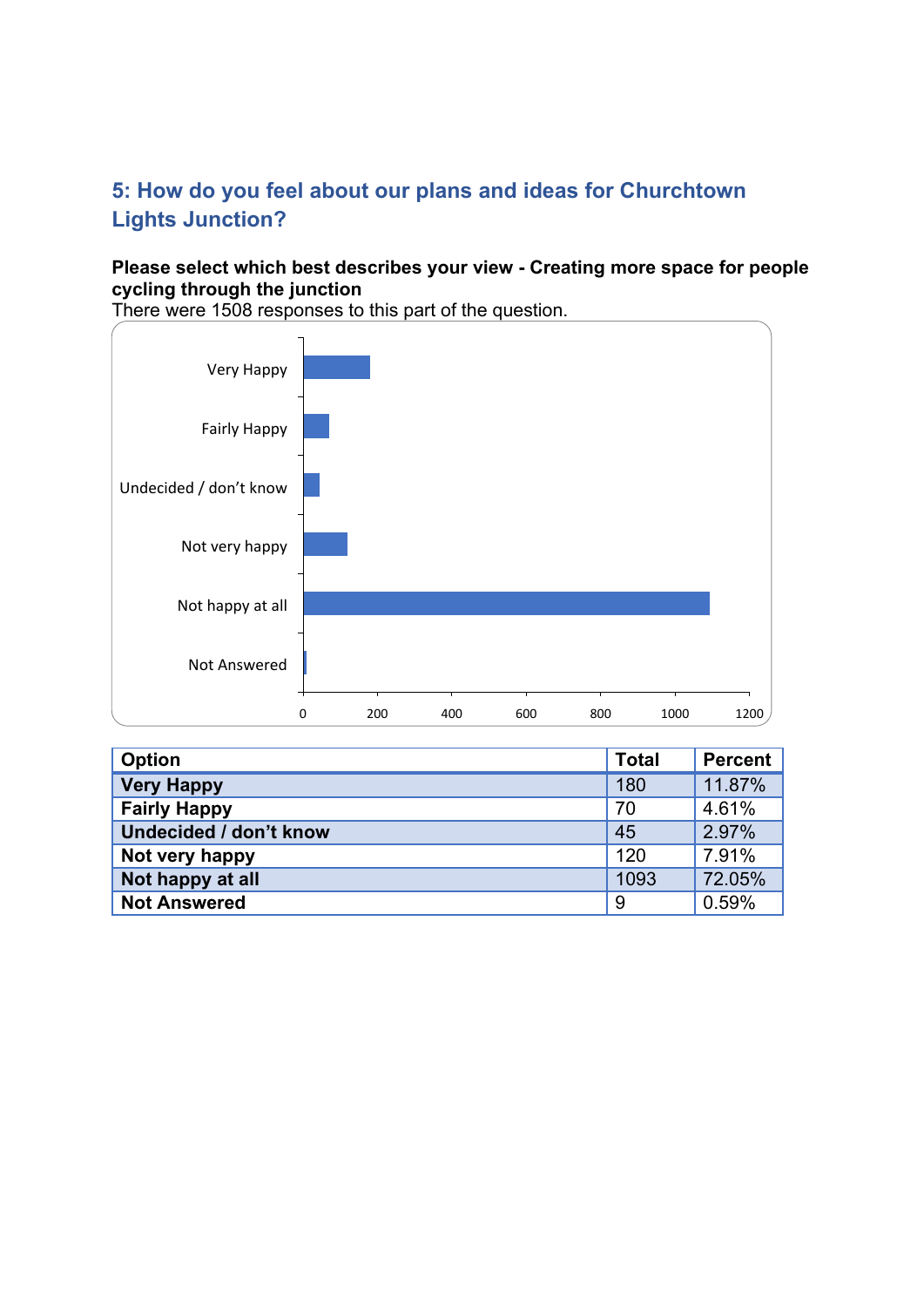# **Please select which best describes your view - Reducing the amount of space for cars at this junction by reducing the number of lanes**



| <b>Option</b>                 | <b>Total</b> | <b>Percent</b> |
|-------------------------------|--------------|----------------|
| <b>Very Happy</b>             | 147          | 9.69%          |
| <b>Fairly Happy</b>           | 32           | 2.11%          |
| <b>Undecided / don't know</b> | 29           | 1.91%          |
| Not very happy                | 85           | 5.60%          |
| Not happy at all              | 1218         | 80.29%         |
| <b>Not Answered</b>           | 6            | 0.40%          |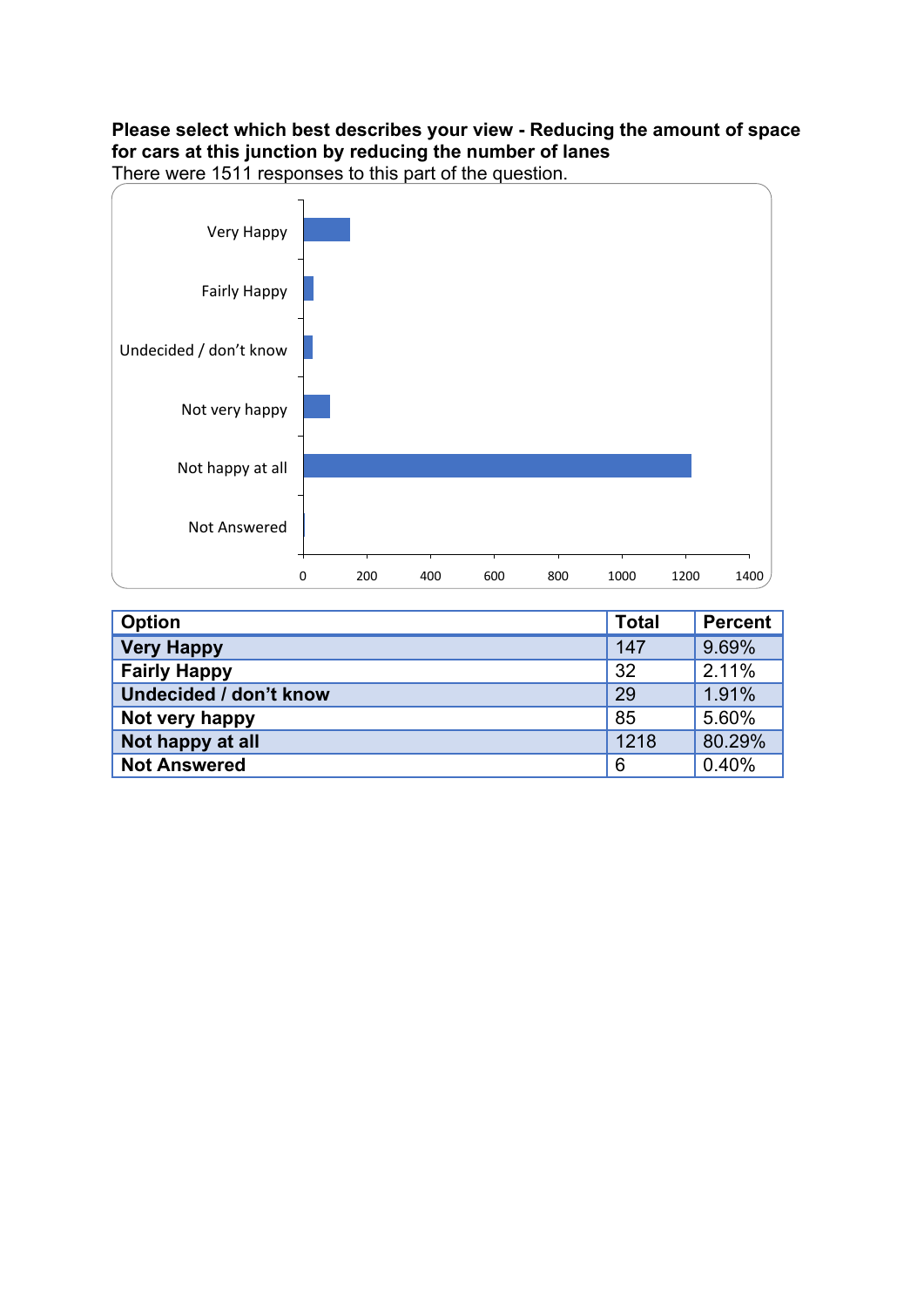# **6: How do you feel about our plans and ideas for Preston New Road?**

**Please select which best describes your view - Creating a safe walking and cycling link to local schools along Preston New Road** There were 1500 responses to this part of the question.



| <b>Option</b>                 | <b>Total</b> | <b>Percent</b> |
|-------------------------------|--------------|----------------|
| <b>Very Happy</b>             | 217          | 14.30%         |
| <b>Fairly Happy</b>           | 155          | 10.22%         |
| <b>Undecided / don't know</b> | 147          | 9.69%          |
| Not very happy                | 130          | 8.57%          |
| Not happy at all              | 851          | 56.10%         |
| <b>Not Answered</b>           | 17           | 1.12%          |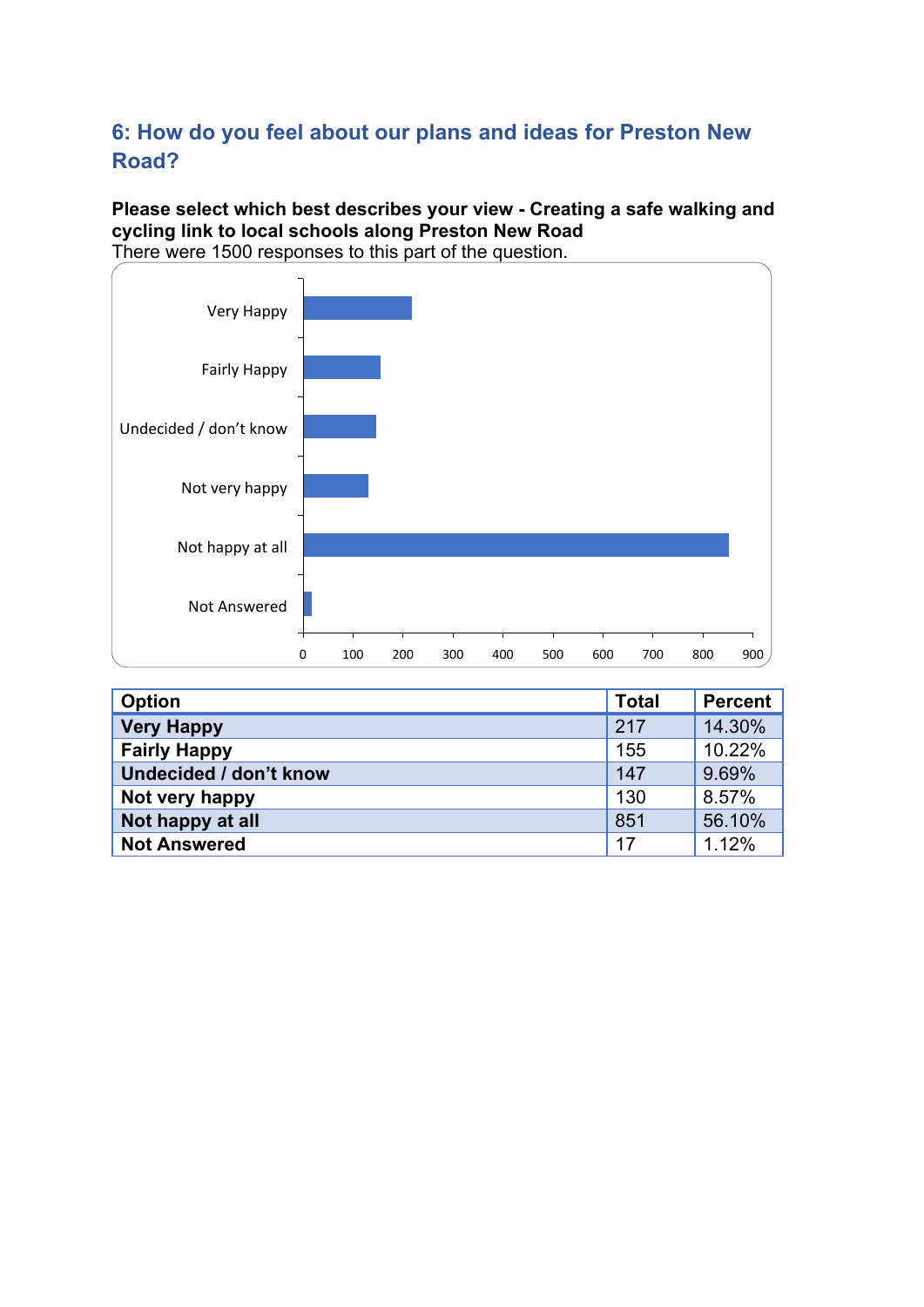#### **Please select which best describes your view - Upgrading the existing cycling lanes to meet new standards**



| Option                 | <b>Total</b> | <b>Percent</b> |
|------------------------|--------------|----------------|
| <b>Very Happy</b>      | 224          | 14.77%         |
| <b>Fairly Happy</b>    | 132          | 8.70%          |
| Undecided / don't know | 118          | 7.78%          |
| Not very happy         | 118          | 7.78%          |
| Not happy at all       | 908          | 59.85%         |
| <b>Not Answered</b>    | 17           | 1.12%          |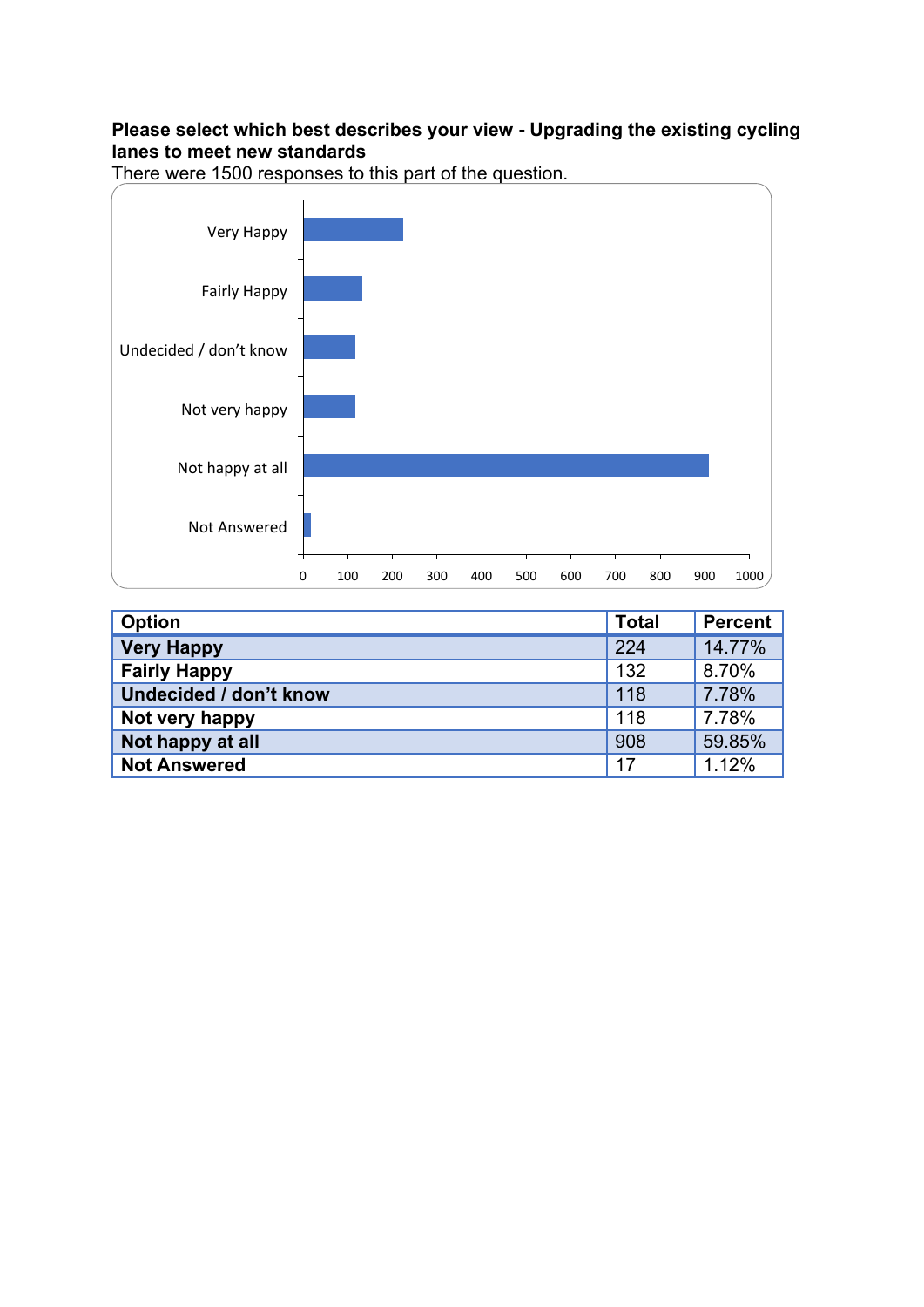**Please select which best describes your view - Upgrading the existing pedestrian refuges to make it easier for people to cross the road by putting in Zebra crossings**



| <b>Option</b>                 | <b>Total</b> | <b>Percent</b> |
|-------------------------------|--------------|----------------|
| <b>Very Happy</b>             | 325          | 21.42%         |
| <b>Fairly Happy</b>           | 374          | 24.65%         |
| <b>Undecided / don't know</b> | 156          | 10.28%         |
| Not very happy                | 74           | 4.88%          |
| Not happy at all              | 572          | 37.71%         |
| <b>Not Answered</b>           | 16           | 1.05%          |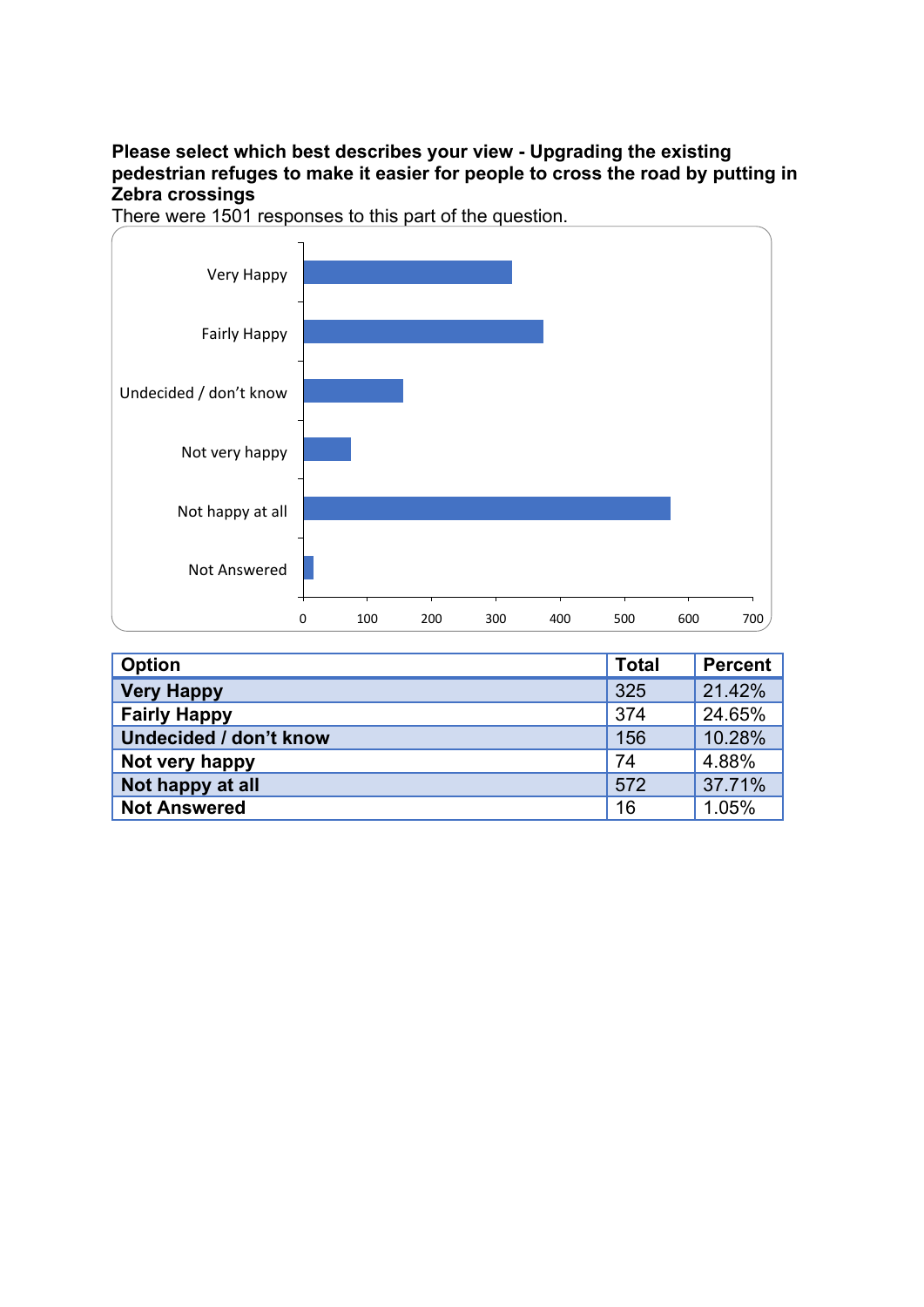### **Please select which best describes your view - Removing kerbside parking along Preston New Road**





| <b>Option</b>          | <b>Total</b> | <b>Percent</b> |
|------------------------|--------------|----------------|
| <b>Very Happy</b>      | 214          | 14.11%         |
| <b>Fairly Happy</b>    | 104          | 6.86%          |
| Undecided / don't know | 85           | 5.60%          |
| Not very happy         | 96           | 6.33%          |
| Not happy at all       | 1008         | 66.45%         |
| <b>Not Answered</b>    | 10           | 0.66%          |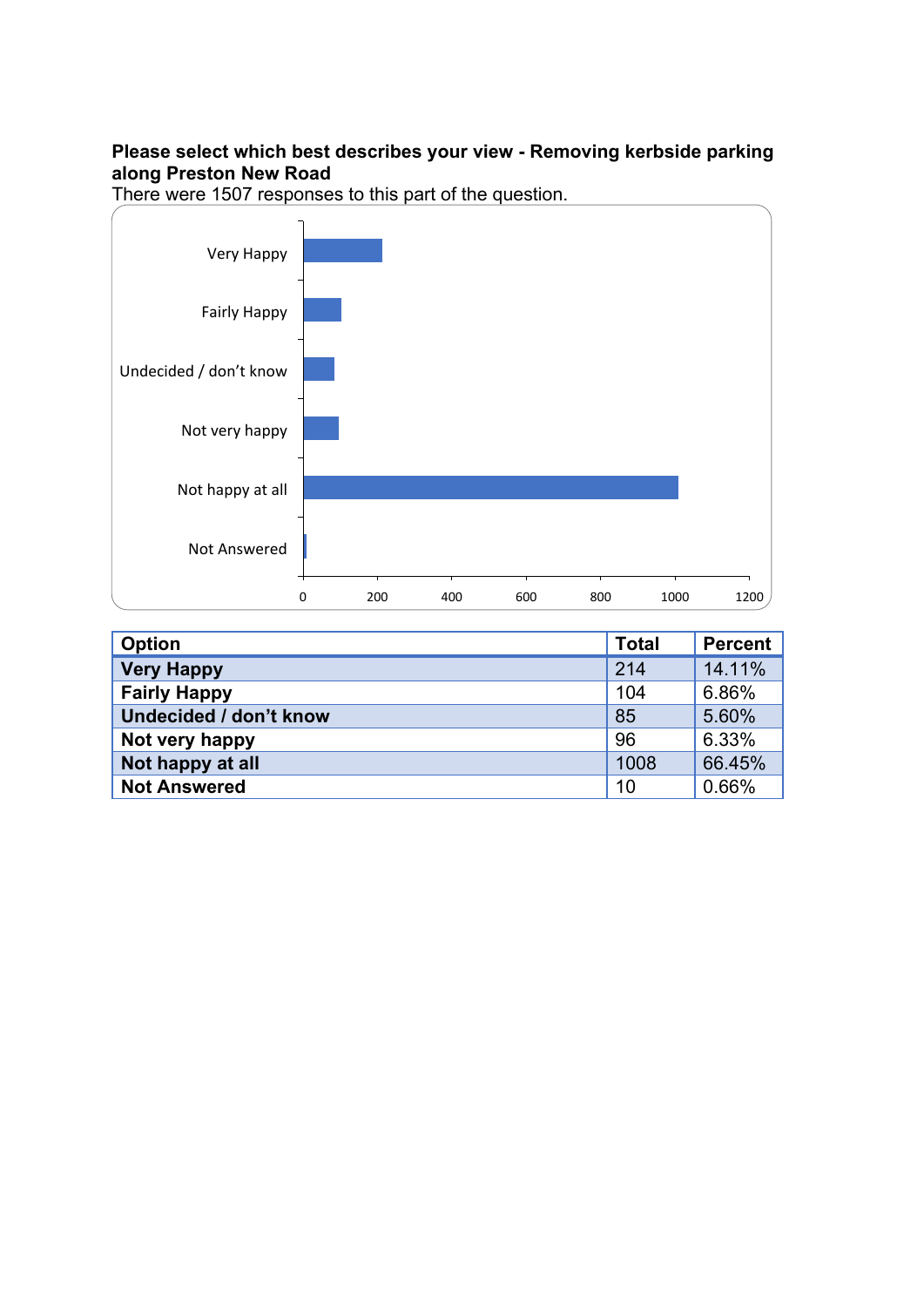# **7: How do you feel about our plans and ideas for Preston New Road / Fairhaven Road / North Road Junction?**

## **Please select which best describes your view - Creating a traffic light controlled junction**



| <b>Option</b>          | <b>Total</b> | Percent |
|------------------------|--------------|---------|
| <b>Very Happy</b>      | 237          | 15.62%  |
| <b>Fairly Happy</b>    | 247          | 16.28%  |
| Undecided / don't know | 125          | 8.24%   |
| Not very happy         | 132          | 8.70%   |
| Not happy at all       | 765          | 50.43%  |
| <b>Not Answered</b>    | 11           | 0.73%   |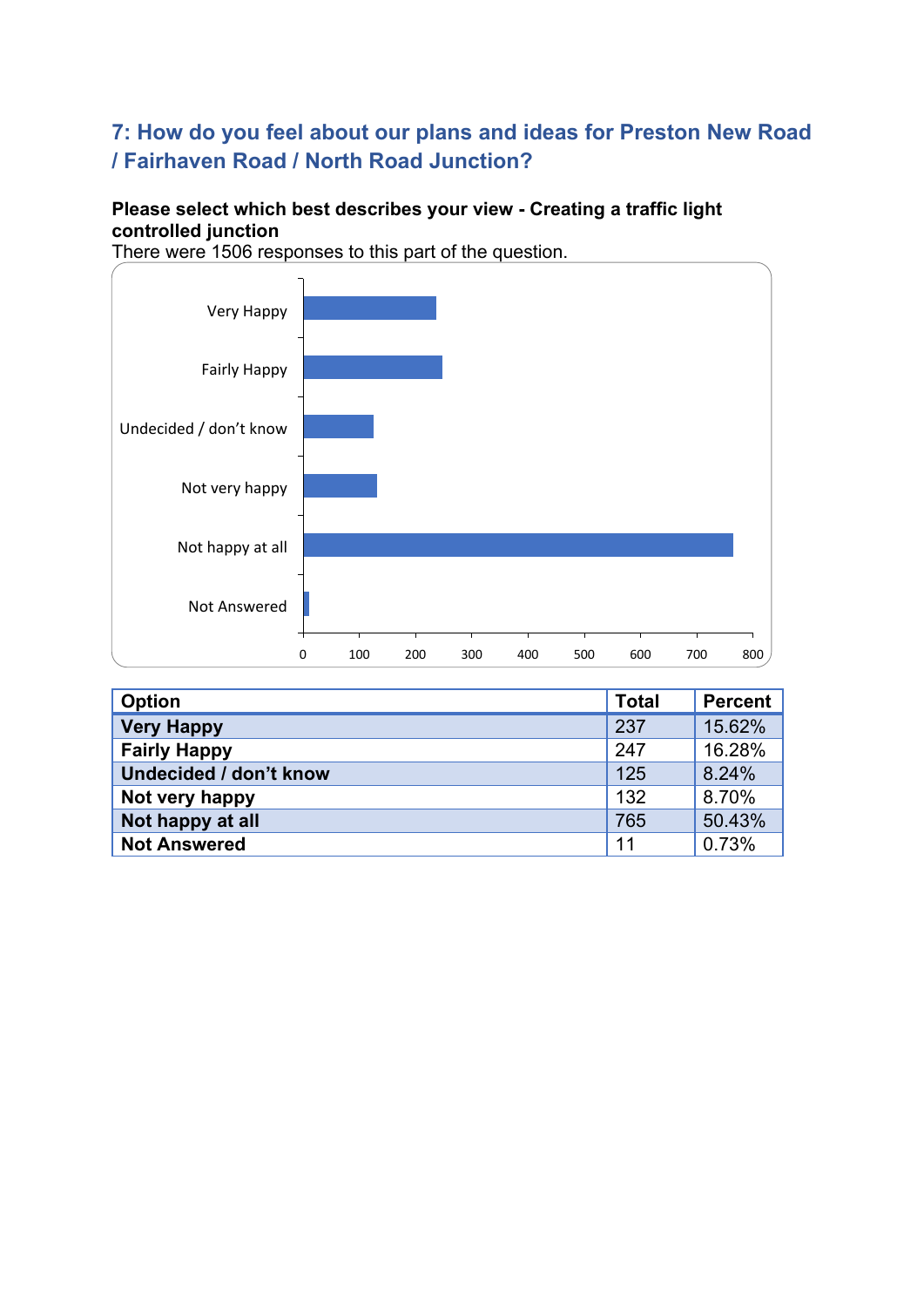## **Please select which best describes your view - Push button crossings for people walking on all sides of the junction**



| <b>Option</b>          | <b>Total</b> | Percent |
|------------------------|--------------|---------|
| <b>Very Happy</b>      | 274          | 18.06%  |
| <b>Fairly Happy</b>    | 356          | 23.47%  |
| Undecided / don't know | 153          | 10.09%  |
| Not very happy         | 97           | 6.39%   |
| Not happy at all       | 623          | 41.07%  |
| <b>Not Answered</b>    | 14           | 0.92%   |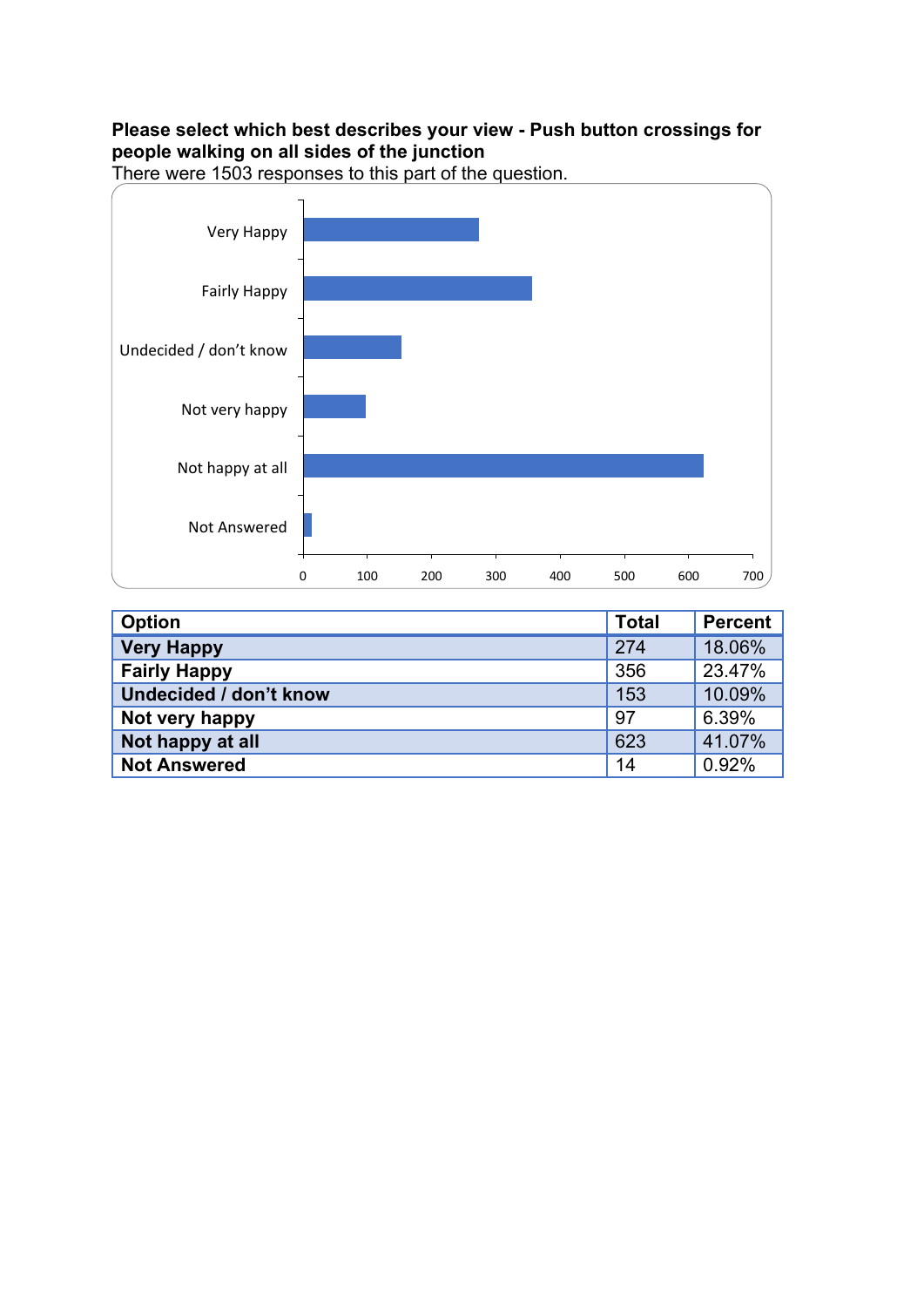#### **Please select which best describes your view - Advance waiting areas for people cycling turning right and at the front of the junction** There were 1501 responses to this part of the question.



**Option Total Percent Very Happy** 188 12.39% **Fairly Happy 141** 9.29% **Undecided / don't know** 135 8.90% **Not very happy** 131 8.64% **Not happy at all** 906 59.72% **Not Answered** 1.05%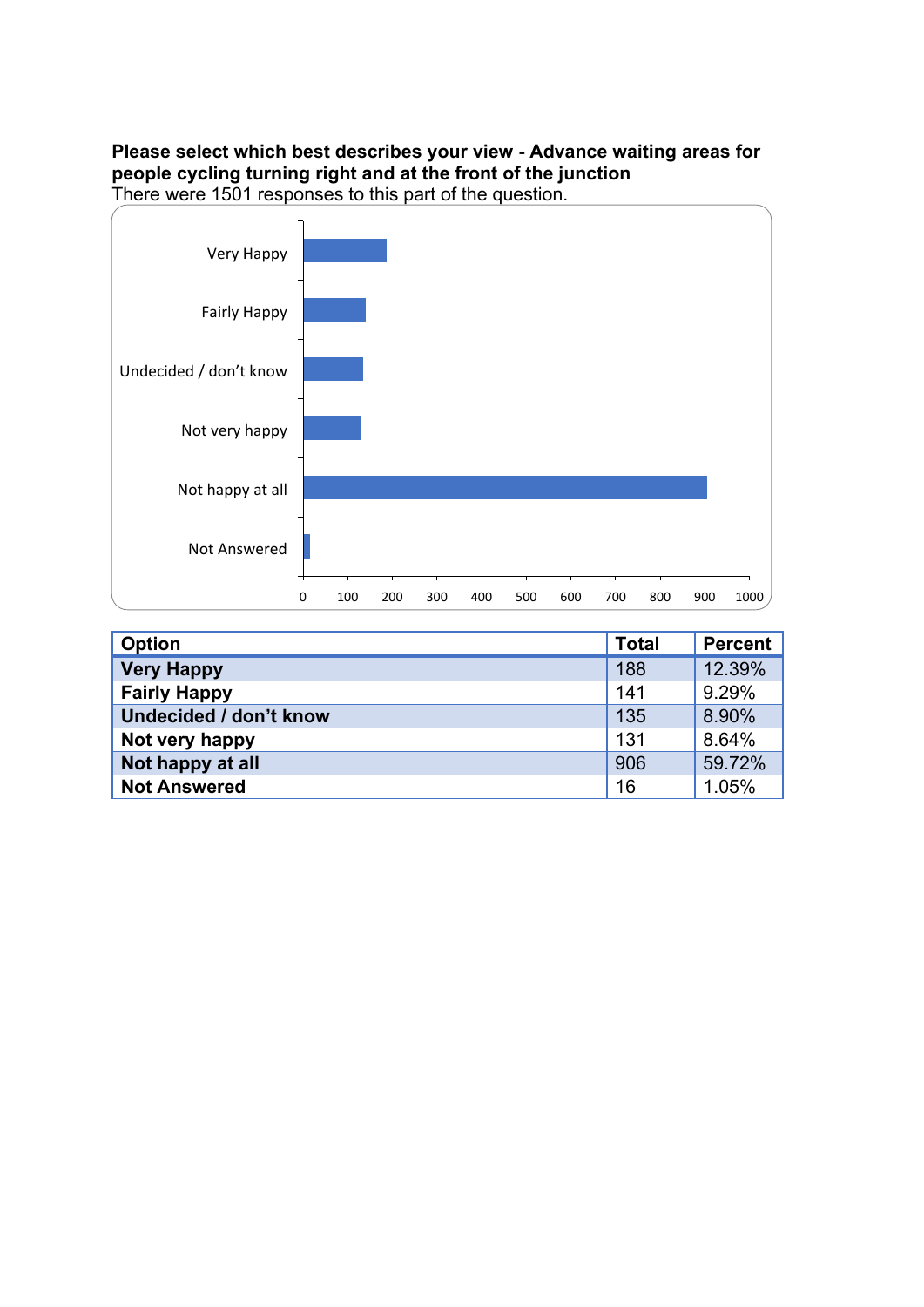# **8: How do you feel about our plans and ideas as the route reaches the Plough Roundabout?**

## **Please select which best describes your view - Creating a safe cycling link to the Plough Roundabout**

0 100 200 300 400 500 600 700 800 900 Not Answered Not happy at all Not very happy Undecided / don't know Fairly Happy Very Happy

| <b>Option</b>                 | <b>Total</b> | Percent |
|-------------------------------|--------------|---------|
| <b>Very Happy</b>             | 222          | 14.63%  |
| <b>Fairly Happy</b>           | 218          | 14.37%  |
| <b>Undecided / don't know</b> | 110          | 7.25%   |
| Not very happy                | 130          | 8.57%   |
| Not happy at all              | 821          | 54.12%  |
| <b>Not Answered</b>           | 16           | 1.05%   |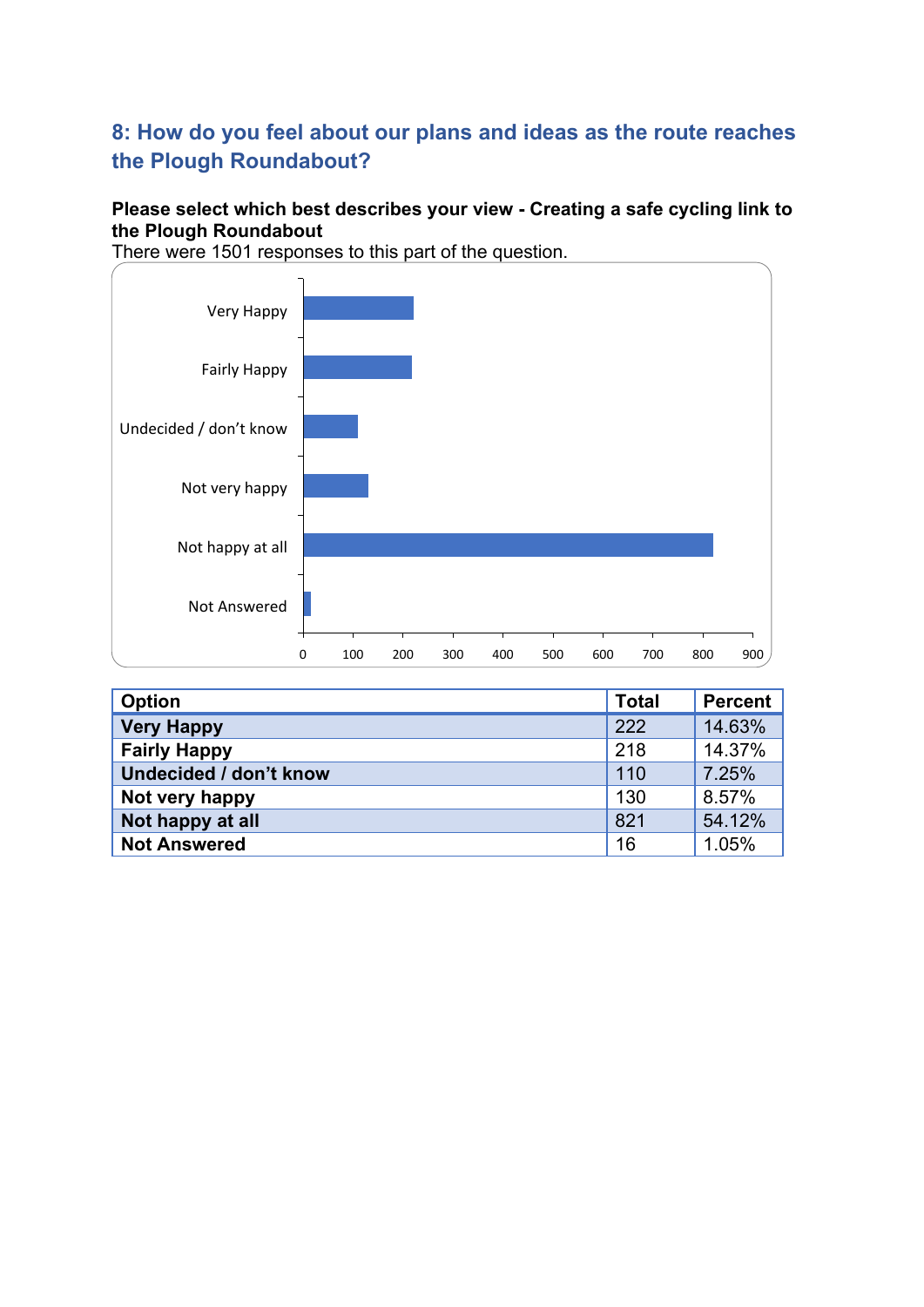## **Please select which best describes your view - Future plans to link to the Coastal Path**



| <b>Option</b>          | <b>Total</b> | <b>Percent</b> |
|------------------------|--------------|----------------|
| <b>Very Happy</b>      | 289          | 19.05%         |
| <b>Fairly Happy</b>    | 301          | 19.84%         |
| Undecided / don't know | 213          | 14.04%         |
| Not very happy         | 77           | 5.08%          |
| Not happy at all       | 618          | 40.74%         |
| <b>Not Answered</b>    | 19           | 1.25%          |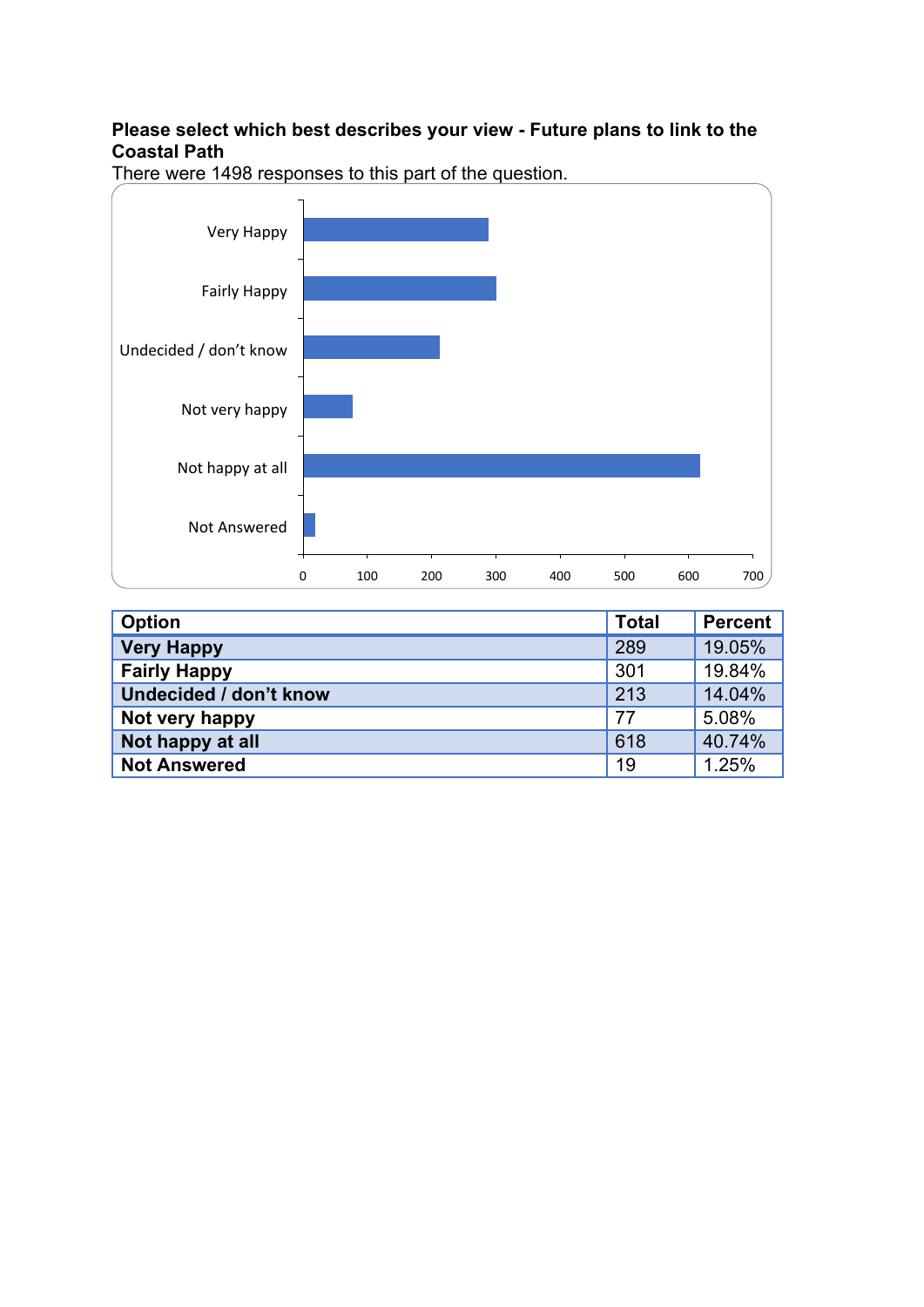## **Please select which best describes your view - Future plans to improve the link across the wetlands to Banks**

0 100 200 300 400 500 600 700 Not Answered Not happy at all Not very happy Undecided / don't know Fairly Happy Very Happy

| <b>Option</b>          | <b>Total</b> | <b>Percent</b> |
|------------------------|--------------|----------------|
| <b>Very Happy</b>      | 283          | 18.66%         |
| <b>Fairly Happy</b>    | 304          | 20.04%         |
| Undecided / don't know | 268          | 17.67%         |
| Not very happy         | 69           | 4.55%          |
| Not happy at all       | 577          | 38.04%         |
| <b>Not Answered</b>    | 16           | 1.05%          |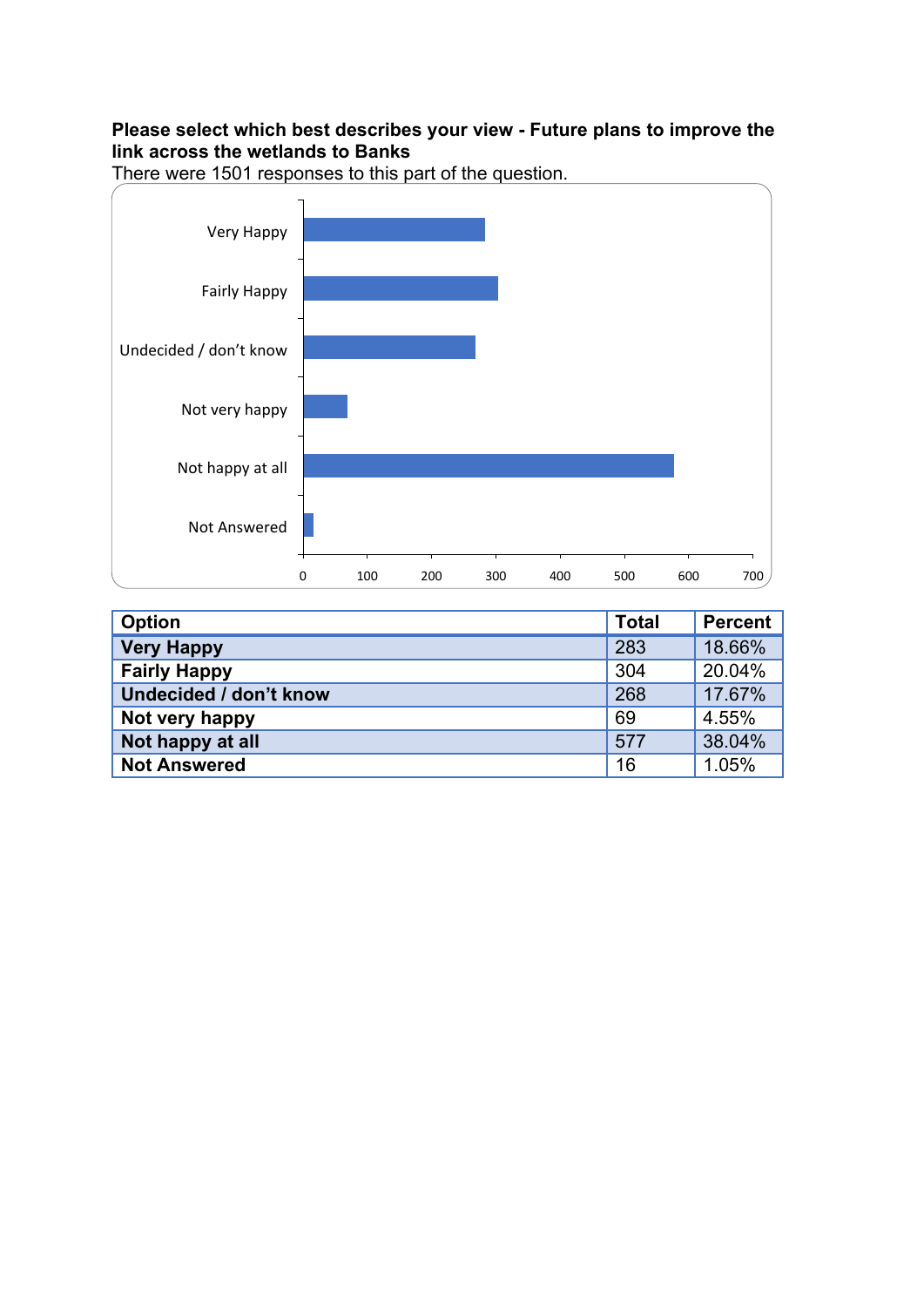## **9: Do you have any ideas where you would like a bench so you can stop and rest?**

#### **Please describe the location as best as you can**

There were 456 responses to this part of the question.

## **10: Do you have any ideas where you would like cycle parking?**

#### **Please describe the location as best as you can**

There were 483 responses to this part of the question.

## **11: Please use this space to tell us any extra information.**

#### **Text box for your comments**

There were 993 responses to this part of the question.

## **12: How did you find out about this consultation?**



| <b>Option</b>                                     | <b>Total</b> | <b>Percent</b> |
|---------------------------------------------------|--------------|----------------|
| Word of mouth                                     | -316         | 20.83%         |
| On street advertising                             | -20          | 1.32%          |
| Online via Facebook or other social media channel | 738          | 48.65%         |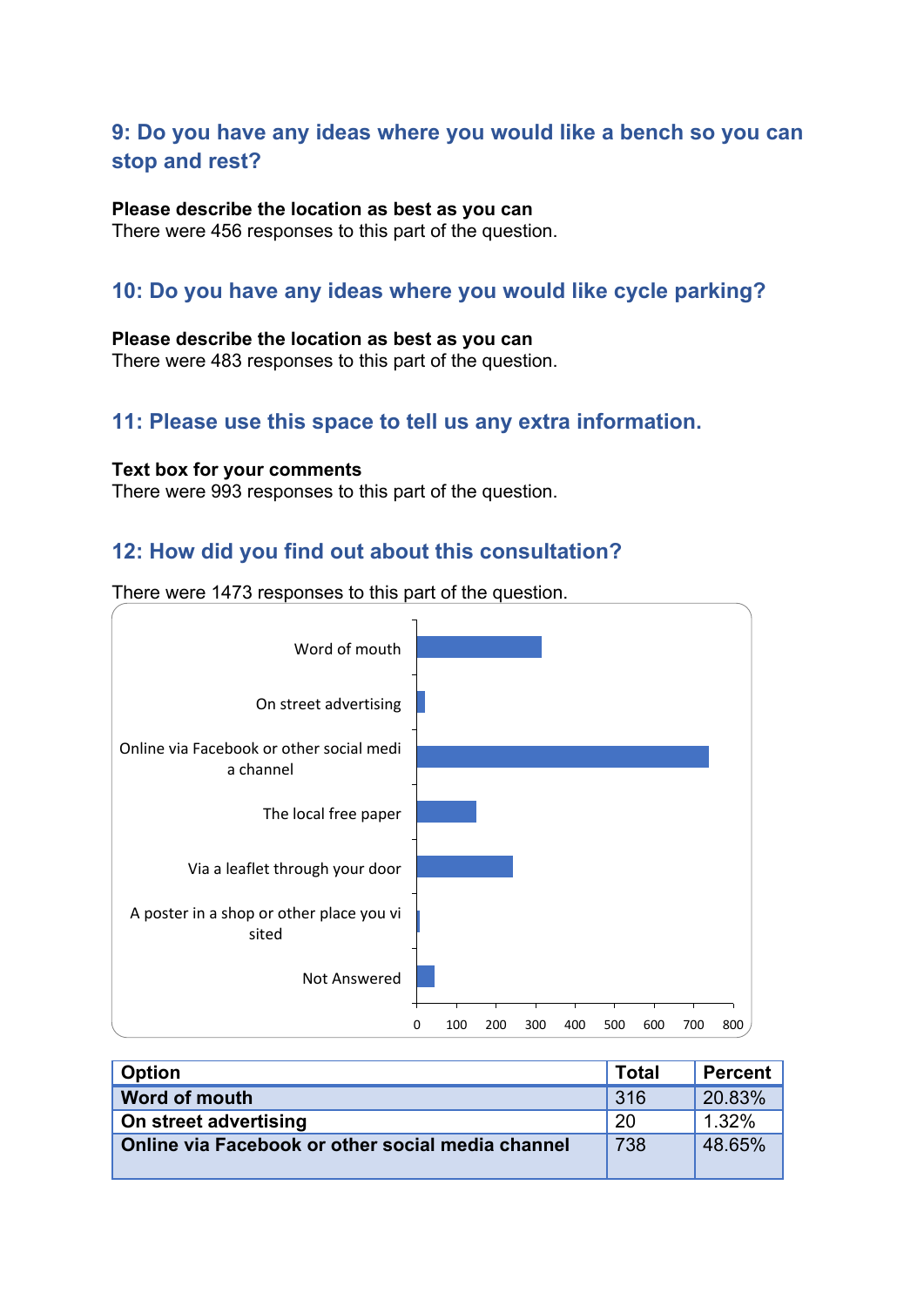| The local free paper                          | 150 | 9.89%     |
|-----------------------------------------------|-----|-----------|
| Via a leaflet through your door               | 243 | 16.02%    |
| A poster in a shop or other place you visited | 6   | $ 0.40\%$ |
| <b>Not Answered</b>                           | 44  | 2.90%     |

## **13: Are you responding as:**

There were 1517 responses to this part of the question.



#### **Other (please specify)**

There were 46 responses to this part of the question.

## **14: Please tell us the first part of your postcode**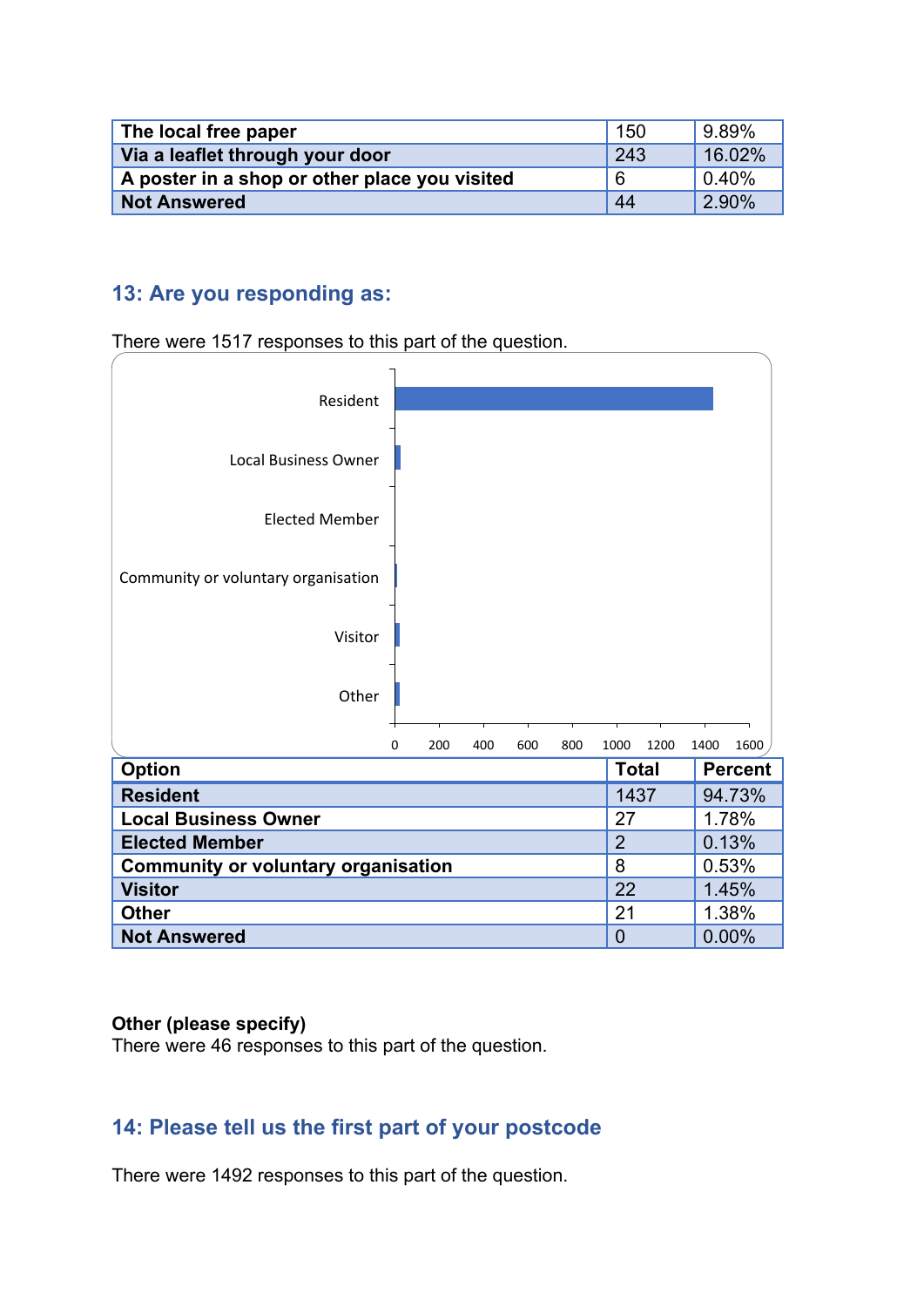# **15: How old are you?**

## **Age**



| <b>Option</b>     | <b>Total</b>   | <b>Percent</b> |
|-------------------|----------------|----------------|
| <b>Under 18</b>   | 3              | 0.20%          |
| $18 - 29$         | 107            | 7.05%          |
| $30 - 39$         | 213            | 14.04%         |
| $40 - 49$         | 222            | 14.63%         |
| $50 - 59$         | 345            | 22.74%         |
| $60 - 69$         | 337            | 22.21%         |
| $70 - 79$         | 198            | 13.05%         |
| $80 - 84$         | 13             | 0.86%          |
| $85+$             | $\overline{4}$ | 0.26%          |
| Prefer not to say | 72             | 4.75%          |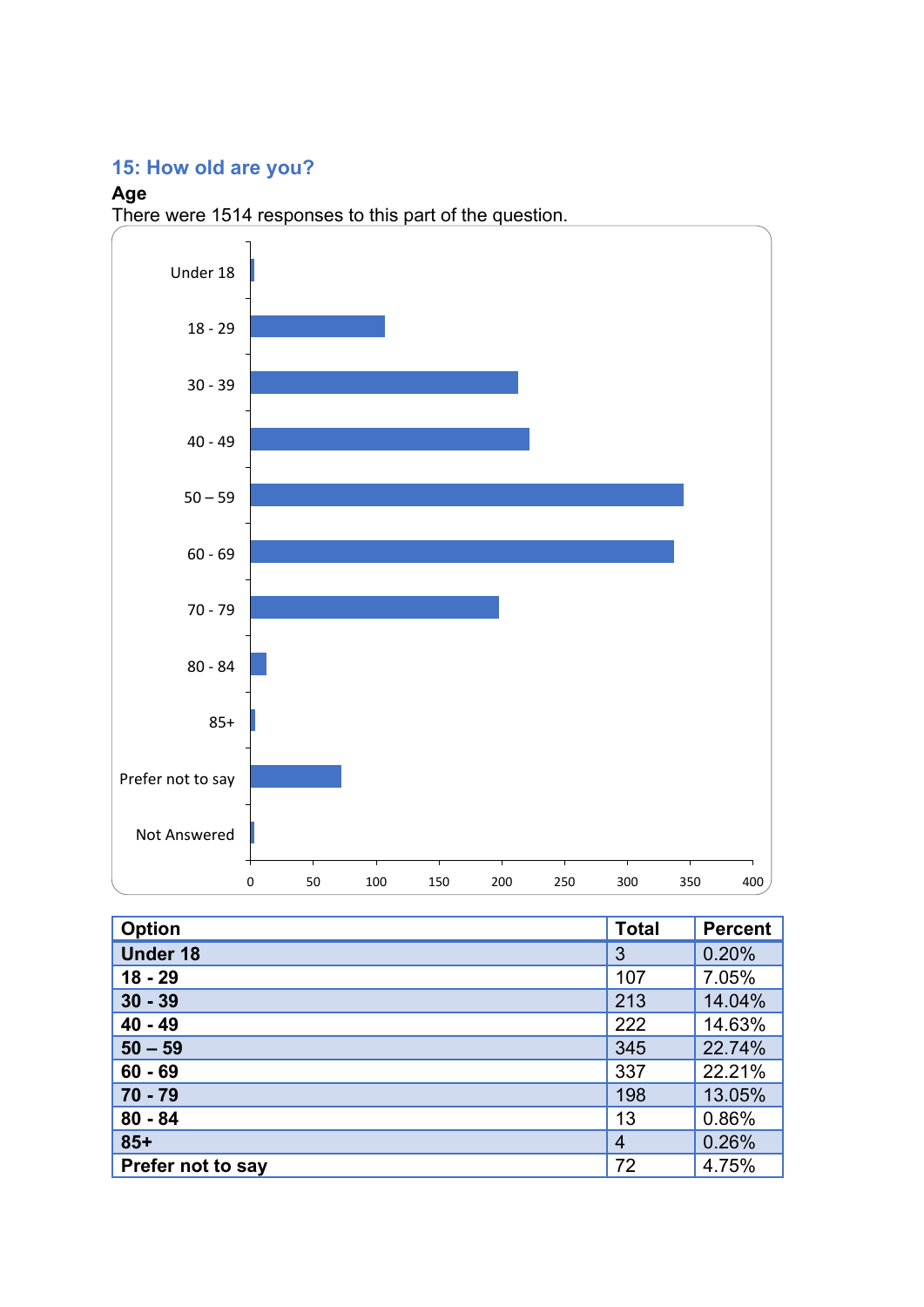| <b>Not Answered</b><br><b>SARIASAN</b> |  |
|----------------------------------------|--|
|                                        |  |

## **16: Are you**

#### **Sex**

There were 1510 responses to this part of the question.



#### **Other sex:**

There were 6 responses to this part of the question.

# **17: Disability: Do you have any of the following (please tick all that apply):**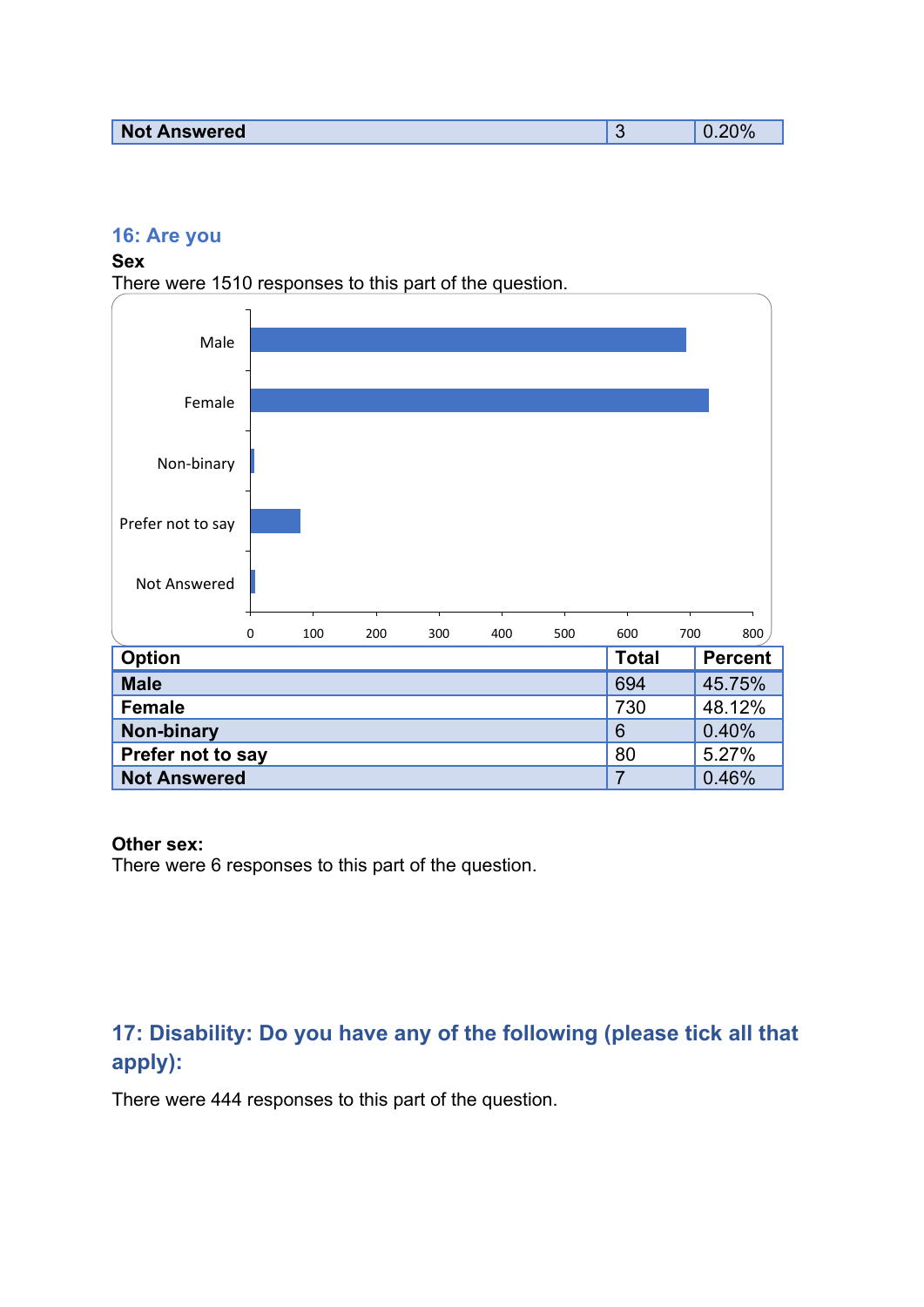

| <b>Option</b>                                  | <b>Total</b>   | <b>Percent</b> |
|------------------------------------------------|----------------|----------------|
| <b>Physical Impairment</b>                     | 111            | 7.32%          |
| <b>Visual impairment</b>                       | 15             | 0.99%          |
| <b>Learning Difficulty</b>                     | $\overline{4}$ | 0.26%          |
| Hearing impairment/deaf                        | 50             | 3.30%          |
| <b>Learning Disability</b>                     | $\overline{4}$ | 0.26%          |
| Long-term illness that affects your daily life | 116            | 7.65%          |
| <b>Autism/Asperger's</b>                       | 11             | 0.73%          |
| <b>Mental health condition</b>                 | 34             | 2.24%          |
| <b>Dementia</b>                                | 0              | 0.00%          |
| Prefer not to say                              | 192            | 12.66%         |
| <b>Not Answered</b>                            | 1073           | 70.73%         |

## **Consider disabled?**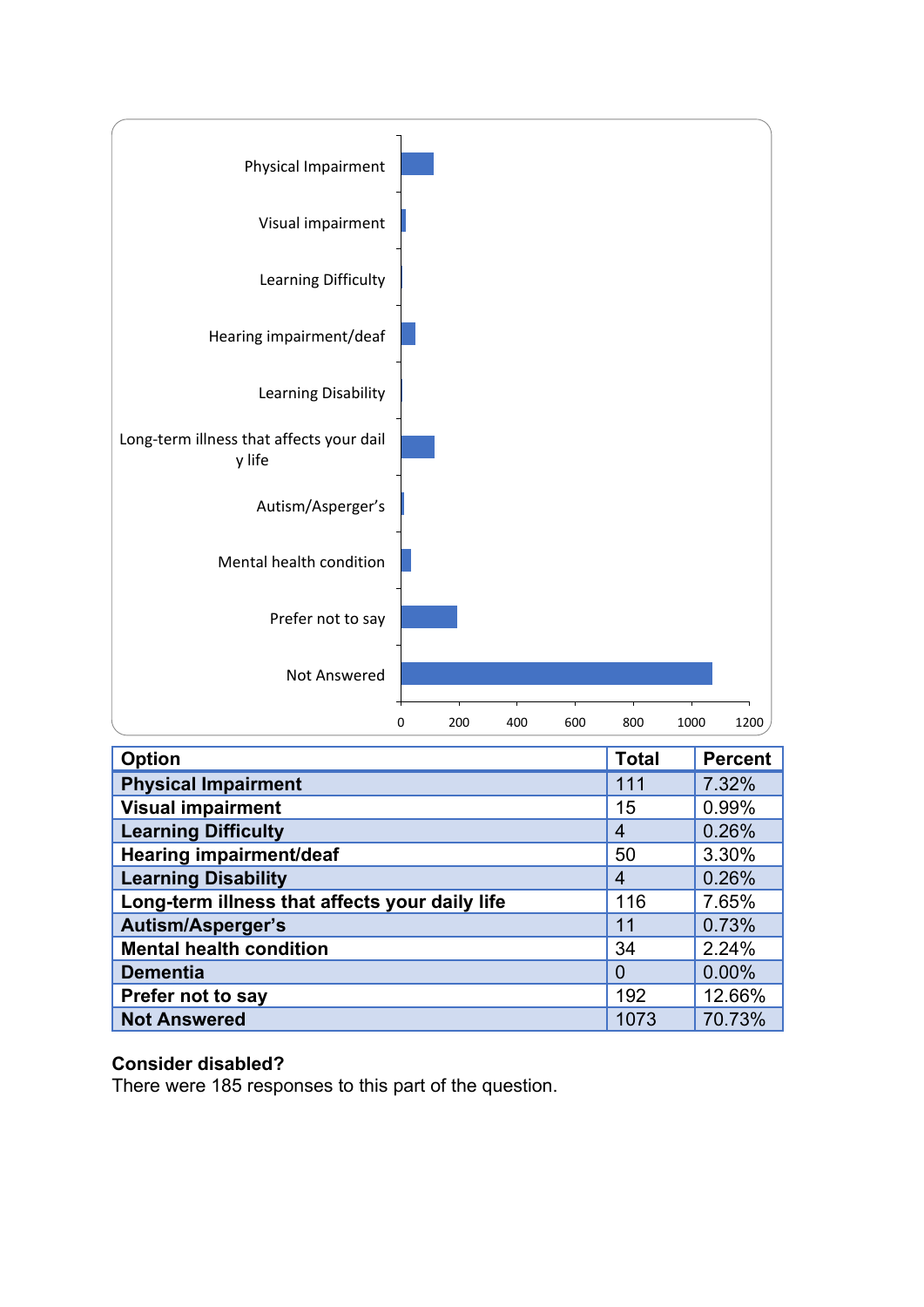| Please read the following statement<br>If you have ticked any of the boxes abov<br>e, or you have cancer, diabetes or HIV t<br>his would be classed as 'disability'<br>Not Answered             |   |     |     |     |     |              |       |                |
|-------------------------------------------------------------------------------------------------------------------------------------------------------------------------------------------------|---|-----|-----|-----|-----|--------------|-------|----------------|
|                                                                                                                                                                                                 | 0 | 200 | 400 | 600 | 800 | 1000         | 1200  | 1400           |
| <b>Option</b>                                                                                                                                                                                   |   |     |     |     |     | <b>Total</b> |       | <b>Percent</b> |
| Please read the following statement                                                                                                                                                             |   |     |     |     |     | 91           | 6.00% |                |
| If you have ticked any of the boxes above, or you<br>have cancer, diabetes or HIV this would be classed as<br>'disability' under the legislation. Do you consider<br>yourself to be 'disabled'? |   |     |     |     |     | 94           | 6.20% |                |
| <b>Not Answered</b>                                                                                                                                                                             |   |     |     |     |     | 1332         |       | 87.80%         |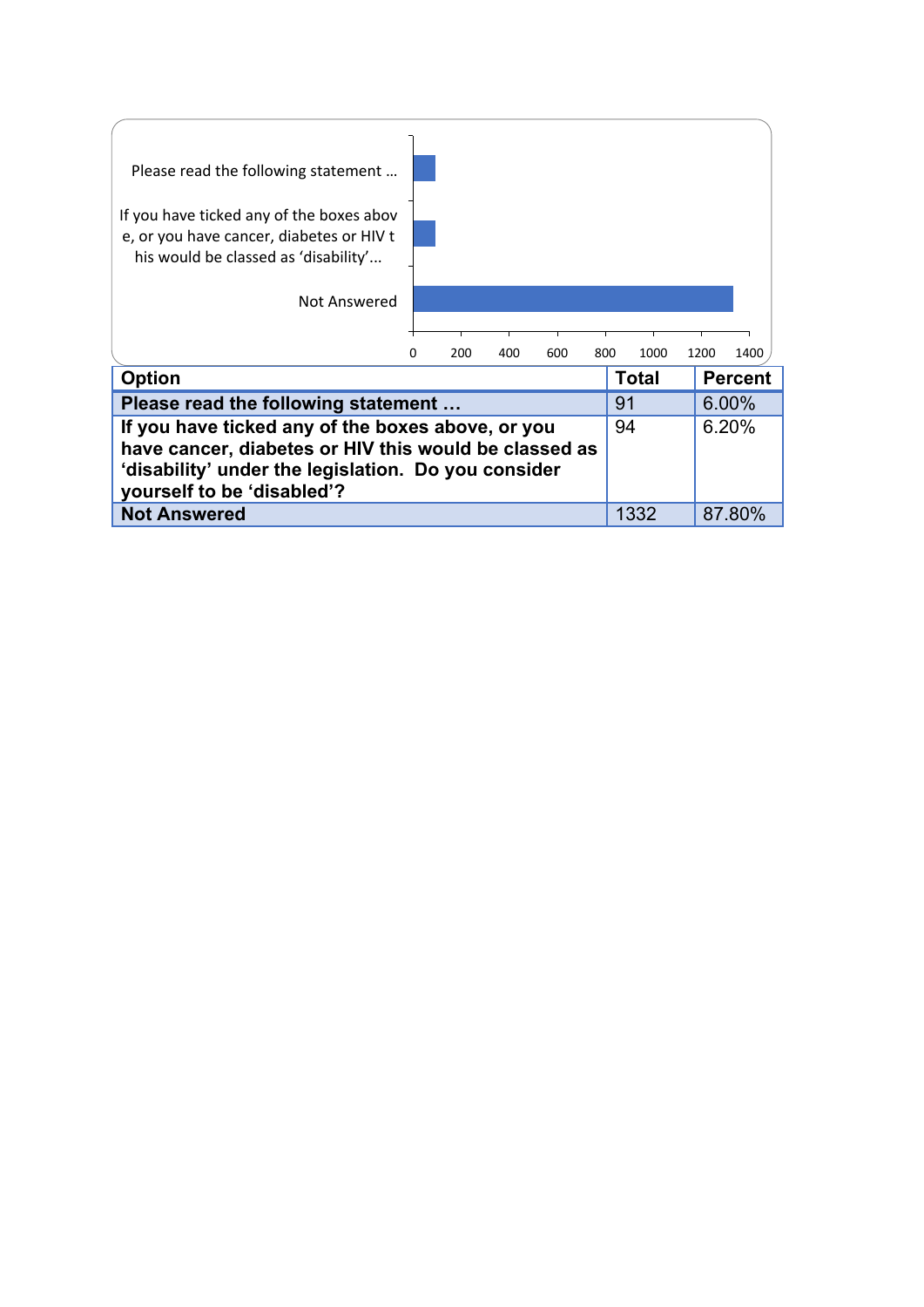**18: If you have ticked any of the boxes above, or you have cancer, diabetes or HIV this would be classed as 'disability' under the legislation. Do you consider yourself to be 'disabled'?** There were 769 responses to this part of the question.

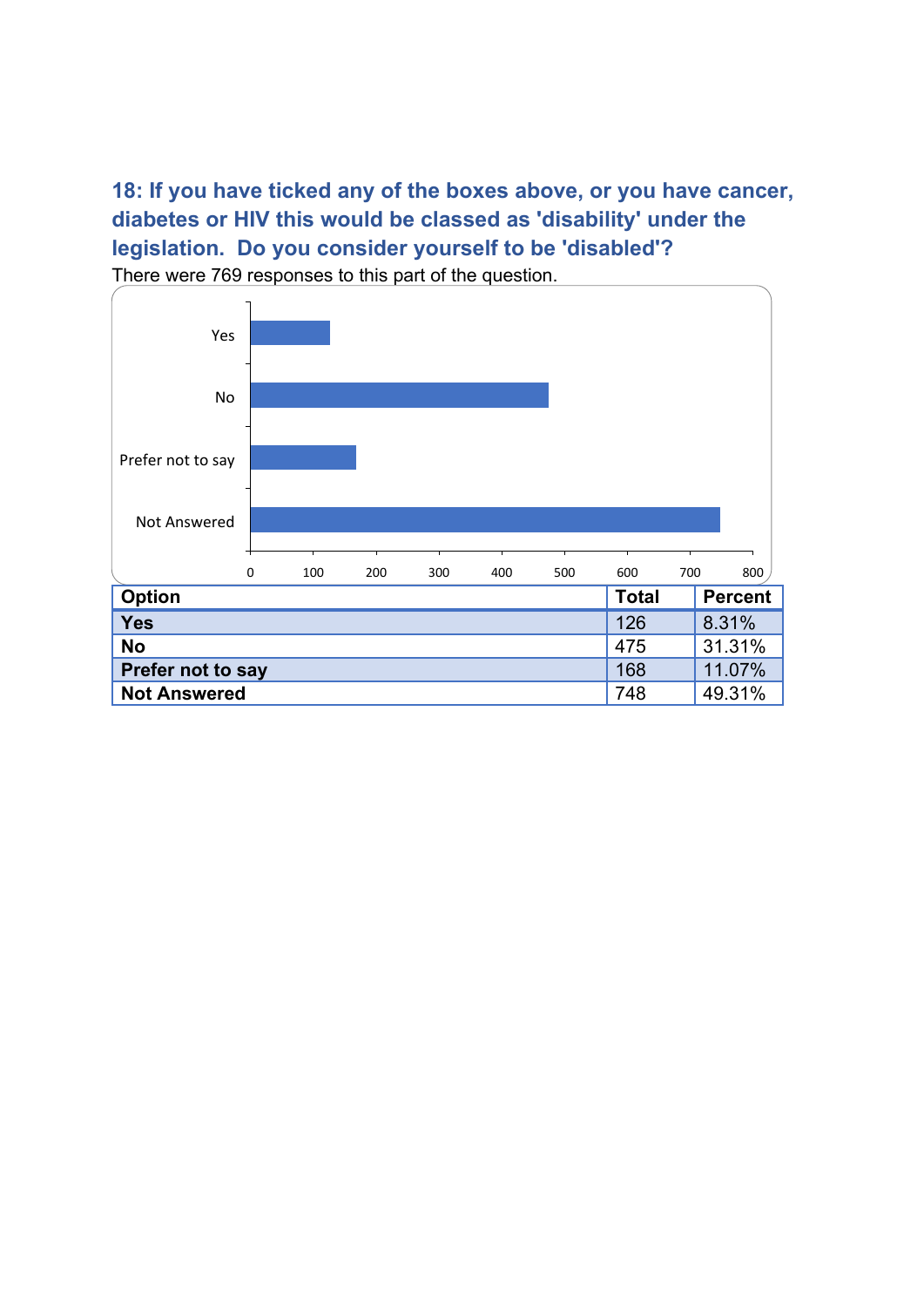## **19: How do you normally travel around Southport?**

#### **Travel How**

There were 1517 responses to this part of the question.



## **20: Do you agree for us to use your personal data in this way?**

#### **personal data agreement**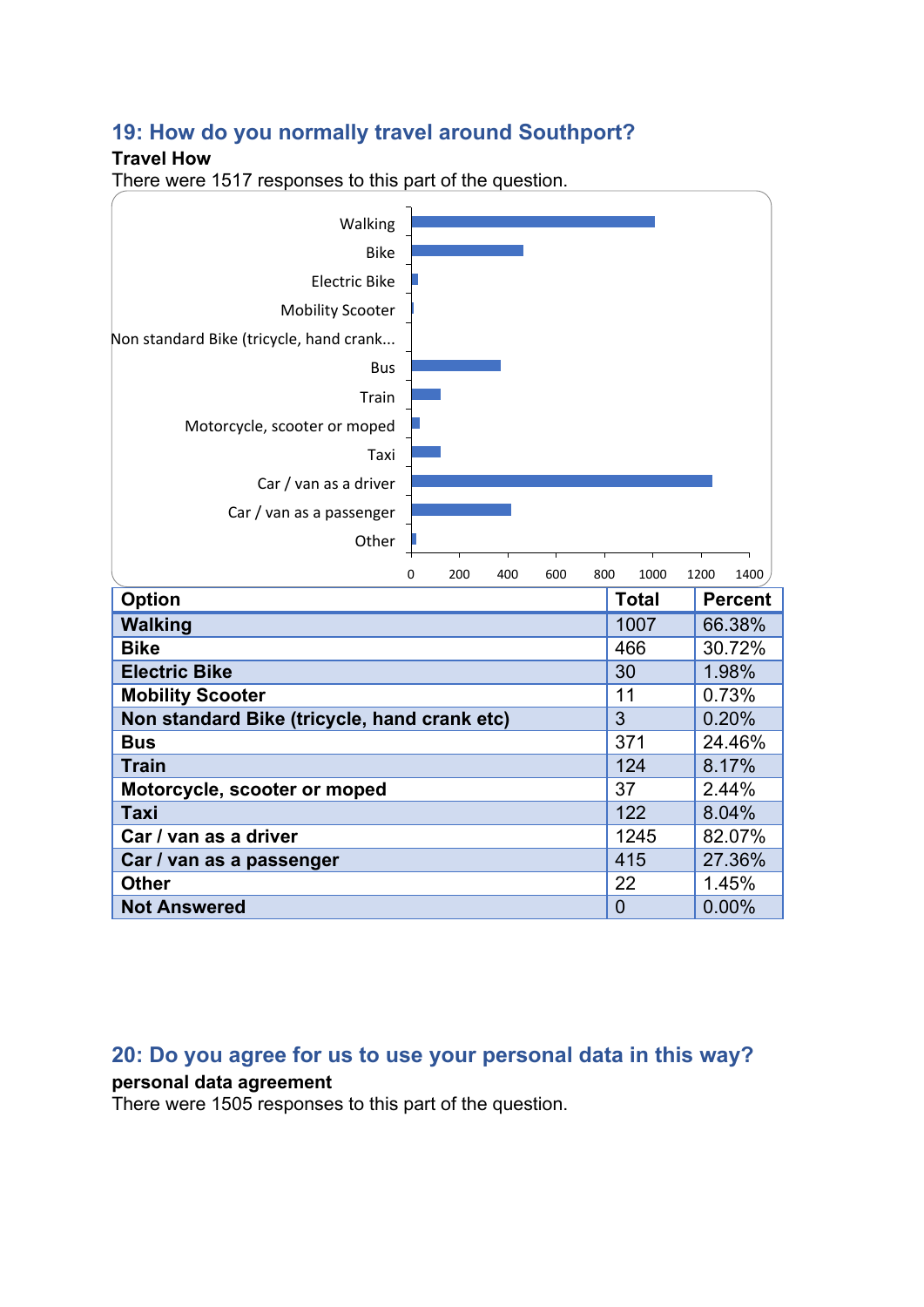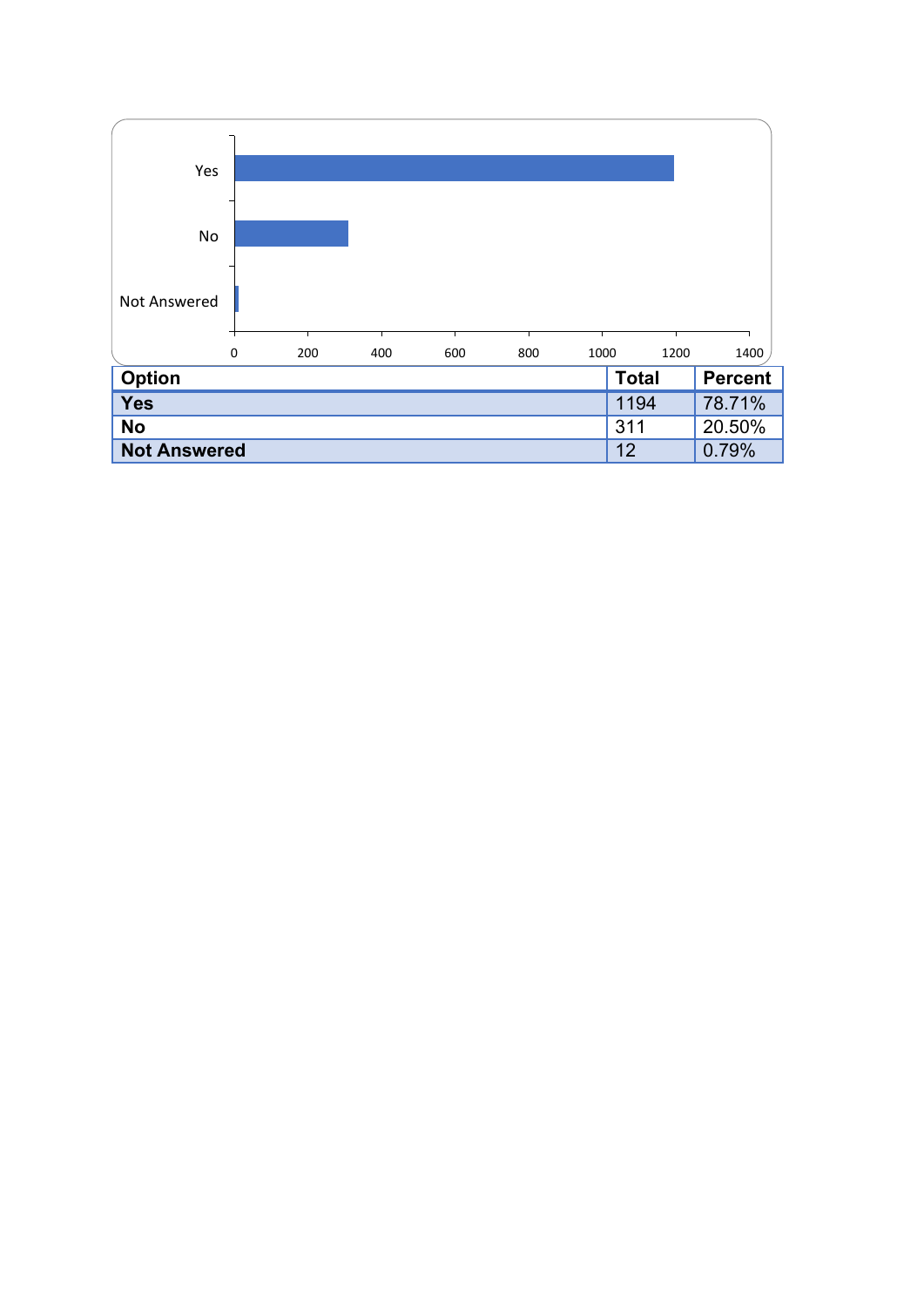# Southport Walking and Cycling Route - Birkdale to Ainsdale

The consultation ran from 21/05/2021 to 25/07/2021 Responses to this survey: **1510 1: How do you feel about our plans and ideas for Aughton Road from Hollybrook Road to York Road?**

**Hollybrook / Aughton - Creating a walking and cycling friendly Street** There were 1508 responses to this part of the question.



| <b>Option</b>                 | <b>Total</b>   | <b>Percent</b> |
|-------------------------------|----------------|----------------|
| <b>Very happy</b>             | 259            | 17.15%         |
| <b>Fairly happy</b>           | 87             | 5.76%          |
| <b>Undecided / don't know</b> | 97             | 6.42%          |
| Not very happy                | 167            | 11.06%         |
| Not happy at all              | 898            | 59.47%         |
| <b>Not Answered</b>           | $\overline{2}$ | 0.13%          |

**Hollybrook / Aughton - Making it easier to cross Hollybrook Road by reducing the distance to cross for people walking**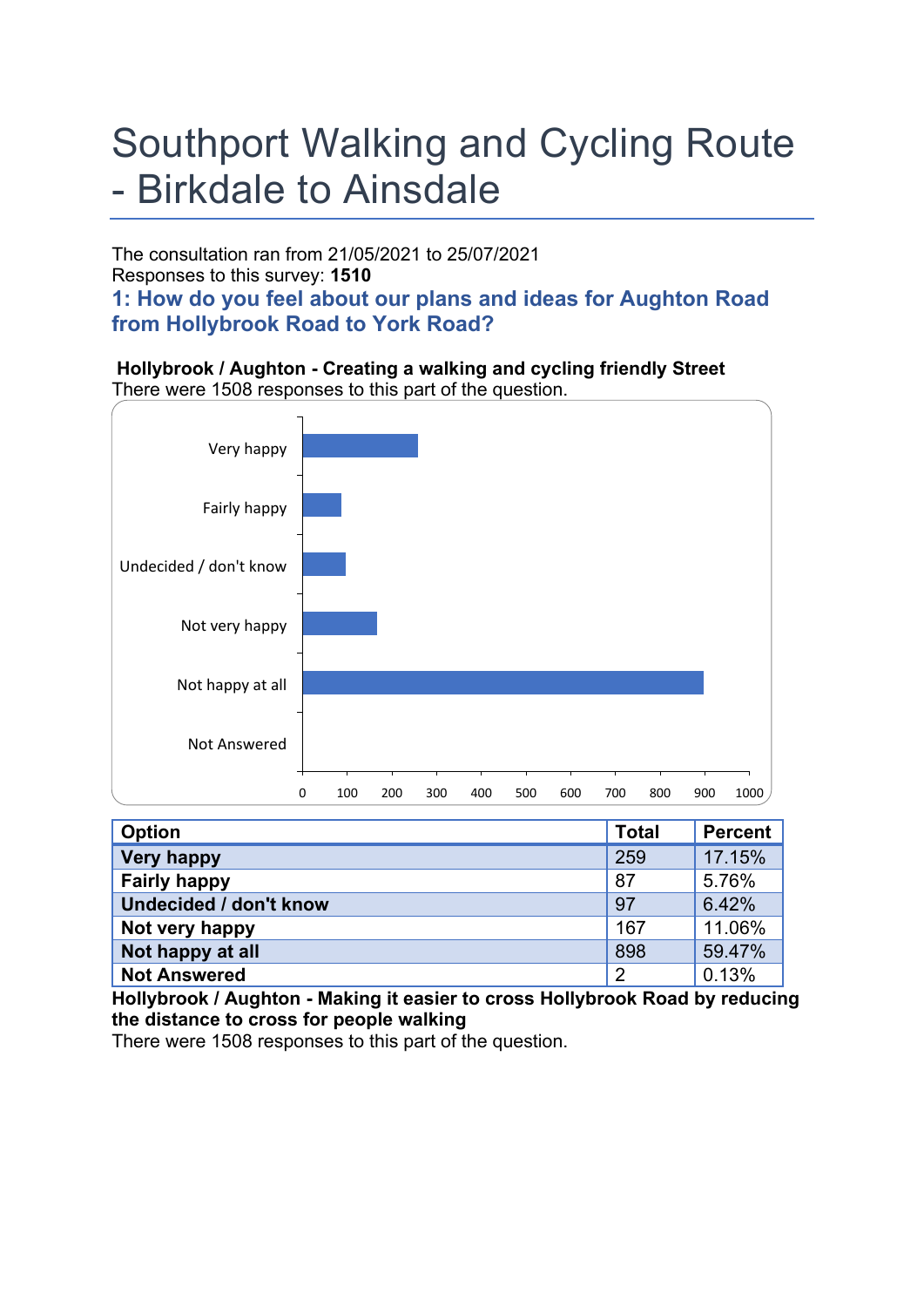

| <b>Option</b>                 | <b>Total</b>   | <b>Percent</b> |
|-------------------------------|----------------|----------------|
| <b>Very happy</b>             | 264            | 17.48%         |
| <b>Fairly happy</b>           | 195            | 12.91%         |
| <b>Undecided / don't know</b> | 175            | 11.59%         |
| Not very happy                | 160            | 10.60%         |
| Not happy at all              | 714            | 47.28%         |
| <b>Not Answered</b>           | $\overline{2}$ | 0.13%          |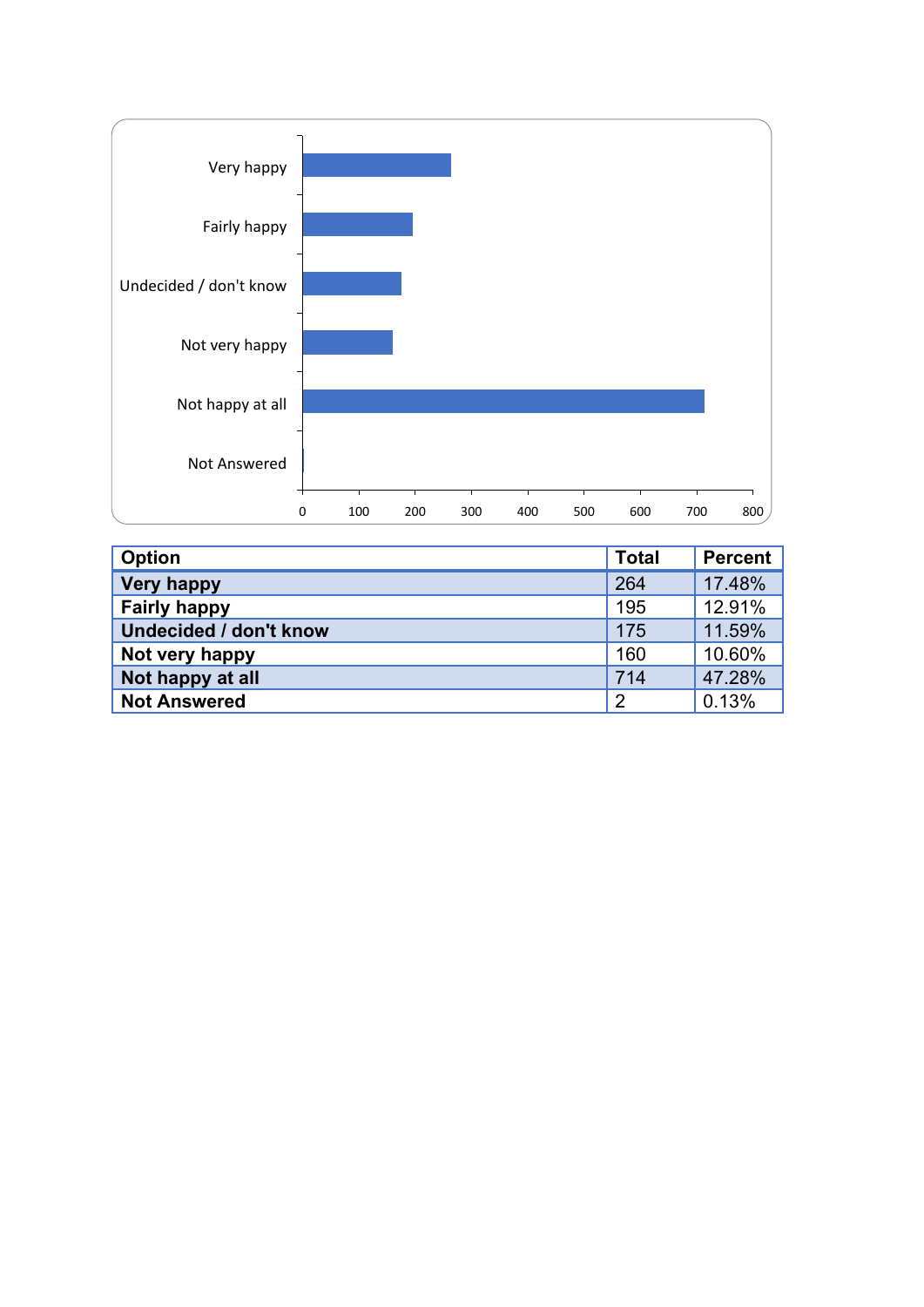## **Hollybrook / Aughton - Formalising kerbside parking along Aughton Road from Hollybrook Road to York Road**



| <b>Option</b>                 | <b>Total</b>   | <b>Percent</b> |
|-------------------------------|----------------|----------------|
| <b>Very happy</b>             | 240            | 15.89%         |
| <b>Fairly happy</b>           | 156            | 10.33%         |
| <b>Undecided / don't know</b> | 170            | 11.26%         |
| Not very happy                | 159            | 10.53%         |
| Not happy at all              | 783            | 51.85%         |
| <b>Not Answered</b>           | $\overline{2}$ | 0.13%          |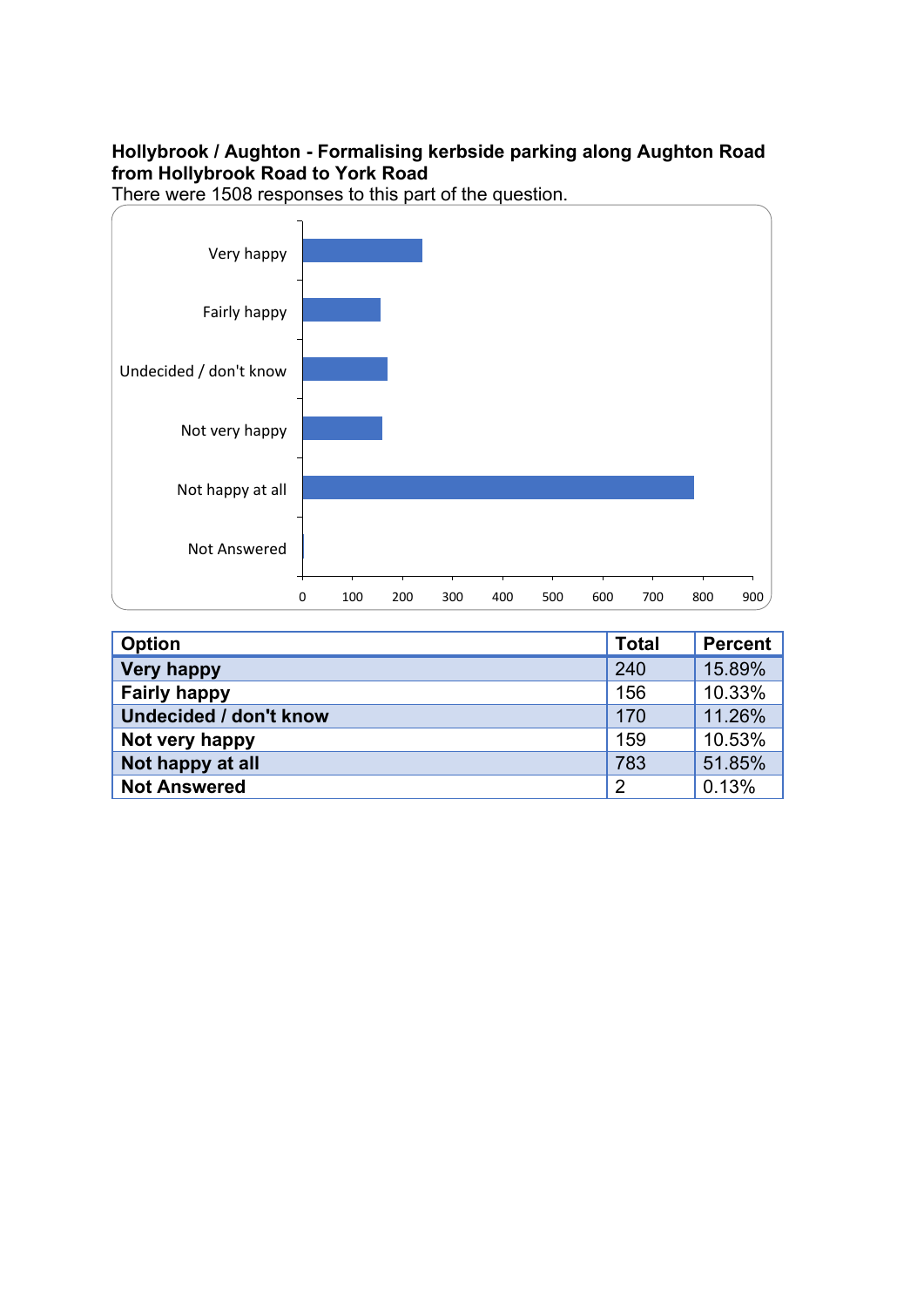## **Hollybrook / Aughton - Making it easier to cross York Road by reducing the distance to cross for people walking**





| <b>Option</b>                 | <b>Total</b>   | <b>Percent</b> |
|-------------------------------|----------------|----------------|
| <b>Very happy</b>             | 262            | 17.35%         |
| <b>Fairly happy</b>           | 179            | 11.85%         |
| <b>Undecided / don't know</b> | 137            | 9.07%          |
| Not very happy                | 162            | 10.73%         |
| Not happy at all              | 768            | 50.86%         |
| <b>Not Answered</b>           | $\overline{2}$ | 0.13%          |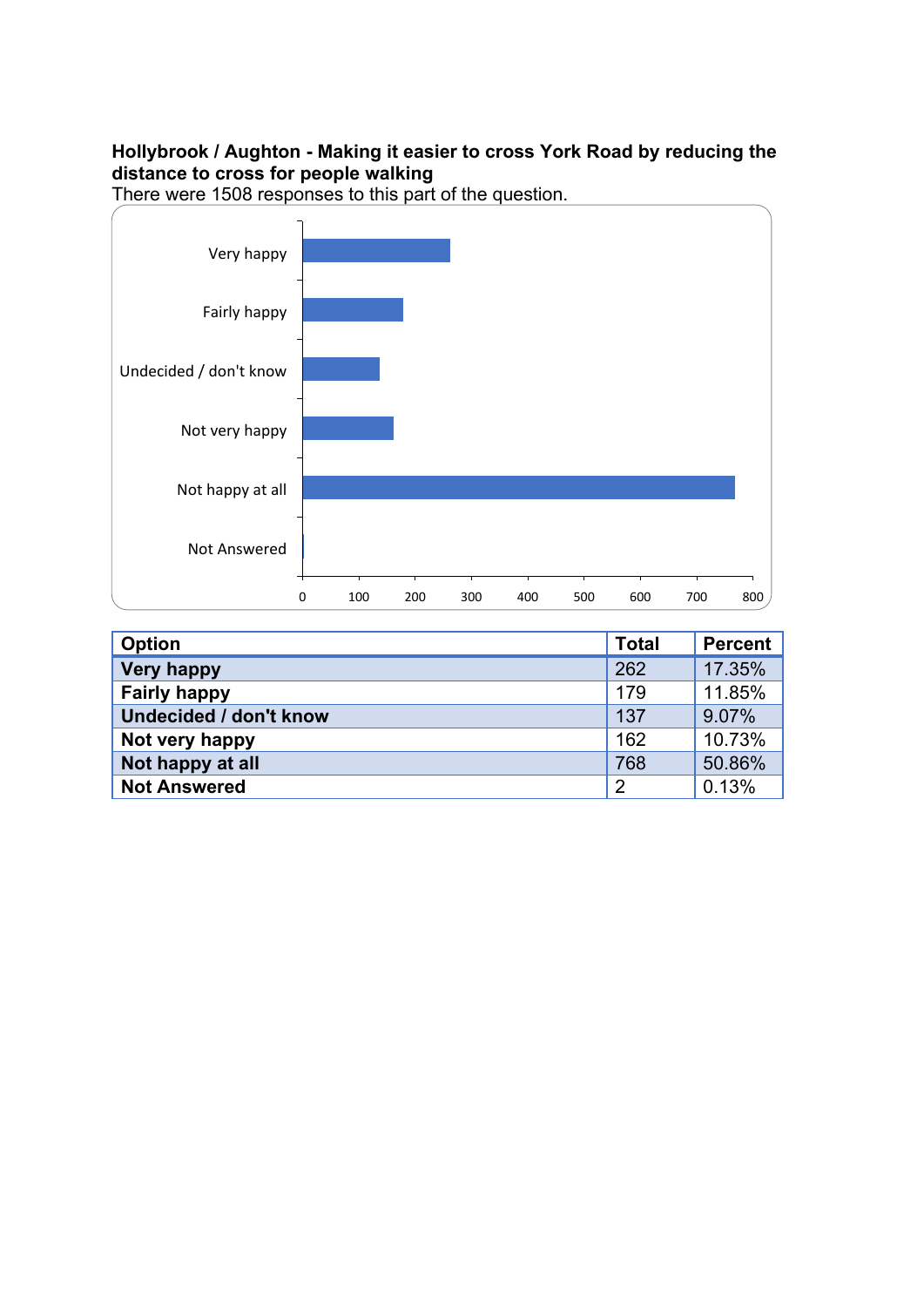# **2: How do you feel about our plans and ideas to make 'Quiet Streets' along York Road, Trafalgar Road and Greenbank Drive?**

**York Road - Creating quiet streets for walking and cycling along York Road** There were 1508 responses to this part of the question.



| <b>Option</b>                 | <b>Total</b>   | Percent |
|-------------------------------|----------------|---------|
| <b>Very happy</b>             | 254            | 16.82%  |
| <b>Fairly happy</b>           | 55             | 3.64%   |
| <b>Undecided / don't know</b> | 52             | 3.44%   |
| Not very happy                | 112            | 7.42%   |
| Not happy at all              | 1035           | 68.54%  |
| <b>Not Answered</b>           | $\overline{2}$ | 0.13%   |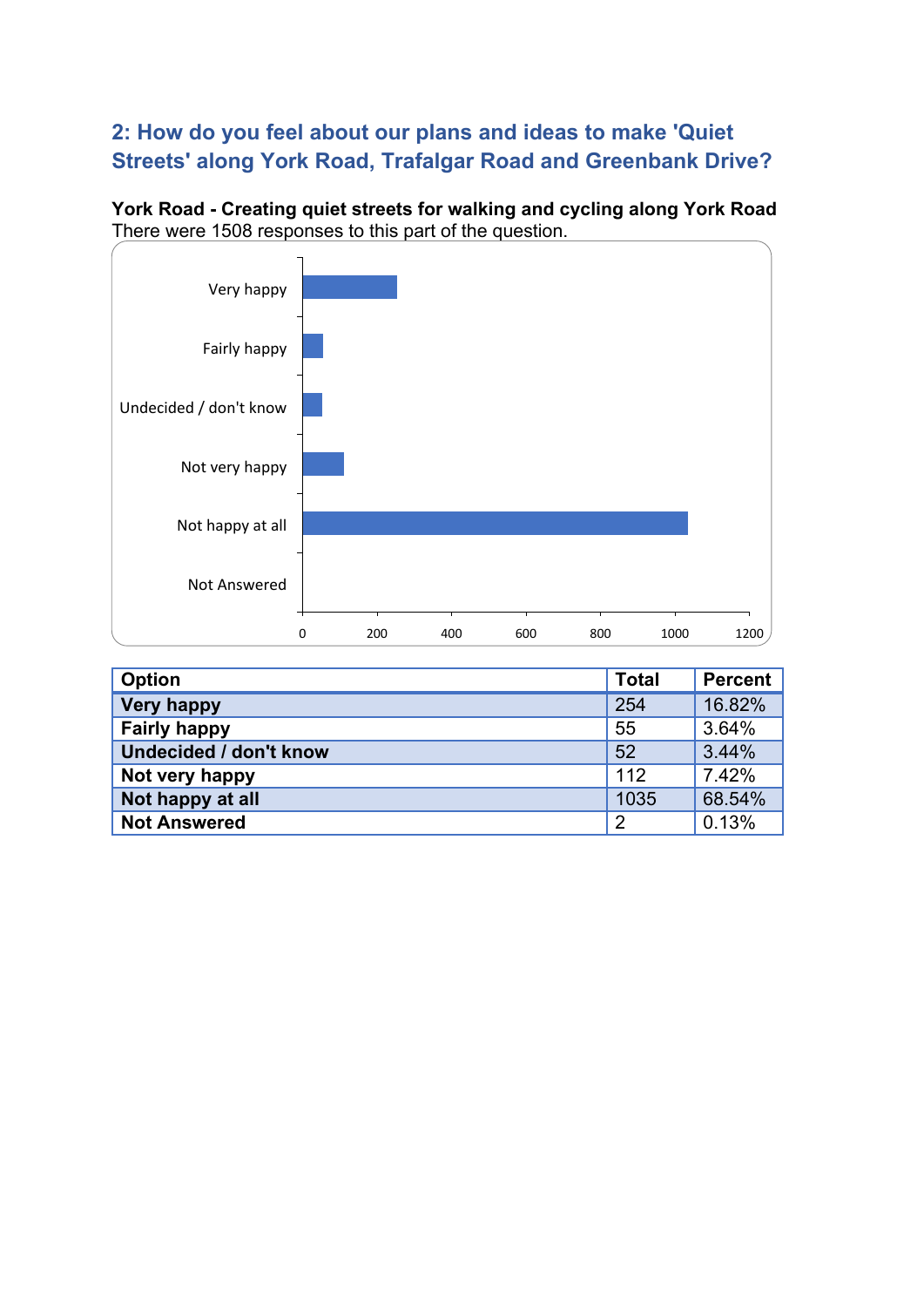## **York Road - Creating quiet streets for walking and cycling along Trafalgar Road**



| <b>Option</b>                 | <b>Total</b>   | <b>Percent</b> |
|-------------------------------|----------------|----------------|
| <b>Very happy</b>             | 249            | 16.49%         |
| <b>Fairly happy</b>           | 59             | 3.91%          |
| <b>Undecided / don't know</b> | 73             | 4.83%          |
| Not very happy                | 104            | 6.89%          |
| Not happy at all              | 1023           | 67.75%         |
| <b>Not Answered</b>           | $\overline{2}$ | 0.13%          |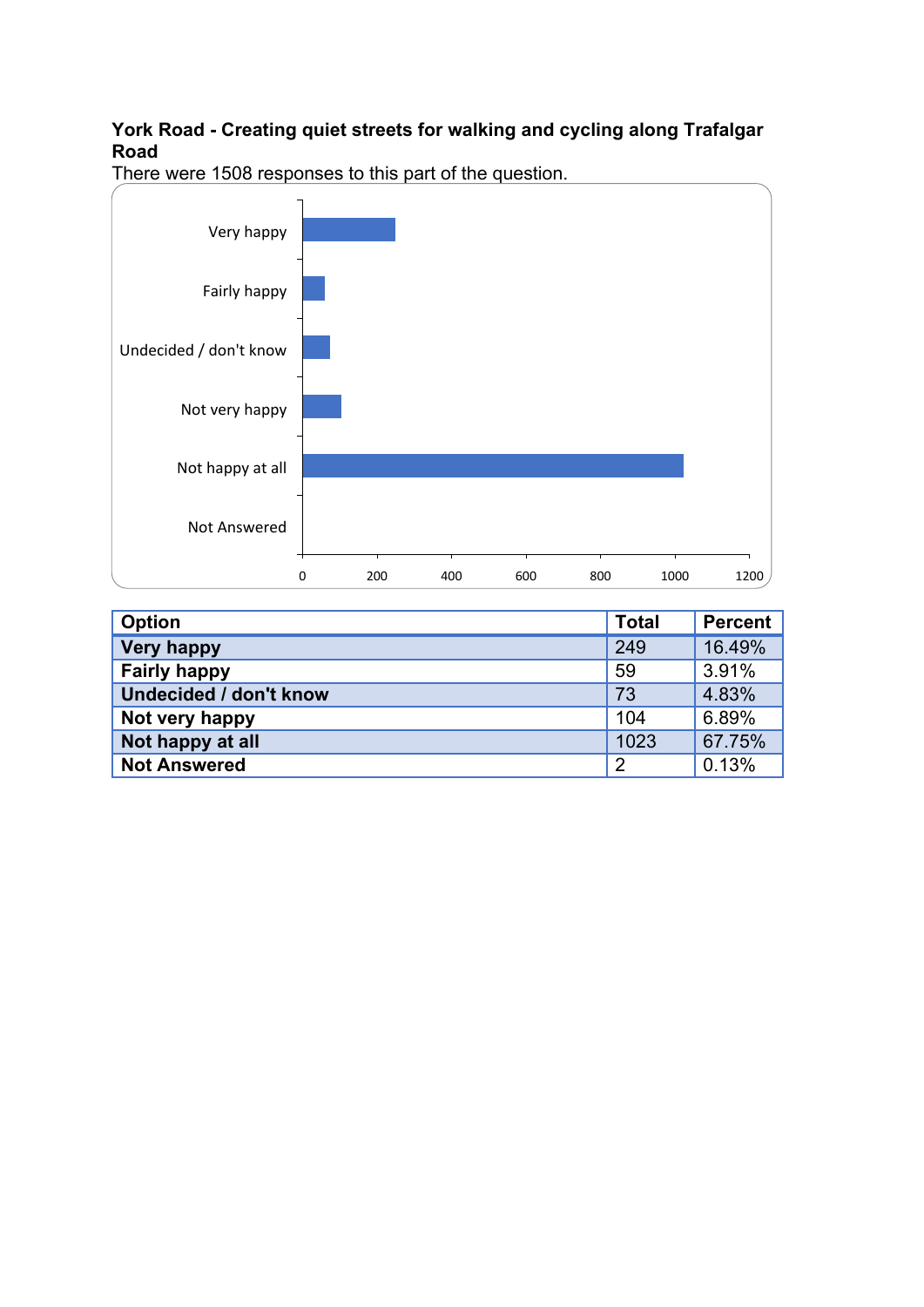## **York Road - Creating quiet streets for walking and cycling along Greenbank Drive**



| <b>Option</b>                 | <b>Total</b>   | Percent |
|-------------------------------|----------------|---------|
| <b>Very happy</b>             | 252            | 16.69%  |
| <b>Fairly happy</b>           | 76             | 5.03%   |
| <b>Undecided / don't know</b> | 109            | 7.22%   |
| Not very happy                | 108            | 7.15%   |
| Not happy at all              | 963            | 63.77%  |
| <b>Not Answered</b>           | $\overline{2}$ | 0.13%   |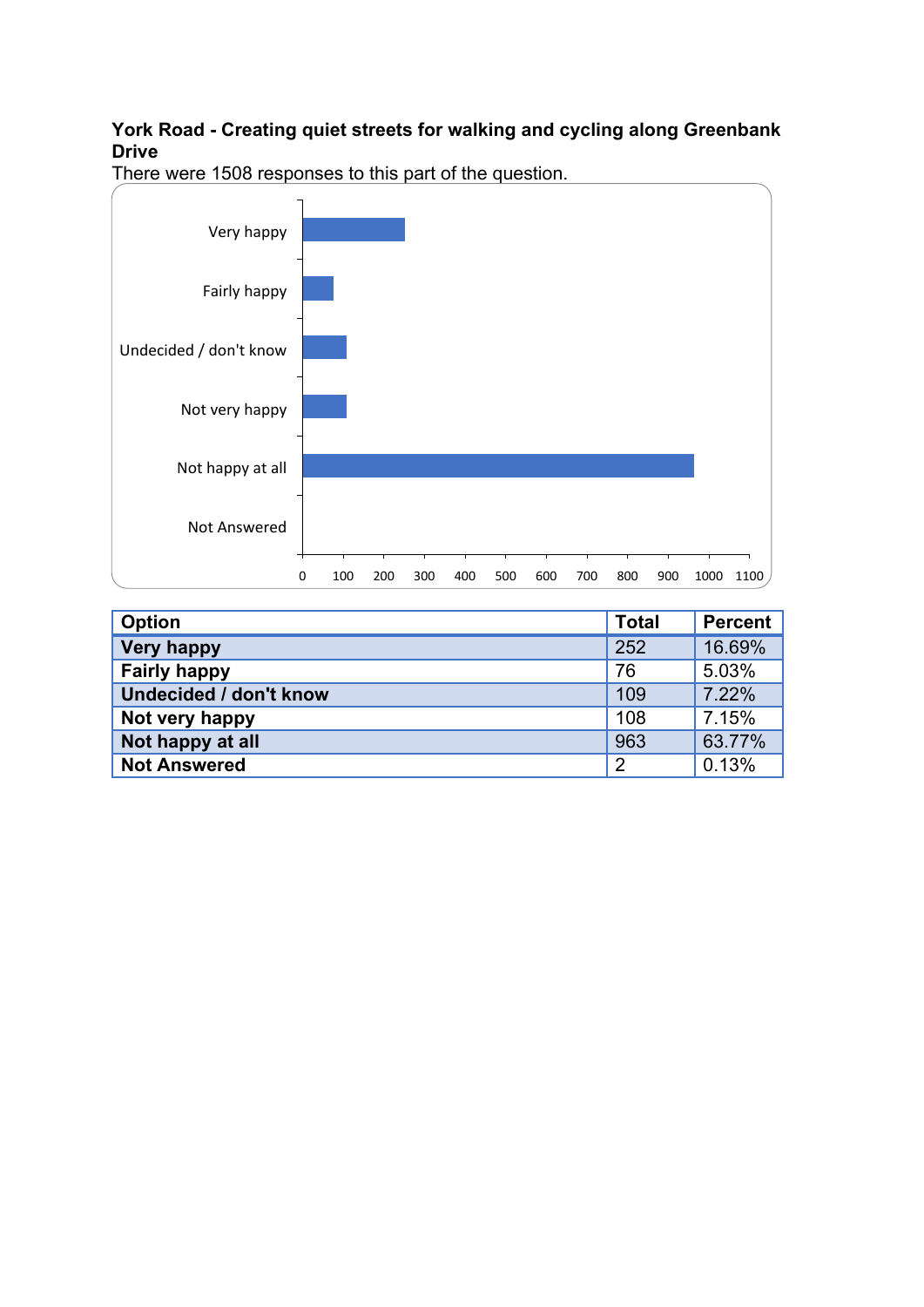## **York Road - Adding filters on York Road / Weld Road junction**



| <b>Option</b>          | <b>Total</b>   | Percent |
|------------------------|----------------|---------|
| <b>Very happy</b>      | 252            | 16.69%  |
| <b>Fairly happy</b>    | 65             | 4.30%   |
| Undecided / don't know | 72             | 4.77%   |
| Not very happy         | 86             | 5.70%   |
| Not happy at all       | 1033           | 68.41%  |
| <b>Not Answered</b>    | $\overline{2}$ | 0.13%   |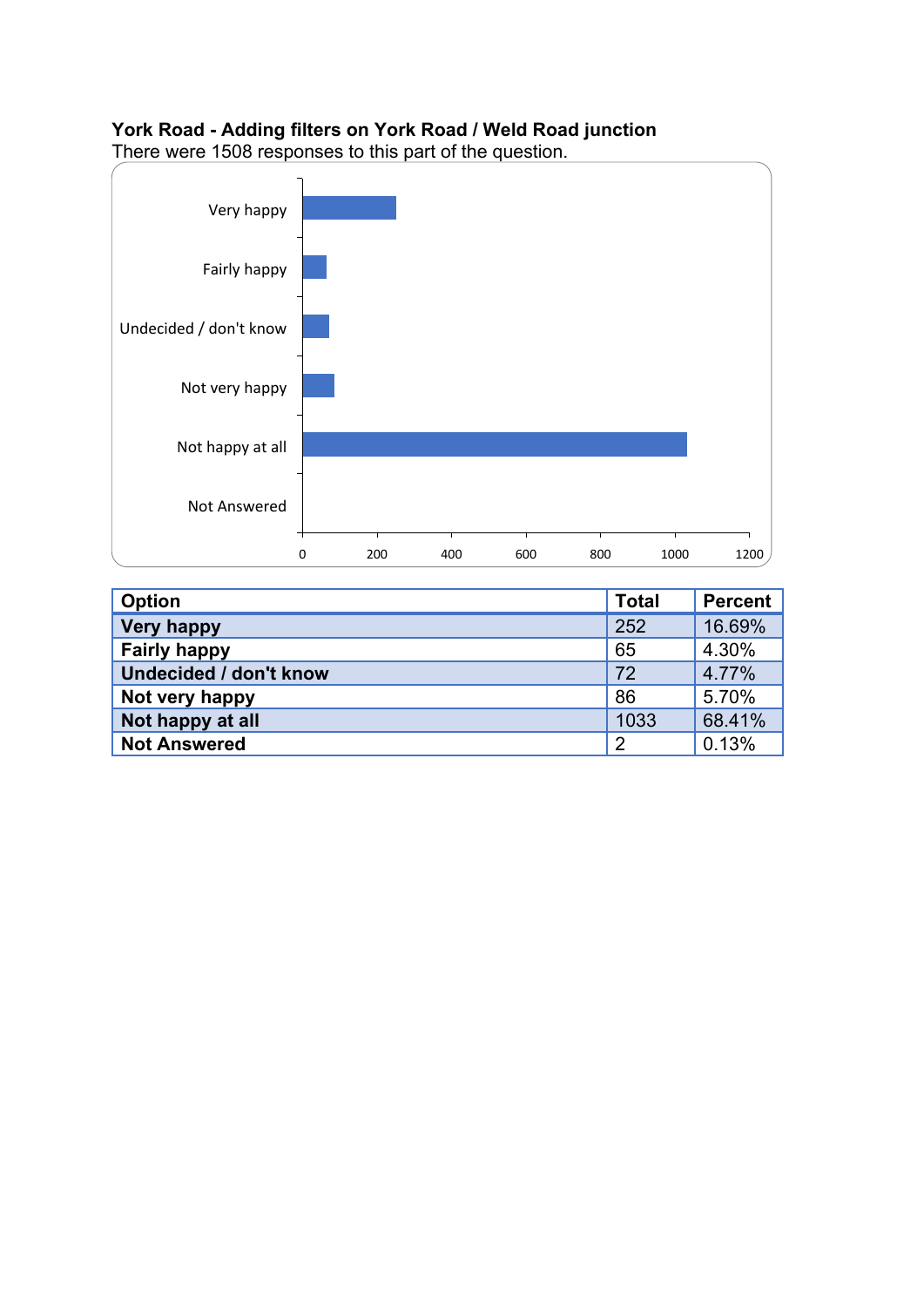## **York Road - Adding a filter on Trafalgar Road / Grosvenor Road Junction** There were 1508 responses to this part of the question.



| <b>Option</b>                 | <b>Total</b>   | <b>Percent</b> |
|-------------------------------|----------------|----------------|
| <b>Very happy</b>             | 252            | 16.69%         |
| <b>Fairly happy</b>           | 64             | 4.24%          |
| <b>Undecided / don't know</b> | 82             | 5.43%          |
| Not very happy                | 88             | 5.83%          |
| Not happy at all              | 1022           | 67.68%         |
| <b>Not Answered</b>           | $\overline{2}$ | 0.13%          |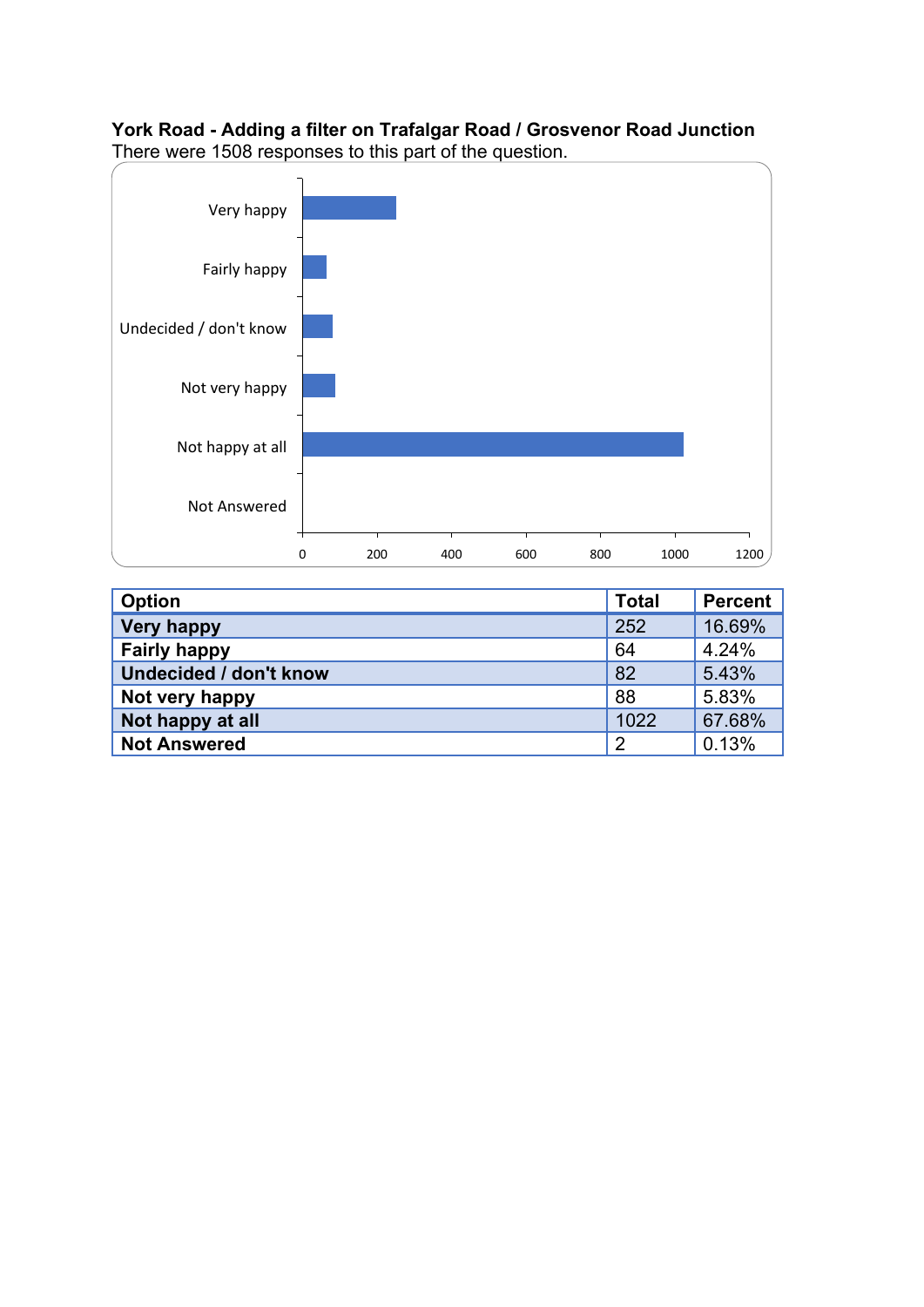# **3: How do you feel about our plans and ideas for Waterloo Road, Liverpool Road to Ainsdale Roundabout?**

## **Waterloo Road - Creating a safe walking and cycling route to Greenbank High School and Birkdale High School**





| <b>Option</b>                 | <b>Total</b>   | <b>Percent</b> |
|-------------------------------|----------------|----------------|
| <b>Very happy</b>             | 298            | 19.74%         |
| <b>Fairly happy</b>           | 149            | 9.87%          |
| <b>Undecided / don't know</b> | 104            | 6.89%          |
| Not very happy                | 113            | 7.48%          |
| Not happy at all              | 844            | 55.89%         |
| <b>Not Answered</b>           | $\overline{2}$ | 0.13%          |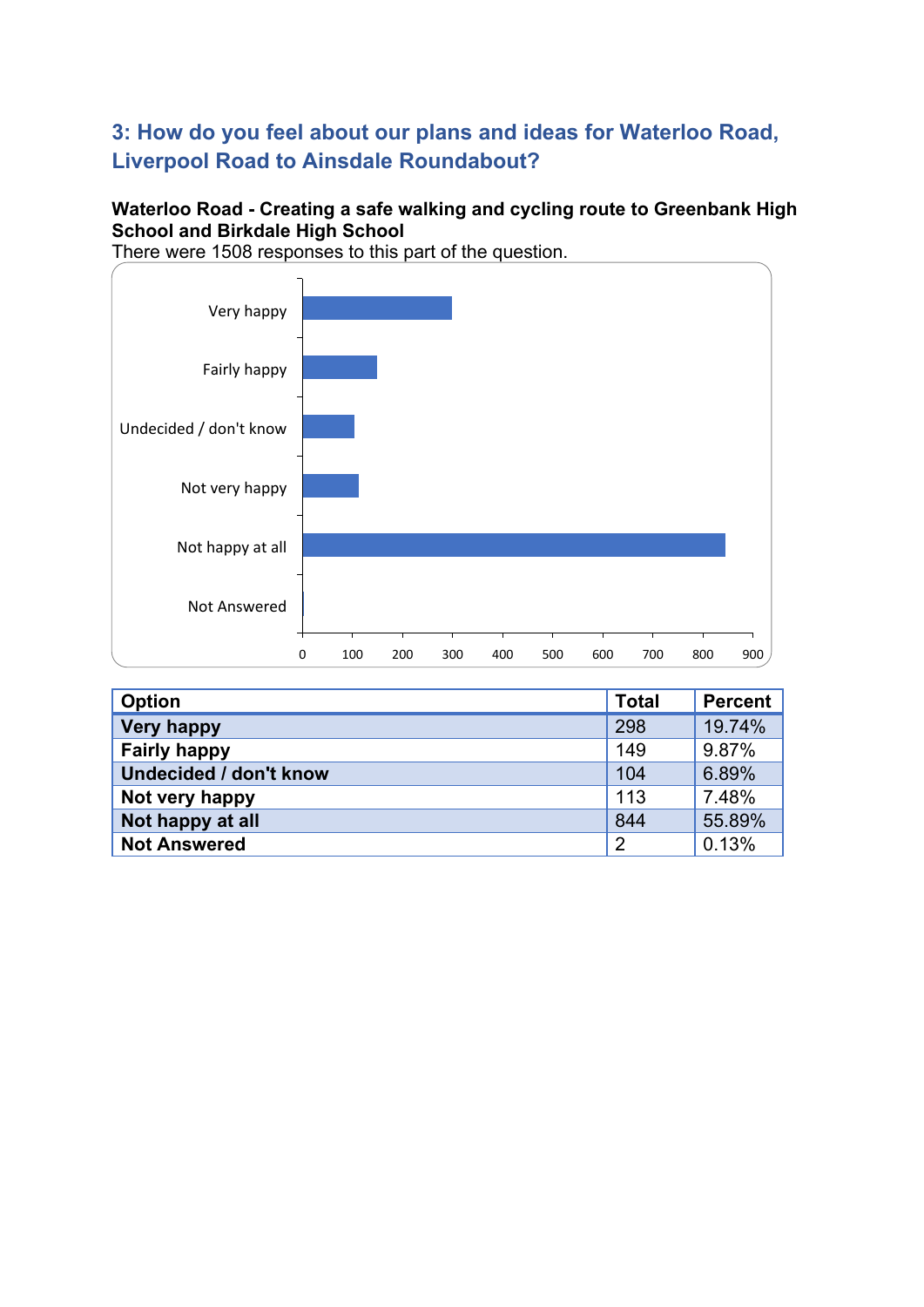## **Waterloo Road - Creating high quality family friendly cycle lanes on each side of the road along Waterloo Road from Greenbank Drive**



| <b>Option</b>                 | <b>Total</b>   | Percent |
|-------------------------------|----------------|---------|
| <b>Very happy</b>             | 281            | 18.61%  |
| <b>Fairly happy</b>           | 117            | 7.75%   |
| <b>Undecided / don't know</b> | 74             | 4.90%   |
| Not very happy                | 118            | 7.81%   |
| Not happy at all              | 918            | 60.79%  |
| <b>Not Answered</b>           | $\overline{2}$ | 0.13%   |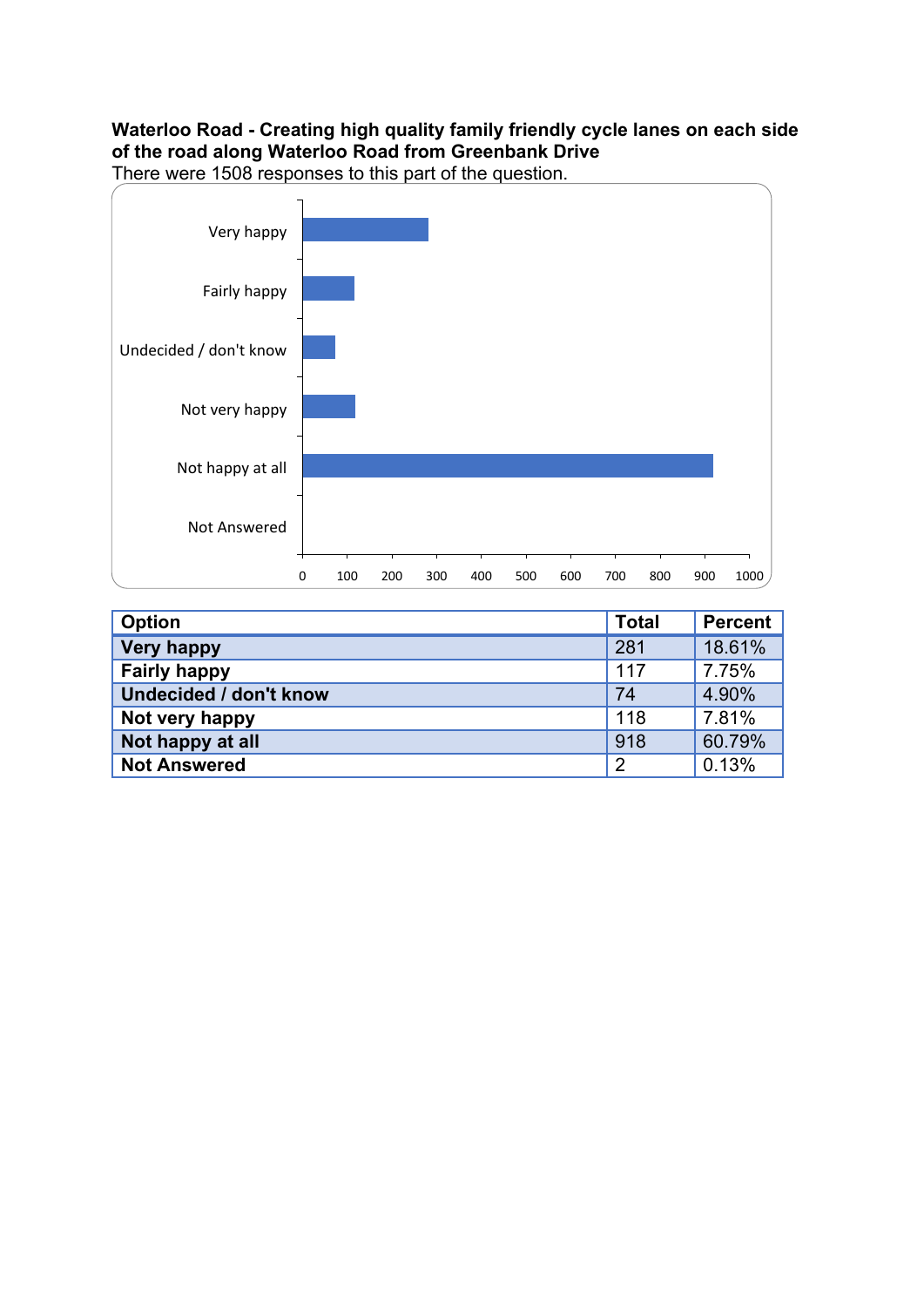## **Waterloo Road - Removing kerb side parking along Waterloo Road from Greenbank Drive**



| <b>Option</b>                 | <b>Total</b>   | Percent |
|-------------------------------|----------------|---------|
| <b>Very happy</b>             | 254            | 16.82%  |
| <b>Fairly happy</b>           | 103            | 6.82%   |
| <b>Undecided / don't know</b> | 108            | 7.15%   |
| Not very happy                | 106            | 7.02%   |
| Not happy at all              | 937            | 62.05%  |
| <b>Not Answered</b>           | $\overline{2}$ | 0.13%   |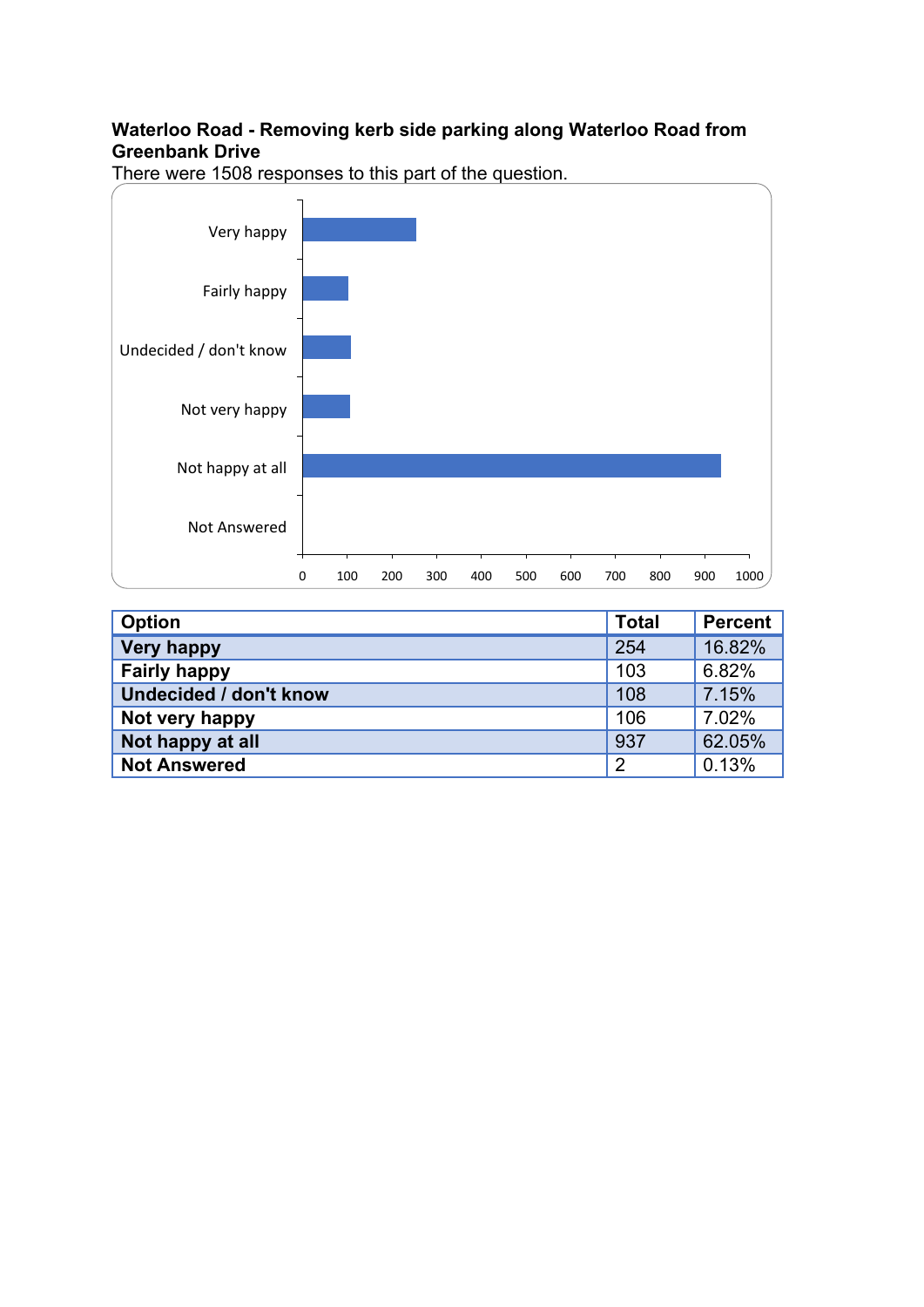## **Waterloo Road - Creating high quality family friendly cycle lanes over the railway bridge**



| <b>Option</b>                 | <b>Total</b>   | <b>Percent</b> |
|-------------------------------|----------------|----------------|
| <b>Very happy</b>             | 287            | 19.01%         |
| <b>Fairly happy</b>           | 135            | 8.94%          |
| <b>Undecided / don't know</b> | 98             | 6.49%          |
| Not very happy                | 93             | 6.16%          |
| Not happy at all              | 895            | 59.27%         |
| <b>Not Answered</b>           | $\overline{2}$ | 0.13%          |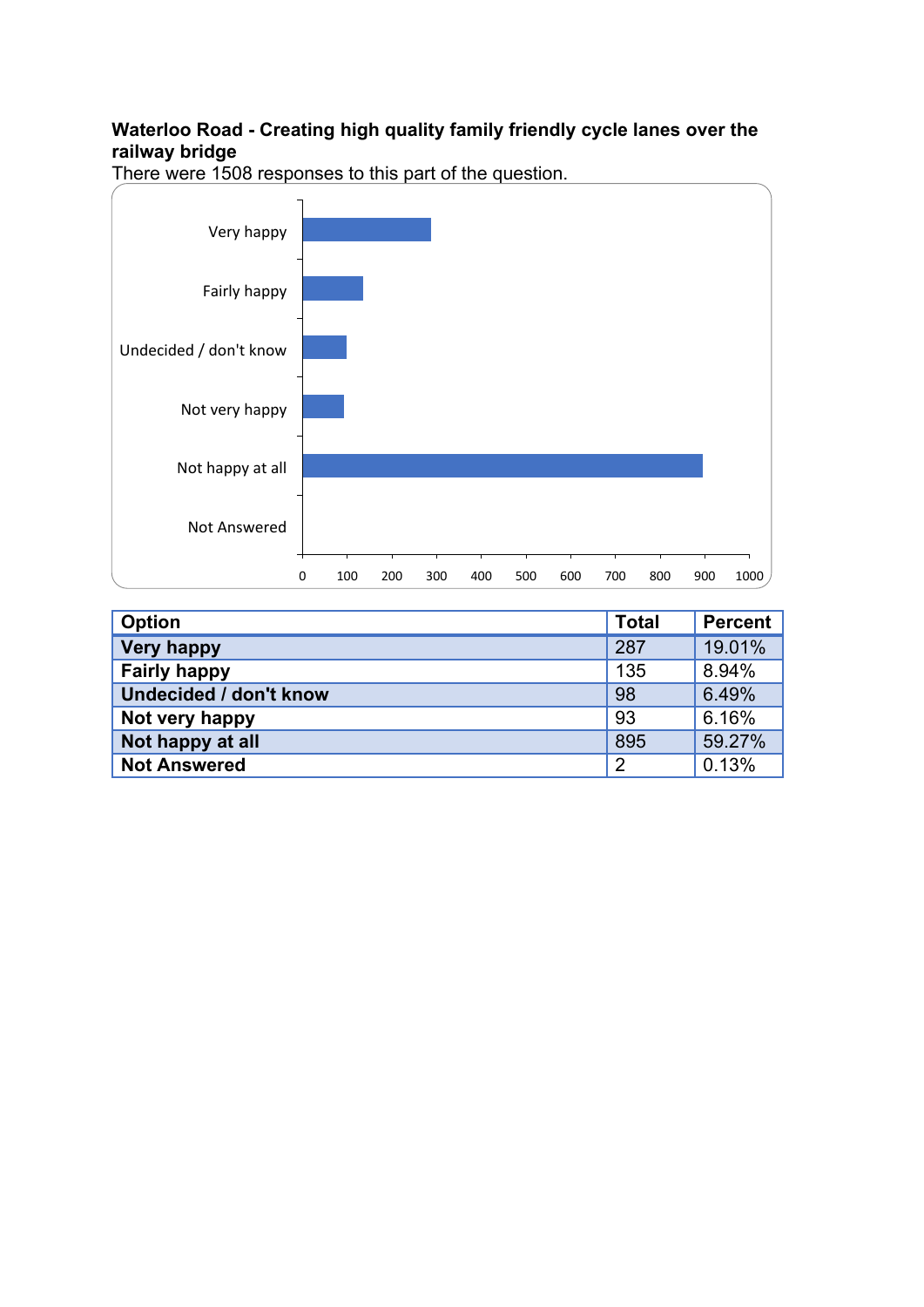## **Waterloo Road - Creating high quality family friendly cycle lanes on each side of the road along Liverpool Road to Ainsdale Roundabout**



| <b>Option</b>                 | <b>Total</b>   | Percent |
|-------------------------------|----------------|---------|
| <b>Very happy</b>             | 283            | 18.74%  |
| <b>Fairly happy</b>           | 95             | 6.29%   |
| <b>Undecided / don't know</b> | 69             | 4.57%   |
| Not very happy                | 109            | 7.22%   |
| Not happy at all              | 952            | 63.05%  |
| <b>Not Answered</b>           | $\overline{2}$ | 0.13%   |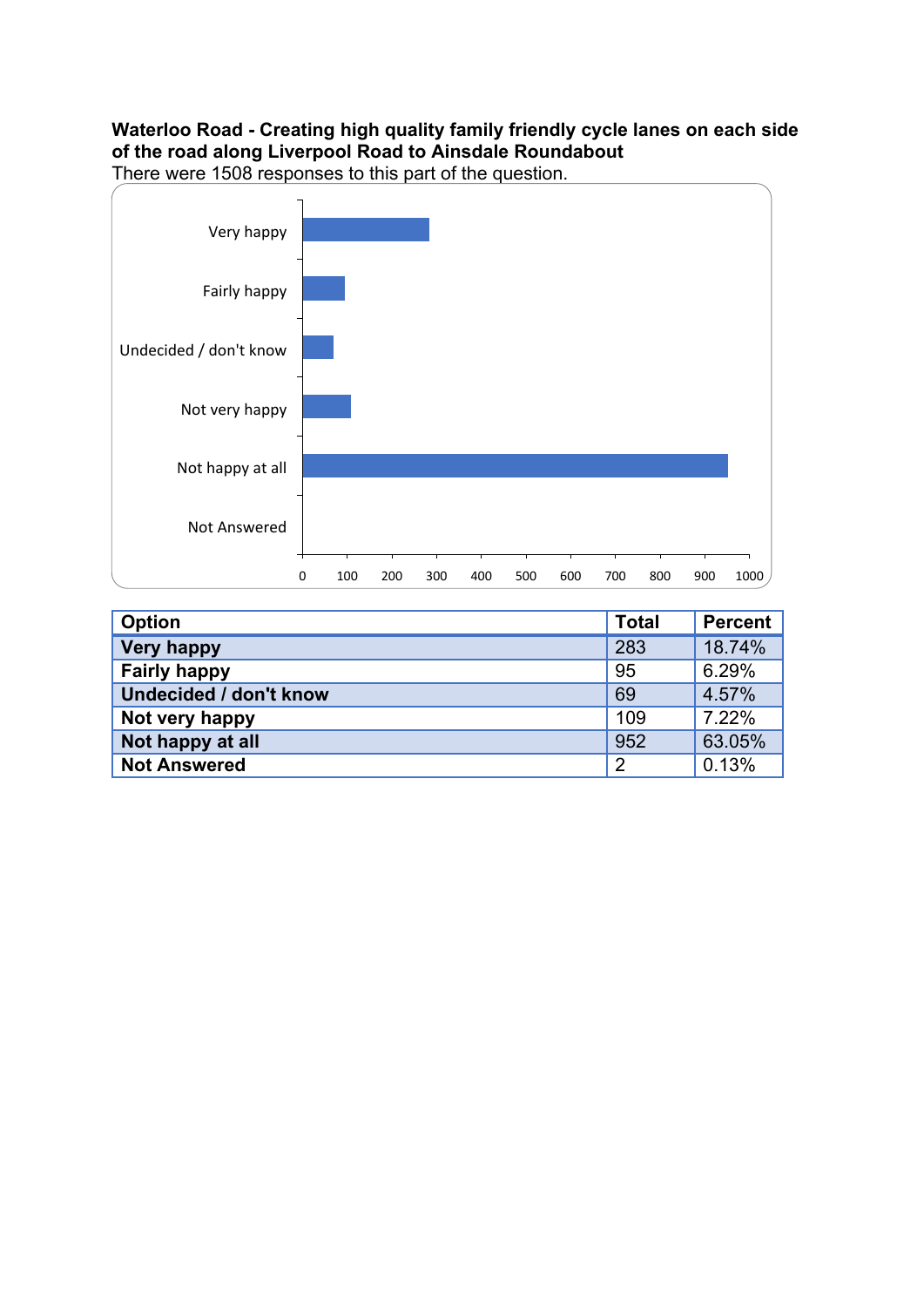## **Waterloo Road - Removing kerb side parking along Liverpool Road to Ainsdale Roundabout**



| <b>Option</b>                 | <b>Total</b>   | <b>Percent</b> |
|-------------------------------|----------------|----------------|
| <b>Very happy</b>             | 248            | 16.42%         |
| <b>Fairly happy</b>           | 80             | 5.30%          |
| <b>Undecided / don't know</b> | 99             | 6.56%          |
| Not very happy                | 106            | 7.02%          |
| Not happy at all              | 975            | 64.57%         |
| <b>Not Answered</b>           | $\overline{2}$ | 0.13%          |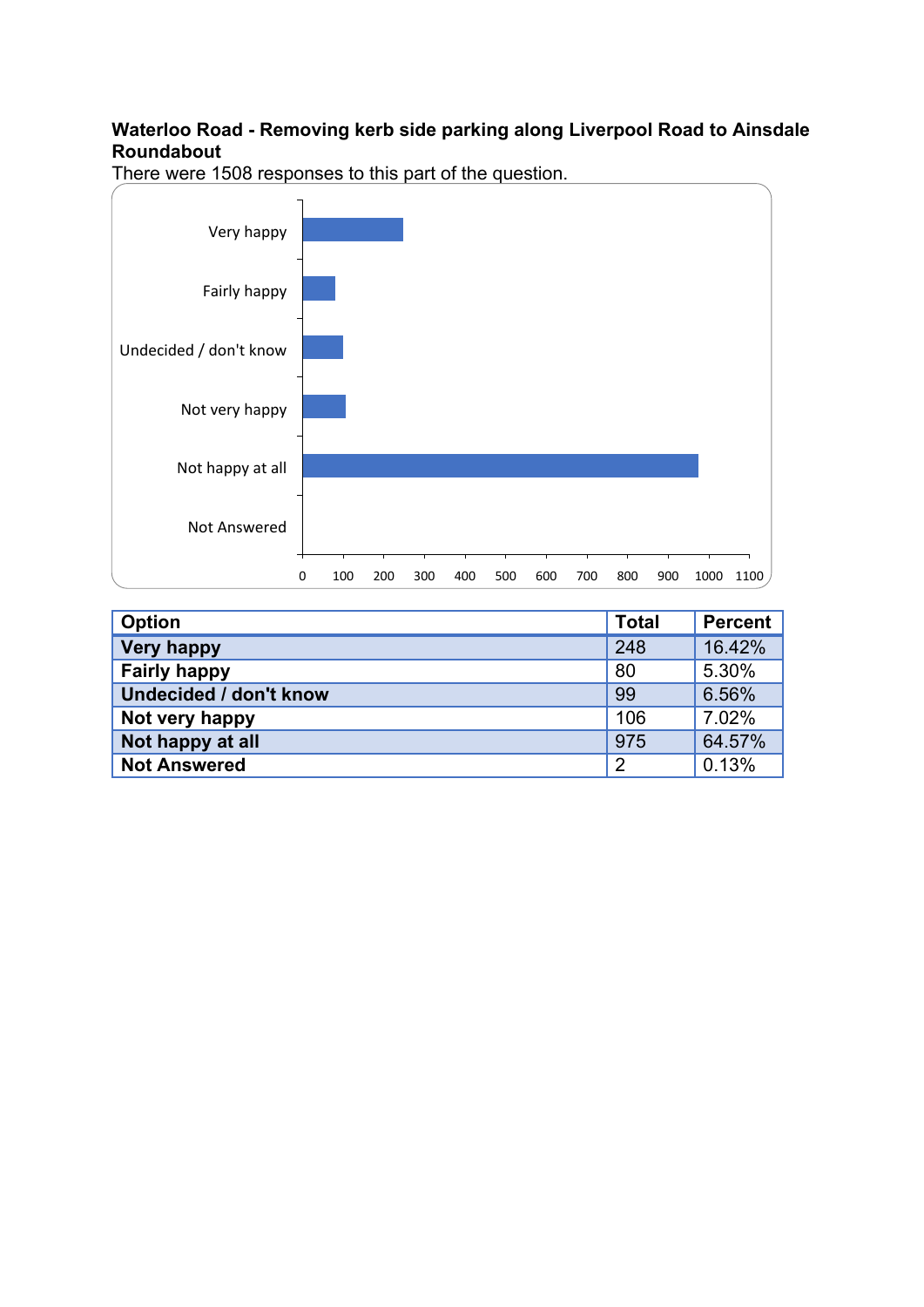# **4: How do you feel about our plans and ideas for the large junctions along the route?**

**Waterloo Road / Carr Lane Junction - Waterloo Road / Sandon Road Junction** There were 1509 responses to this part of the question.



| <b>Option</b>                 | <b>Total</b> | <b>Percent</b> |
|-------------------------------|--------------|----------------|
| <b>Very happy</b>             | 279          | 18.48%         |
| <b>Fairly happy</b>           | 152          | 10.07%         |
| <b>Undecided / don't know</b> | 122          | 8.08%          |
| Not very happy                | 120          | 7.95%          |
| Not happy at all              | 836          | 55.36%         |
| <b>Not Answered</b>           |              | 0.07%          |

**Waterloo Road / Carr Lane Junction - Liverpool Road / Carr Lane Junction** There were 1509 responses to this part of the question.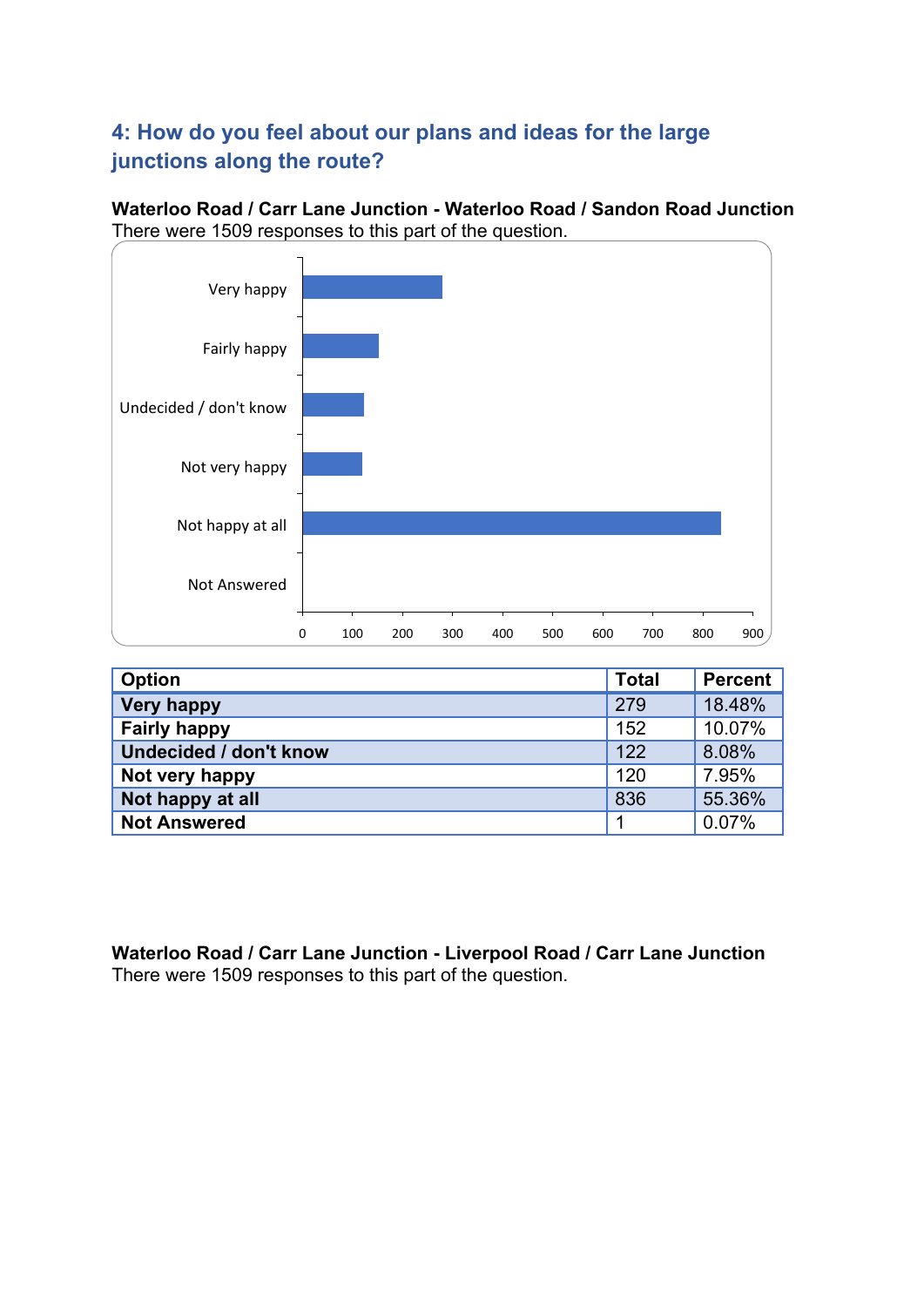

| <b>Option</b>                 | <b>Total</b> | <b>Percent</b> |
|-------------------------------|--------------|----------------|
| <b>Very happy</b>             | 267          | 17.68%         |
| <b>Fairly happy</b>           | 157          | 10.40%         |
| <b>Undecided / don't know</b> | 119          | 7.88%          |
| Not very happy                | 122          | 8.08%          |
| Not happy at all              | 844          | 55.89%         |
| <b>Not Answered</b>           | 1            | 0.07%          |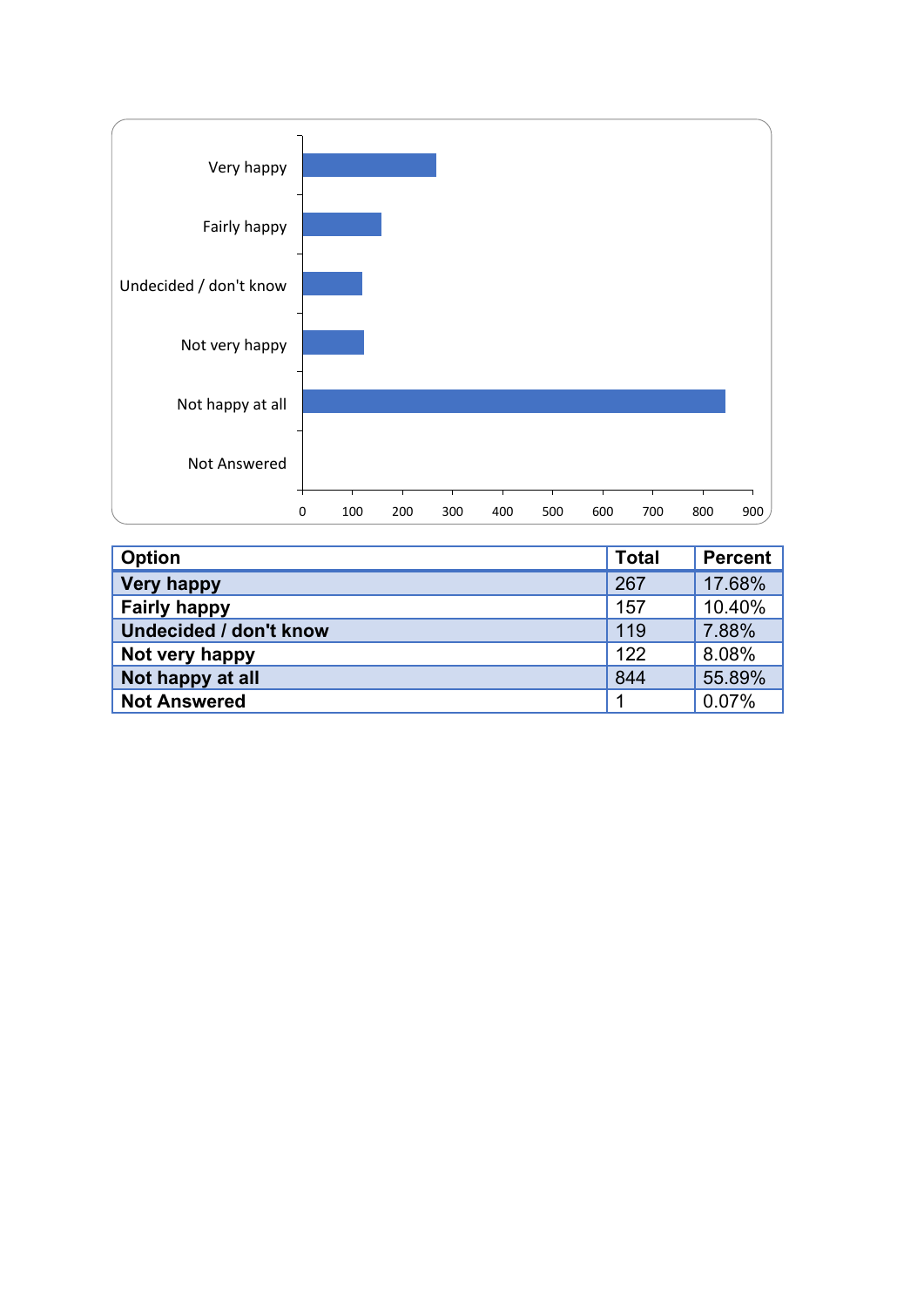## **Waterloo Road / Carr Lane Junction - Ainsdale Roundabout**



| <b>Option</b>                 | <b>Total</b> | Percent |
|-------------------------------|--------------|---------|
| <b>Very happy</b>             | 273          | 18.08%  |
| <b>Fairly happy</b>           | 151          | 10.00%  |
| <b>Undecided / don't know</b> | 109          | 7.22%   |
| Not very happy                | 118          | 7.81%   |
| Not happy at all              | 858          | 56.82%  |
| <b>Not Answered</b>           | ◢            | 0.07%   |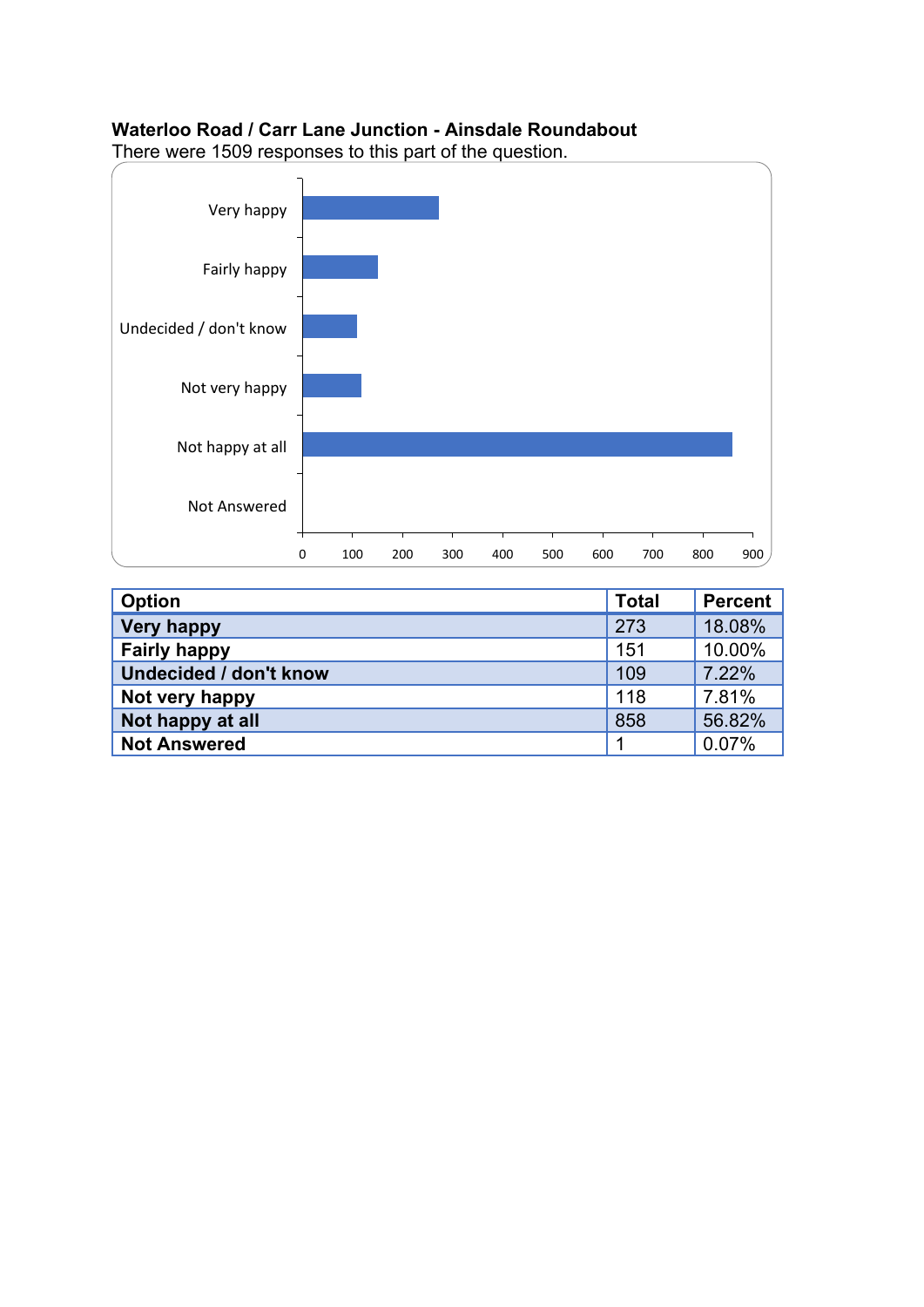# **5: How do you feel about our plans for Aughton and Upper Aughton Road (From York Road to Alma Road)?**

## **Aughton / Upper Aughton Road - Creating a walking and cycling friendly Street** There were 1510 responses to this part of the question.



| <b>Option</b>          | <b>Total</b>   | <b>Percent</b> |
|------------------------|----------------|----------------|
| <b>Very happy</b>      | 258            | 17.09%         |
| <b>Fairly happy</b>    | 85             | 5.63%          |
| Undecided / don't know | 118            | 7.81%          |
| Not very happy         | 140            | 9.27%          |
| Not happy at all       | 909            | 60.20%         |
| <b>Not Answered</b>    | $\overline{0}$ | 0.00%          |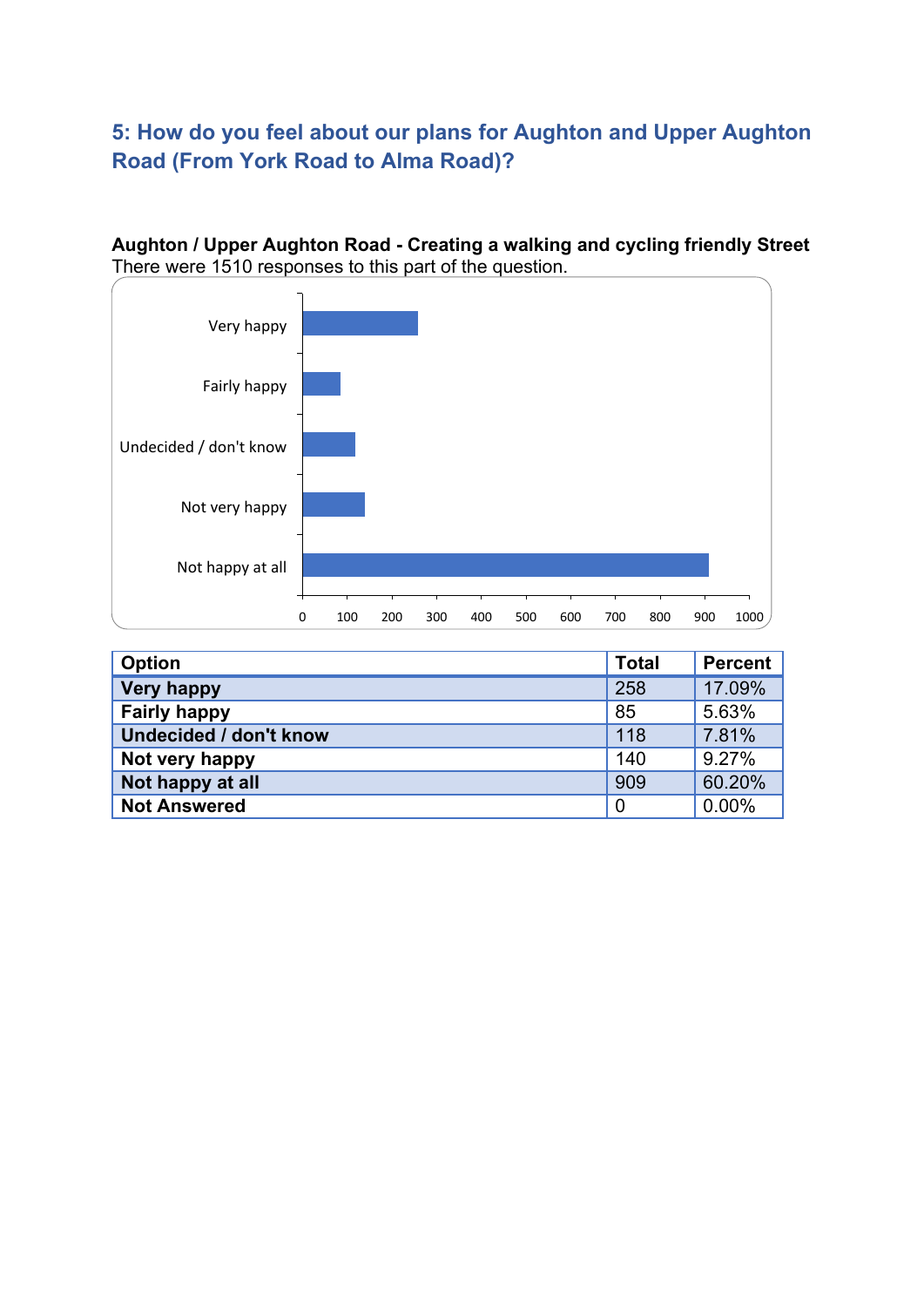## **Aughton / Upper Aughton Road - Making it easier to cross Alma Road by reducing the distance to cross for people walking**



| Option                        | <b>Total</b>   | <b>Percent</b> |
|-------------------------------|----------------|----------------|
| <b>Very happy</b>             | 251            | 16.62%         |
| <b>Fairly happy</b>           | 136            | 9.01%          |
| <b>Undecided / don't know</b> | 146            | 9.67%          |
| Not very happy                | 114            | 7.55%          |
| Not happy at all              | 863            | 57.15%         |
| <b>Not Answered</b>           | $\overline{0}$ | $0.00\%$       |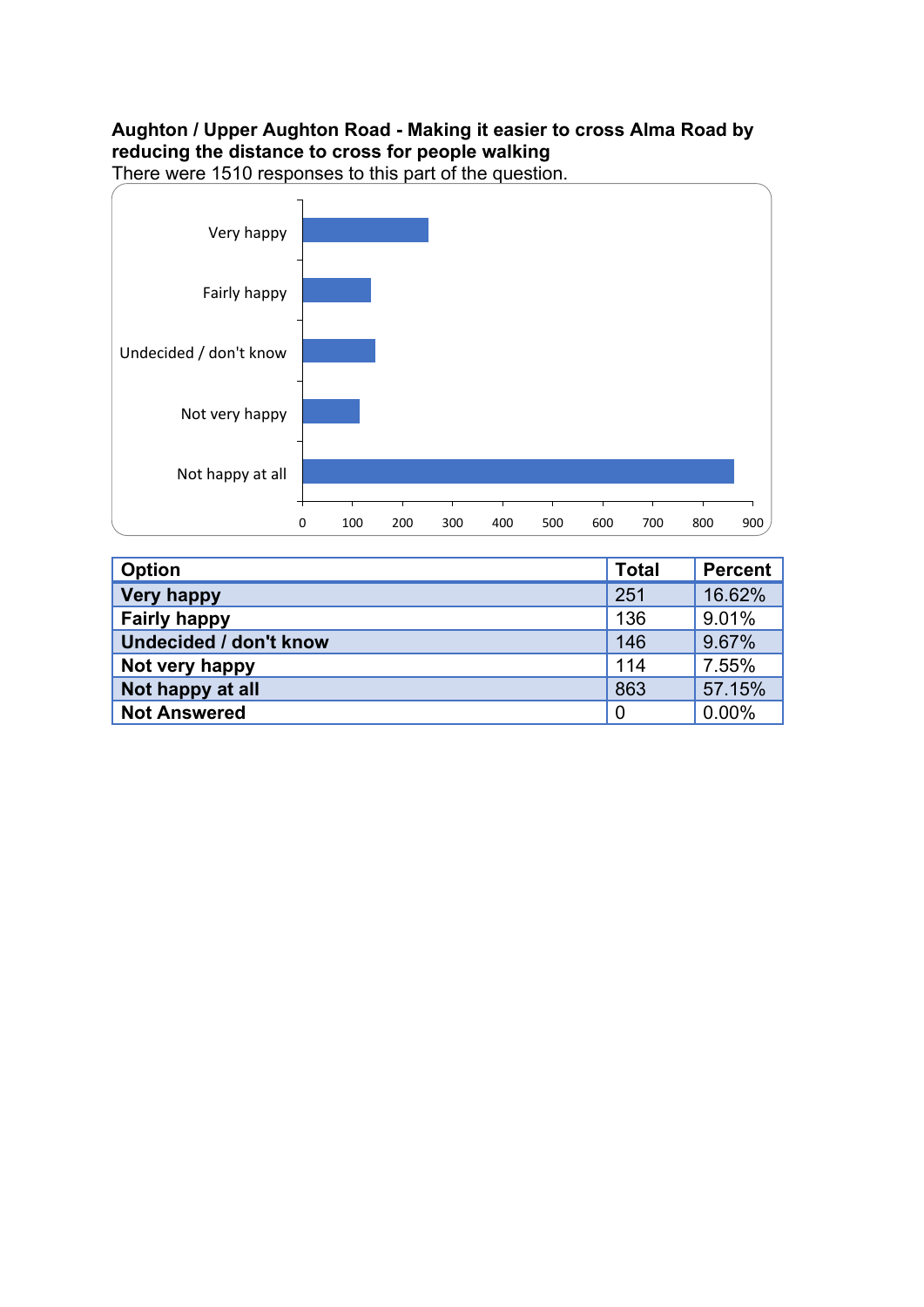## **Aughton / Upper Aughton Road - Formalising kerbside parking**





| <b>Option</b>                 | <b>Total</b>   | <b>Percent</b> |
|-------------------------------|----------------|----------------|
| <b>Very happy</b>             | 248            | 16.42%         |
| <b>Fairly happy</b>           | 120            | 7.95%          |
| <b>Undecided / don't know</b> | 165            | 10.93%         |
| Not very happy                | 92             | 6.09%          |
| Not happy at all              | 885            | 58.61%         |
| <b>Not Answered</b>           | $\overline{0}$ | 0.00%          |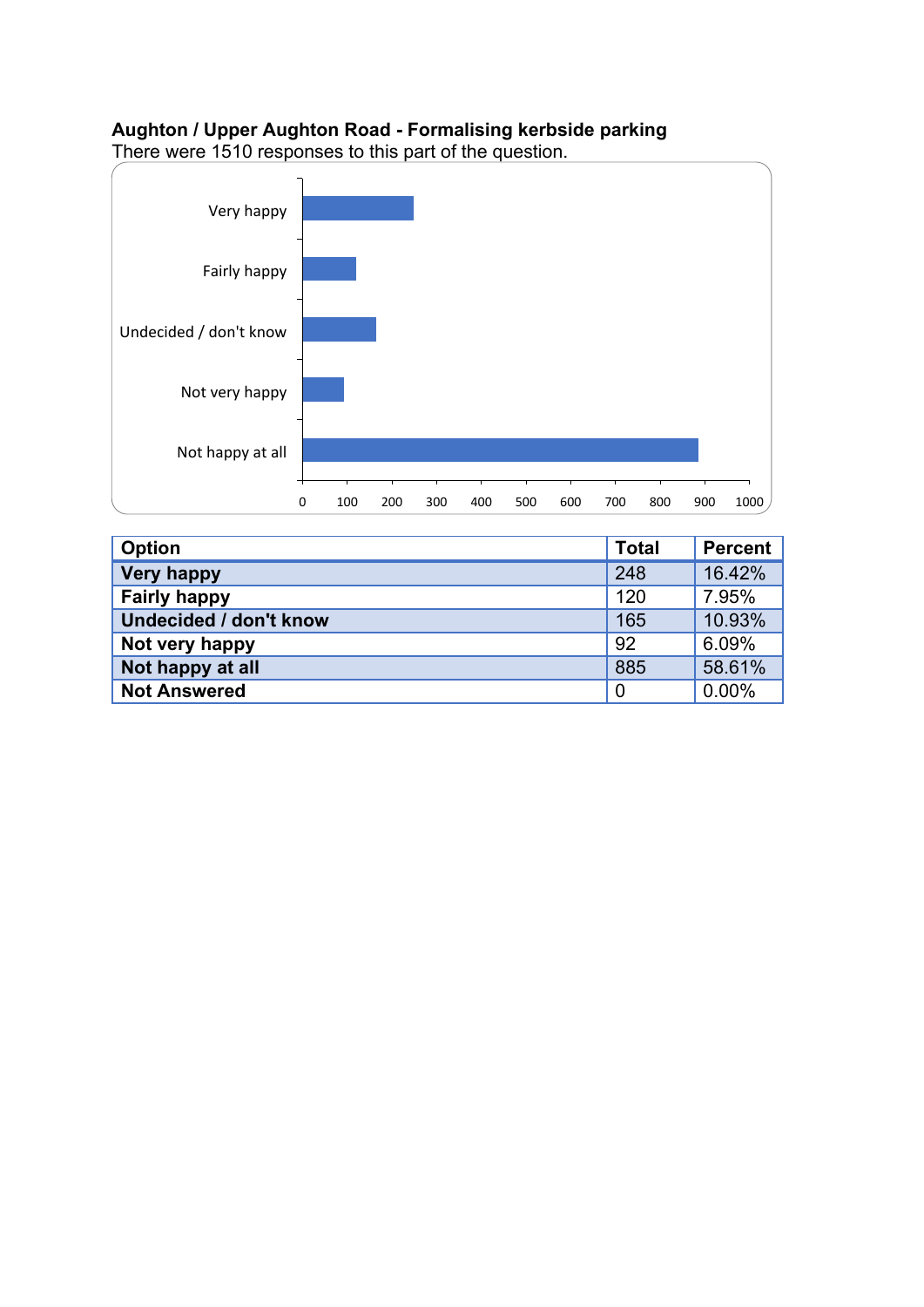# **6: How do you feel about our plans and ideas for Alma Road and Birkdale Village?**

## **Alma / Birkdale - Creating a 'Quiet Street' along Alma Road** There were 1510 responses to this part of the question.



| <b>Option</b>                 | <b>Total</b> | <b>Percent</b> |
|-------------------------------|--------------|----------------|
| <b>Very happy</b>             | 255          | 16.89%         |
| <b>Fairly happy</b>           | 79           | 5.23%          |
| <b>Undecided / don't know</b> | 111          | 7.35%          |
| Not very happy                | 118          | 7.81%          |
| Not happy at all              | 947          | 62.72%         |
| <b>Not Answered</b>           | 0            | 0.00%          |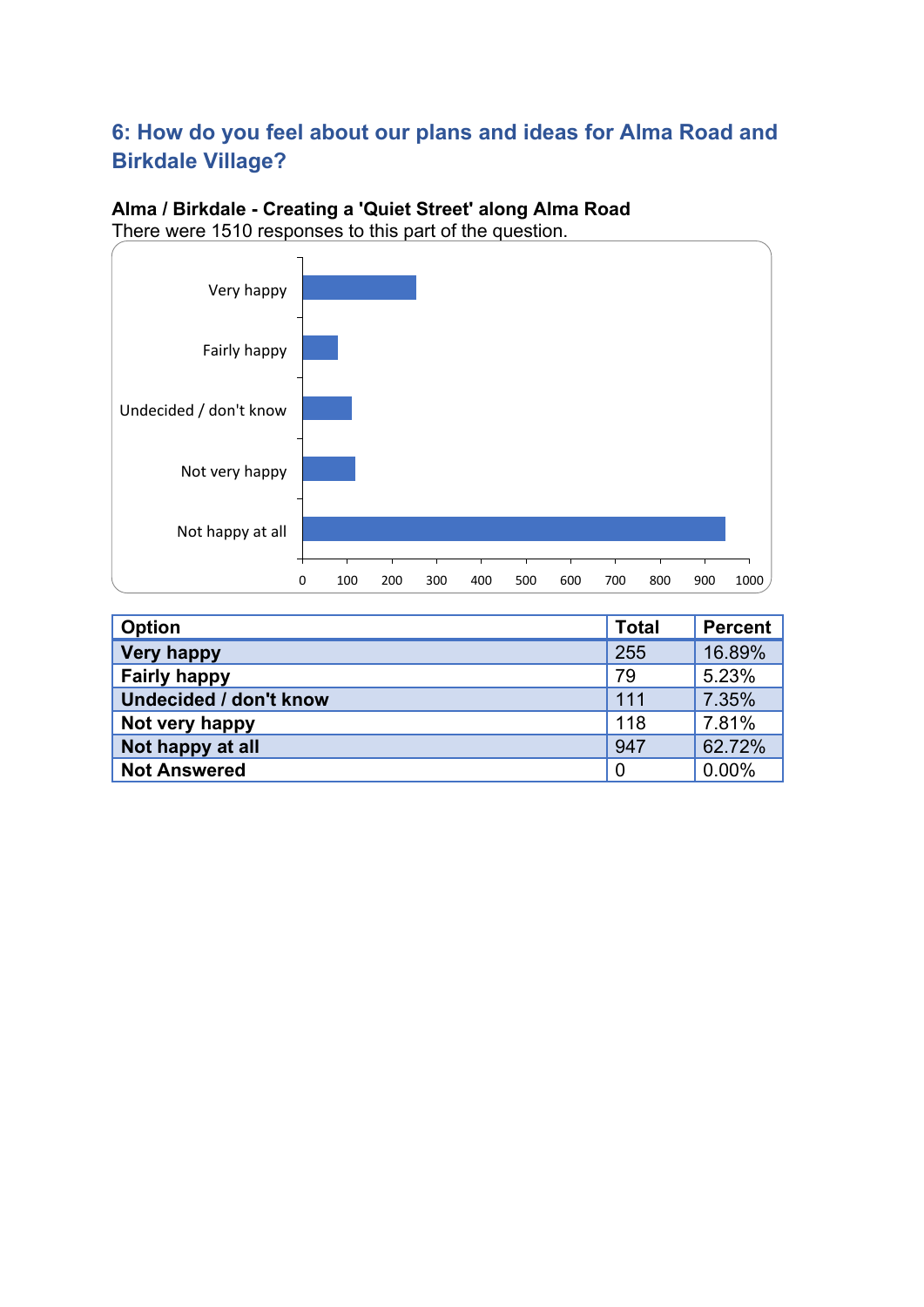# **Alma / Birkdale - Improving crossings for people walking in the Village**



**Option Total Percent Very happy 331** 21.92% **Fairly happy** 229 15.17% **Undecided / don't know** 118 7.81% **Not very happy**<br> **Not happy at all**<br> **Not happy at all**<br> **Not happy at all**<br> **Not happy at all Not happy at all** 767 50.79% **Not Answered** 0.00%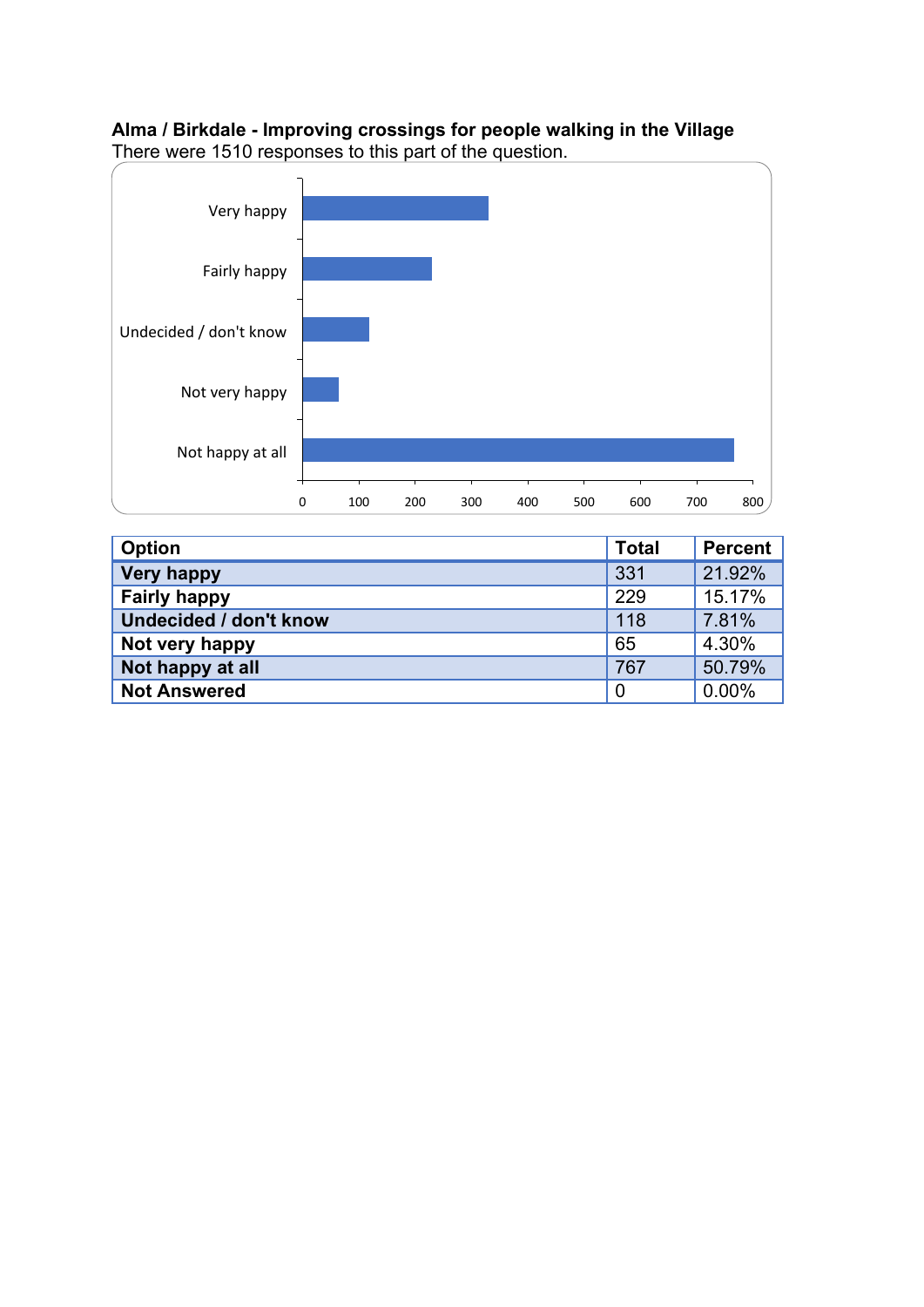## **Alma / Birkdale - Adding more cycling parking in the Village**

There were 1510 responses to this part of the question.



| <b>Option</b>                 | <b>Total</b>   | <b>Percent</b> |
|-------------------------------|----------------|----------------|
| <b>Very happy</b>             | 305            | 20.20%         |
| <b>Fairly happy</b>           | 175            | 11.59%         |
| <b>Undecided / don't know</b> | 129            | 8.54%          |
| Not very happy                | 85             | 5.63%          |
| Not happy at all              | 816            | 54.04%         |
| <b>Not Answered</b>           | $\overline{0}$ | 0.00%          |

#### **Ideas for the village**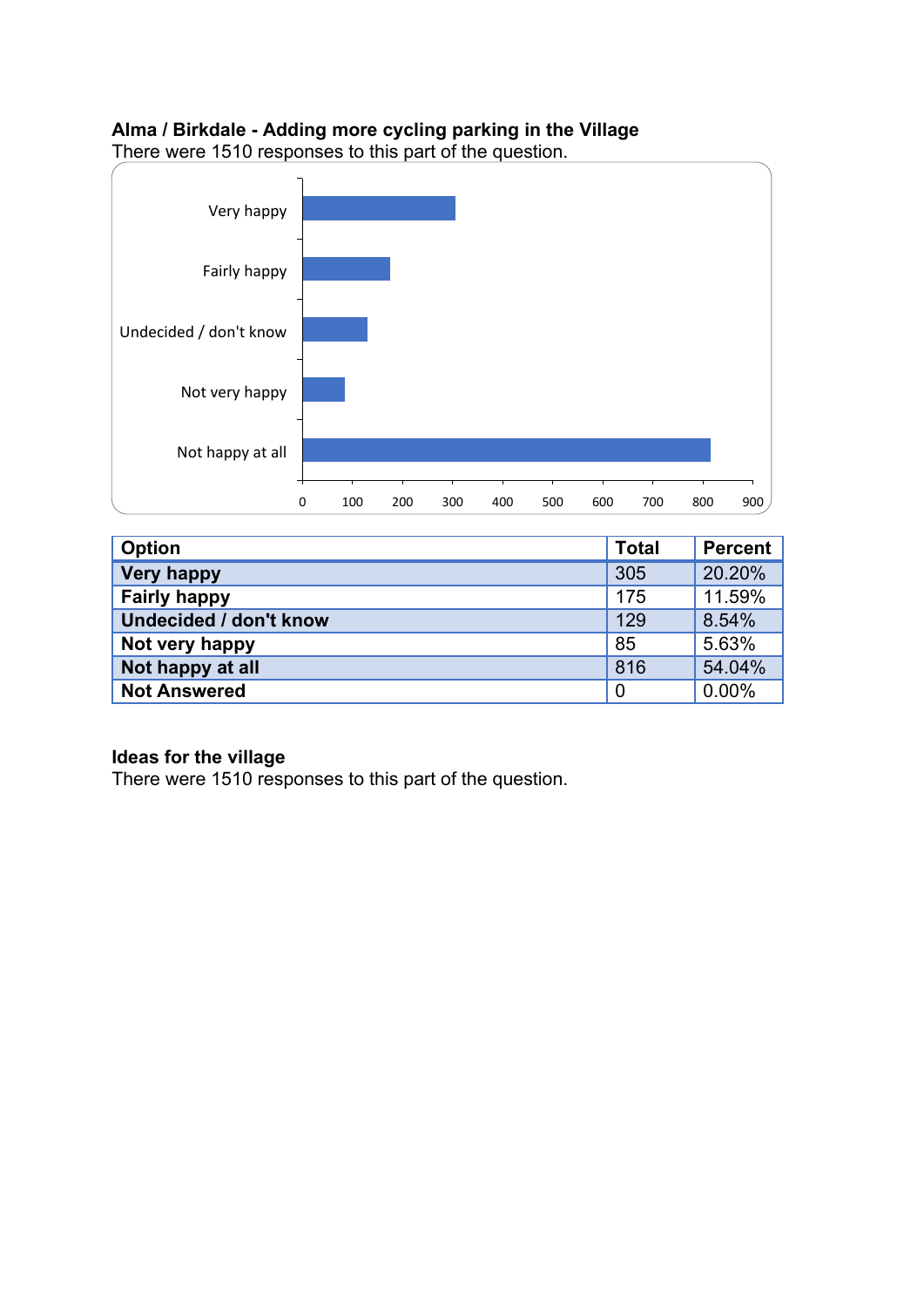# **7: How do you feel about our plan and ideas for 'Quiet Streets' along Welbeck Road, Walmer Road & Crosby Road, Dover Road and Hillside Road?**

## **Welbeck / Walmer / Crosby Roads - Creating a 'Quiet Streets' from Birkdale to Hillside Village**



| <b>Option</b>                 | <b>Total</b>   | <b>Percent</b> |
|-------------------------------|----------------|----------------|
| <b>Very happy</b>             | 248            | 16.42%         |
| <b>Fairly happy</b>           | 87             | 5.76%          |
| <b>Undecided / don't know</b> | 115            | 7.62%          |
| Not very happy                | 123            | 8.15%          |
| Not happy at all              | 937            | 62.05%         |
| <b>Not Answered</b>           | $\overline{0}$ | 0.00%          |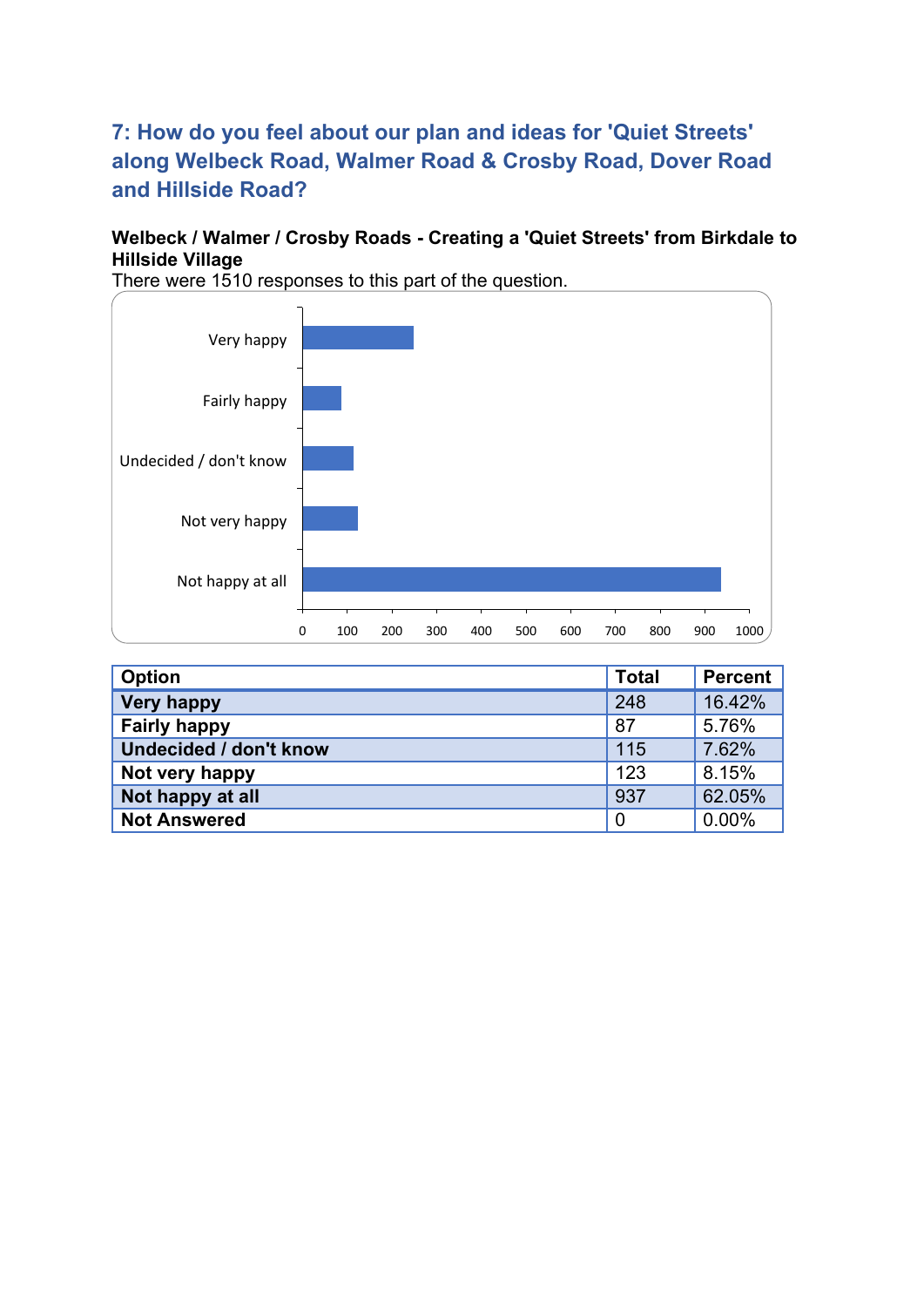## **Welbeck / Walmer / Crosby Roads - Putting in a filter at the bottom of the railway bridge steps on Dover Road**



| <b>Option</b>                 | <b>Total</b>   | <b>Percent</b> |
|-------------------------------|----------------|----------------|
| <b>Very happy</b>             | 241            | 15.96%         |
| <b>Fairly happy</b>           | 94             | 6.23%          |
| <b>Undecided / don't know</b> | 140            | 9.27%          |
| Not very happy                | 114            | 7.55%          |
| Not happy at all              | 921            | 60.99%         |
| <b>Not Answered</b>           | $\overline{0}$ | 0.00%          |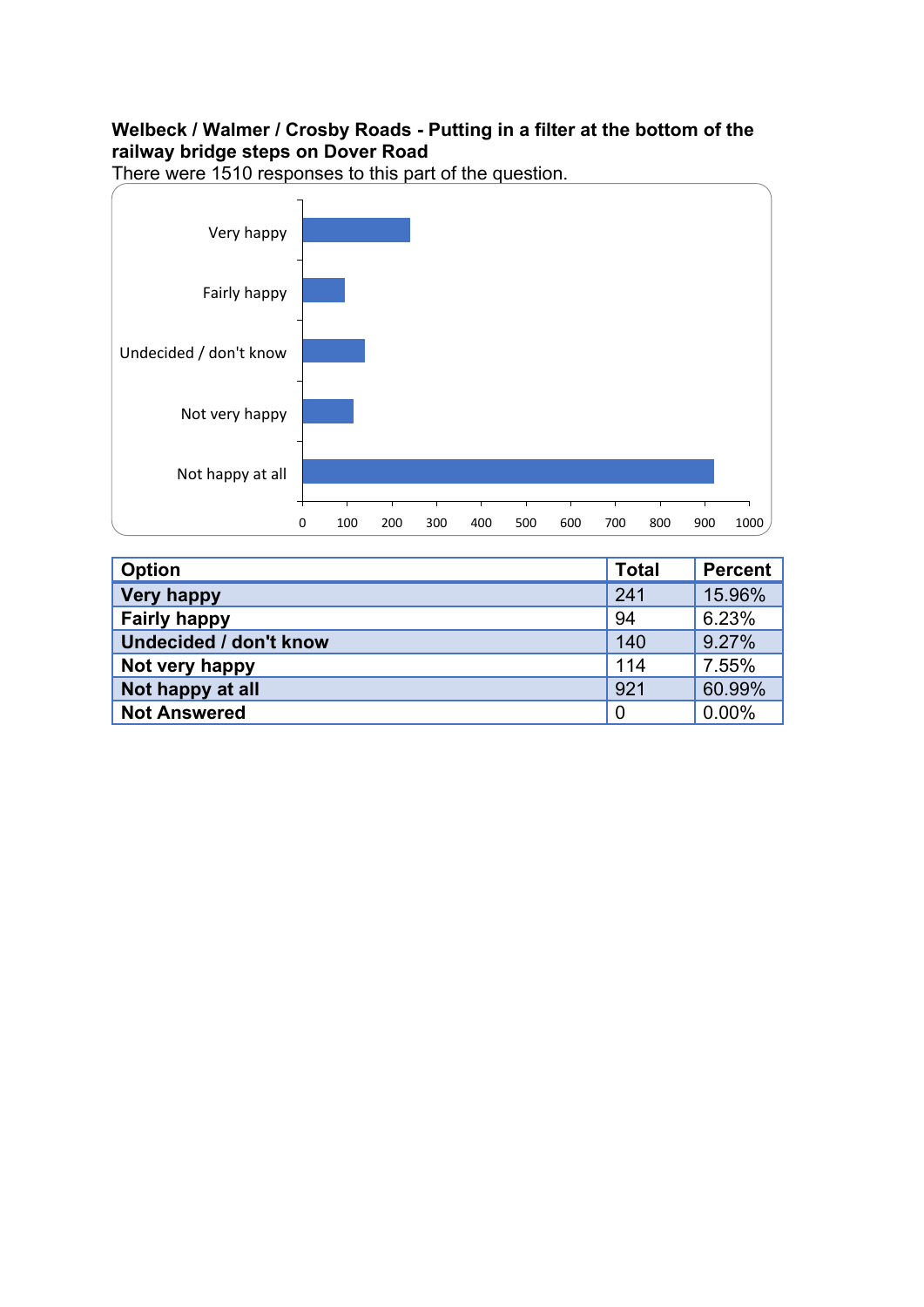## **Welbeck / Walmer / Crosby Roads - Adding in cycle signing along the quiet streets**



There were 1510 responses to this part of the question.

| <b>Option</b>                 | <b>Total</b>   | <b>Percent</b> |
|-------------------------------|----------------|----------------|
| <b>Very happy</b>             | 255            | 16.89%         |
| <b>Fairly happy</b>           | 104            | 6.89%          |
| <b>Undecided / don't know</b> | 146            | 9.67%          |
| Not very happy                | 106            | 7.02%          |
| Not happy at all              | 899            | 59.54%         |
| <b>Not Answered</b>           | $\overline{0}$ | 0.00%          |

# **8: Do you have any ideas where you would like a bench so you can stop and rest?**

#### **Please describe the location as best as you can**

There were 706 responses to this part of the question.

# **9: Do you have any ideas where you would like cycle parking?**

#### **Please describe the location as best as you can**

There were 733 responses to this part of the question.

# **10: Please use this space to tell us any extra information**

**Please include any extra information here;**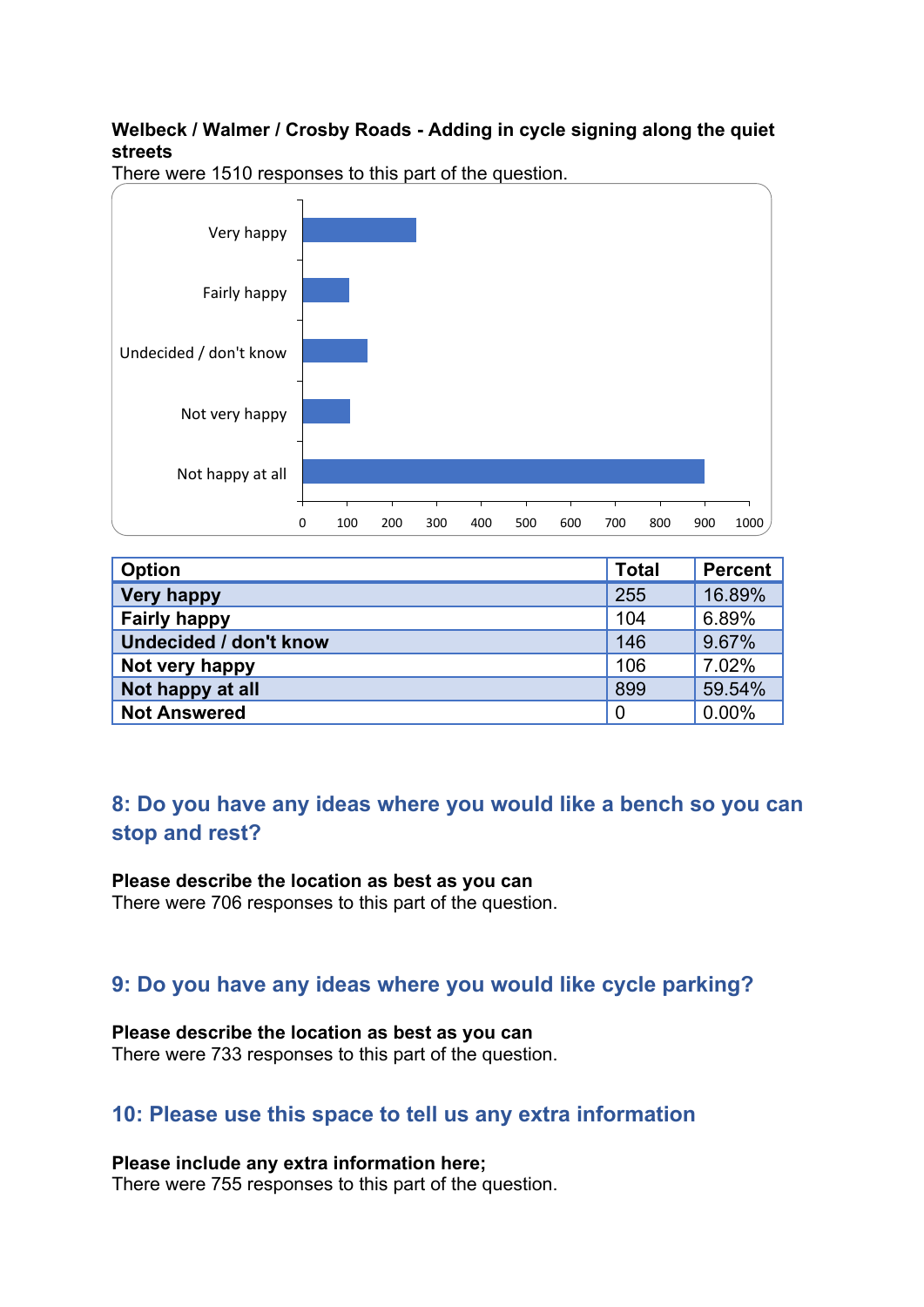# **11: How do you normally travel around Southport?**

## **Travel How**

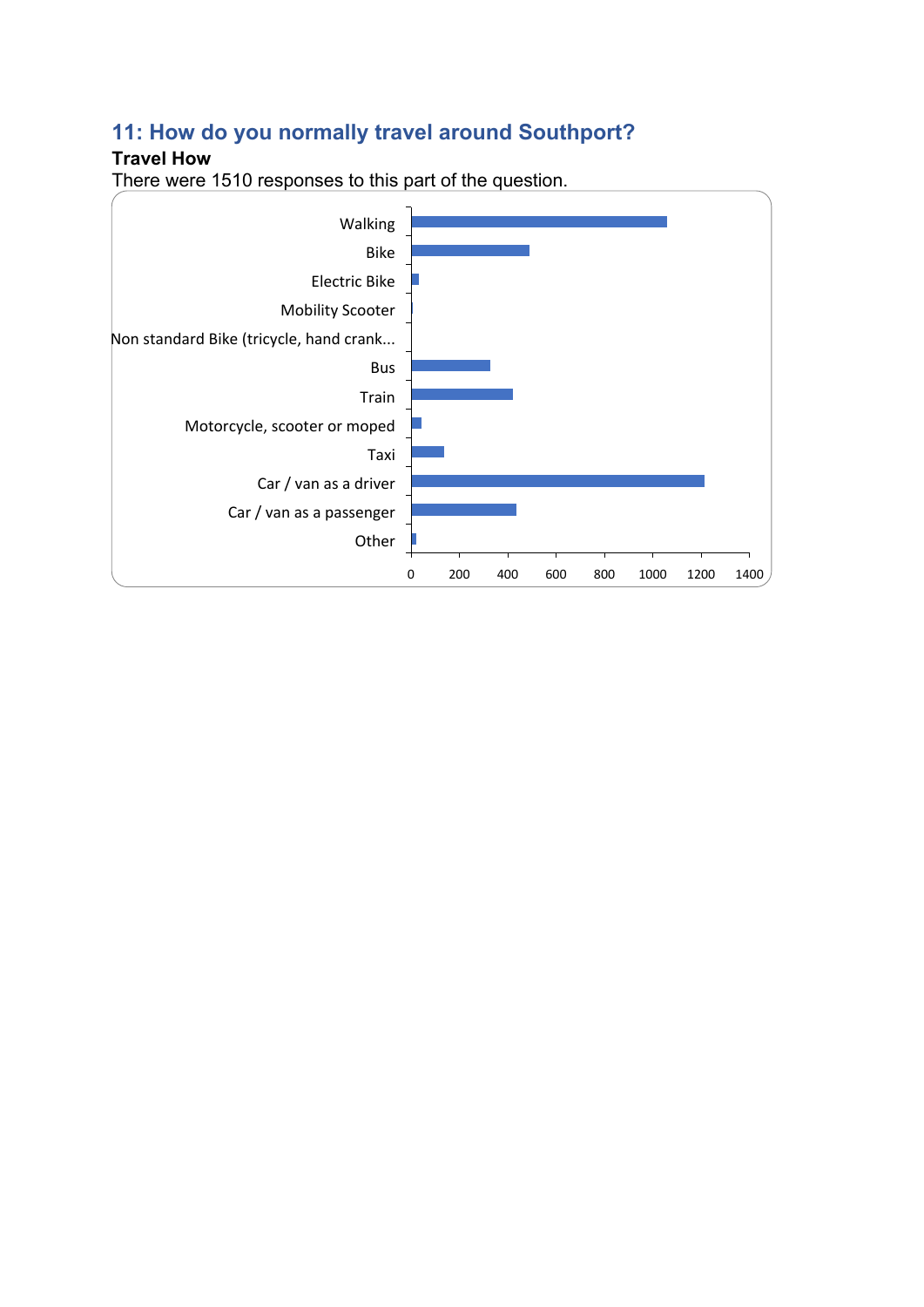| <b>Option</b>                                | <b>Total</b>   | <b>Percent</b> |  |
|----------------------------------------------|----------------|----------------|--|
| <b>Walking</b>                               | 1059           | 70.13%         |  |
| <b>Bike</b>                                  | 489            | 32.38%         |  |
| <b>Electric Bike</b>                         | 31             | 2.05%          |  |
| <b>Mobility Scooter</b>                      | $\overline{7}$ | 0.46%          |  |
| Non standard Bike (tricycle, hand crank etc) | 3              | 0.20%          |  |
| <b>Bus</b>                                   | 327            | 21.66%         |  |
| <b>Train</b>                                 | 423            | 28.01%         |  |
| Motorcycle, scooter or moped                 | 45             | 2.98%          |  |
| <b>Taxi</b>                                  | 138            | 9.14%          |  |
| Car / van as a driver                        | 1213           | 80.33%         |  |
| Car / van as a passenger                     | 435            | 28.81%         |  |
| <b>Other</b>                                 | 20             | 1.32%          |  |
| <b>Not Answered</b>                          | 0              | 0.00%          |  |

# **12: How did you find out about this consultation?**



| <b>Option</b>         | <b>Total</b> | Percent           |  |
|-----------------------|--------------|-------------------|--|
| Word of mouth         | 346          | 22.91%            |  |
| On street advertising | 10           | $^{\prime}$ 0.66% |  |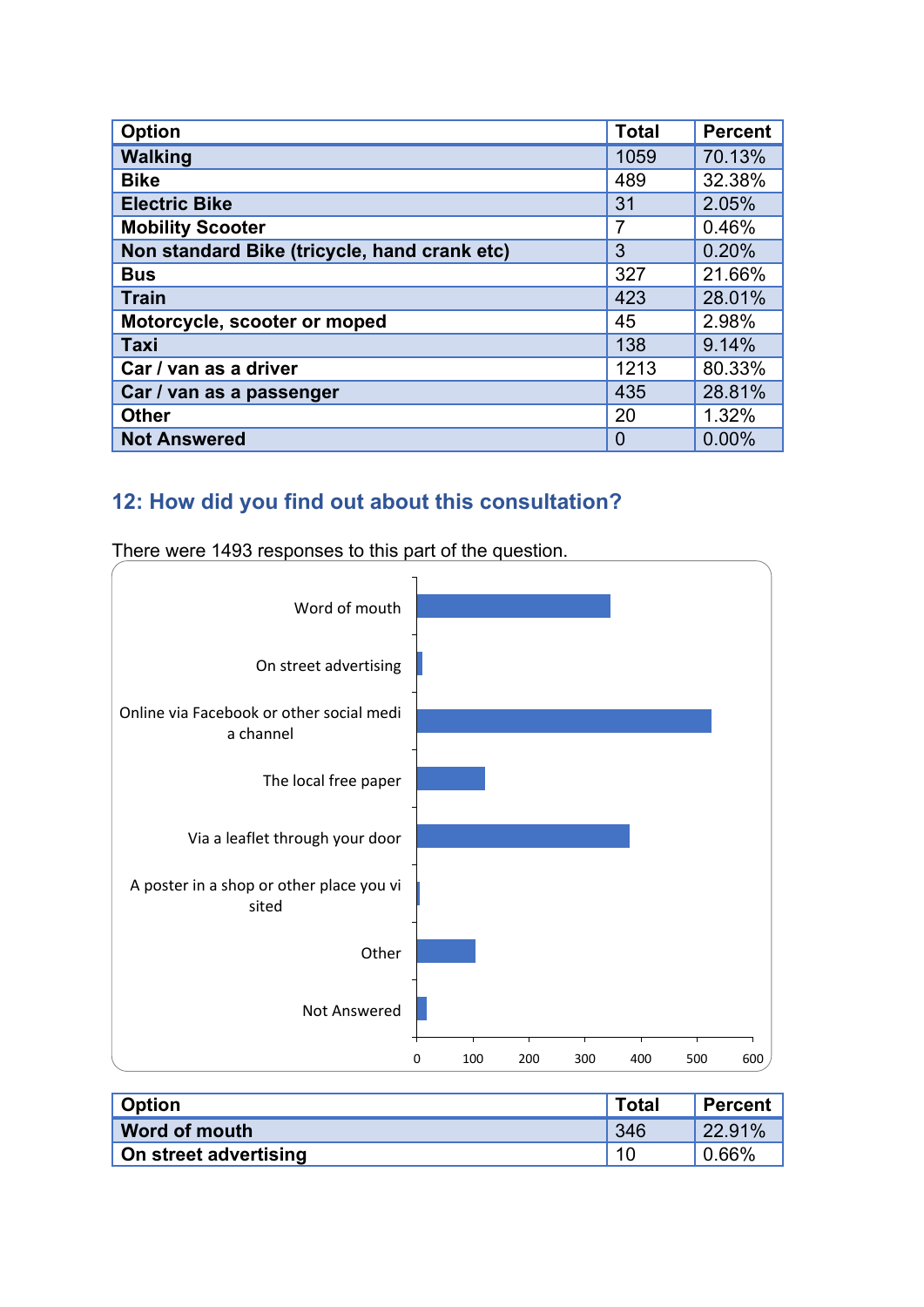| Online via Facebook or other social media channel | 526 | 34.83% |  |  |
|---------------------------------------------------|-----|--------|--|--|
| The local free paper                              | 122 | 8.08%  |  |  |
| Via a leaflet through your door                   | 379 | 25.10% |  |  |
| A poster in a shop or other place you visited     | 5   | 0.33%  |  |  |
| <b>Other</b>                                      | 105 | 6.95%  |  |  |
| <b>Not Answered</b>                               | 17  | 1.13%  |  |  |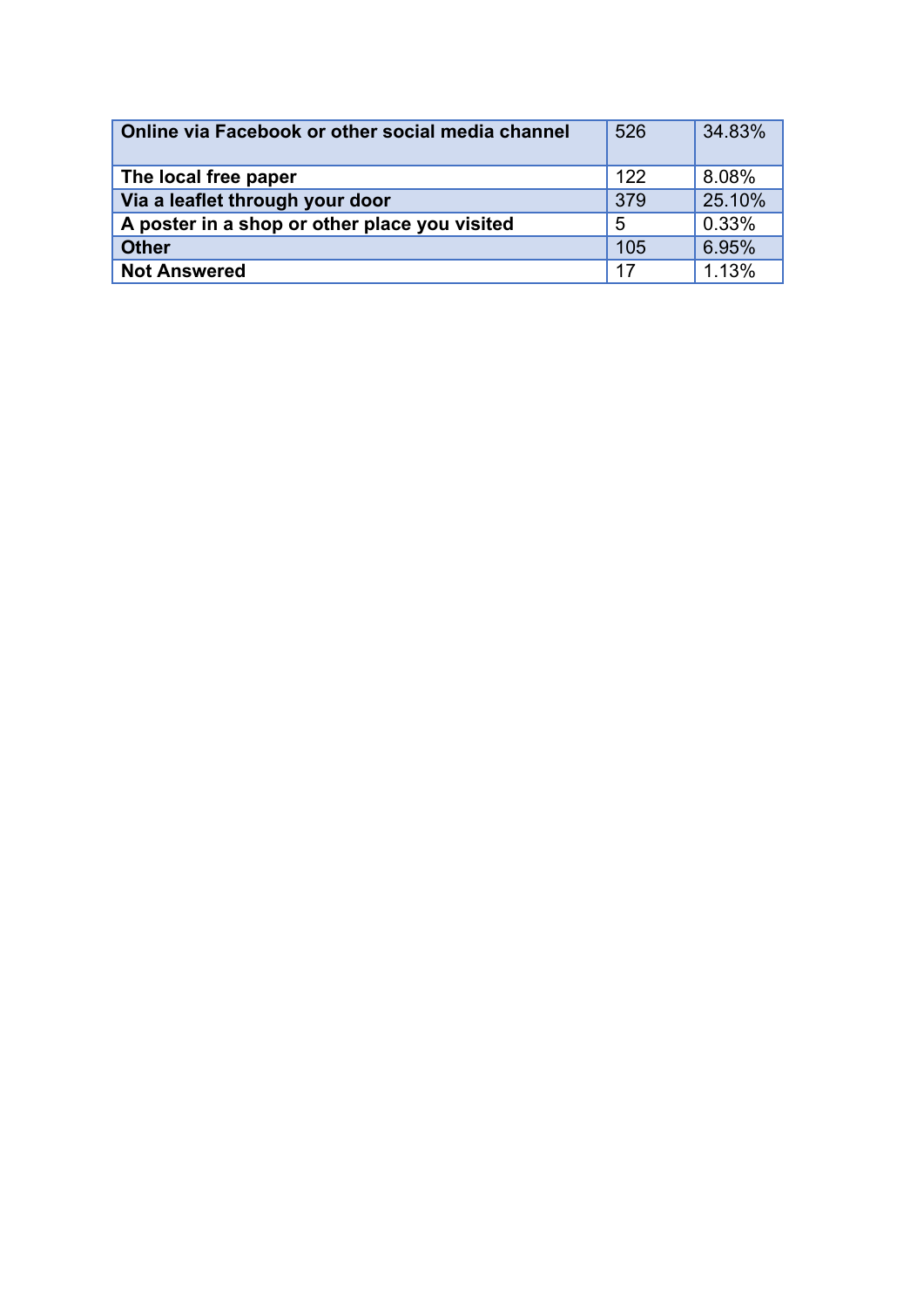# **13: Are you responding as:**



| <b>Option</b>                              | <b>Total</b> | <b>Percent</b> |
|--------------------------------------------|--------------|----------------|
| <b>Resident</b>                            | 1426         | 94.44%         |
| <b>Local Business Owner</b>                | 28           | 1.85%          |
| <b>Elected Member</b>                      | 3            | 0.20%          |
| <b>Visitor</b>                             | 26           | 1.72%          |
| <b>Community or Voluntary Organisation</b> | 3            | 0.20%          |
| <b>Other</b>                               | 24           | 1.59%          |
| <b>Not Answered</b>                        | 0            | 0.00%          |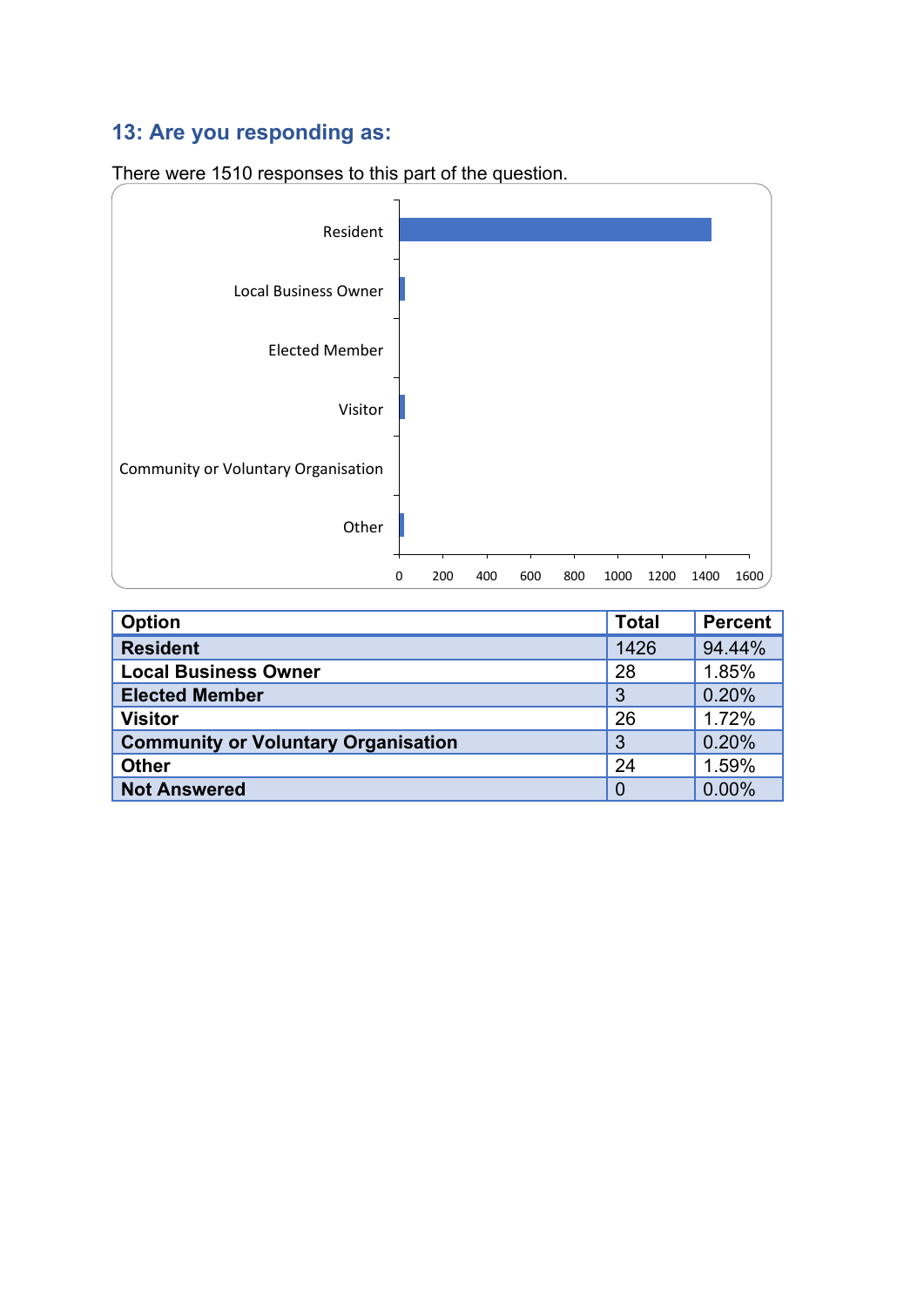# Southport Walking & Cycling Routes

*Public Consultations - Demographic Summary*

**Joshua Cross / Gemma Monaghan Murrow** Commissioning Support & Business Intelligence Service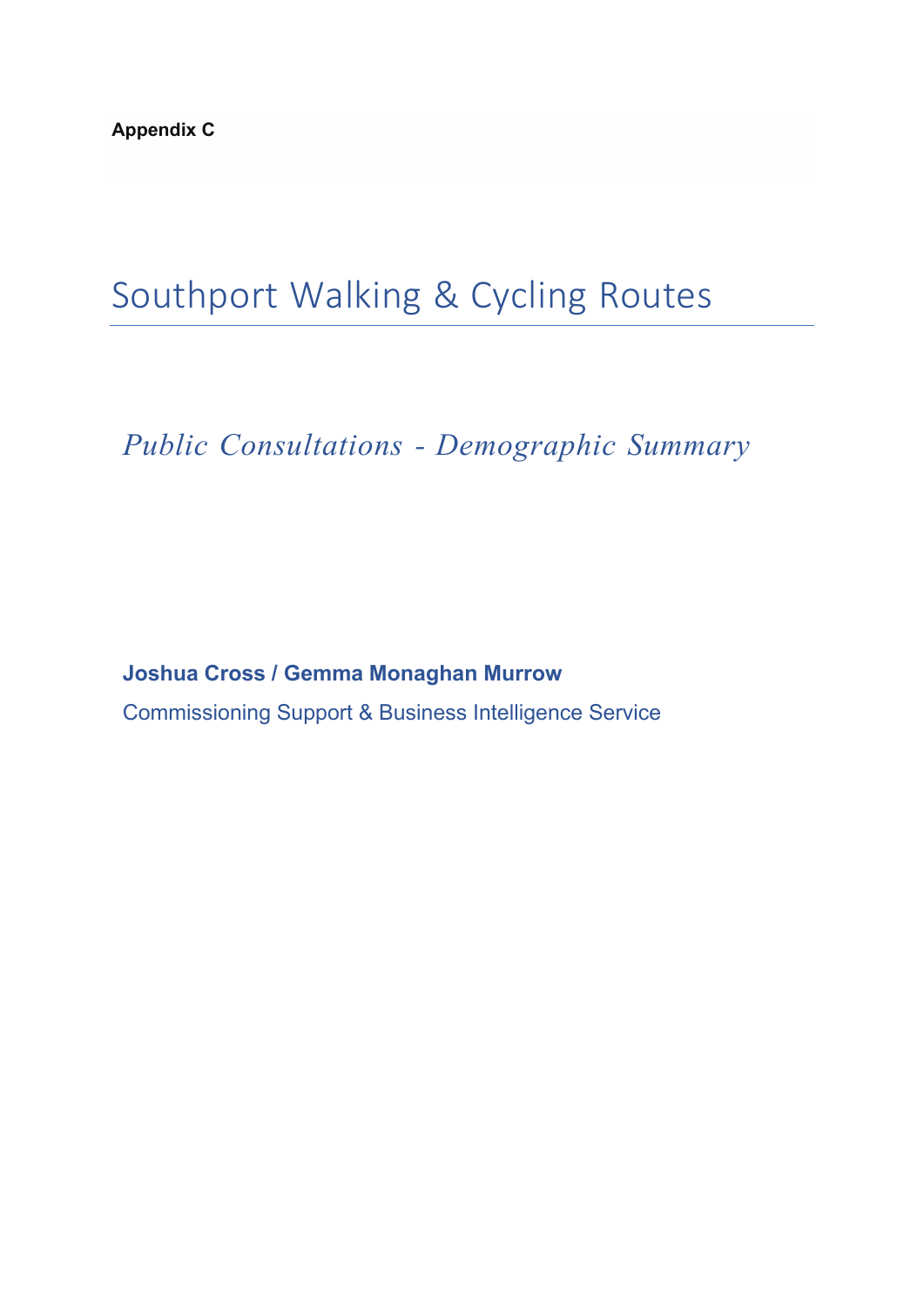# **Overview**

The following is a comparison of the age breakdown for respondents to the Your Roads & Streets and Southport Walking & Cycling Routes consultations to the wider Southport population.

*Table 1 – Age Profile of Southport Population (ONS Mid-Year Estimates 2020) and the Combined Three Consultations Respondents*

| <b>ONS Mid-Year</b>   | <b>Respondents</b> |      |        |      |         |
|-----------------------|--------------------|------|--------|------|---------|
| <b>Estimates 2020</b> | Count              | %    | Count  | %    |         |
| 17 and Under          | 14                 | 0%   | 17,168 | 19%  | Table 1 |
| 18-29                 | 180                | 5%   | 10,483 | 11%  | shows   |
| 30-39                 | 416                | 12%  | 9,995  | 11%  | the     |
| 40-19                 | 575                | 16%  | 10,228 | 11%  |         |
| 50-59                 | 912                | 26%  | 13,688 | 15%  | percen  |
| 60-69                 | 855                | 24%  | 12,460 | 13%  | tage    |
| 70-79                 | 552                | 15%  | 10,851 | 12%  | age     |
| 80-84                 | 46                 | 1%   | 3,657  | 4%   | breakd  |
| 85 and Over           | 23                 | 1%   | 3,993  | 4%   | own     |
| Total                 | 3,573              | 100% | 92,523 | 100% | for     |

respon

dents to the consultations does not correspond to those of the general Southport population. Figure 1 provides a visual representation of these discrepancies.

*Figure 1 – Age Profile Differences Between Southport Population and Respondents and Population*



As can be seen there is an underrepresentation of those under the age of 29 and a slight underrepresentation of those over 80. Whereas the consultations received a greater proportion of responses from those in the middle age groups from 40 to 79

#### *Figure 2 – Age Profile Comparison Southport Population and Respondents Total*



Comparing Figure 3 to each of 4, 5 and 6 we can see that the age breakdown for respondents to each of these consultations does not mirror those of Southport's wider population. The age breakdown foreach of these consultations also show a similar pattern with a greater proportion of those respondingin the age categories from 40 to 79 than is seen in thegeneral Southport population.

*Figure 3 – Age Profile for Southport Populationand the Respondents Total*

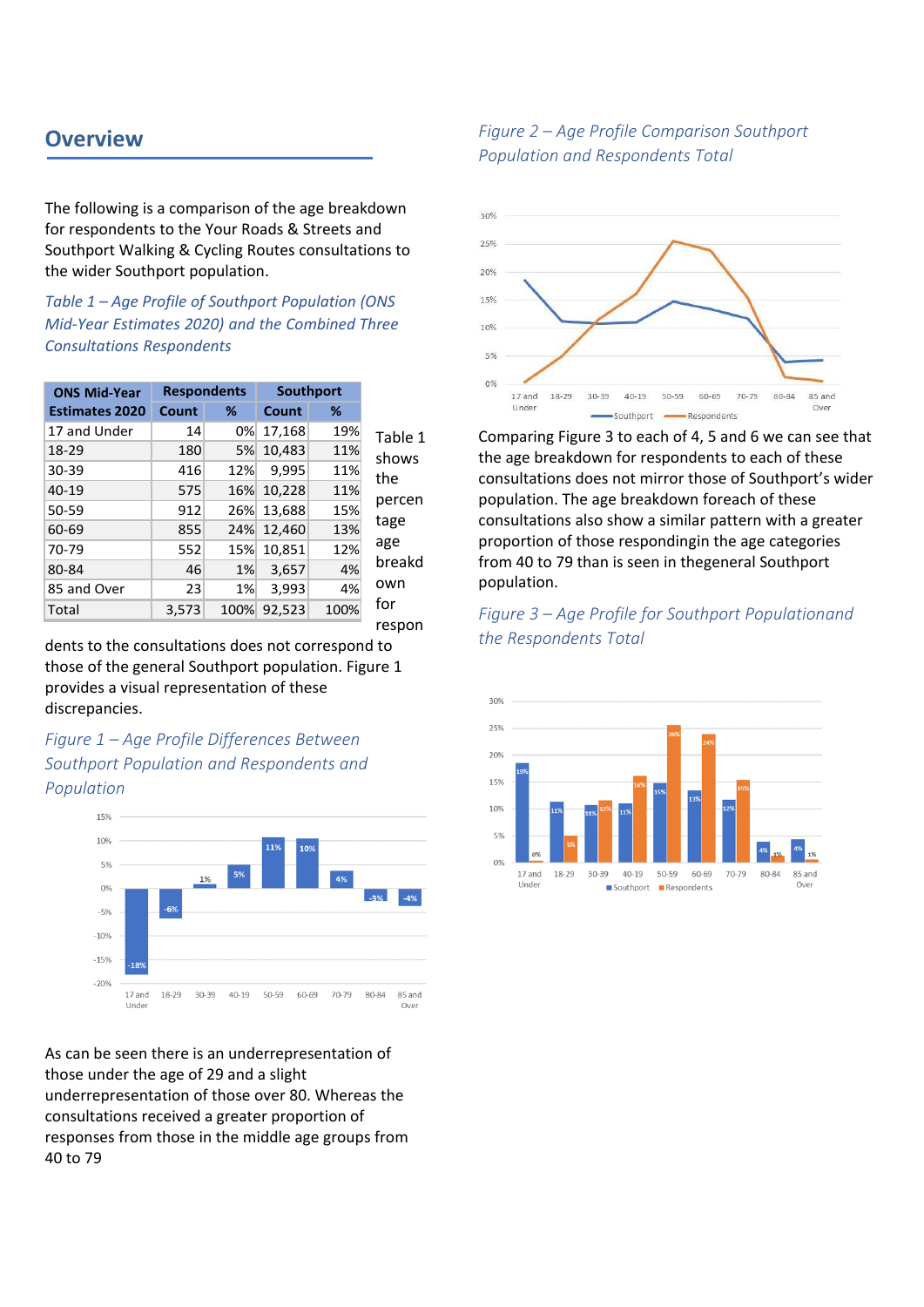*Figure 4 – Age Profile for Southport Population and Respondents to Your Roads and Streets Consultation*



*Figure 5 – Age Profile for respondents to for Southport Population and Southport Walking and Cycling Routes: Birkdale to Ainsdale Consultation*



*Figure 6 – Age Profile for Southport Population and Respondents to Southport Walking and Cycling Routes: Hesketh Park to the Plough Consultation*



*Map 1 – Southport Wards*

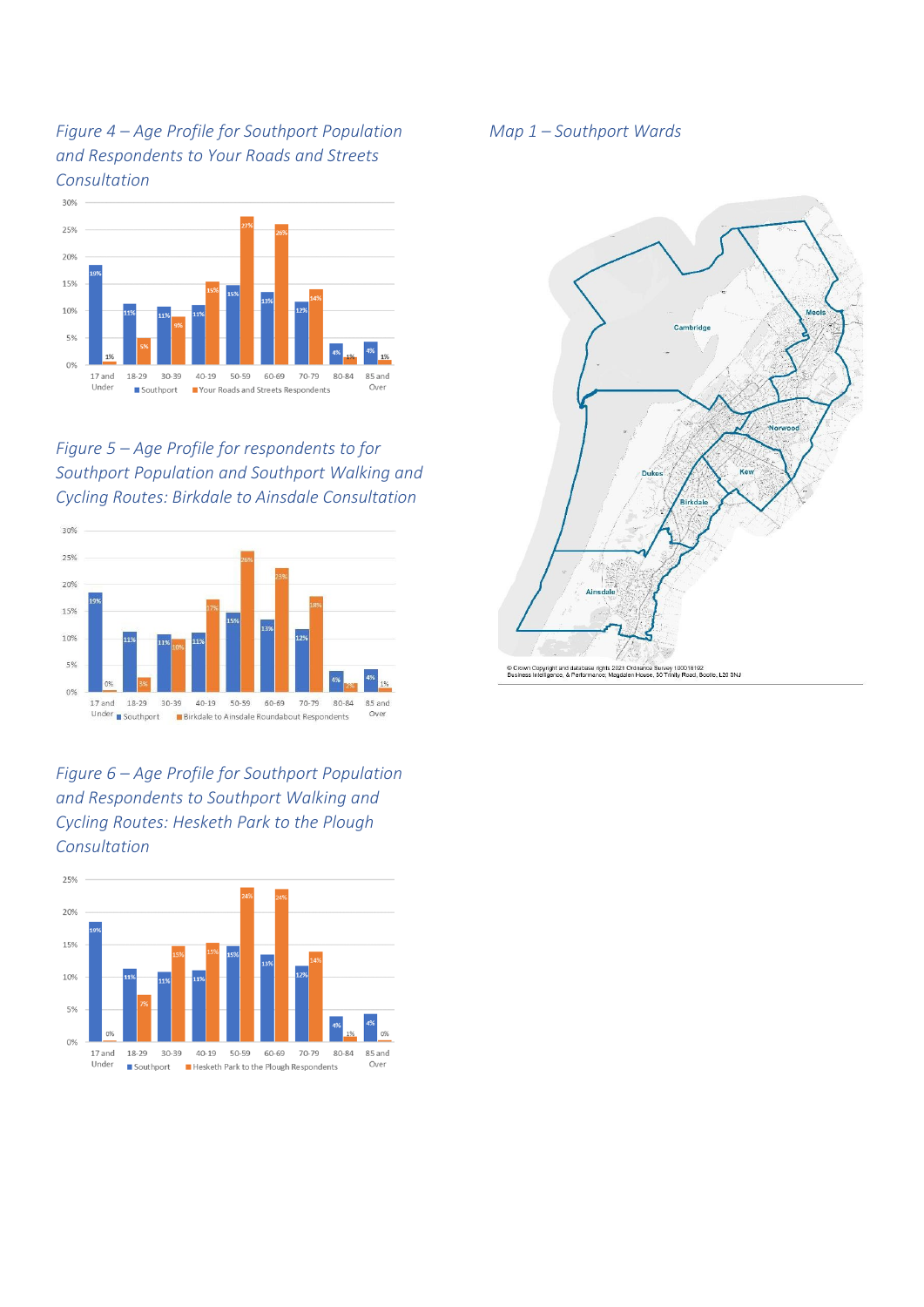# *Table 2 – Breakdown by age of Southport Ward / Southport Residents band Consultation Respondents (ONSMid-Year Estimates*

*2020)*

| <b>ONS Mid-Year</b>   | <b>Ainsdale</b> |      | <b>Birkdale</b> |      | <b>Cambridge</b> |      | <b>Dukes</b> |      |        |      |        |      | <b>Kew</b> |      | <b>Meols</b> |      |       |      | <b>Norwood</b> |  | Southport |  | <b>Respondents</b> |  |
|-----------------------|-----------------|------|-----------------|------|------------------|------|--------------|------|--------|------|--------|------|------------|------|--------------|------|-------|------|----------------|--|-----------|--|--------------------|--|
| <b>Estimates 2020</b> | Count           | %    | Count           | %    | Count            | %    | Count        | %    | Count  | %    | Count  | ℅    | Count      | %    | Count        | ℅    | Count | %    |                |  |           |  |                    |  |
| 17 and Under          | 2.190           | 17%  | 2.741           | 22%  | 1,495            | 12%  | 1,878        | 14%  | 3.043  | 23%  | 2,181  | 18%  | 3.640      | 24%  | 17.168       | 19%  | 14    | 0%   |                |  |           |  |                    |  |
| $18-29$               | 1,293           | 10%  | .564            | 12%  | 1,186            | 10%  | 1,594        | 11%  | 1,724  | 13%  | 1,197  | 10%  | 1,925      | 13%  | 10.483       | 11%  | 180   | 5%   |                |  |           |  |                    |  |
| $30-39$               | 1,118           | 9%   | 1,391           | 11%  | 1,104            | 9%   | 1,539        | 11%  | .758   | 13%  | 1,104  | 9%   | 1,981      | 13%  | 9,995        | 11%  | 416   | 12%  |                |  |           |  |                    |  |
| $40-19$               | 1.310           | 10%  | 1,529           | 12%  | 1,129            | 9%   | 1,455        | 10%  | 1,570  | 12%  | 1,310  | 11%  | 1,925      | 13%  | 10.228       | 11%  | 575   | 16%  |                |  |           |  |                    |  |
| 50-59                 | 1.845           | 14%  | 2.018           | 16%  | 1.707            | 14%  | 1.960        | 14%  | 2,020  | 15%  | 1.853  | 15%  | 2.285      | 15%  | 13.688       | 15%  | 912   | 26%  |                |  |           |  |                    |  |
| 60-69                 | 1.912           | 15%  | 1.638           | 13%  | 1,980            | 16%  | 1,992        | 14%  | 1.451  | 11%  | 1.747  | 14%  | 1.740      | 11%  | 12.460       | 13%  | 855   | 24%  |                |  |           |  |                    |  |
| 70-79                 | 1.939           | 15%  | 1.193           | 9%   | 2.000            | 16%  | 1.840        | 13%  | .073   | 8%   | 1,640  | 13%  | 1.166      | 8%   | 10.851       | 12%  | 552   | 15%  |                |  |           |  |                    |  |
| 80-84                 | 594             | 5%   | 326             | 3%   | 775              | 6%   | 710          | 5%   | 353    | 3%   | 594    | 5%   | 305        | 2%   | 3,657        | 4%   | 46    | 1%   |                |  |           |  |                    |  |
| 85 and Over           | 583             | 5%   | 340             | 3%   | 970              | 8%   | 925          | 7%   | 362    | 3%   | 543    | 4%   | 270        | 2%   | 3,993        | 4%   | 23    | 1%   |                |  |           |  |                    |  |
| Total                 | 12.784          | 100% | 12.740          | 100% | 12.346           | 100% | 13.893       | 100% | 13.354 | 100% | 12.169 | 100% | 15.237     | 100% | 92.523       | 100% | 3.573 | 100% |                |  |           |  |                    |  |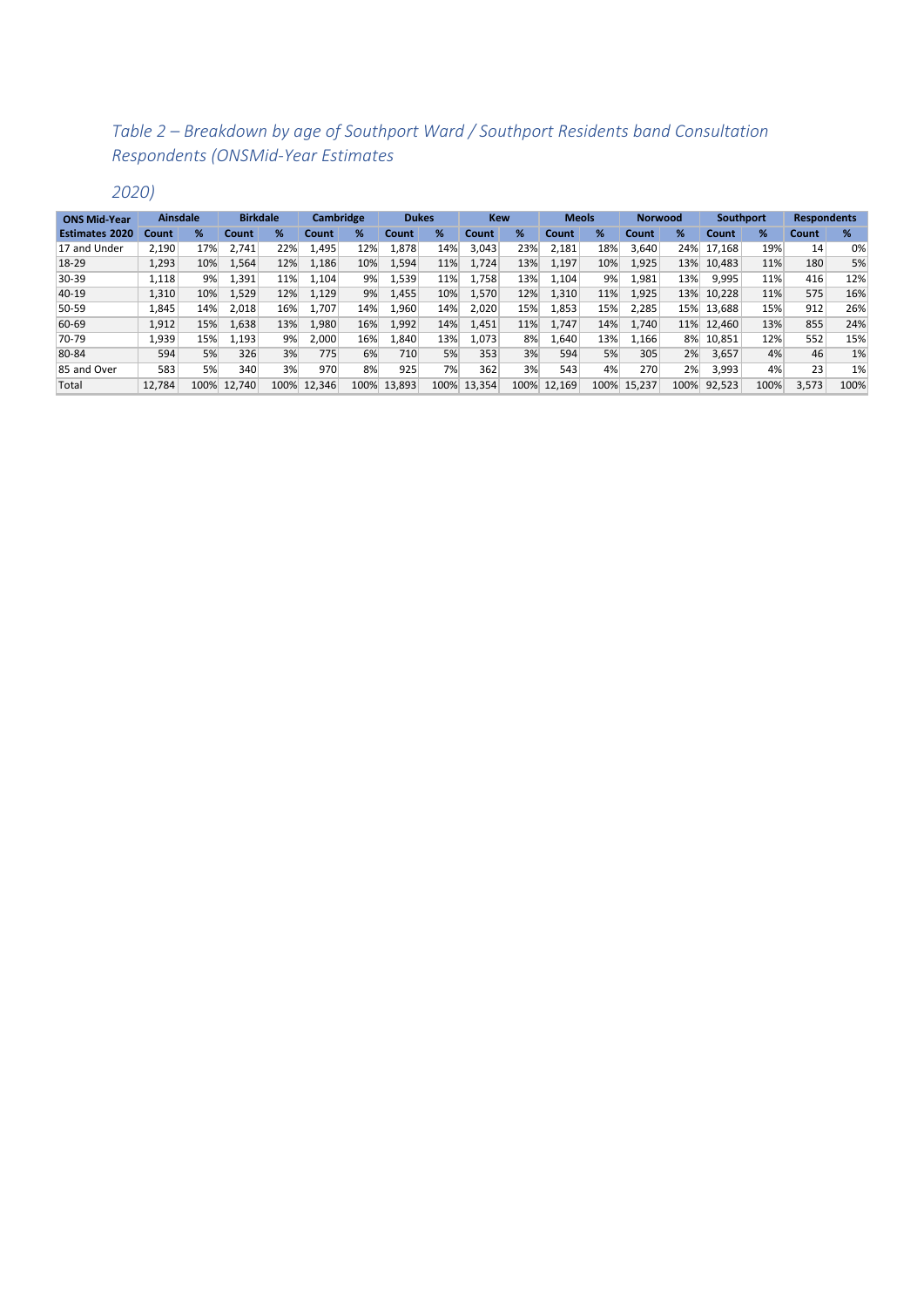## **Appendix D**

#### **Minutes from the Overview and Scrutiny Committee (Regeneration and Skills) 9 November 2021**

Report of the Head of Highways and Public Protection

#### **Minutes:**

The Committee considered the report of the Head of Highways and Public Protection that provided the results of the consultation recently completed on the Southport Cycling and Walking proposals for which funding had been secured from the Active Travel Fund Tranche 2.

The report indicated that the Council had received a formal funding offer from the Liverpool City Region Combined Authority (LCRCA) to deliver Tranche 2 of proposals within the Active Travel Fund; that these proposals showed an extension of the implemented Tranche 1 proposals to both the north and south of the existing proposals thus providing a north-south cycle route through the centre of Southport; that unlike Tranche 1 of the proposals, which were delivered without consultation to meet the funding deadlines, the Tranche 2 funding was dependent upon consultation having been completed; that this report provided the findings of the consultation completed to date; and the Committee was invited to provide comments for consideration by the Cabinet Member - Locality Services as part of the decision-making process.

Appendix A to the report set out the Sefton Communications Plan associated with the Southport Walking and Cycling Route – Summary of Engagement;

Appendix B to the report provided detailed responses to the Your Sefton Your Say (YSYS) survey; and Appendix C to the report highlighted a graph showing the age range of respondents to the YSYS proposals.

Peter Moore, Head of Highways and Public Protection presented the report and started by placing the consultation and proposals in context. Mr. Moore indicated that as set out in the Key Messages within the Communications Plan (Appendix A) increasing "active travel" through improved walking and cycling infrastructure contributed to:

- · Improved Air Quality
- Sefton's Vision 2030
- **LCR Travel Strategies**
- · Government Policy
- · Climate Change Emergency the Council's declaration on which recognised the need for "rapid and far reaching transitions in land, energy, industry, buildings, transport, and cities"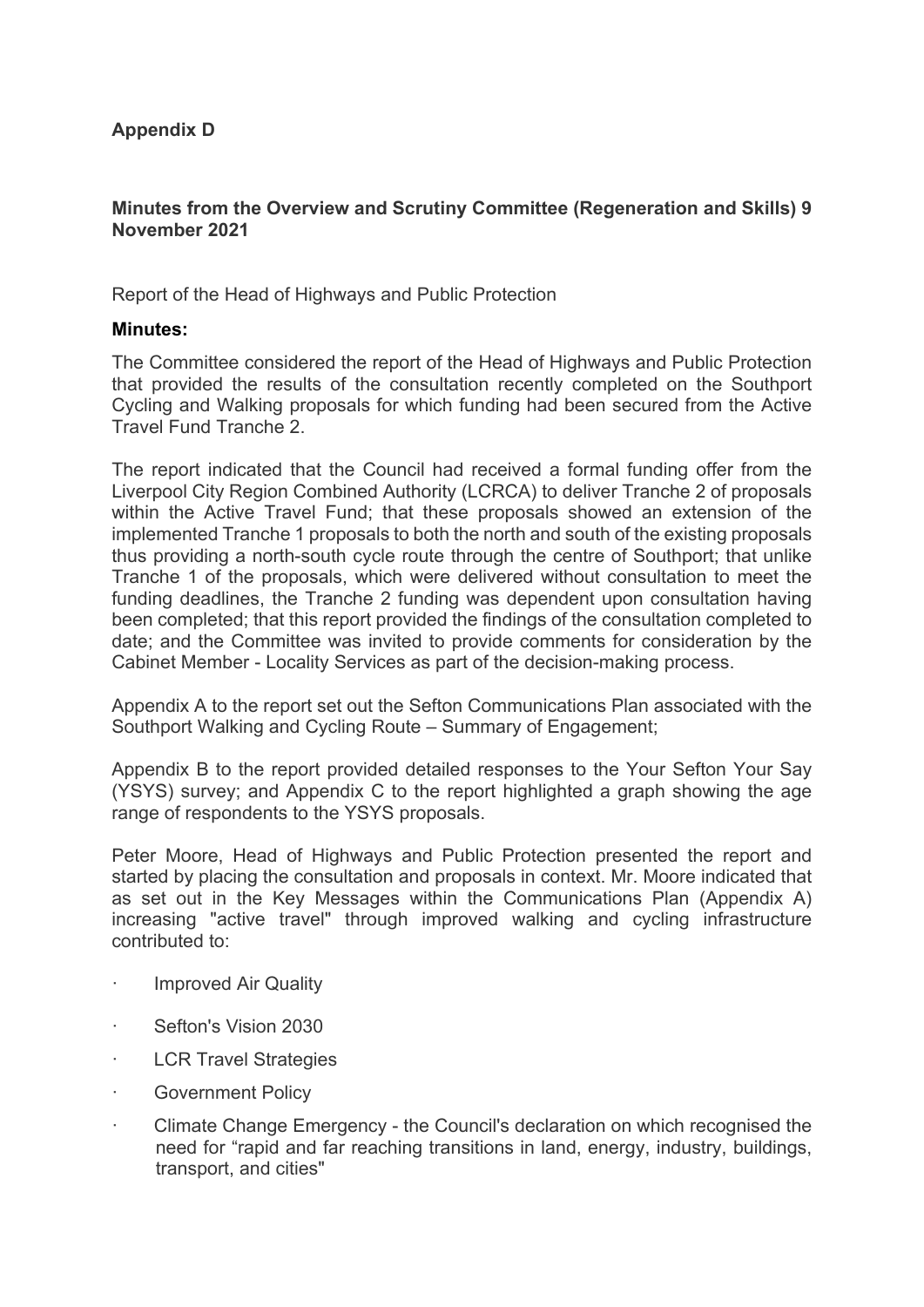Mr. Moore also referred to the Council's Core Purpose which included:

- · Demonstrating Place Leadership
- Being Drivers of change and reform
- · Creating a Cleaner and Greener borough

and that part of this included creating the infrastructure that enabled people to change to low-carbon, cleaner, greener, healthier transport

Mr. Moore then referred to previous surveys (referred to in the report) including:

- Extensive consultation on Sefton Vision 2030
- **Bikelife Survey**
- · Highways Annual satisfaction Survey
- Southport Town Deal

and that the surveys highlighted that:

- people wanted to be able to walk and cycle more easily and more safely
- People thought that more cycling would make their area better
- Cyclists were currently dissatisfied with the number and safety of cycle routes in **Sefton**

Mr. Moore continued that the Government Funding through the Active Travel Fund, that would fund the proposals, was aimed at:

- Supporting Covid-19 recovery by helping people move around
- was focused on short journeys
- was allocated through LCRCA consequently the routes put forward were those that fit with the LCR Cycling & Walking Infrastructure Plan (LCWIP)

Mr. Moore concluded by indicating that implementation was subject to demonstrating broad support for the proposals; that the Consultation Plan was developed (Appendix A), published and implemented; that consultation was started and then extended to enable as many people as possible to comment; and that findings were attached for comment and that such comments would feed into the consultation process.

Councillor Ian Maher, Leader of the Council, indicated that he was in attendance at the meeting on behalf of Councillor Fairclough, Cabinet Member – Locality Services; and that he would feed back to Councillor Fairclough the comments made by Members during the meeting.